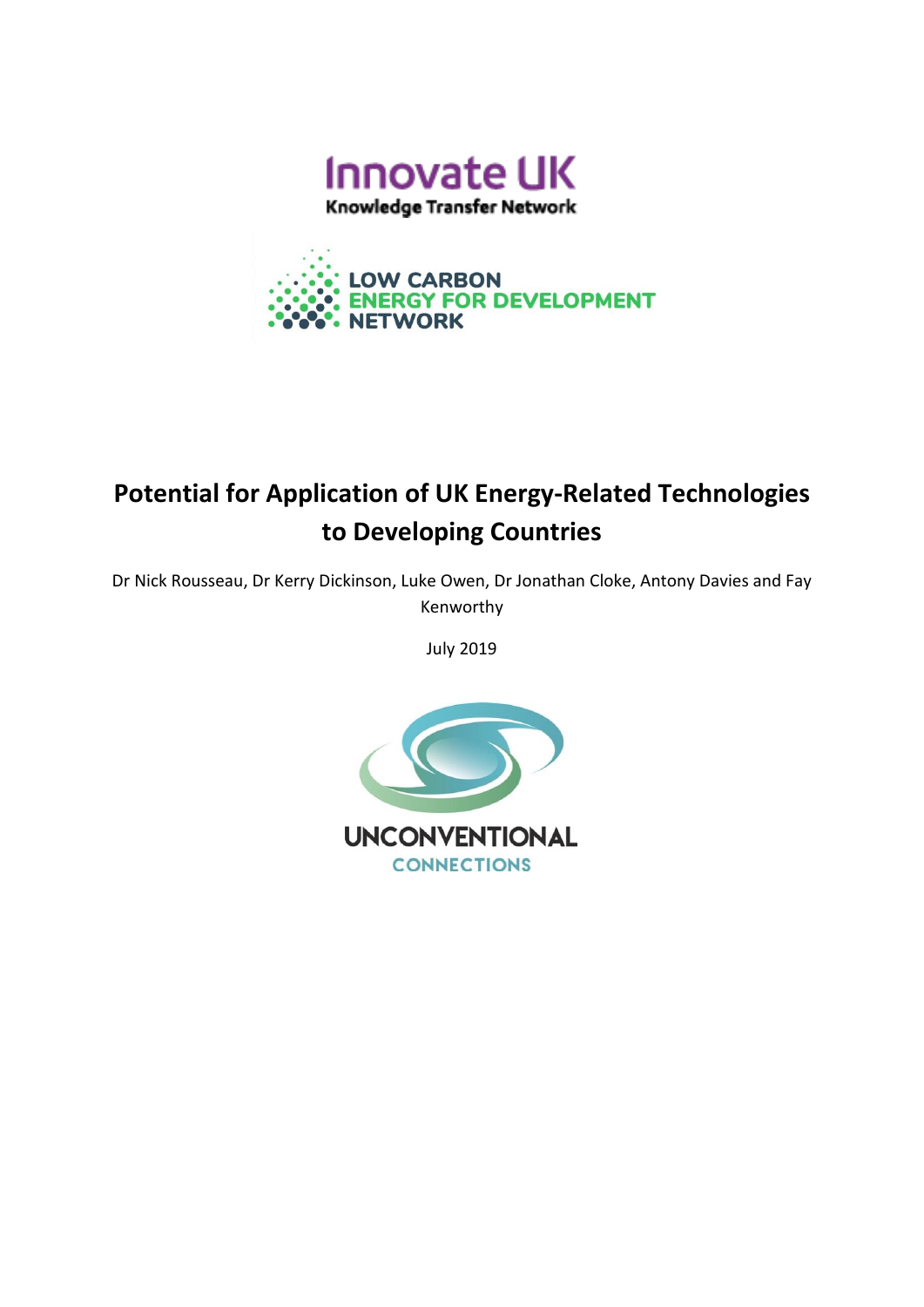## **Acknowledgements**

This report was undertaken by the UK Low Carbon Energy for Development Network, Energy 4 Impact and the Knowledge Transfer Network, with the assistance of Unconventional Connections Ltd.

We gratefully acknowledge the contribution of those that we interviewed who generously shared their extensive knowledge and experience.

The report has been funded by the UK Government, however the views expressed do not necessarily reflect the UK government's official policies.

Final report of July 2019.



Facilitating innovation-related policy and partnership-building projects.

Our expertise across innovation, policy development, international project management and extensive network of contacts will help ensure your project's success.

[www.unconventionalconnections.co.uk](http://www.unconventionalconnections.co.uk/)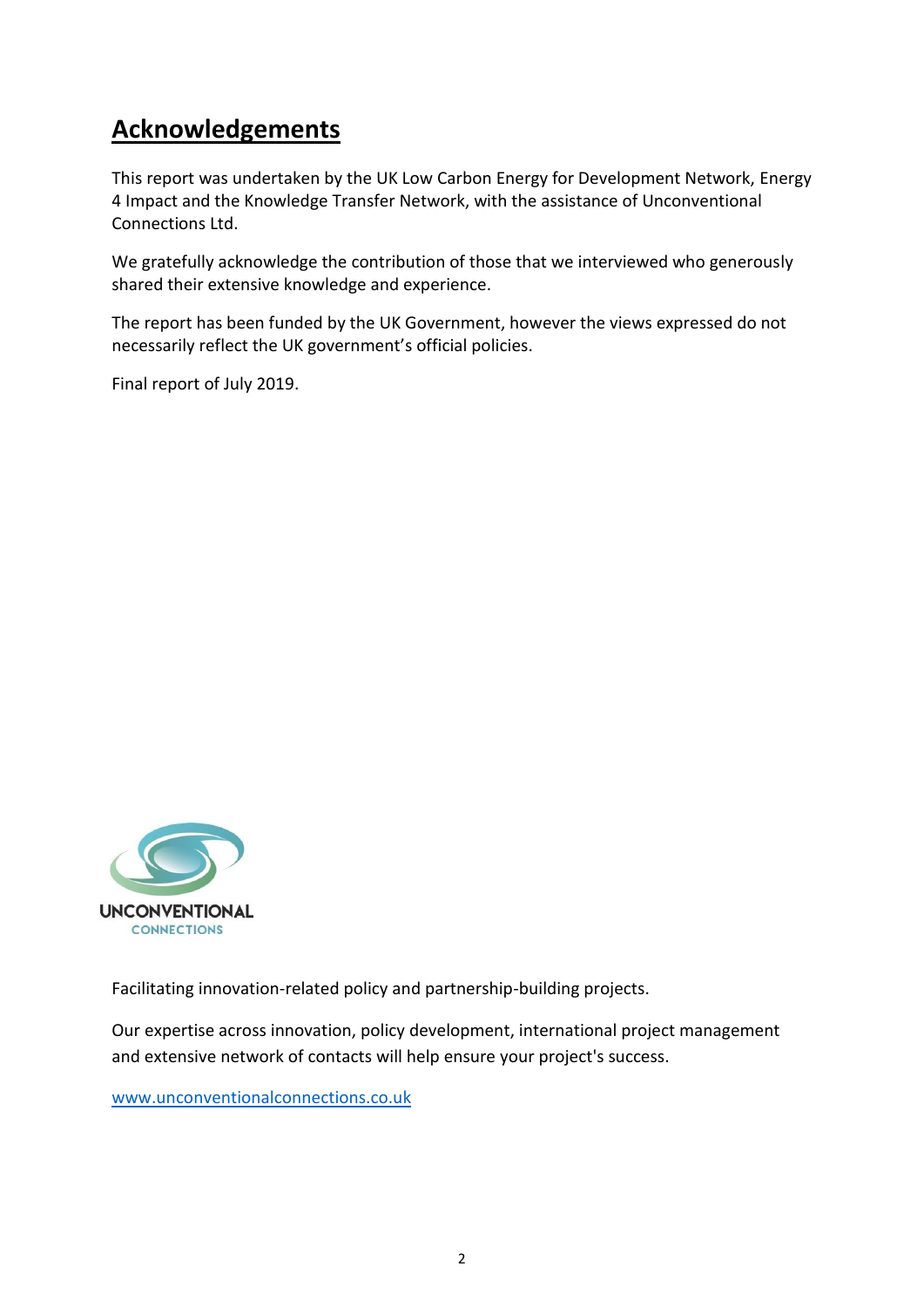### TABLE OF CONTENTS

| ANNEX 1: Programmes that support energy access in developing countries  56 |  |
|----------------------------------------------------------------------------|--|
|                                                                            |  |
|                                                                            |  |
|                                                                            |  |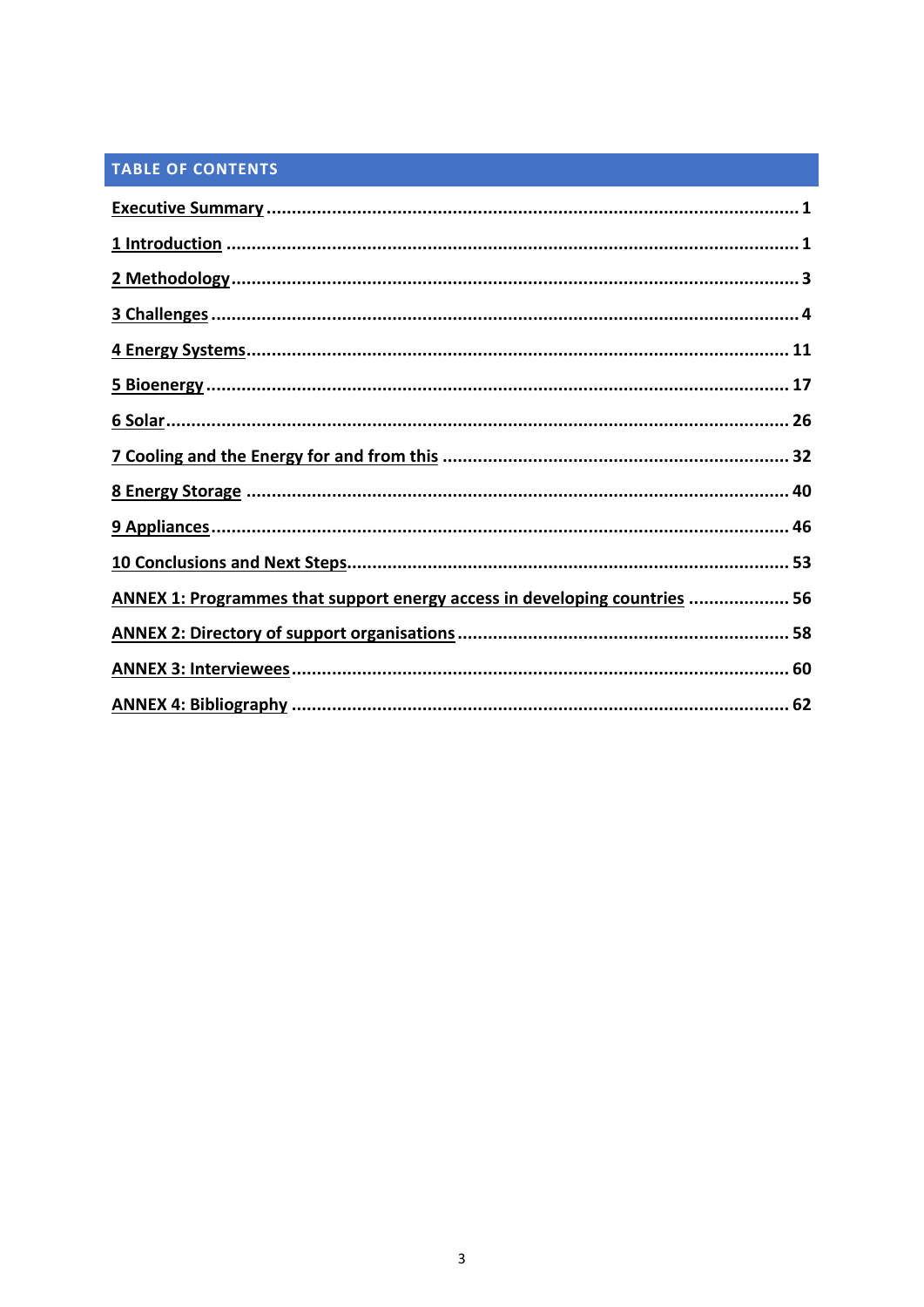### **EXECUTIVE SUMMARY**

With the backdrop of global population increase, rapid demographic changes, expanding urbanisation in developing countries along with climate change, a massive global challenge is to provide clean, green, secure, affordable energy for everyone and to deploy this energy within holistic transitions to low carbon economies. This means simultaneously:

- reducing emissions
- re-thinking energy use regimes
- improving security of supply, and
- reducing cost of energy

The UK is already a major contributor of research and innovation into low carbon transitions within the countries of the developing world, particularly through the leadership of the Department for International Development (DfID). However, this work has not previously included a focus on where the UK's commercial sector has a particular contribution to make. This is now a focus for Government support and, as such, the work is increasingly being coordinated with the work of the Business, Energy and Innovation Department (BEIS) to maximise the deployment of the actors within the UK economy and knowledge base to support HMG aims in the developing world.

As a result, there is a strong focus on where there are significant opportunities for the UK to enhance its presence within these markets, to help deliver UK growth ambitions and also make a major contribution to meeting international development targets and climate commitments.

By harnessing the UK knowledge base and commercial capabilities there is a significant opportunity to:

- position the UK as a first mover in emerging markets
- create commercial opportunities for energy sector entrepreneurs
- catalyse wider economic value chains for the benefit of local communities in the Global South
- help meet international development targets and climate commitments

However, there are a number of challenges involved in looking to introduce UK technologies into a Global South context. The socio-political context presents a complex mix of political, financial and technical issues that vary from region to region and country to country, whilst environmental and climatic factors can create more extreme and challenging conditions under which a technology must operate.

Another challenge is to understand the social and cultural context in which energy use takes place, so avoiding the temptation to ascribe 'western centric' motivations, drivers and explanations whilst failing to understand local social dynamics, norms, behaviours, needs and structures.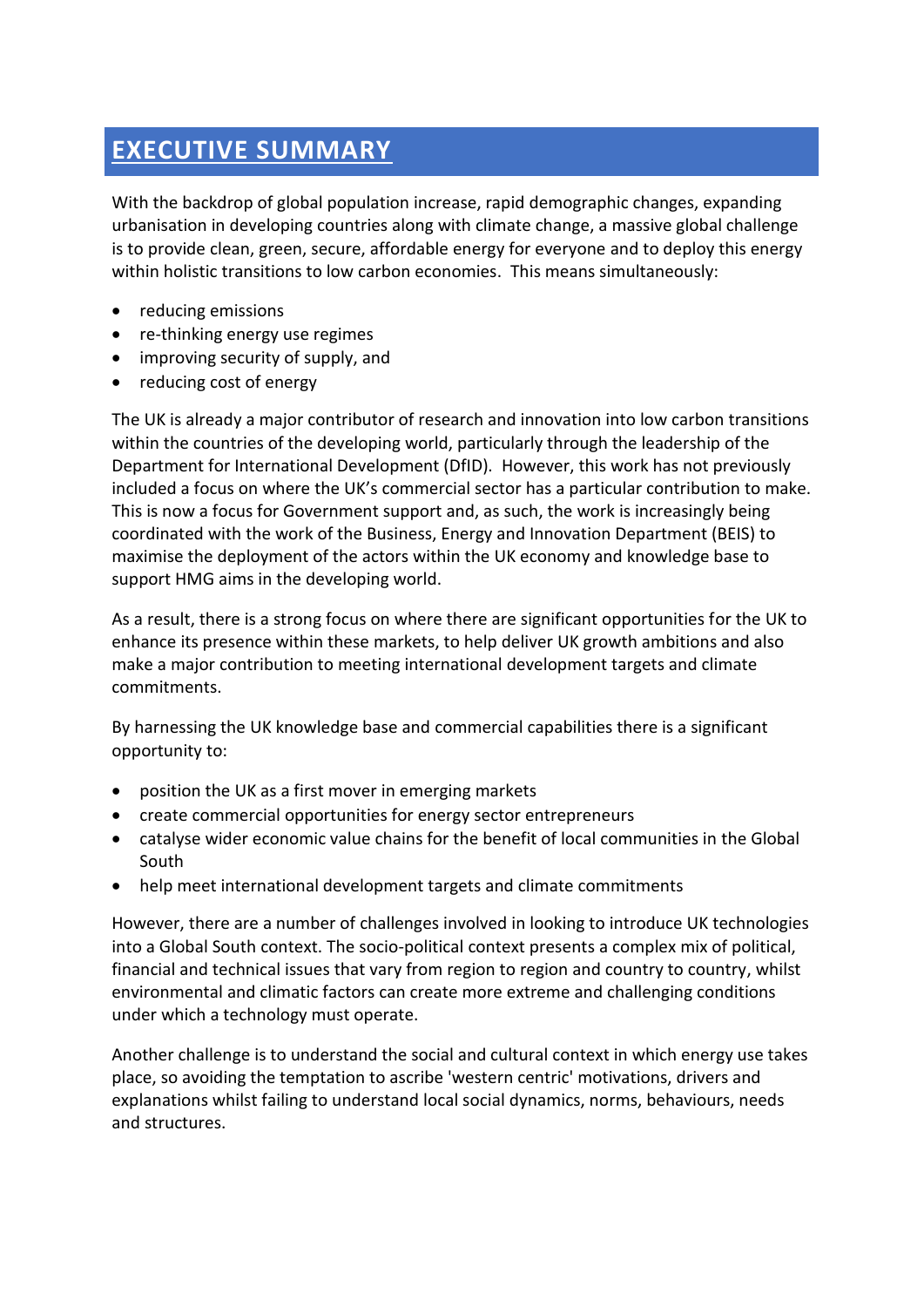For companies looking to operate in the Global South, understanding local markets and forging effective knowledge and business partnerships can also prove complex and timeconsuming. Companies can also find that local consumer trust and confidence in new technologies and products takes time to build due to negative experience they may have had with undeveloped or poor quality infrastructures and weak market institutions.

Further to this, most energy technologies facilitate the distribution, storage or generation of energy which is then utilised within another system. All technologies operate within energy systems made up of a combination of technologies, resources and social systems/cultures. As such, any technology has to suit the particular circumstances of generation resources, storage and load-shedding capabilities and energy uses, as well as the social environment.

We focus the report onto a number of areas where there are particular opportunities for UK business and industry (Energy Systems, Bioenergy, Solar, Thermal Energy, Energy Storage and Appliances).

This means that, for the UK to achieve the most impact when seeking to step up its involvement within this sector, it needs to adopt an holistic approach to understanding the specific challenges involved within low carbon energy transitions, the interplay and mix of technologies and methods to resolve those challenges and the local social, political and economic contexts within which those technologies must be situated. The types of steps involved in developing such an approach might include:

- Drawing on academic knowledge and experience to identify particular markets and develop a deep understanding of need and context – this could relate to a particular scenario in a given country where there is a particular mix of energy resources in place.
- Road-mapping with in-country partners to plot different pathways to low carbon economic growth and solutions. This would help identify where wider contextual factors need to be addressed such as the development of suitable standards or in-country capacity.
- Running a competitive programme offering financial and other support for organisations to develop **service-based business opportunities** – the focus would be on finding/stimulating the creation of teams with the ability to build service delivery propositions that reflect an accurate understanding of a need. This should include mechanisms for providing access to academic partners, charities or other bodies active in the country (eg through offering innovation vouchers). Distributed Energy Service Company models would be one example of this kind of thing – ie focus on a service for which there is a demand, which will then drive the identification of a means of delivery. Finding suitable in-country partners and champions within the communities being targeted is critical.
- Encouraging/facilitating engagement with investors early on as investors can potentially get involved/contribute as and when they can add value, and also so that they are well exposed to the emerging opportunities and have some personal investment in where opportunities develop.
- As part of this approach, on-going support could be used to provide access to a range of tools/mechanisms for sourcing technologies and skills to fill gaps identified. Thus, Innovate UK/KTN, for example, could help set up projects as potential customers for SBRI challenges, open innovation platforms, etc. Funds could be provided to support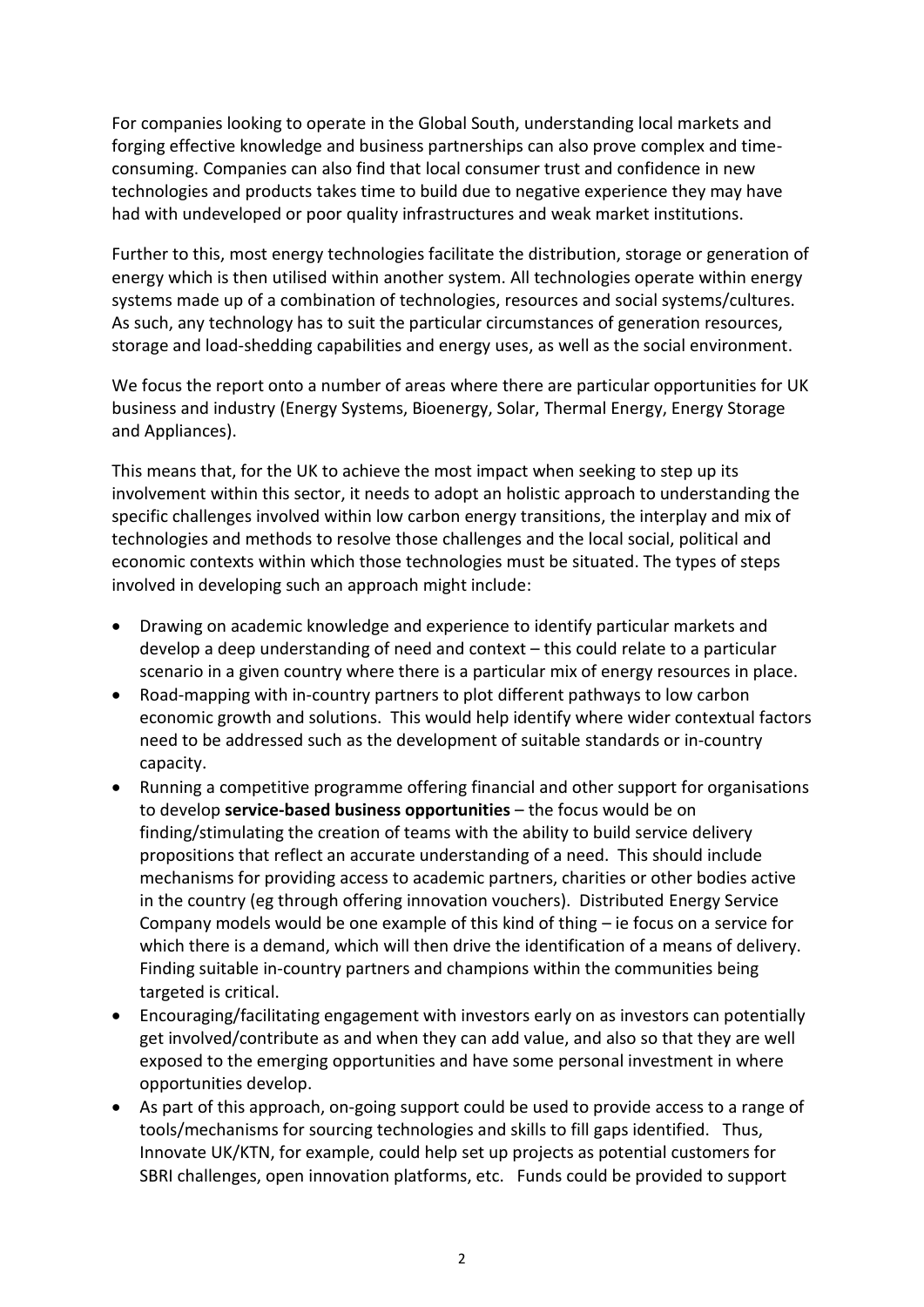R&D, design work, piloting, for technology companies that have been selected as offering the best prospects. These open innovation platforms would be run to draw as widely as possible on UK technology expertise, not just energy tech. Where in-country skills are lacking, the project would be enabled to reach out to the UK Vocational Education sector to seek partners for skills training in-country.

However, there is also a need to consider the wider challenges and issues that were identified through this report, that will require a long-term, sustained and collaborative approach between UK partners.

To take this forward, a partnership of key organisations should be convened to build a multifaceted programme that could take UK support beyond piecemeal funding of individual companies to cover the following broader cooperation themes:

- Leveraging UK expertise in fundamental research,
- Facilitating complementary partnerships between UK companies
- Facilitating international partnerships
- Leveraging UK expertise around systems thinking
- Aligning innovations with targeted, user-informed, business models
- Catalysing value chains and local entrepreneurship
- Capacity building around institutions and governance
- Helping UK Companies to operate in the Global South
- Better availability of research, information and intel
- More actively positioning the UK in emerging markets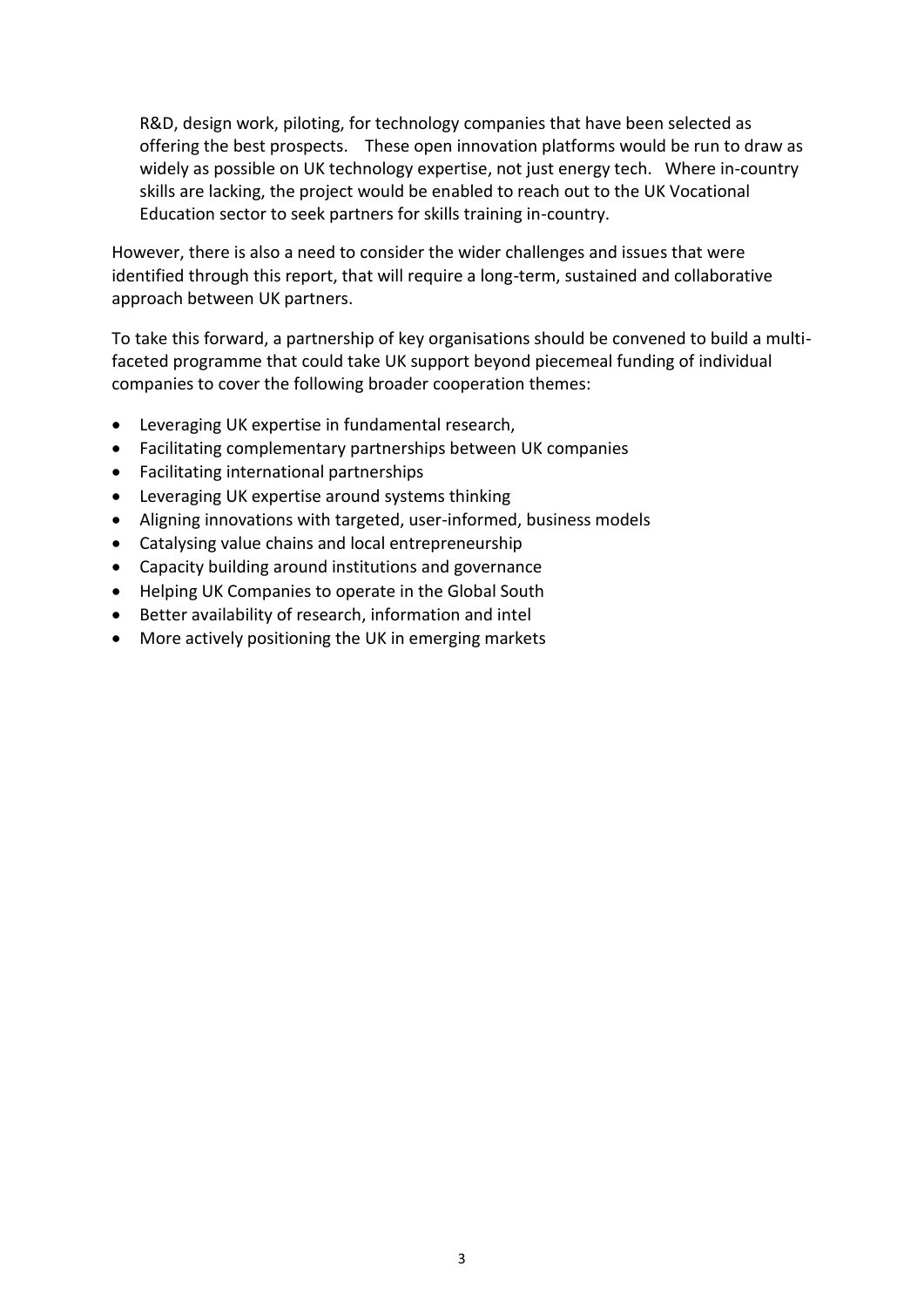## Summary of each of the technology areas

| Technology | Market observations                 | Opportunities and            | UK strengths                  | Interventions                  |
|------------|-------------------------------------|------------------------------|-------------------------------|--------------------------------|
| Area       |                                     | challenges                   |                               |                                |
| Energy     | Developing countries tend to        | Lack of good data and        | The UK is at the forefront of | Take a systems approach to     |
| Systems    | have inadequate or dysfunctional    | predictability over energy   | smart grid thinking and       | seeking and implementing       |
|            | grids and so distributed, micro-    | requirements demands         | energy system innovation,     | solutions. Use an approach     |
|            | grids and smart grids offer the     | innovative approaches to     | with a lot of Government      | to develop an energy service   |
|            | best prospects. Solutions need      | financing and payment.       | funding going into these.     | analysis and need              |
|            | to be tailored to a very diverse    | This will require business   | Range of companies with       | specification to draw in       |
|            | range of situations with different  | model innovation. There      | potential including           | technology requirements.       |
|            | potential energy sources and        | will be a need for tailoring | consultancies.                | Need to create incentives for  |
|            | uses.                               | of existing solutions to     |                               | businesses to adapt systems    |
|            |                                     | particular contexts.         |                               | approaches originally tailored |
|            |                                     |                              |                               | to a Western context for the   |
|            |                                     |                              |                               | developing world. We           |
|            |                                     |                              |                               | propose a process model to     |
|            |                                     |                              |                               | drive innovation and inform    |
|            |                                     |                              |                               | Government funding support.    |
| Bioenergy  | The preponderance of agriculture    | Challenges include           | The UK has worldleading       | We need to find a way to       |
|            | in developing country economies     | variability and seasonal     | research capability in this   | incentivize the UK research    |
|            | results in opportunities to         | nature of many sources of    | area but most of the          | base to engage on the          |
|            | harness biomass for energy          | biomass, and the wider       | funding has focused on the    | immediate practical            |
|            | generation. This is an area that    | implications of different    | Western market so this        | challenges of bioenergy        |
|            | has a long history. There are a     | types of bioenergy           | capacity is not being         | generation and less on         |
|            | growing number of options and       | generation in relation to    | exploited as well as it could | cutting edge technologies      |
|            | models but also competing uses      | GHG emission, air            | be for developing countries.  | that are some distance from    |
|            | for these agricultural bi-products. | pollution, etc. Different    | Bioenergy is a well-          | real impact. Innovation        |
|            |                                     | energy extraction methods    | developed and varied          | Vouchers could be one way      |
|            |                                     | and technologies have very   | sector in the UK, with a      | to do that.                    |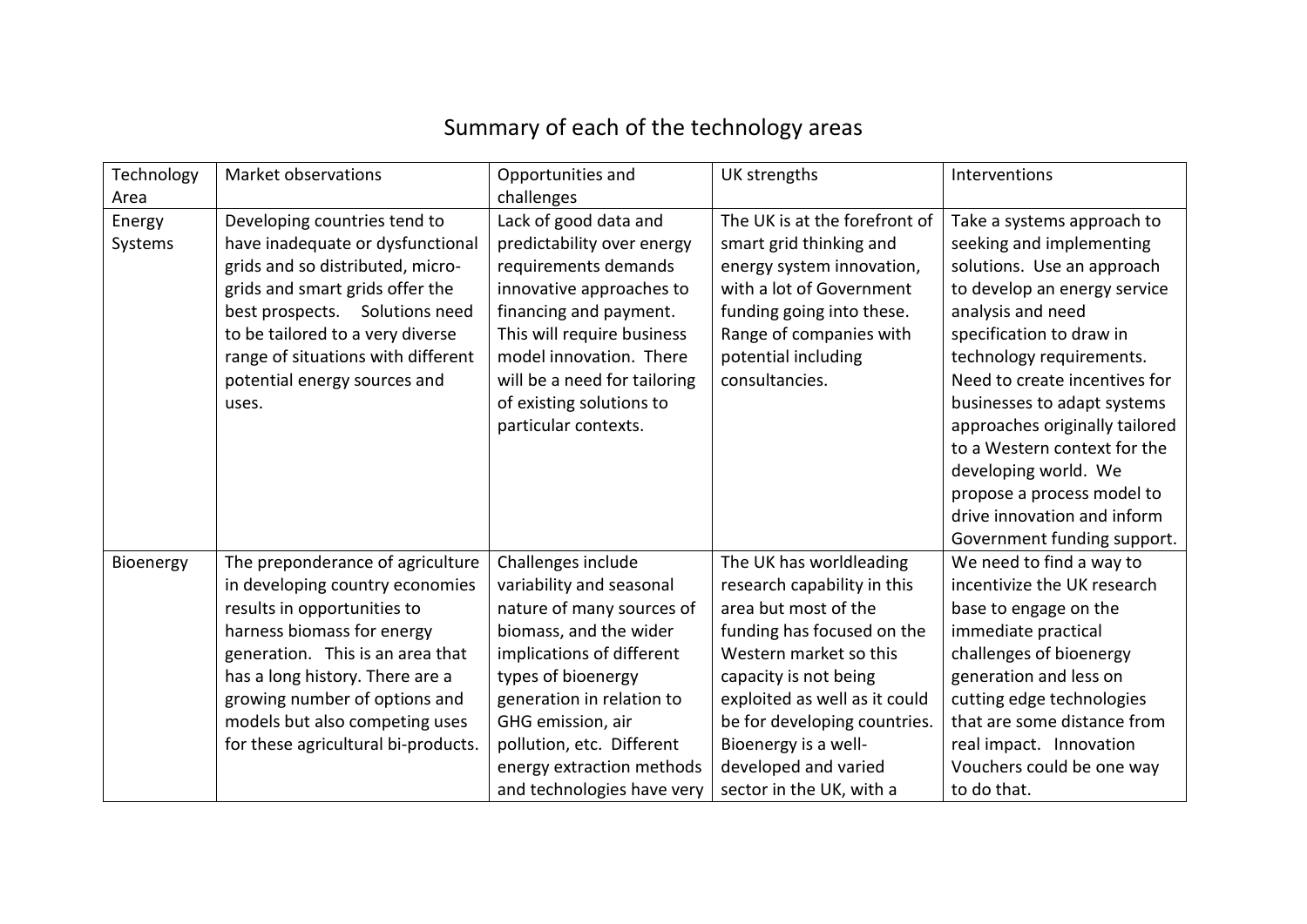| Technology | Market observations              | Opportunities and            | UK strengths                 | Interventions                  |
|------------|----------------------------------|------------------------------|------------------------------|--------------------------------|
| Area       |                                  | challenges                   |                              |                                |
|            |                                  | different profiles. There    | large variety of end-uses,   |                                |
|            |                                  | can be a large capital       | technologies and fuel        |                                |
|            |                                  | investment requirement       | inputs, providing a          |                                |
|            |                                  | but this is only viable when | significant economic and     |                                |
|            |                                  | feedstock supply is          | energy benefits. The UK      |                                |
|            |                                  | predictable. Ultimately,     | landscape is dominated by    |                                |
|            |                                  | solutions will be            | Small/Medium Sized           |                                |
|            |                                  | dependent on the ability     | Enterprises and the          |                                |
|            |                                  | to combine this with other   | research base is large but   |                                |
|            |                                  | energy sources.              | fragmented although the      |                                |
|            |                                  |                              | Bioenergy Superhub is        |                                |
|            |                                  |                              | seeking to address this.     |                                |
| Solar      | Off-grid solar energy generation | The cost of solar energy     | The UK is not a major        | Interventions could focus on   |
|            | at different scales and for      | generation has reduced       | producer of solar panels     | helping UK specialist          |
|            | different applications has huge  | significantly but access to  | and systems but has a large  | companies to partner with      |
|            | potential given the climate and  | finance is still a major     | and growing number of        | existing solar producing       |
|            | extensive sunlight in the        | barrier. There are aspects   | highly innovative and        | companies in the developing    |
|            | developing world. It is a mature | of the environment of        | specialist companies that    | world so that their particular |
|            | sector in many ways and a        | developing countries that    | are targeting the innovation | solutions can be               |
|            | number of countries have         | adversely affects solar PV   | challenges. A significant    | incorporated. Wider            |
|            | targeted support and investment  | generation and this creates  | amount of Government         | opportunities to support       |
|            | support at this to grow its      | opportunities for            | funding has already gone     | through standard setting,      |
|            | contribution.                    | technological innovation.    | into this area. The Solar    | quality control and training.  |
|            |                                  | There is scope for business  | energy Superhub is           |                                |
|            |                                  | model innovation.            | providing a valuable focus   |                                |
|            |                                  |                              | for innovation and can       |                                |
|            |                                  |                              | assist in testing new        |                                |
|            |                                  |                              | technologies before they     |                                |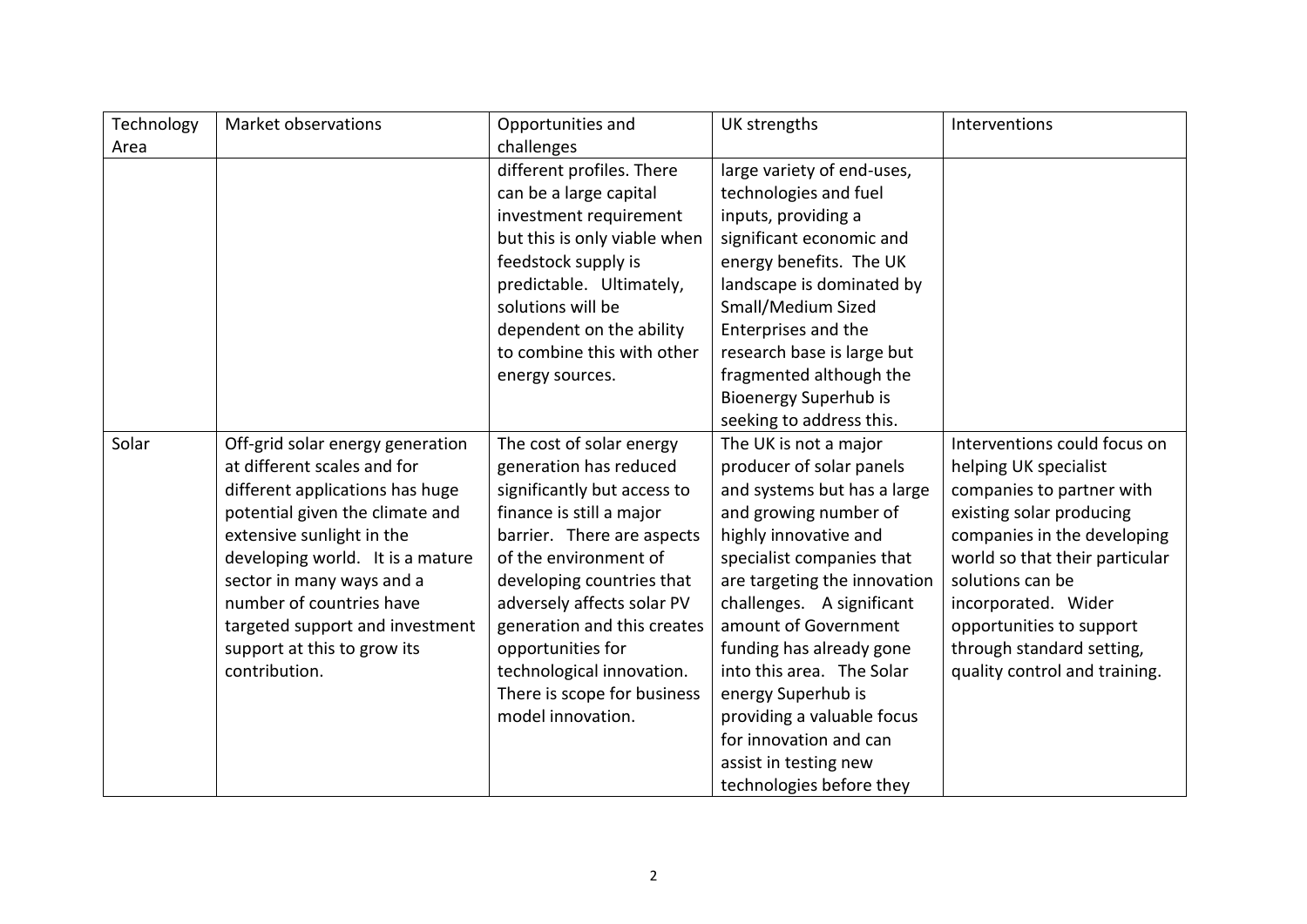| Technology<br>Area                            | Market observations                                                                                                                                                                                                                                                                                                                                                           | Opportunities and<br>challenges                                                                                                                                                                                                       | UK strengths                                                                                                                                                                                                                                                                                                                                                             | Interventions                                                                                                                                                                                                                                                                                                                                                    |
|-----------------------------------------------|-------------------------------------------------------------------------------------------------------------------------------------------------------------------------------------------------------------------------------------------------------------------------------------------------------------------------------------------------------------------------------|---------------------------------------------------------------------------------------------------------------------------------------------------------------------------------------------------------------------------------------|--------------------------------------------------------------------------------------------------------------------------------------------------------------------------------------------------------------------------------------------------------------------------------------------------------------------------------------------------------------------------|------------------------------------------------------------------------------------------------------------------------------------------------------------------------------------------------------------------------------------------------------------------------------------------------------------------------------------------------------------------|
|                                               |                                                                                                                                                                                                                                                                                                                                                                               |                                                                                                                                                                                                                                       | enter markets.                                                                                                                                                                                                                                                                                                                                                           |                                                                                                                                                                                                                                                                                                                                                                  |
| Cooling and<br>energy for<br>and from<br>this | This is a complex area but<br>delivering cooling solutions could<br>have wide-ranging benefits to the<br>developing world including on<br>health, nutrition and economic<br>productivity, as well as reducing<br>energy consumption and GHG<br>emissions associated with<br>inefficient technologies such as<br>Air-conditioning. The issues vary<br>considerably by context. | Opportunities to look<br>holistically at all the<br>factors that can support<br>maintaining lower<br>temperatures from design,<br>behavioural change and<br>technology                                                                | The UK has considerable<br>relevant research expertise<br>and commercial strength in<br>relation to this area but<br>deploying this to address<br>the needs of the developing<br>world would be relatively<br>new and represent a shift.<br>Much can be done,<br>however, if we harness the<br>diverse strengths we have,<br>in combination.                             | There is a need to take a<br>broad and long term view in<br>relation to this area, backed<br>up with substantial<br>investment. The work should<br>include road-mapping,<br>scenario development. An<br>Action Research approach to<br>should be adopted to enable<br>learning about what works<br>best in different contexts.                                   |
| Energy<br>storage                             | Effective energy storage is<br>centrally critical to meeting the<br>challenges of energy delivery in<br>the developing world because of<br>the fluctuating and non-aligned<br>supply and demand profiles and<br>the distributed and off-grid<br>circumstances meaning that<br>balancing between sources and<br>storage of excess energy are<br>going to be needed             | There are a wide range<br>opportunities and<br>challenges and there is a<br>need to look beyond just<br>battery storage to<br>innovative approaches<br>that fit the environment<br>and resources including<br>phase change materials. | The UK Government has<br>focused substantial<br>investment on energy<br>storage but much of this is<br>aimed at automotive and<br>other Western country<br>applications. The<br>underlying expertise in both<br>the research and<br>commercial sectors could<br>be harnessed to address<br>the particular and different<br>needs of developing worlds<br>to good effect. | There is a need to support<br>some business opportunity<br>analysis to set out the case<br>for commercial engagement<br>in addressing the energy<br>storage requirements of the<br>developing world and shift<br>the focus of attention in that<br>direction. Research needs<br>to focus on this area that<br>could drive innovation and<br>commercial interest. |
| Appliances                                    | There is a substantial market for                                                                                                                                                                                                                                                                                                                                             | There are particular                                                                                                                                                                                                                  | The UK is not a major                                                                                                                                                                                                                                                                                                                                                    | This is an area where there is                                                                                                                                                                                                                                                                                                                                   |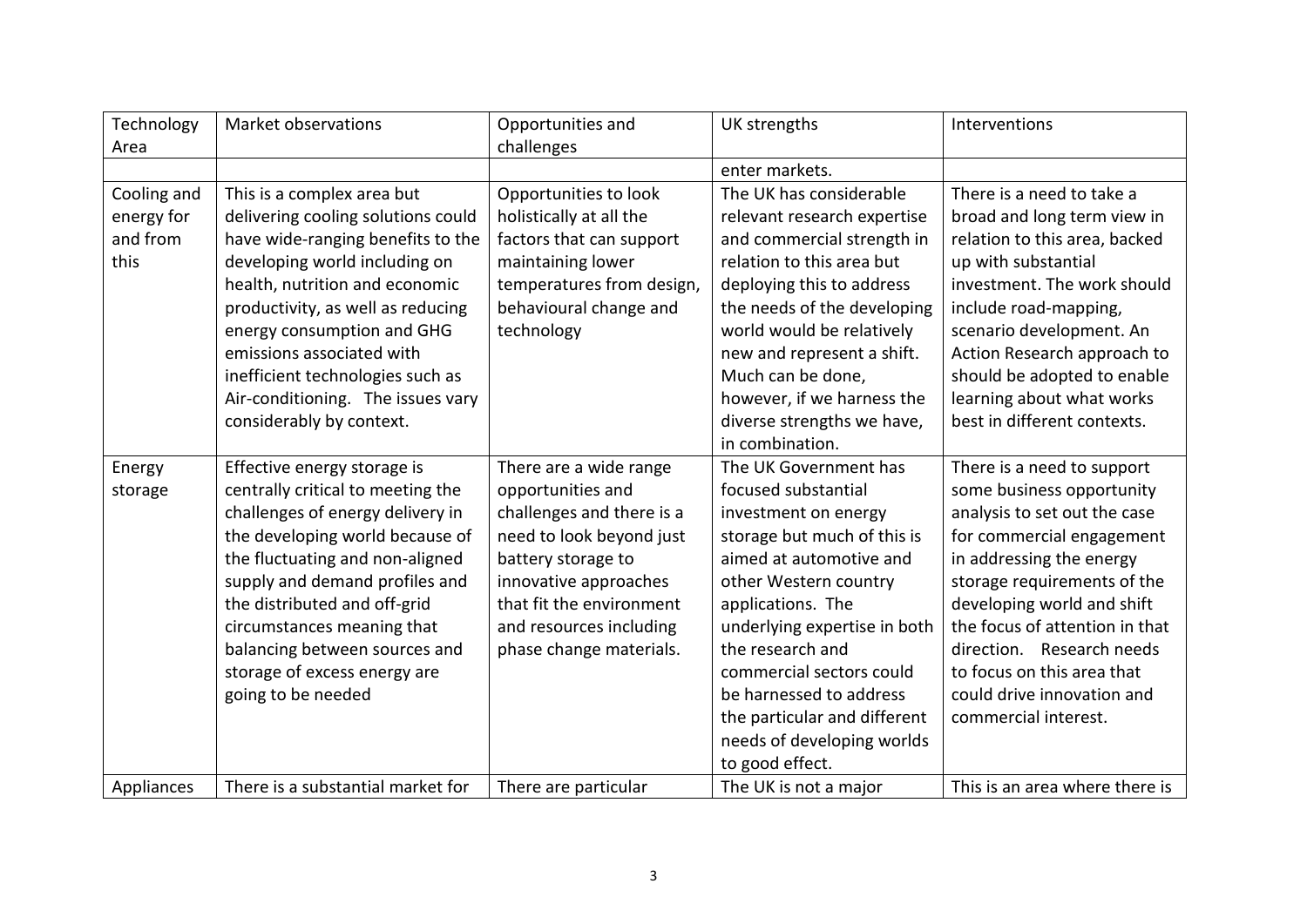| Technology | Market observations                | Opportunities and           | UK strengths                 | Interventions               |
|------------|------------------------------------|-----------------------------|------------------------------|-----------------------------|
| Area       |                                    | challenges                  |                              |                             |
|            | appliances that are viable in      | challenges associated with  | producer of appliances but   | considerable scope for the  |
|            | developing world contexts with     | appliances as they need to  | can bring substantial        | UK to play a part within    |
|            | different demand profiles and      | be used directly by         | innovation, design and       | multilateral programmes and |
|            | where supply can be more           | consumers and design        | quality control strengths to | play to its strengths.      |
|            | erratic. This has been             | considerations and user     | the development of           | Partnerships with countries |
|            | extensively studied with a wide    | behavior are both           | solutions.                   | like China that are major   |
|            | range of appliance types being     | particularly important.     |                              | appliance manufacturers     |
|            | identified as potentially making a | This creates a more         |                              | could be very fruitful.     |
|            | big difference to economic         | fragmented market with      |                              |                             |
|            | growth and health.                 | appliances needing to be    |                              |                             |
|            |                                    | adapted for diverse         |                              |                             |
|            |                                    | cultural, language,         |                              |                             |
|            |                                    | educational level contexts. |                              |                             |
|            |                                    | Particular sectors of       |                              |                             |
|            |                                    | interest include            |                              |                             |
|            |                                    | refrigeration and solar     |                              |                             |
|            |                                    | pumps.                      |                              |                             |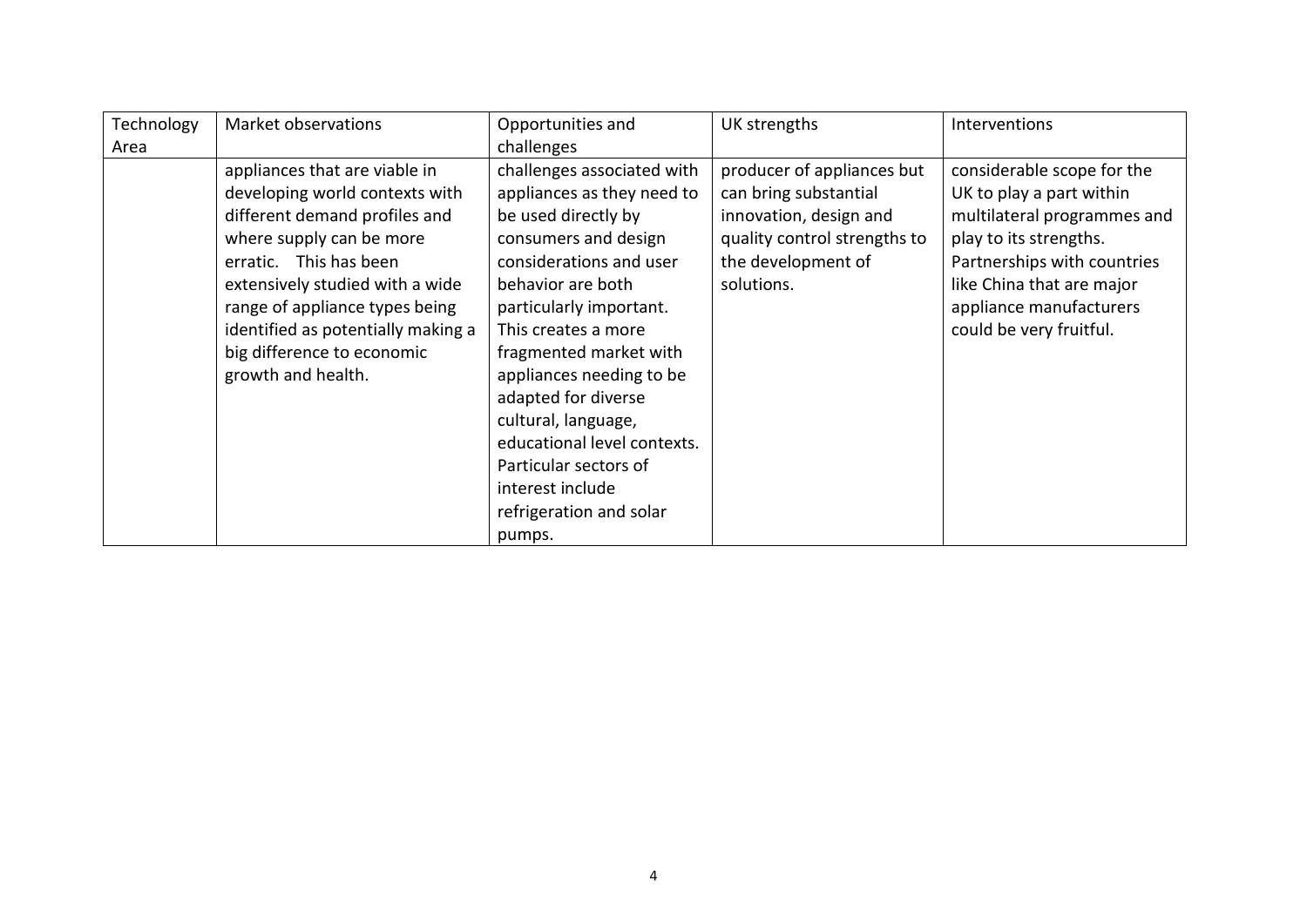### **1 INTRODUCTION**

The UK is already a major contributor of research and innovation into low carbon transitions within the countries of the developing world, particularly through the leadership of the Department for International Development (DfID). However, this work has not previously included a focus on where the UK's commercial sector has a particular contribution to make. This is now a focus for Government support and, as such, the work is increasingly being coordinated with the work of the Business, Energy and Innovation Department (BEIS) to maximise the deployment of the actors within the UK economy and knowledge base to support HMG aims in the developing world.

As a result, there is a strong focus on where there are significant opportunities for the UK to enhance its presence within these markets, to help deliver UK growth ambitions and also make a major contribution to meeting international development targets and climate commitments.

By harnessing UK knowledge base and commercial capabilities there is the opportunity to:

- position the UK as a strategically significant mover in emerging markets
- create commercial opportunities for energy sector entrepreneurs
- catalyse wider economic value chains for the benefit of local communities in the Global South
- help meet international development targets and climate commitments

The UK Low Carbon Energy for Development Network (LCEDN) brings together researchers, businesses, policy-makers and practitioners from across the United Kingdom to expand research capacity around low-carbon development in the countries of the Global South. The LCEDN is currently providing a programme of capacity building and partnership activities to support the development of DfID's Transforming Energy Access (TEA) research initiative. Part of this work involves identifying the state and dynamics of UK research capacity in low carbon energy and international development, facilitating greater integration between research funders active in this area, evaluating gaps and key research needs and mapping potential future directions for research interventions that build on and develop existing UK research capacity.

The Low Carbon Energy for Development Network report "Mapping the UK Research & Innovation Landscape: Energy & Development" (April 2008) identified UK research strengths and where future opportunities for development might lie.

This report builds on that work by considering UK commercial expertise in low carbon energy, where it might cross-fertilize with UK research expertise to establish areas of UK specialisms and how this might map onto both developing world needs but also market opportunities. This will ultimately support DFID in working with Innovate UK and BEIS to put together a programme that goes beyond the current series of Energy Catalyst and Newton programmes.

A picture of relevant UK capacity has been developed by consulting a range of UK experts (both academic and commercial) and businesses operating in this space, as well as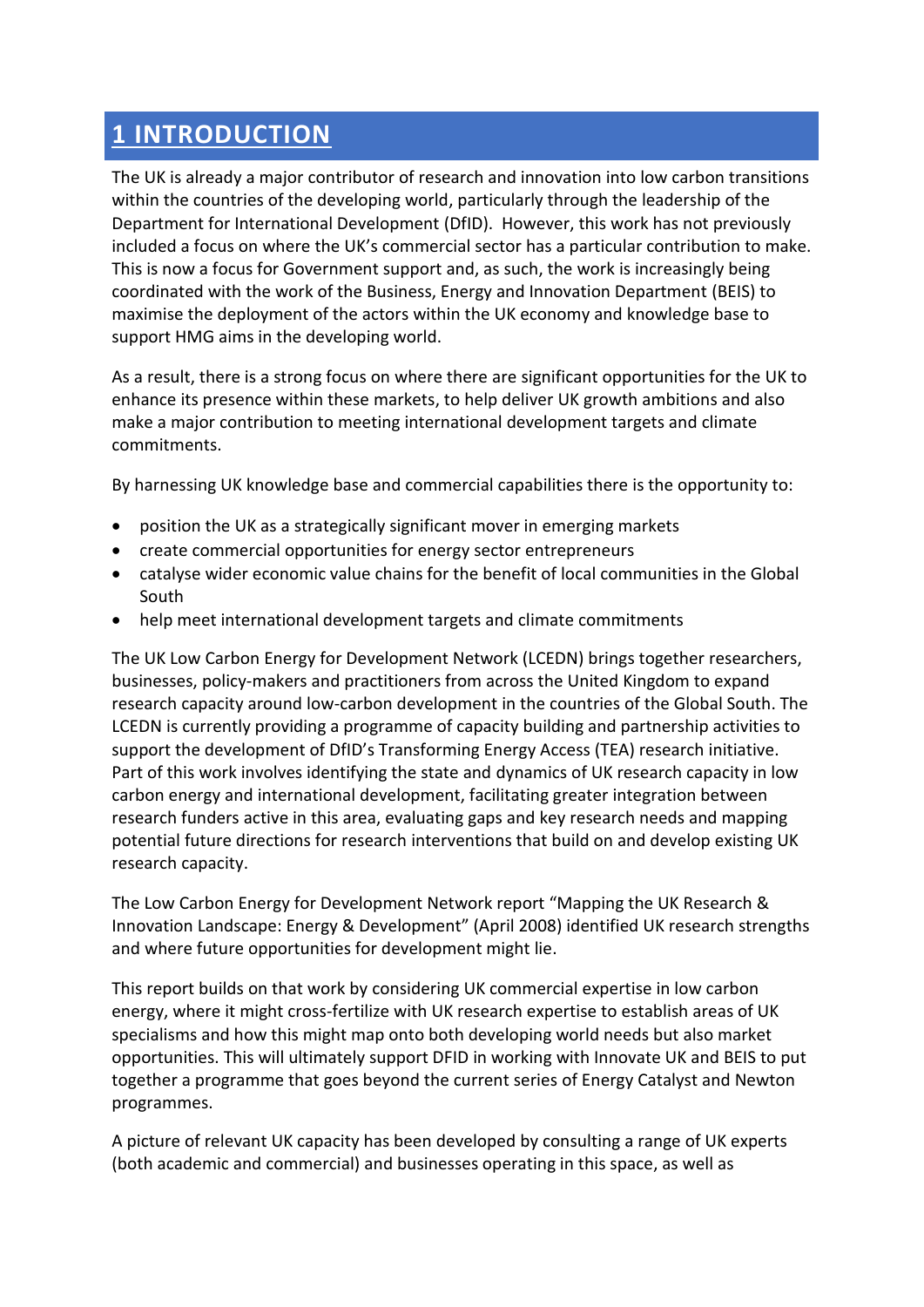reviewing various reports on energy access and international development. The review covered a range of themes relating to the provision of energy services within international development contexts.

This reports describes the findings and our conclusions on where the best synergies were identified between UK capabilities and developing country needs.

It starts by outlining the broad challenges and opportunities faced when introducing new technologies in a Global South context.

It then focuses-in on key technology areas where there are the most promising opportunities:

- Energy Systems
- Bioenergy
- Solar
- Thermal Energy
- Energy Storage
- Appliances

For each area, it outlines both developing country needs and market opportunities, how challenges play out around introducing the particular technology, UK capabilities in the area and finally, conclusions around what kinds of interventions could be most productive.

Although it is primarily about technologies, it attaches each one to the wider social, political and institutional contexts that ultimately dictate whether a technological solution is successfully adapted.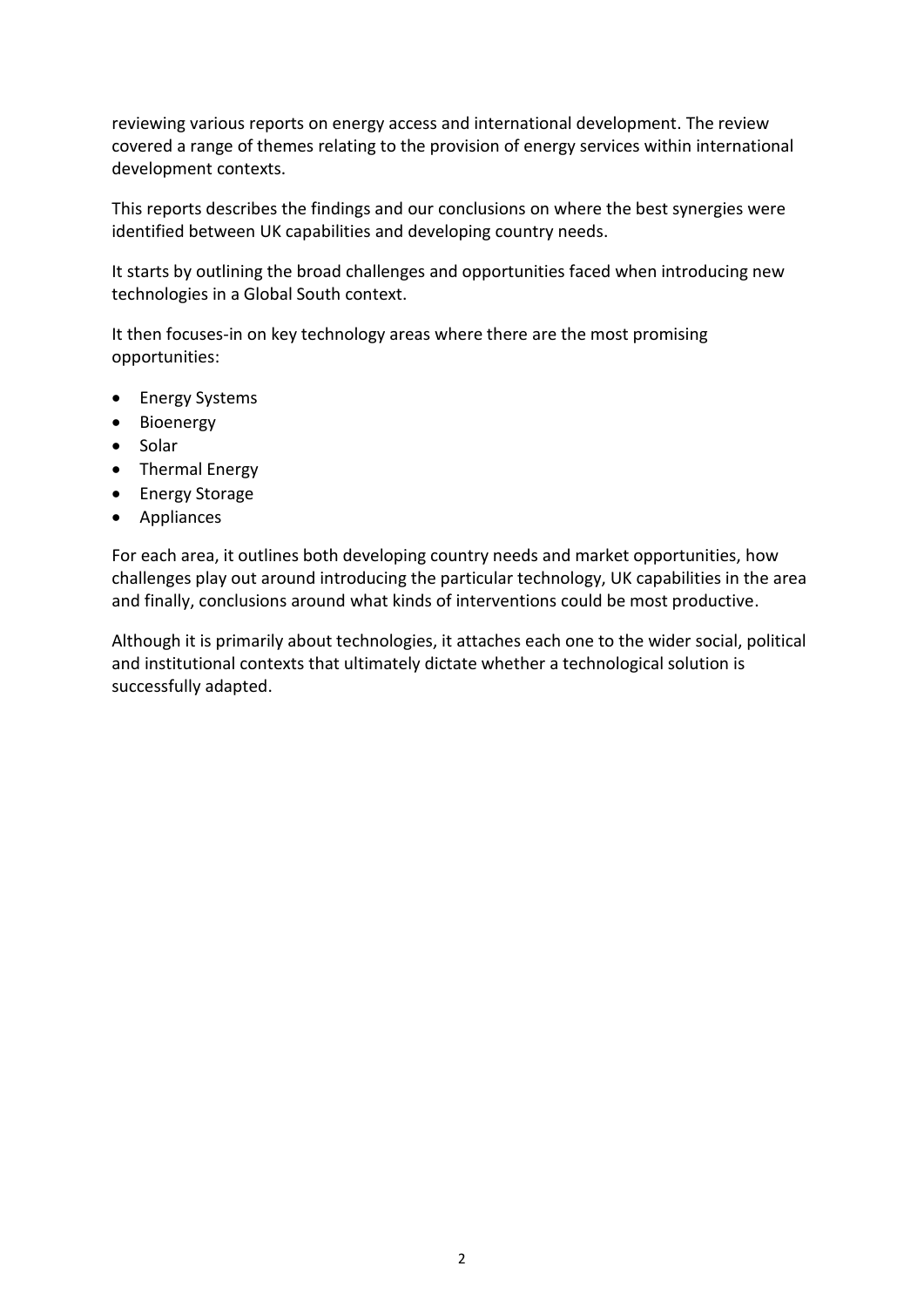## **2 METHODOLOGY**

The research consisted of a combination of desk-based research, a literature review and interviews and workshops with both technologists, academics, the business community and representatives from the UK Government.

The key elements involved:

- understanding the current landscape by identifying and surveying current support programmes and organisations (see Annexes 1 and 2). This included projects funded under the Catalyst programme in relation to the areas that secured the most funding, and the stage the technologies were at. We also reviewed the DFID evaluation reports from the TEA programme.
- working with the KTN and LCEDN members to build a picture of the diverse range of companies with technologies actively targeted at or relevant to developing countries. This identified companies that are fully aimed at developed country markets, solely focused on developed countries but with potential as yet untested, and a few in between that have had some success in developed markets and are starting to explore the potential opportunity in the developing world. Each of these tells a different story and the companies all had different support needs.
- developing a high-level framework to identify the range of factors that are likely to be important in assessing potential for a technology to be fit for purpose in a developing country setting.

Thirty-two interviews with business leaders, academics and policy makers were carried out to understand the specifics of developing world requirements, the adaptability of technology solutions and the challenges in exporting their technology internationally. (Annex 3 lists those who were interviewed.)

As the research was conducted over the summer, a number of potential interviewees were not available so there is scope to extend and deepen this research as part of the next steps.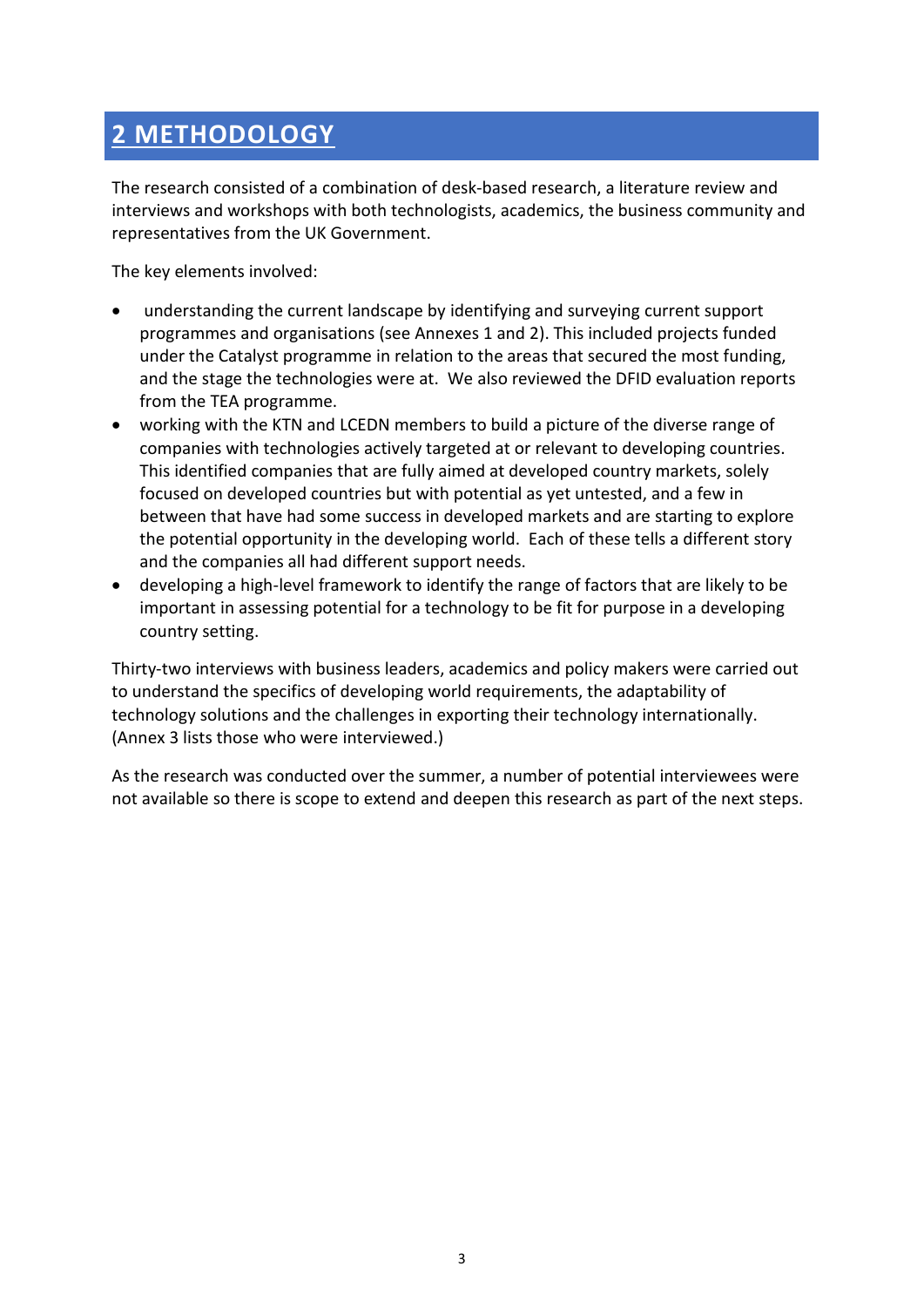## **3 CHALLENGES**

#### **THE POLICY CHALLENGE**

With the backdrop of global population increase, rapid demographic changes, expanding urbanisation in developing countries along with climate change, a massive global challenge is to provide clean, green, secure, affordable energy for everyone as part of the transitions to low carbon economies. This means simultaneously:

• reducing emissions

**.** 

- reordering current energy use regimes
- improving security of supply,
- while simultaneously reducing cost of energy

Current forecasts indicate 674 million people will still be without access in 2030, the SDG target year for universal energy access<sup>1</sup>. The average rate of electrification needs to accelerate to achieve the 2030 target, however progress on access to electricity is uneven across regions and countries. The challenge is especially pronounced in much of Sub-Saharan Africa, where progress on electrification is not keeping pace with population growth. Those gaining access will primarily be urban dwellers (but with the urban poor likely to continue to struggle<sup>2</sup>), while rural areas, where most of the energy impoverished reside, risk being left behind.

The ripples from these trends are profound. This is because slow progress on access to modern energy services (SDG 7) means slow progress on other SDGs. Access to energy is critical for poverty eradication (SDG 1), ending hunger (SDG 2), improving health and wellbeing for all (SDG 3), access to drinking water (SDG 6), and industrial development (SDG  $8$ <sup>3</sup>. Because energy is an enabler of social and economic activity, delay in universal access to modern energy services risks delaying progress towards all SDGs.

'Taking the Pulse – Understanding Energy Access Market Needs', a report produced by Sustainable Energy for All (SE4All), focuses on Sub-Saharan Africa and South Asia as having significant energy access gaps. The report finds that there are opportunities to close those gaps more quickly and at less cost.

The experience of countries that have already reached universal energy access, suggests that it takes strong leadership commitment, backed up by sustained public financing for grid-extension. The private sector increasingly plays a role in catalysing uptake of off-grid solar solutions, underlining the importance of a suitable enabling environment for new

<sup>1</sup> https://www.iea.org/newsroom/news/2017/october/universal-energy-access-by-2030-is-now-within-reachthanks-to-growing-political-w.html

<sup>2</sup> https://www.worldbank.org/en/news/feature/2018/04/18/access-energy-sustainable-development-goal-7

<sup>3</sup> https://council.science/cms/2017/05/SDGs-Guide-to-Interactions.pdf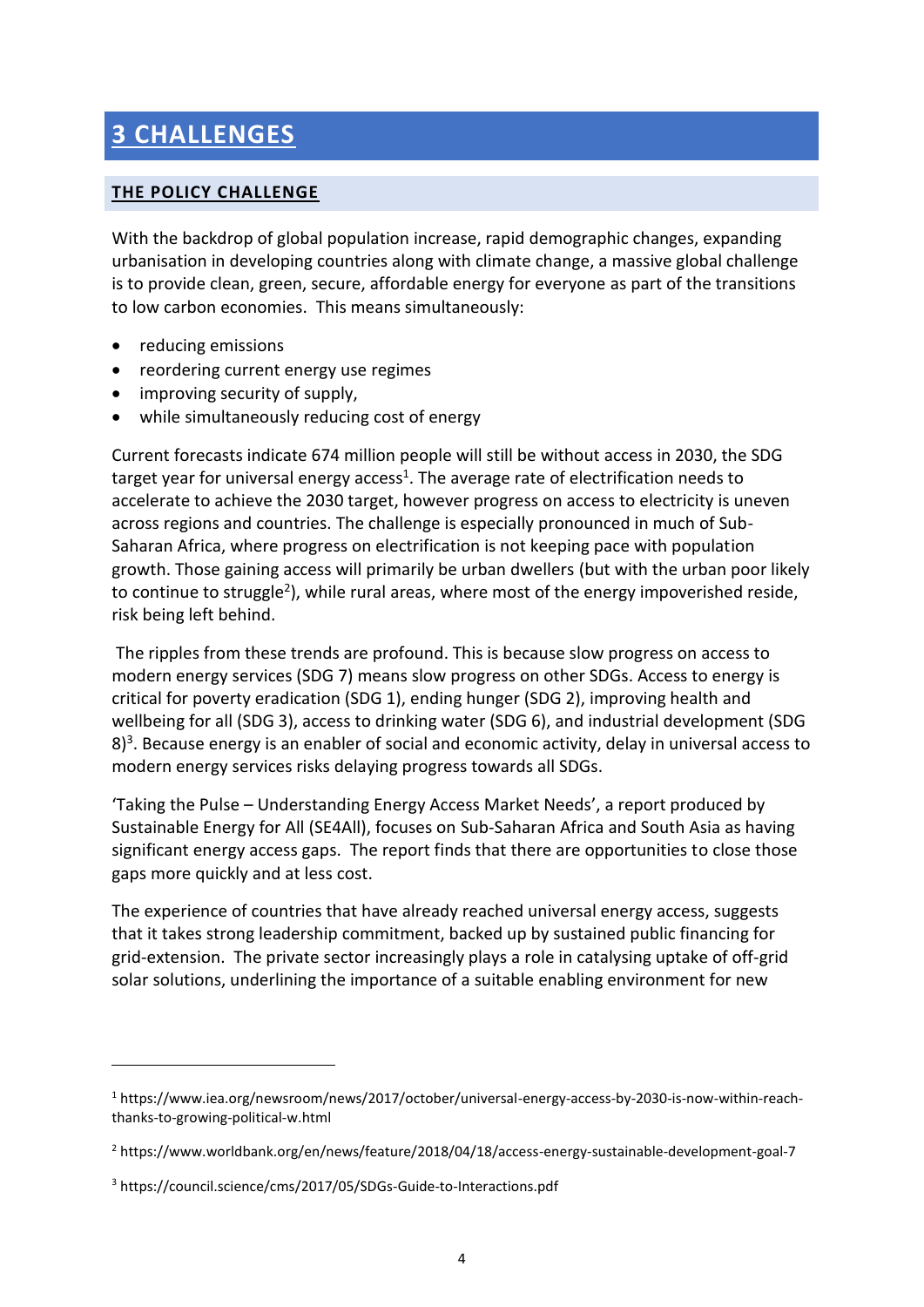technologies, as well as strategic planning that clearly delineates the role for grid and offgrid approaches $4$ 

### **THE CHALLENGE OF INTRODUCING UK TECHNOLOGIES TO A GLOBAL SOUTH CONTEXT**

In practice, historically, while the UK has invested considerable sums in research and innovation relating to "clean energy" technologies, the focus has primarily been on supporting the UK/Western nations' shift towards more sustainable energy use and may have limited relevance to countries where many of the conditions are very different. Hence, for example, a lot of research on bioenergy generation has focused on how the UK can shift to extracting energy from biomass where the biomass is often wood chips imported from Latin America and the context of extraction is within urban locations and contributing to the national grid.

As we will show, the focus on developing countries, especially in relation to poverty reduction, is on more local generation and micro-grid-based solutions as this can be made operational and more reliable more rapidly than relying on often weak national institutions. These institutions, even in relatively advanced African countries such as South Africa, struggle to respond to national scale energy demand in a reliable manner due to a range of factors including frequent industrial action. As a result, businesses have to invest in their own back-up generators.

Western energy-related technology is increasingly sophisticated and makes use of very advanced materials and processes that can be demanding of maintenance capability, spare parts and are optimized for more temperate climatic conditions (e.g. energy storage in electrochemical batteries and efficiency of silicon-based solar PV generation are both significantly affected by temperature).

There are a number of tensions when the twin drivers of economic growth in a developing country are sought to be combined with that of UK firms' achieving business expansion through access to these countries as markets. DFID is primarily focused on those towards the "bottom of the pyramid" where there is greatest need and poverty is most extreme but these inevitably have the least economic resources and are unable to commit to payment contracts. The challenge will include, therefore, making a technology available in a context where the service offered is affordable at the lowest level. We have heard it said that businesses transferring services from the West to India have to assume a 93% reduction in their price point in order to ensure the offer is affordable in that context.

From the point of view of BEIS and Innovate UK, the interesting and, arguably, more promising business opportunities, arise from larger scale energy generation and distribution – essentially linked to urban centres or the needs of large commercial operations or other organisations. Certainly, from the point of securing investment for the capital costs involved in installing new technologies, a model that involves less risk through having a more tangible market or relatively cash-rich customer, will seem less risky to investors. This

1

<sup>4</sup> https://www.irena.org/publications/2018/May/Tracking-SDG7-The-Energy-Progress-Report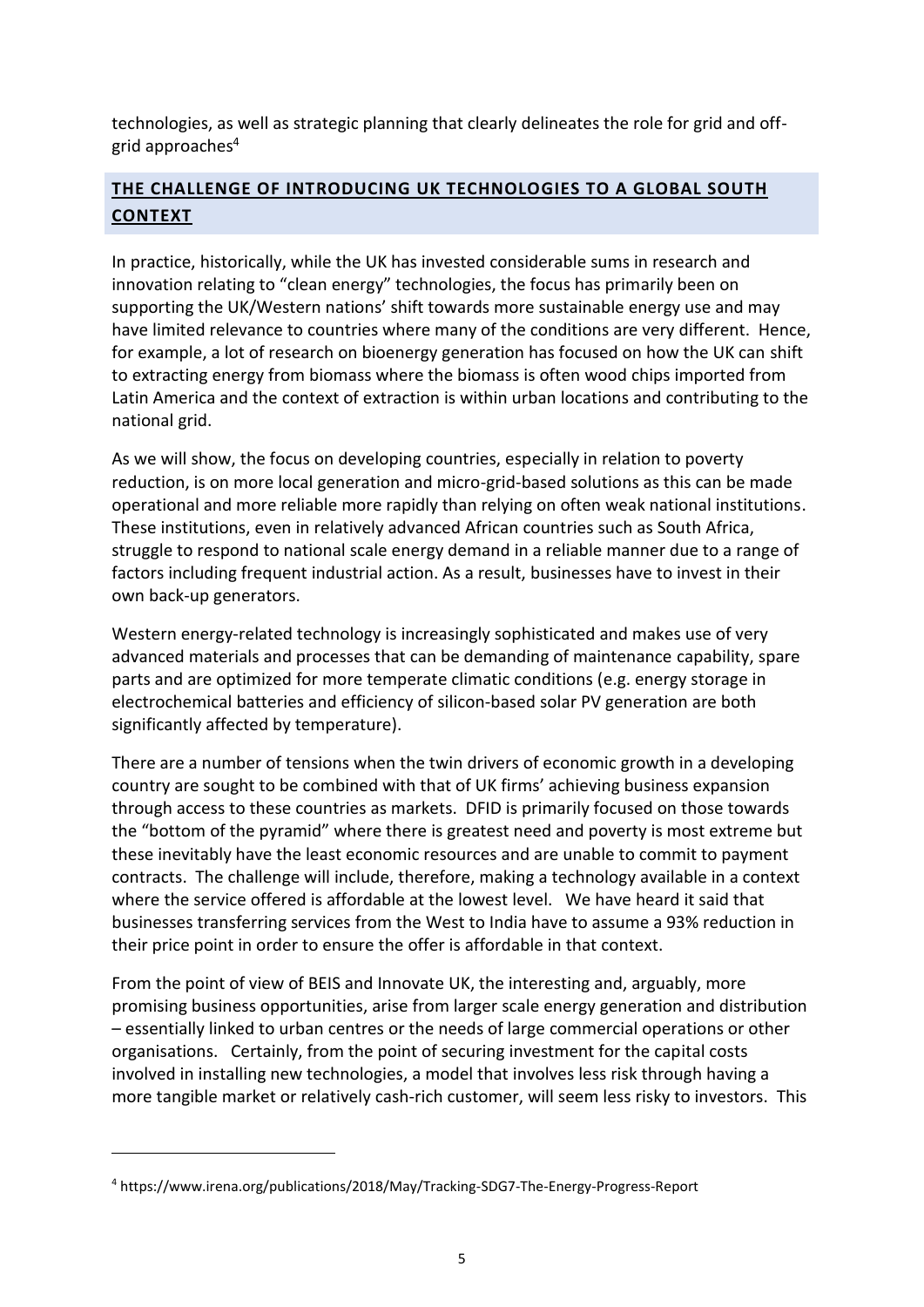also relates to the choice of target countries – the Newton Programme, for example, was explicitly focused on countries that were in the intersection between being deemed eligible for Overseas Development Assistance (ODA) by the Organisation for Economic Cooperation and Development (OECD) and yet had sufficient organizational capacity to be able to provide effective research and business partners to create the prospect of promising projects using the criteria used around research excellence and economic viability.

Another tension is in relation to the role of partners in the developing country. From the point of view of supporting economic growth in the country, the more the solution can involve the local population engaging in economic activity and enterprise the greater the flow of value that stays within the country. This can be seen in terms of a hierarchy of value that relate to different business activities:

- 1. hardware and its creation,
- 2. skills for users of the hardware so that they can benefit from it and be actively involved in its deployment and maintenance, and
- 3. innovation skills to enable the in-country population to generate their own solutions to their challenges which can lead to the greatest level of value retention.

From the point of view of the UK partner, we will argue that having in-country partners can be critical to success for market entry, however there can be many issues with the capacity of those partners and the need to develop a model of collaboration that is realistic and effective in the long run. This is a complex area for the UK firm to navigate with many issues that are in the intensely human domain of collaboration which can be far removed from their domain of technical expertise.

Ultimately, the role of energy access can be a key one in supporting economic transformation and this implies that a country/region will be changing over time as a result of better energy access. This is clearly positive from the perspective of DFID but also means that you need to find business models that are viable through a period of change. We understand that often it can take a number of years between a community having access to new energy resources and enterprise and economic activity growing as a result of that. Clearly while the absence of reliable energy can be a constraint on economic activity, having access to it does not immediately guarantee it will flourish as there will be a period of learning and adjustment to the new possibilities. This means that investments in micro grids that offer substantial increases in energy access for a community may not find that there is sufficient demand to cover their costs in the immediate period and further investment of support for economic activity and exploration will be needed to grow this.

It is important to recognize that business success could be achieved by selling a product/technology into a country at some scale without necessarily achieving the desired results in terms of economic growth or long term improvement in living conditions, despite the apparent connection that might exist between these. Thus, we have heard differing reports of the impact of the International Year of Light (2014) which included huge sales of solar powered lighting for domestic users across some African countries, and yet we understand that in some cases the experience of using these fell far short of the promise, for a variety of reasons. The legacy of this is that there is significant skepticism about the value of solar energy-powered devices that now needs to be taken into account and this will no doubt contribute to a greater challenge to introduce other energy technologies from the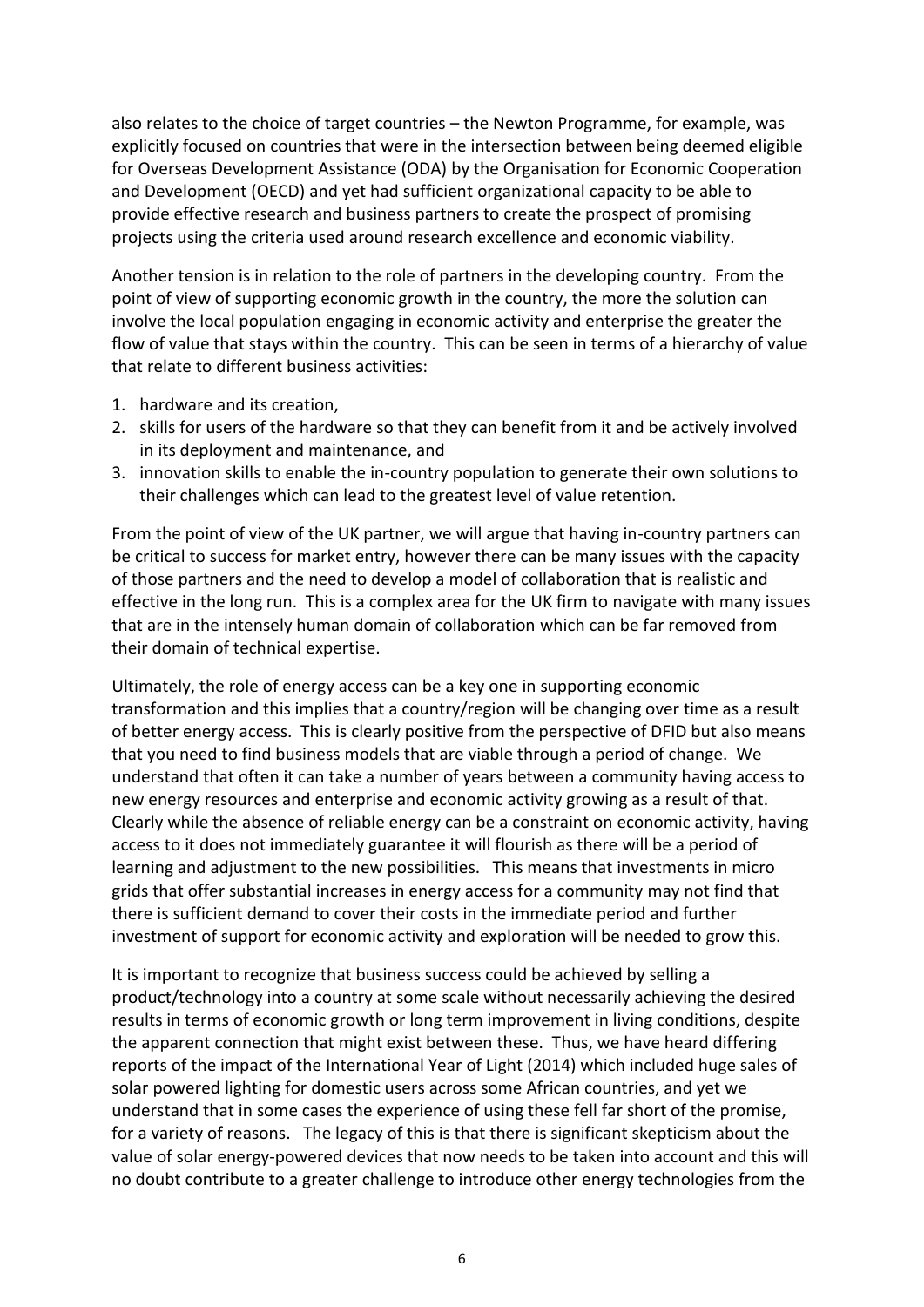West in convincing the end user to invest in these. Insofar as DFID/BEIS/Innovate UK have an interest in safe-guarding the reputation of the UK's technology offer to Africa, etc. it will be in their interests to operate some form of quality control to minimize the risk of a repetition of this.

More broadly, the dynamic of change is a common aspect that brings considerable risk to businesses and investors. Increasingly poverty is associated with conflict and crises of various kinds. Thus, the solution may need to be temporary or mobile such as that required by a refugee camp – and yet once these can be established they often become semipermanent without the infrastructure having grown to support them. The more volatile and unpredictable nature of Government and regional administration in developing countries is another risk factor. These wider factors have a major impact and a key initiative led by Sustainable Energy for All is to publish "heatmaps" that give businesses and investors information about which countries have the best environment for investment in energy<sup>5</sup>.

Finally, it is important to emphasise that ecological compatibility of technologies with local site conditions is fundamental to the success of development assistance. Development assistance organizations know that the specific sociocultural, political, economic and ecological conditions of a development site create the framework into which their efforts must be integrated. Each of these will affect the sustainability of the development project.

#### **THE FINANCE CHALLENGE**

The level of potential demand for clean energy across Africa and South Asia is huge and to meet this demand would require enormous levels of investment. The public or charitable sector cannot meet this need and real solutions will require substantial state, supranational institutional and donor investment to be combined with that of the private sector.

According to the International Renewable Energy Agency (IRENA) a key barrier to private investment in renewable energy projects is that, compared to non-renewable energy projects, the upfront costs are higher and, given a lack of track record in many economies, they are associated with a higher risk. Governments, therefore, need to create public policies which incentivise investment into renewable energy and which provide favourable returns on investment for the private sector. (Advancing renewable energy in Africa together with national climate plans, IRENA, 2016).

Access to finance has been identified as the most significant challenge to the penetration of solar energy technology in Africa. The effects of limited financing options are felt by all parties, from manufacturers to importers, distributors, dealers and end users (Lays et al, 2012).

Due to the size of capital investment even for village sized energy generation units or grid systems, the biggest barrier to sales is usually the customer ability to pay and creating a clear route to becoming profitable once the capital investment has been made is hard. As a result, securing funding and finance can be very challenging. Anecdotally we understand

1

<sup>5</sup> https://www.seforall.org/heatmaps/electrification/RISEbusiness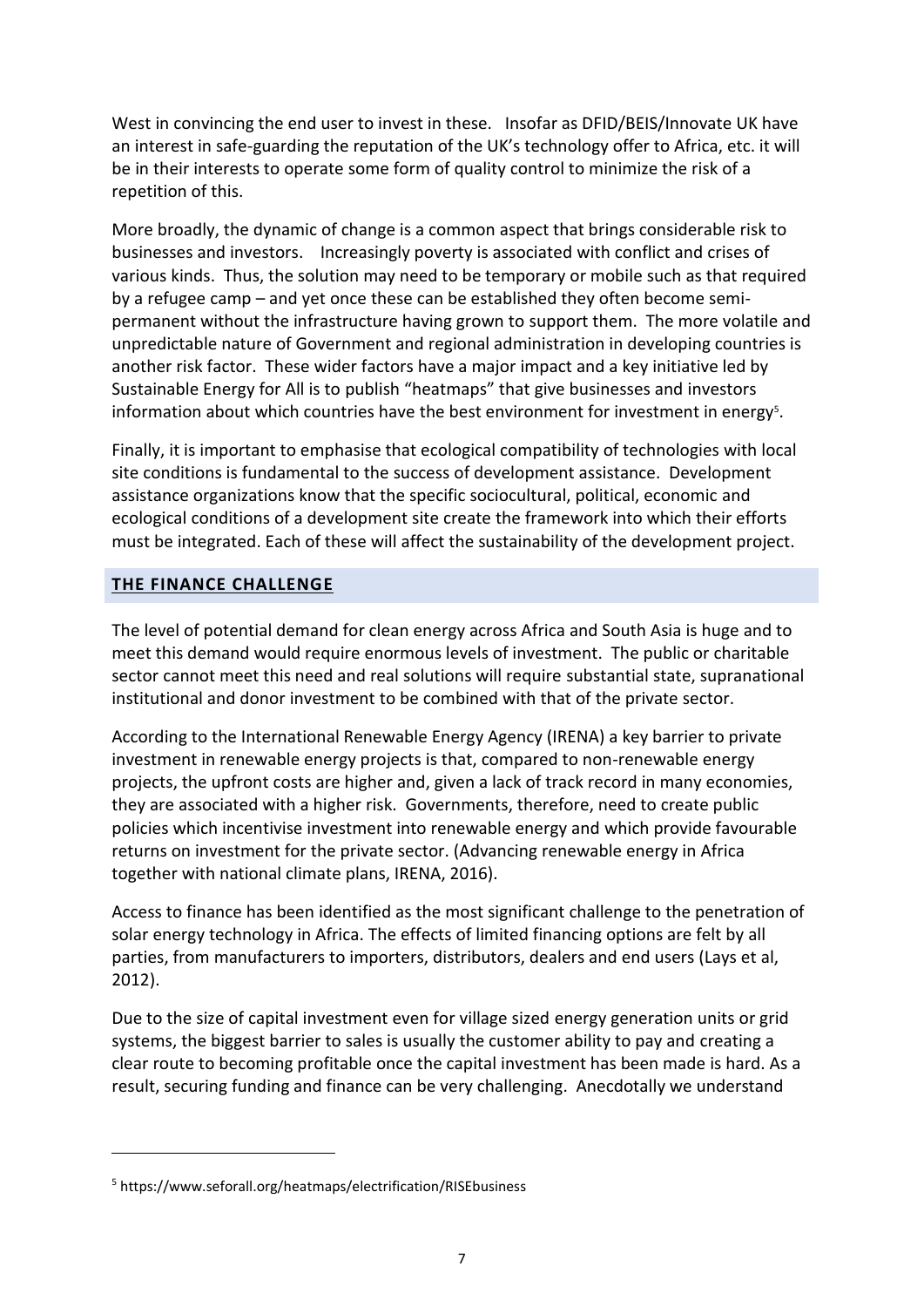that most mini-grid installations across Africa have not covered their costs, let alone generated profit.

Demand for electricity from small industry and businesses, which is defined as the productive use of energy (PUE), is a key success factor for micro-grids. Because of the typically low energy usage of residential customers, without linkage to and support for these energy users, micro-grids are likely to struggle to reach the critical revenue needed for financial viability<sup>6</sup>. Productive users are also important to enhancing the economic and social development impacts of micro-grids and rural electrification programs more broadly.

As previously noted, for private investors, the barriers to investment include the high level of risk and long lead times of early-stage projects and the excessive complexity of bespoke deals<sup>7</sup>. Typically, investors need to develop a specialist understanding of particular developing country markets in all their complexity in order to accurately assess and mitigate the risks. There can be institutional investors that are willing to take a longer term, patient capital perspective, and accept modest returns but these will still need a good level of confidence that the risk exposure is acceptable – and this is where the changing nature of Government and policies can have a negative impact. It is unusual for an individual or corporate investor to combine a focus on both developed and developing country markets.

### **CHALLENGES FACED BY UK COMPANIES LOOKING TO WORK IN THE GLOBAL SOUTH**

Our research and interviews with companies that have some experience of working on energy technology and solutions for developing countries have highlighted a range of challenges and issues that come up repeatedly.

In particular, regulations can be hard to understand and Government policies can be more fluid, it can seem chaotic and very different to Western or other more familiar developed country markets. This environment is often outside any previous experience they may have had, unless they have particularly focused on the developing world, and their normal intuition can be misleading. Not only that but each country can be very different. Even within a country there can be considerable variation - if regulation is poorly made/ poorly communicated in country there may be considerable variation in regional interpretation of the regulations.

Essentially there is considerable distance between the company's base and the intended market – the distance can be both geographical, cultural and of other forms.

This can require them to either spend a great deal of time building an understanding or else they need to find individuals or organisations within the chosen market(s) who can provide them with the insights and understanding they need. Many of the companies we spoke to that had achieved some success either established a base in the country or else they had chosen the country because of a partner organisation – not necessarily another business –

**.** 

<sup>6</sup> https://storage.googleapis.com/e4a-website-assets/Productive-Use-of-Energy-in-African-Micro-grids.pdf

<sup>7</sup> https://www.odi.org/sites/odi.org.uk/files/resource-documents/12365.pdf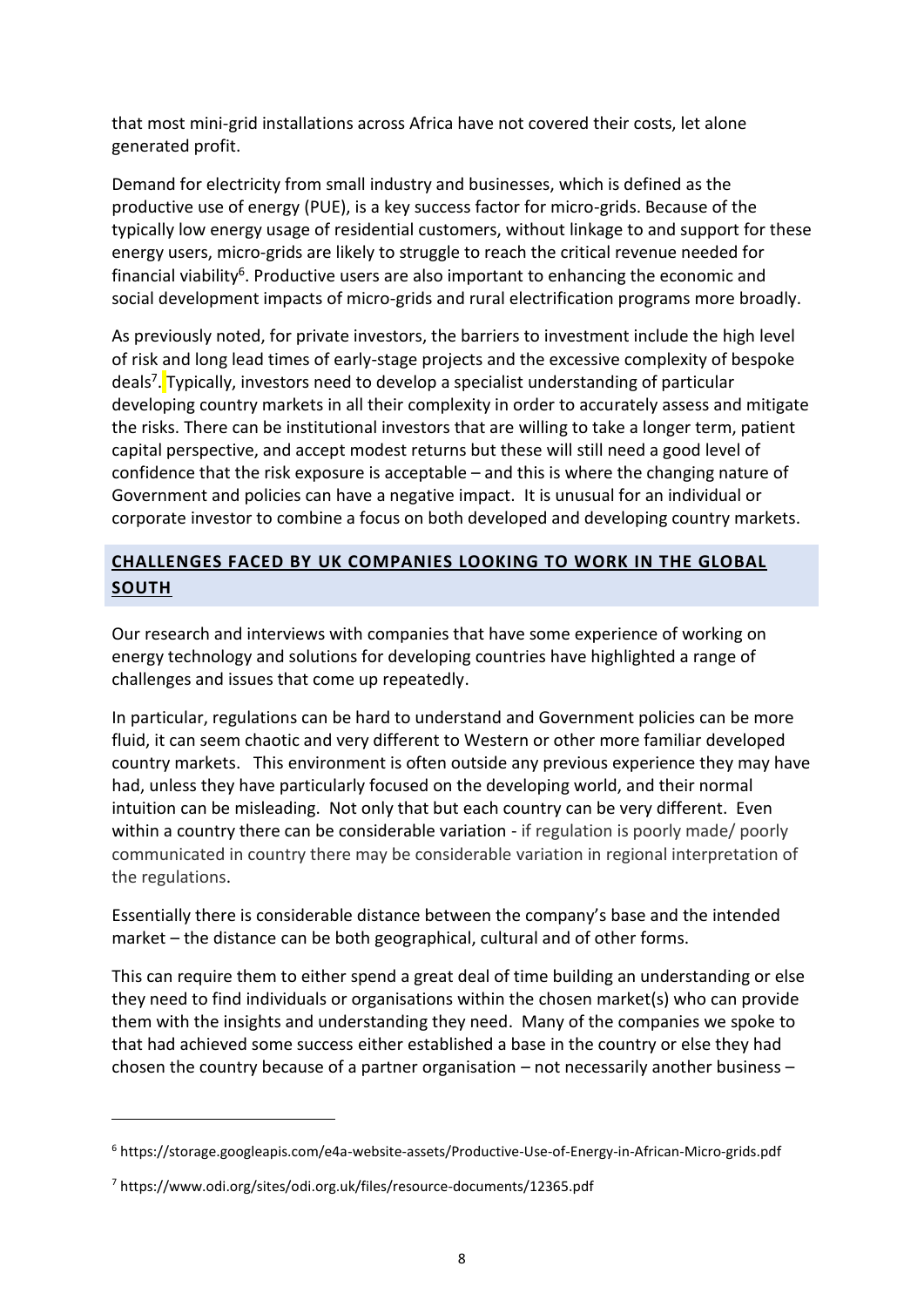who had significantly reduced the time and effort involved in establishing a viable presence. Where this exists, the in-country partner could be another Western firm that has established a footprint and is achieving impact but would benefit from a partnership with another company back in the UK that has technology that would add value to their own core agenda – we have seen examples of this.

There is a tendency to focus on finding technologies or "innovation" that can make a big difference in a particular context (ie focusing on some new technology as the primary agent of change) but our explorations have highlighted that the reality tends to be more complex than that.

In practice, there can be a great many factors that affect the ability of people to access the energy they need for their domestic and economic activities – with barriers to this access coming from public policies, weak infrastructure, inadequate institutions, corruption, environmental and climatic factors that can create more extreme and challenging conditions in which any technology must operate. Another challenge is understanding the social and cultural context in which energy use takes place so ascribing 'western centric' motivations, drivers and explanations fail to take into account local social factors. Finally, and without stating the obvious, the of the most pervasive and challenging aspects of any developing country is the level of poverty and the limited economic resources at the individual, community, municipal and national level.

This means that any attempt to change the situation and improve access to energy that does not take account of these circumstances will only have limited take-up or impact. Pilots of the use of technology that succeed but benefit from unrealistic levels of support or resource will not act as a genuine test.

Further, there are few single pieces of energy technology that can exist in isolation from a wider technological infrastructure. Some facilitate the distribution or storage of energy, or generate energy to go into another system. Thus, any technology needs to operate within an energy system and these have to be constructed to suit the particular circumstances of generation resources, storage and load-shedding capabilities and energy uses.

With regards to support programmes, the main offers that have been run between DFID and Innovate UK have essentially been competitive programmes offering funding for collaborative R&D projects. These require the projects to be led by a business but to involve academic partners and a commercial partner in the target country in order to benefit from local knowledge and support economic growth within the country. These will have limited impact unless the other challenges are addressed.

#### **SUMMARY OF CHALLENGES**

The key challenges to achieving sustainable energy access are a complex mix of social, political, financial, technical and environmental issues which vary from region to region and country to country. However, there are some broad, overarching themes that affect both the South Asia and Sub-Saharan African regions.

Most of the challenges do not directly relate to the technologies available, yet many might be solvable through the application or other technologies or interventions (eg training) that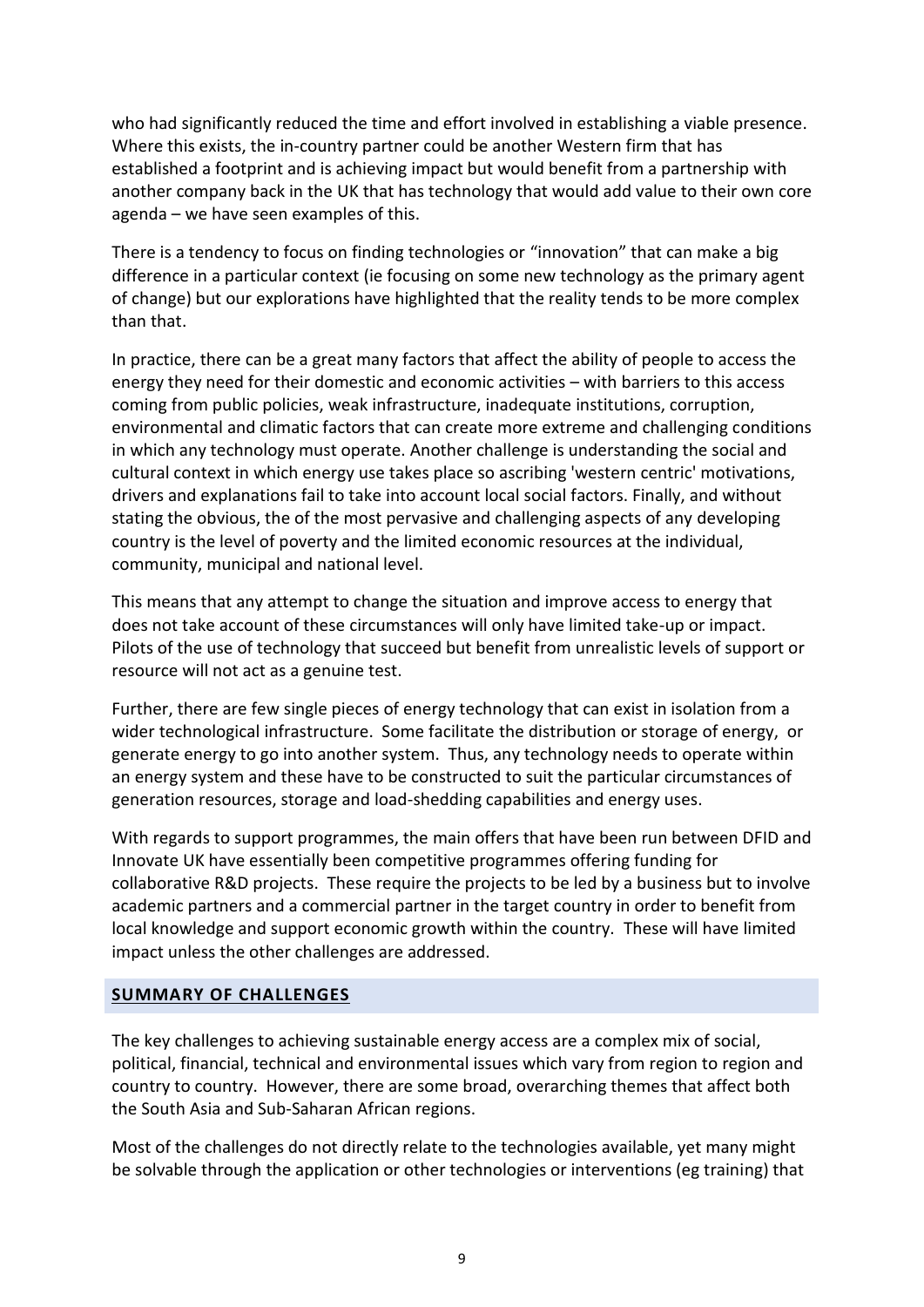could be supported by innovative technology. As such, each challenge should be assessed in terms of its potential as an opportunity for the UK plc. The following is a collated list of challenges.

- High Dependence on Traditional Fuels
- Relatively Limited Utilisation of Renewable Energy Potential
- Lack of Energy Infrastructure
- Insufficient Access to Funding & Finance
- Undeveloped Market Structures
- Skills shortages
- Lack of awareness
- Limited or no access to technical support services

These can be broken down into issues and challenges:

- o *Policy Barriers*
- Low priority given to Renewable Energy (RE) & Energy Efficiency (EE) in national planning and weak implementation framework
- Weak environmental regulations
- Fossil fuel subsidies
- Absence of feed-in tariffs /other incentives
- Lack of incentives for private sector involvement and inconsistent policies
- o *Economic Barriers*
- Small economies of scale, high initial capital costs, and long payback periods
- High perceived risks and uncertainties
- High installation costs at the end user level
- Lack of access to credit and insufficient government financial support;
- Limited knowledge on market potential
- o *Technical Barriers*
- Lack of standardised technology
- Limited local manufacturing of specialised equipment
- Limited technical capacity to design, install, operate, manage and maintain renewable based modern energy services
- o *Information Barriers*
- Lack of quality information about RE resources and technologies, EE, equipment suppliers, and potential financiers
- Inadequate training and capacity building
- Insufficient information available on RE and EE for policy making and mobilizing communities
- o *Human Resource Barriers*
- Insufficient expertise in business management and marketing skills
- Limited in-country capacity for RE data collection, analysis, and project development
- Lack of expertise and services in system design, installation, operation and maintenance of RE and EE technologies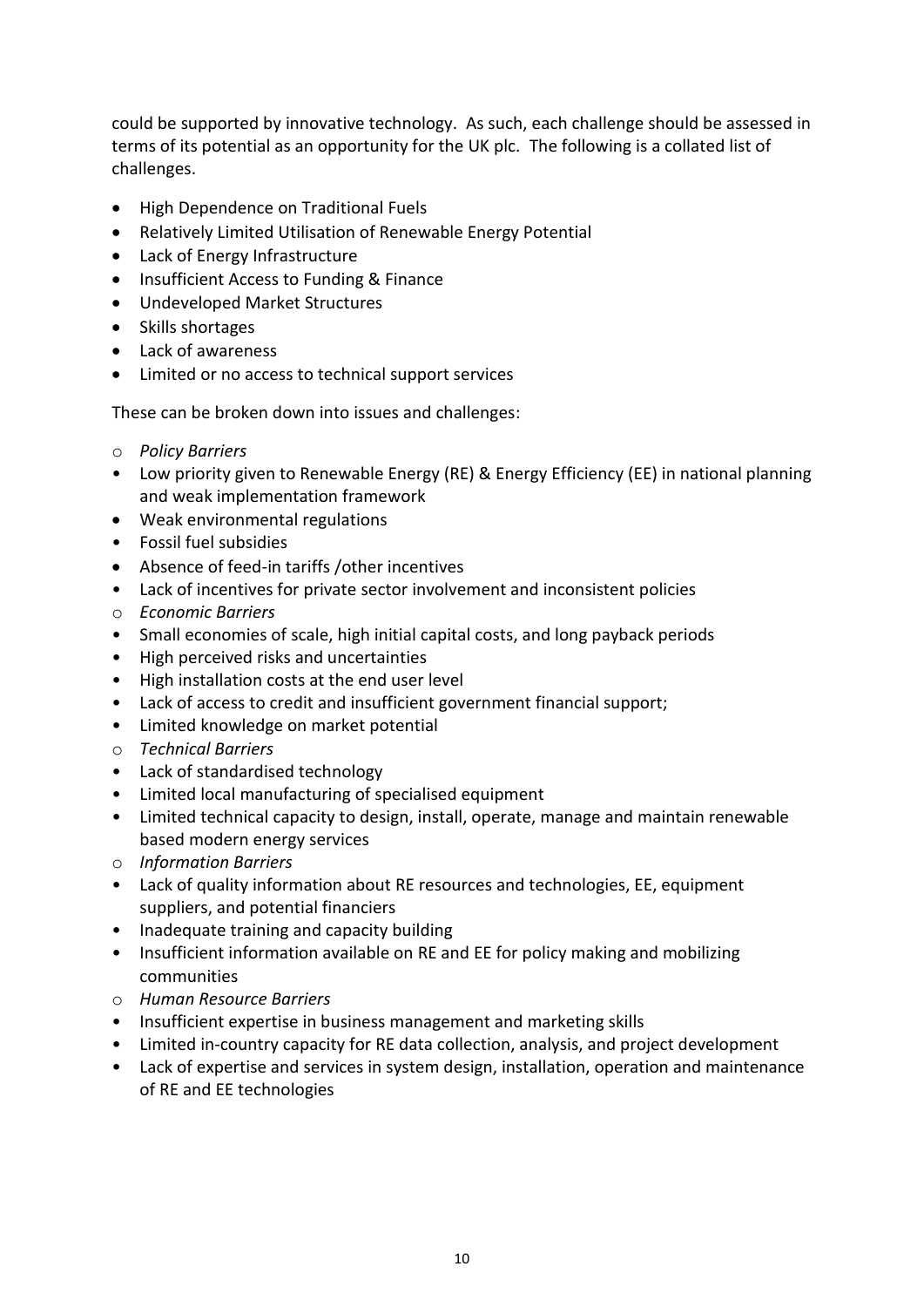### **4 ENERGY SYSTEMS**

Here we argue for taking a systems approach to developing programmes to deploy UK strengths to impact on developing country energy access needs. This also sets out the overall recommendations for the approach to setting up and running a programme. It is intended that this would provide an overarching method and framework for developing opportunities in other technology areas discussed in this report.

### **THE MARKET**

**.** 

There are very few single pieces of energy technology that can exist in isolation from a wider technological infrastructure. Some facilitate distribution of energy, or storage or generate energy to go into another system. Therefore, an energy systems approach presents an opportunity to align and connect local activities and investments, leapfrog the standard grid stage and move to a more integrated system.

In developing countries, remote micro-grids may offer a cost-effective, sustainable solution to providing electricity and provide heating/cooling. Estimates of the global remote microgrid market suggest it will see substantial increases to as much as \$112bn by 2026<sup>8</sup>. Additionally, rapidly increasing urbanisation and economic growth is driving demand ever higher in many developing economies. Given the \$37 billion (in cash, not opportunity cost) that the International Finance Corporation (IFC) estimates is spent annually on meeting these basic household energy needs, there is certainly a market for better solutions.

With the central grid unlikely to reach the majority of the Sub Saharan African population in the medium- or even long-term, mini-grid distributed energy service companies (DESCOs) are seeing a potential market worth hundreds of millions of dollars that could also blossom into other revenue streams.

A smart grid approach can usefully provide a hook for considering a wider energy system and how to blend external expertise with local resources. It opens up opportunities around:

- Improving and developing policy and regulatory frameworks around energy in developing nations
- Considering the role and interplay of different technologies in a holistic way
- Thinking about how to align effectively with local resources, capabilities and institutions
- Introducing complementary expertise around diagnostics, data/informatics, user led design and behavioural science
- Creating wider economic value chains and considering business models that incorporate opportunities for local entrepreneurship
- Scenario planning and road-mapping for the future

<sup>8</sup> https://www.smart-energy.com/resources/reports-and-white-papers/microgrid-tech-market/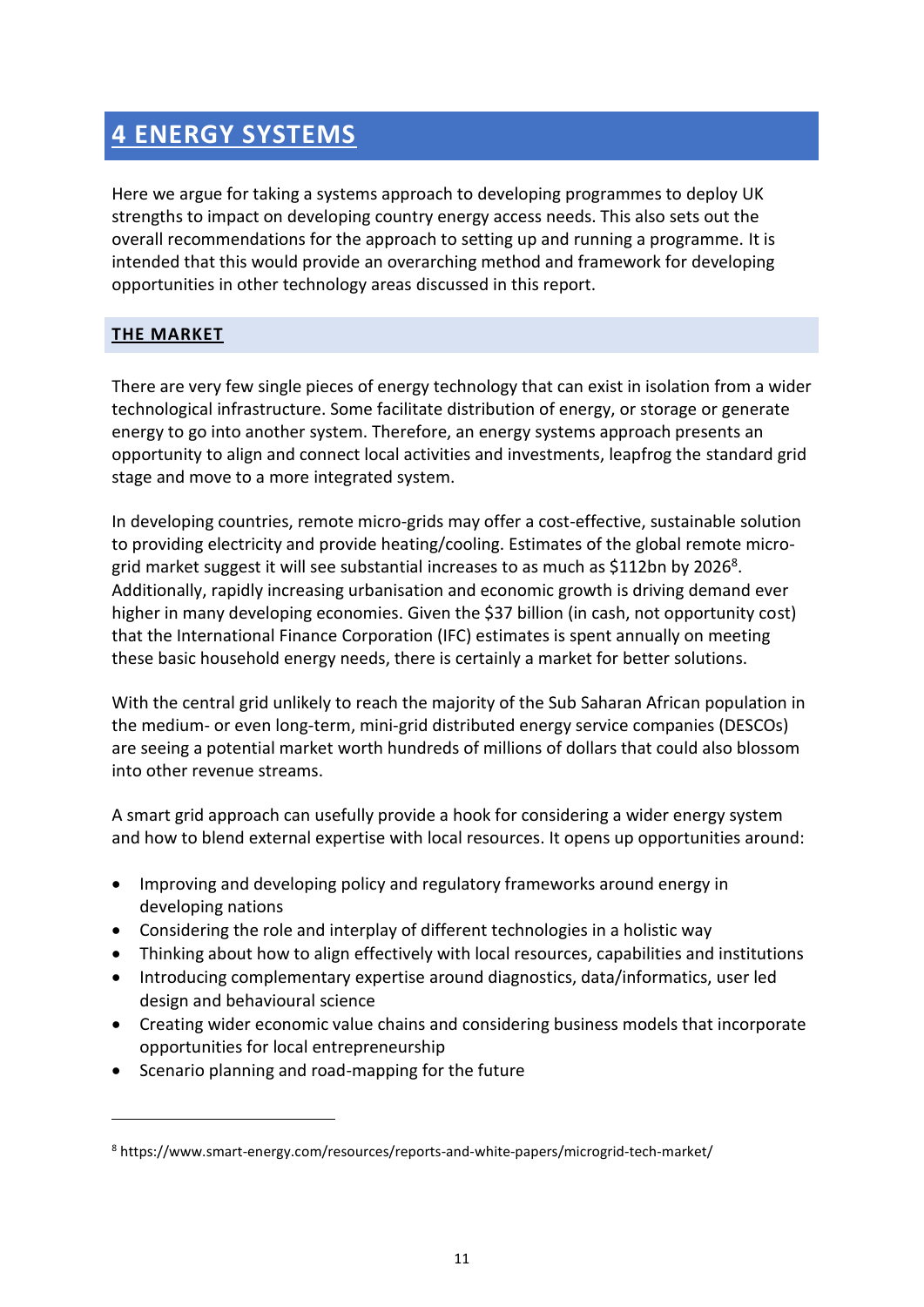#### **CHALLENGES & OPPORTUNITIES**

| <b>Challenges</b>                              | <b>Opportunities</b>                          |
|------------------------------------------------|-----------------------------------------------|
| Utilities in developing countries are often    | Early stage grid development allows           |
| capital-constrained, limiting their ability to | developing countries to technology            |
| invest into smart grid projects even if they   | 'leapfrog' and directly install smart grid    |
| are economically viable.                       | technologies when building up their           |
|                                                | network.                                      |
|                                                | Potential for innovative energy services such |
| Upper cap on the utility tariffs which can be  | as linking payments to the mobile             |
| charged so as still to remain affordable for   | communications network, installing local      |
| the users.                                     | charging stations, or using mini/micro grids  |
|                                                | for rural electrification.                    |
| Lack of detailed data, for example of the      | Reduce technical and power theft losses in    |
| systems operation and consumer                 | the power network. By recording electricity   |
| demographic. This kind of data is not          | loads across the power lines smart grids can  |
| readily available in many developing           | be used to track and reduce these losses.     |
| countries.                                     |                                               |
| Regulatory and institutional issues may        |                                               |
| limit innovation. For example: regional        |                                               |
| standards, harmonising of different power      |                                               |
| networks, ensuring data privacy.               |                                               |
| The market must be carefully segmented to      | Innovation of a range of appropriate          |
| identify where it makes most sense for         | business models that leverage technology      |
| mini-grids of different specifications to be   | advances to cost effectively reach customers  |
| installed                                      |                                               |
|                                                |                                               |

### **EVIDENCE OF UK CAPABILITY/INVESTMENTS**

The UK has been at the forefront of smart grid thinking and innovation. Due to early government support for smart grid technologies there is considerable UK expertise and experience in smart grids. The establishment of the Energy Systems Catapult was a result of Innovate UK's analysis that energy systems represents an area where the UK has significant world class capability and potential to win business globally. Figures from Europe's joint research centre show that in 2014, the UK was leading the way in Europe in terms of investment in research and development of smart grids and that in 2017 UK investment in smart grids was still the second highest after Germany's<sup>29</sup>.

Data from Innovate UK on the Energy Catalyst funding rounds also shows significant activity in this sector with 10% of projects being involved in grid technology including smart grids. Some of this funding was directly to projects working on initiatives intended for the developing world whilst others were for more UK orientated smart grid technology. A key

**.** 

<sup>9</sup> https://ses.jrc.ec.europa.eu/smart-grids-observatory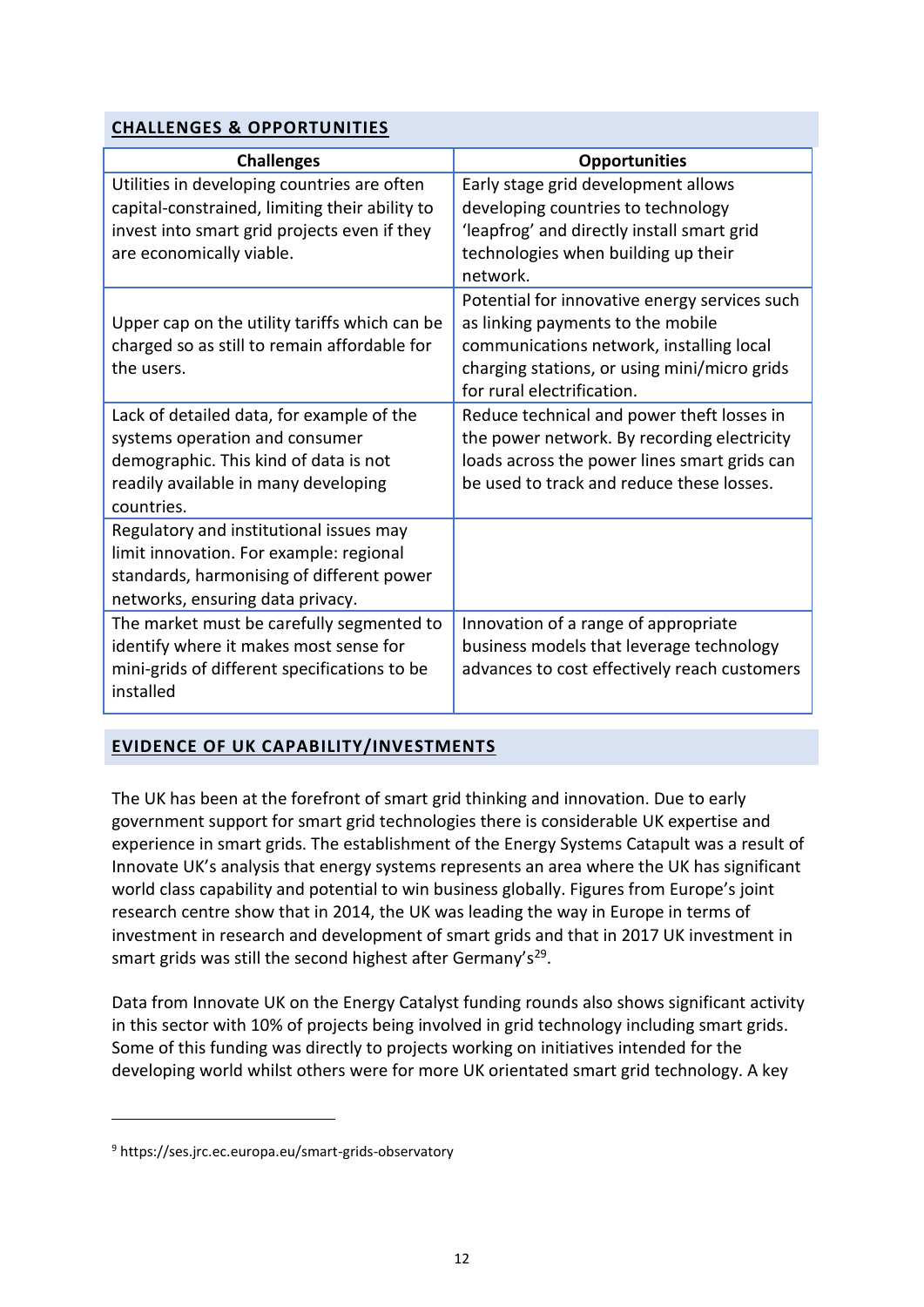question is the degree to which any elements of smart grid technologies developed for the UK can be successfully transferred to developing countries.

The Energy Systems Catapult is primarily focused on the developed market. However, it represents an excellent concentration of key companies directly working in the energy system components and integration sector which could be instrumental in equipping such companies with the very different skills and knowledge required to be effective in the developing world.

Some examples of UK firms we have come across are:

- Bright Green Hydrogen Ltd offers consultancy and demonstration of renewable energy, hydrogen energy storage and mini-grid technologies.
- Off Grid Energy Ltd provide efficient, low carbon, grid quality power solutions in places where connecting to the Grid is not possible, too expensive or too complicated. They have developed smart technology that delivers systems that can combine conventional power generation with renewable resources like solar PV and wind power to provide innovative, tailored solutions for independent energy needs.
- Pinnacle Power builds bespoke energy networks for new and existing developments (currently in the UK only). They design, develop and then operate heat and power generating plant to offer clients an all-encompassing Energy Services package that makes the best use of available resources, local conditions and environmental factors.
- Tangent Energy supply an energy control system for modern energy infrastructures; harvesting data from all parts of the system, prioritising sources and intelligently controlling loads. They also have an energy storage system that combines batteries with bi directional power inverters in a weather proof enclosure. The Energy Systems Catapult is currently supporting them to launch a project in Africa.
- RedT Energy mainly focuses on storage, but has worked on a mini-grid project in South Africa.

Some companies supported by the Innovate UK in this area include:

- Entrust Smart Home Microgrid
- Solafin2go
- Orxa Grid

In terms of the research base, the UK has world leading research groups such as:

- The Institute for Energy Systems (IES) at the University of Edinburgh.
- Multi Energy System research undertaken at Manchester University.
- The Centre for Advanced Materials for Integrated Energy Systems (CAM-IES) CAM-IES a partnership between industry and the universities of Cambridge, Newcastle, Queen Mary and University College London, focused on the development of advanced materials for energy conversion and storage.

#### **CONCLUSIONS/POSSIBLE INTERVENTIONS**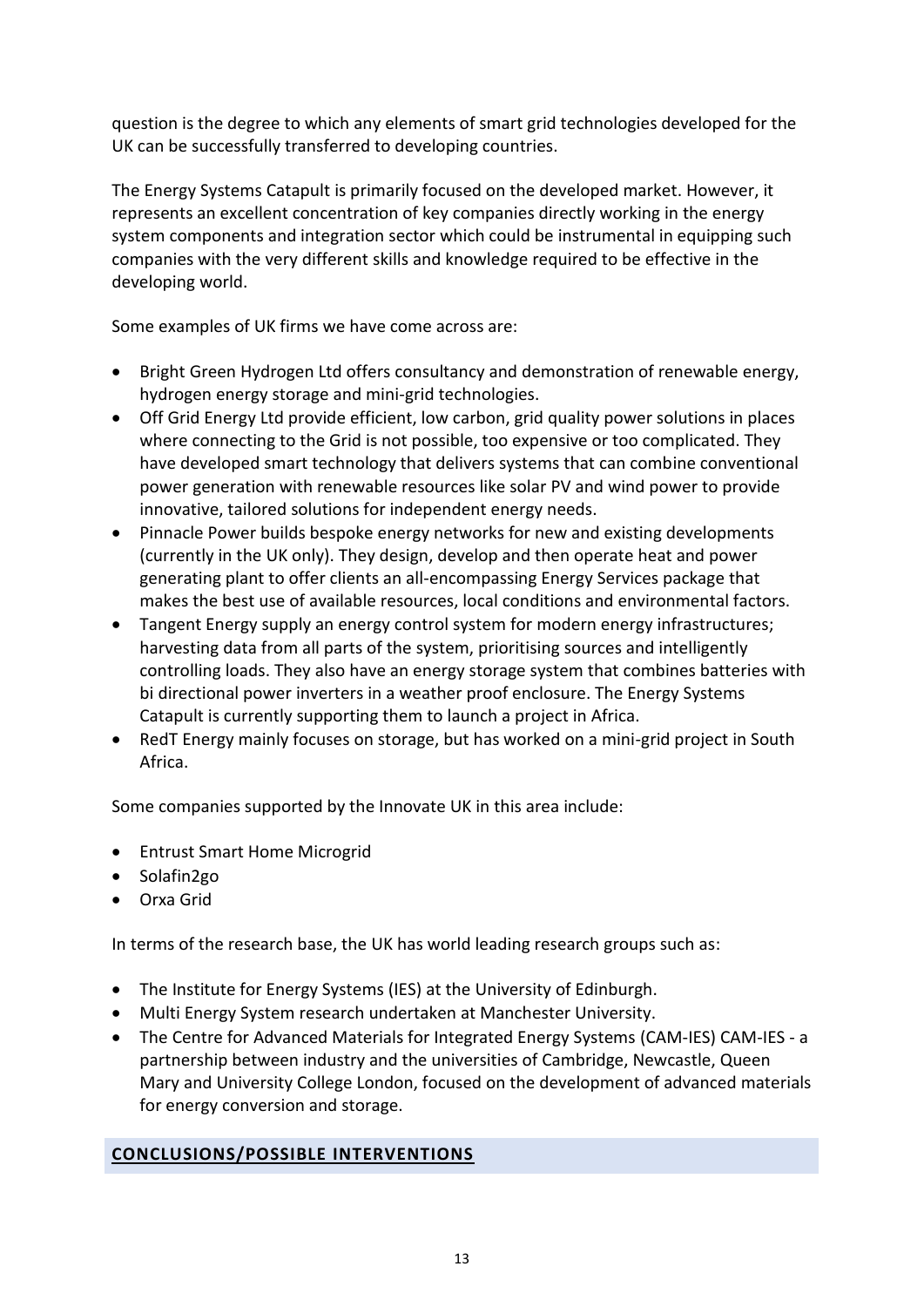Our research has demonstrated that there are a number of reasons why the more conventional hands-off approach to supporting technologies entering a market is unlikely to be successful in this case. There are a wide range of very particular and highly challenging aspects of developing country markets which creates the conditions where technologybased businesses are less likely to succeed. This has two broad implications:

- Technology businesses are likely to be wary of these markets unless they have strong "demand signals" and clear parameters against which to assess their technical capabilities.
- It is critical that the "mix" includes individuals and/or institutions with the necessary local knowledge and connections to bridge the gap.

However, given the size and potential of these markets, if these issues can be successfully addressed then the scope for having an impact and achieving business success is considerable.

We make the following recommendations, therefore, for the kinds of interventions needed.

A UK offer around energy systems could act as a mechanism for bringing together UK expertise – both academic and commercial - to offer more comprehensive solutions. This could include a range of elements:

- Help to define needs through engagement with end-users, civil society, government, policy makers and commercial and finance partners
- Support and expertise in facilitating and bringing together a coalition of partners to accelerate system level solutions that blend external expertise and technologies with local resources, capabilities and initiatives. This could involve combining UK expertise around:
	- o Development of business models that incorporate opportunities for local entrepreneurs, ensure wider community benefit and create a value chain of opportunity – and that lead to the identification of technologies needed to make these viable
	- $\circ$  Energy technology and systems thinking as described in the other sections
	- o Data, informatics and diagnostics to support energy system and supply management
	- $\circ$  User led design and behavioural science to provide methodological support to interpreting what is known about culture and user motivations into support for designs
	- o Strategy Development and roadmapping
	- o Action Research/Living Lab approaches to develop and demonstrate what works and gradually bring to scale innovative and integrated solutions and to use as a basis for leveraging wider investment

This will require strong support for networking and brokering interactions between different communities to form virtual teams that can work together around a common challenge or focus. The UK has significant strength in building collaborative projects in this way and bodies such as the LCEDN and the KTN have existing networks and skills to build on.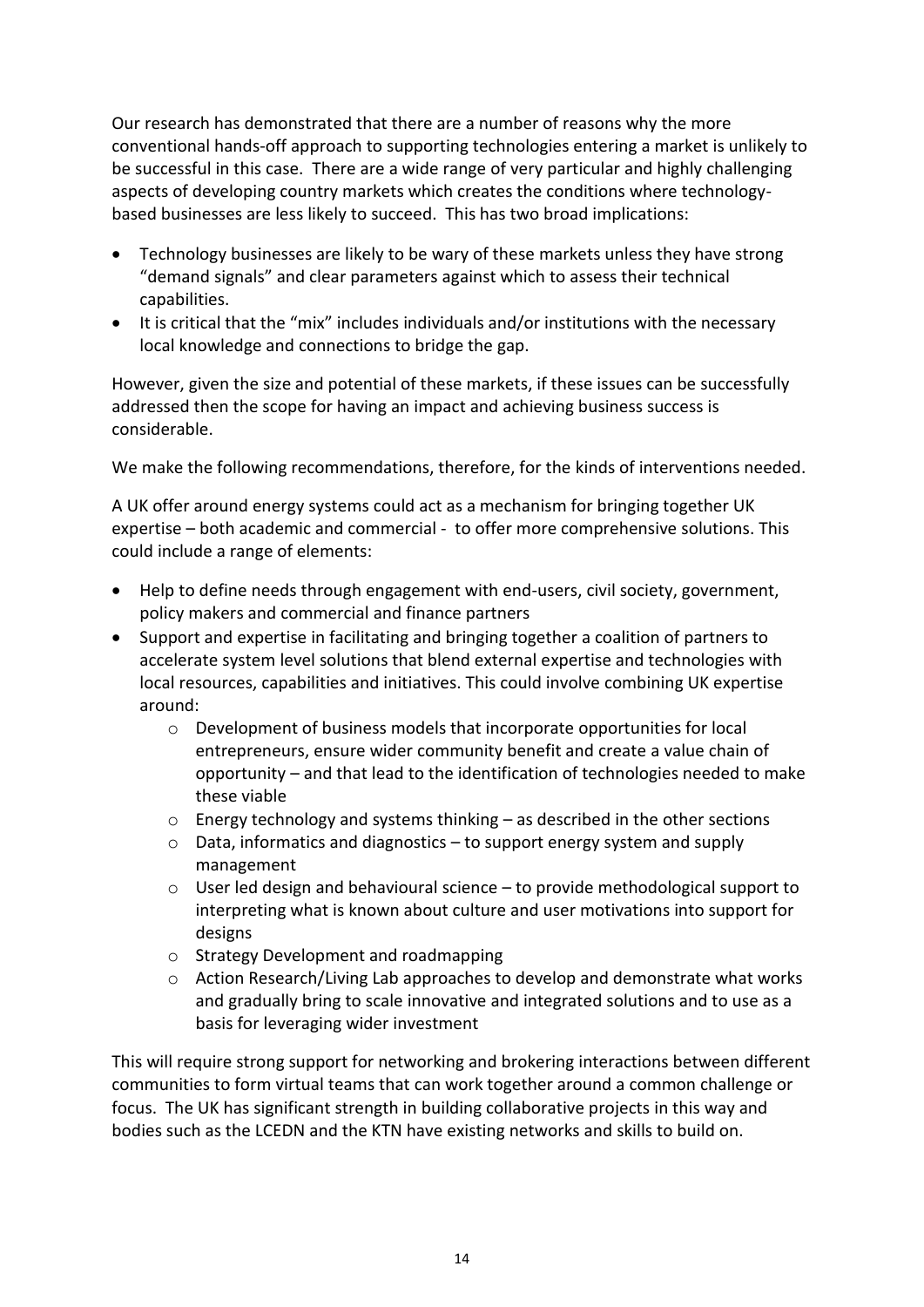Finally, a recurring theme in interviews and analysis is the difficulty for UK firms to navigate the complex and varied regulatory environments in different countries across the developing world. This is made even more difficult where regulations are unclear, contradictory or not clearly communicated. The UK Government could offer support in helping developing nations to identify and implement longer term structural, policy and system level reform to create a better enabling environment for smart systems. The UK has bodies operating in the commercial realm that would be well placed to engage in this and where there could be further flows of value back into the UK economy. This could include:

- Strengthening institutions and regulatory frameworks
- Support around standards and accreditation
- Capacity building amongst policy makers

#### **OUTLINE PROCESS MODEL**

We believe we have identified from our conversations a set of factors that are critical for success.

- A business model that fits the context should be the starting point:
	- Technology is of no value without this. **Technology is an enabler** and must support the business model and not undermine it (e.g. must not push price of kit up prohibitively or create dependency on maintenance skills or components that are not available).
	- Best to look for **service delivery business models** that are backed up by the necessary hardware, infrastructure, systems, etc.
	- The business model must be **well grounded and developed in depth.**
	- Different **technologies will generally be needed to work in combination** not just one – and this means that they will generally need to come from multiple companies – UK companies can offer a mix of added value contributions to build successful systems collectively.
	- Ideally, a **business person familiar with the context would be in the lead** someone who sees a business opportunity, already with the right connections and basis for a supply chain, etc. – not a technology expert.
- Local partners with the right connections and knowledge:
	- To implement a sustainable business, the core service provider will need multiple partners with different roles (In many cases someone has to be able to manage the whole value chain – otherwise there will be an aspect that is vulnerable – developing countries do not have a good business infrastructure to provide this.)
	- It is not enough to just find any partner in the country you are targeting, it must have the right contacts, credibility, knowledge, ambitions, fit with the UK partner so as to create strong win-win potential.
	- Much more support is needed to building strong and effective partnerships.
	- Need to set up projects with governance that secures involvement of existing incountry bodies in decision making – the key players in the community of interest will be critical in determining success and acceptance.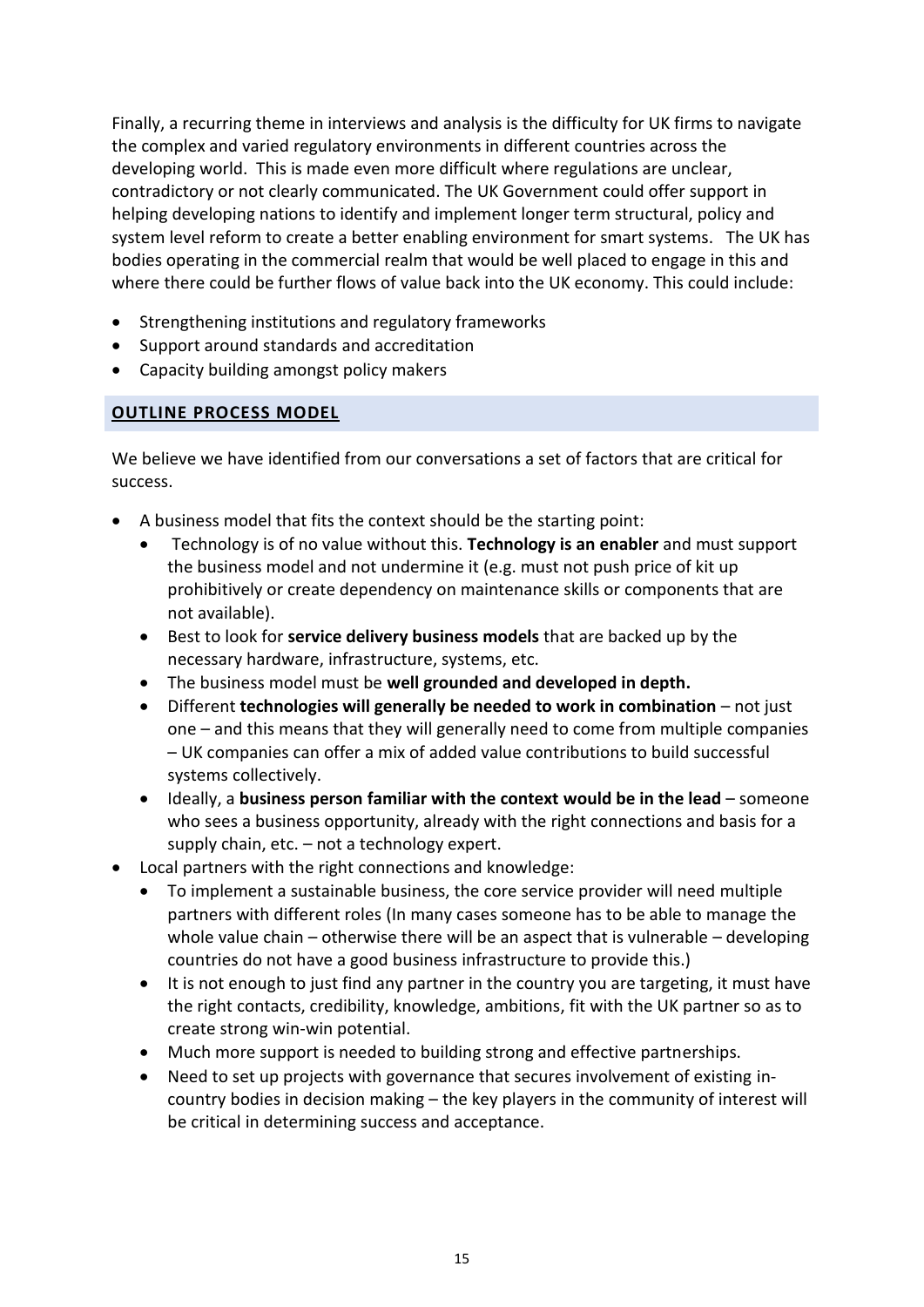- Incidents of poor tech being sold to Africa damaging Western/UK reputation, and wasted effort to set up trials in country – best to test in the UK and have high quality standards before allowing in-country implementation.
- Secure investor interest early on and engagement throughout, or else present them with a well-developed business plan showing expansion potential and pilot results

A general process should consist of the following sequence:

- 1. Focus on one particular market and **develop deep understanding** of context could be a particular scenario in a given country where there is a particular mix of energy resources in place. Draw on academic knowledge and experience.
- 2. **Road-mapping** with in-country partners to plot a course to low carbon economic growth and solutions. This would help identify where wider contextual factors need to be addressed such as around standards or in-country capacity.
- 3. **Competition for business opportunity** proposals where the prize is both financial and other support to develop service-based business opportunities – the focus would be on finding/stimulating the creation of teams who have the ability to build service delivery propositions that reflect an accurate understanding of a need. This should include mechanisms for providing access to academic partners, charities or other bodies active in the country (eg through offering innovation vouchers). Distributed Energy Service Company models represent the kind of thing we have in mind.
- 4. Encourage/facilitate **engagement with investors** early on so that these can keep an awareness of progress and potentially get involved/contribute as they choose.
- 5. Part of the on-going support would be access to a **range of tools/mechanisms for sourcing technologies and skills to fill gaps identified**. Eg. SBRI challenges, open innovation platforms, etc. A budget would be set up to support R&D, design work, piloting, for technology companies which are selected as offering the best prospects. These open innovation platforms would be run to draw as widely as possible on the UK technology expertise so not just energy tech. Where in-country skills are lacking, the project would be enabled to reach out to the UK Vocational Education sector to seek partners for skills training in-country.

This draws on the Reverse Funnel Innovation model promoted by Jim Dawton at Impellor Ventures. <sup>10</sup>

This approach fits well with the **World Bank Climate Technology Programme** and they are looking for developed countries to partner with them in setting up new initiatives under this in Ghana, Kenya and South Africa.

**.** 

<sup>10</sup> http://honey.co.uk/wp-content/uploads/2016/06/June2016\_Output\_SO\_V5-2.pdf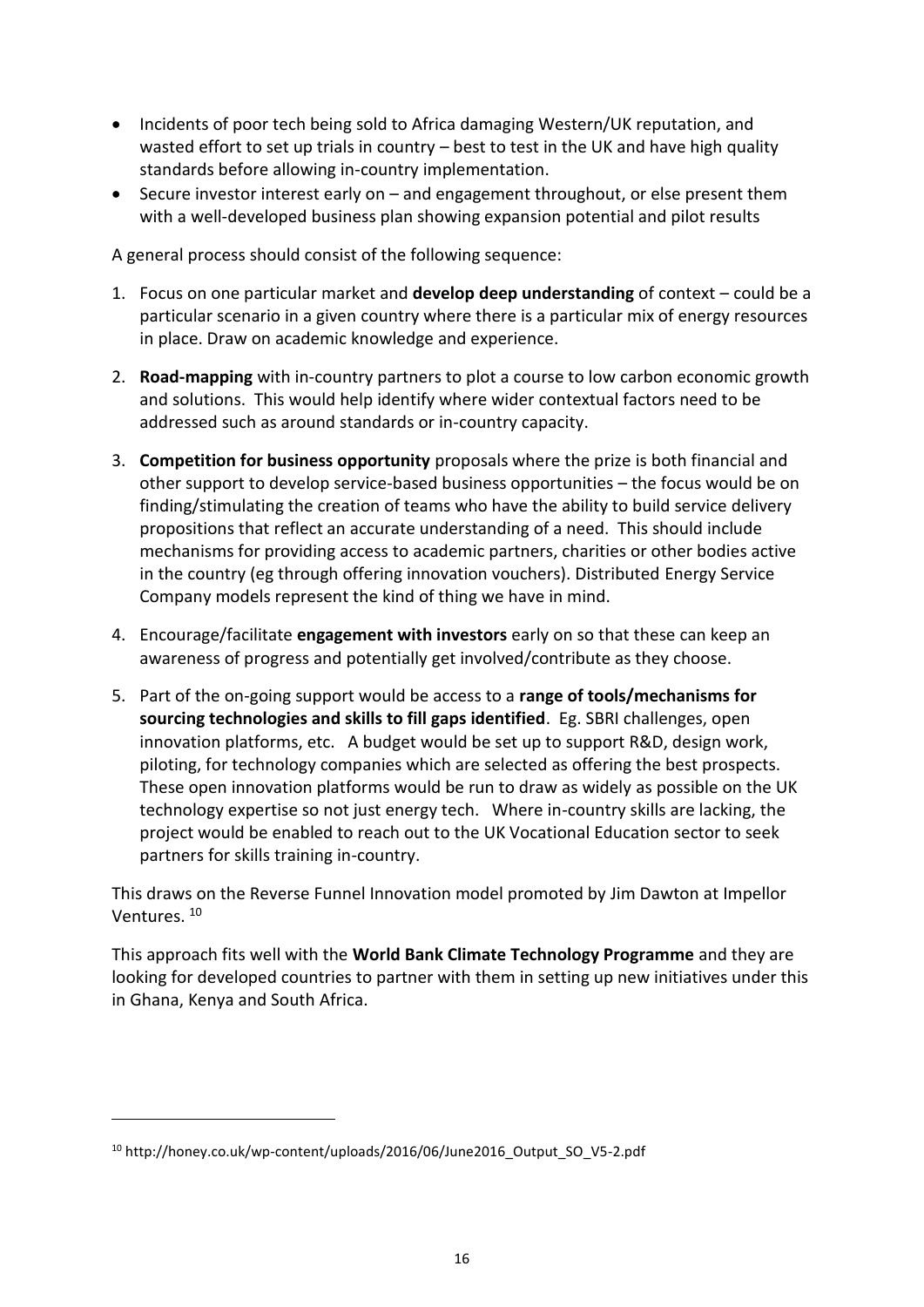# **5 BIOENERGY**

### **THE MARKET**

**.** 

Since agriculture is still the mainstay of Global South economies, the most obvious opportunities for sustainable development of the sector are based around deploying a circular economy approach to generate energy from biomass using approaches other than burning to release energy. Such approaches need to be set within the context of viable agricultural value chains through using agricultural waste products to generate energy (and income/potential products) for both the farming sector and local communities e.g. cassava residues commonly discarded by subsistence farmers still contain significant starch which can be extracted for fuel and other products.

Historically biomass fuels were broadly produced in the same region in which they are used, but that pattern has been changing, leading to the development of and consequent rapid expansion of biofuel markets worldwide<sup>11</sup>. A recent International Energy Agency (IEA) report on bioenergy estimates that modern bioenergy will lead the global growth of all renewables to 2023<sup>12</sup>.

However, globally, whilst there has been some growth in the uptake of bioenergy within African, Asian and Latin American contexts, bioenergy growth in the global south has tended to lag behind the substantial acceleration in solar installations over recent years.

In terms of application, biofuels for transport have probably received the most amount of international attention and resources. India, for example, has taken explicit policy positions and in 2009 instituted a national biofuels policy, promoting the use of biofuels in transport, and aiming to replace 20% of petroleum-based fuel with biofuels by 2017. In December 2017, the Indian Ministry of Road Transport & Highways made it clear that India sees a switch away from fossil fuels as an economic and environmental necessity, promoting a push by India to become a "Methanol Economy"<sup>13</sup> and eventually reduce imports of petroleum to zero.

Biofuels can be, and often are, classified by generation<sup>14</sup>, while there is no single strict technical definitions for this classification they are helpful in distinguishing between the

<sup>11</sup> 'Sustainable Biofuels in the Global South', accessed 13 August 2018, https://research.cbs.dk/files/46592272/stefano\_ponte\_sustainable\_biofuels\_postprint.pdf.

<sup>&</sup>lt;sup>12</sup> https://www.iea.org/newsroom/news/2018/october/modern-bioenergy-leads-the-growth-of-allrenewables-to-2023-according-to-latest-.html

<sup>&</sup>lt;sup>13</sup> 'Methanol Economy for India: Energy Security, Make in India and Zero Carbon Foot Print', accessed 13 August 2018, http://pib.nic.in/newsite/PrintRelease.aspx?relid=174919.

<sup>14</sup> Eva-Mari Aro, 'From First Generation Biofuels to Advanced Solar Biofuels', *Ambio* 45, no. Suppl 1 (January 2016): 24–31, https://doi.org/10.1007/s13280-015-0730-0.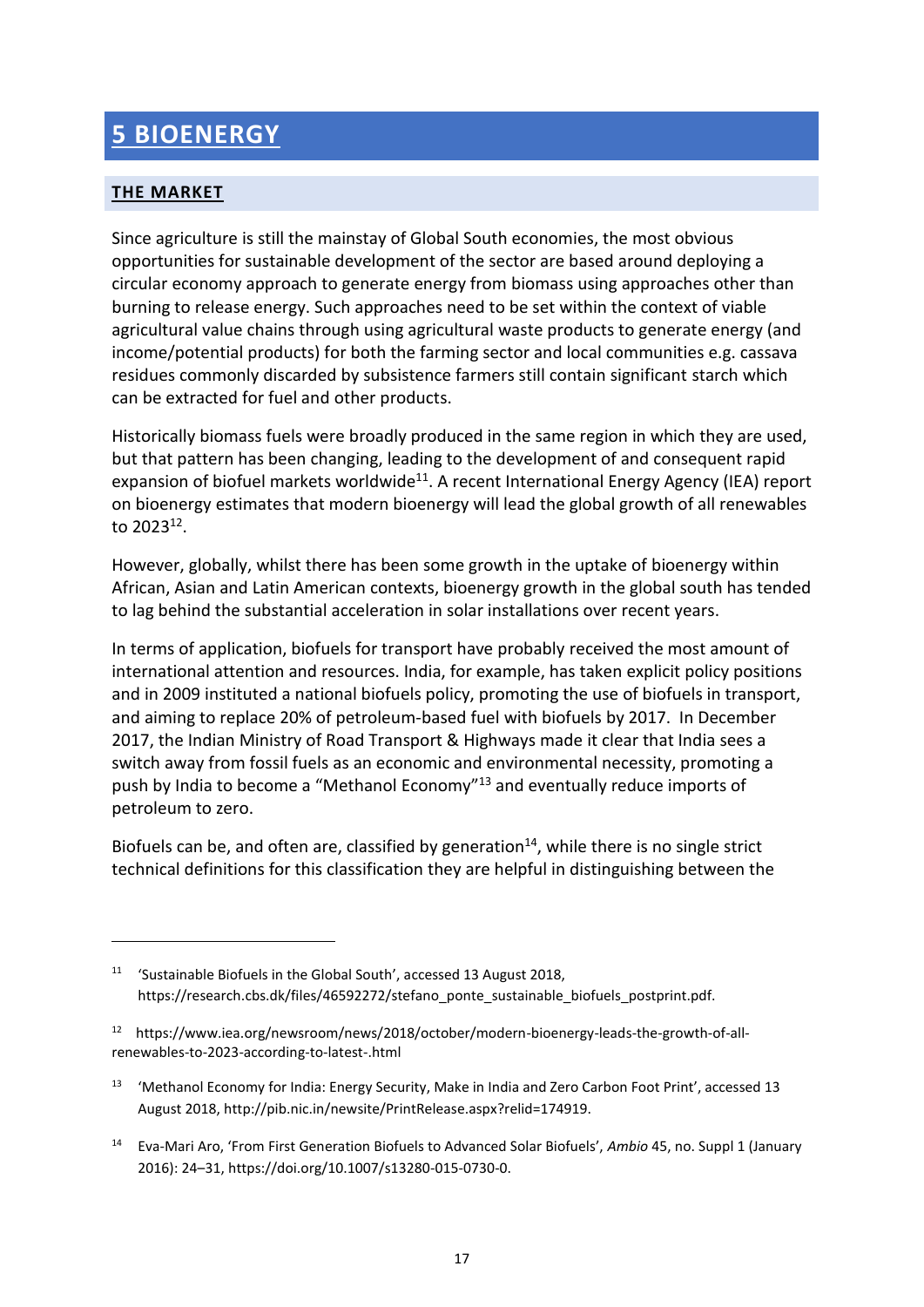feedstock and the conversion method used, $15$  and there are more or less commonly accepted definitions:

- First generation: This category includes biofuels produced from well-established and understood processes, using a portion of the above ground biomass of a plant. Generally, these fuels are produced from edible parts of agricultural crops, on land suitable for agricultural production. Bioethanol is most commonly produced from sugar and starch and biodiesel from oil crops.
- Second generation: This includes biofuels produced from lignocellulosic biomass from non-food crops like grasses, trees or waste wood, as well as the inedible parts of food plants like straw and husks. The most common product in this category is bioethanol.
- Third generation: These are derived from biological processes like the industrialised production of algae<sup>16,</sup> or hydrogen production from biomass gasification. They still require biomass to be destroyed as part of the process to produce fuel, but do not compete with arable land, and use significantly fewer resources in generating feedstock. Most third generation biofuel systems are not yet rolled out at commercial scale or commercially viable at this point.
- Fourth generation: The fourth generation of biofuels will not require the destruction of biomass to be converted to fuel. At this point, the aim is directly converting available solar energy to synthetic chemical fuel using inexhaustible, cheap and widely available biological resources. Photobiological solar fuels and hydrogen production as well as liquid electrofuels are current research targets. Photochemical carbon dioxide reduction would also allow for the conversion of  $CO<sup>2</sup>$  into fuels<sup>17</sup>. Fourth generation biofuels are still at an early stage of development.

The past decade has seen a rise in the adoption and deployment of bioenergy technologies, especially the production and use of liquid biofuels, in the Global South<sup>18</sup>. This adoption has been used as a mechanism to increase energy self-sufficiency, reduce import costs, and strengthen domestic agricultural development<sup>19</sup>.

**.** 

- <sup>17</sup> 'Sunshine to Petrol Solar Recycling of Carbon Dioxide into Hydrocarbon Fuels', accessed 14 August 2018, https://energy.sandia.gov/wp-content//gallery/uploads/S2P\_SAND2009-5796P.pdf.
- <sup>18</sup> Kathleen Araújo et al., 'Global Biofuels at the Crossroads: An Overview of Technical, Policy, and Investment Complexities in the Sustainability of Biofuel Development' (Agriculture, 29 March 2017), http://www.mdpi.com/2077-0472/7/4/32/pdf.
- <sup>19</sup> Kathleen Araujo, Low Carbon Energy Transitions: Turning Points in National Policy and Innovation (Oxford, New York: Oxford University Press, 2018).

<sup>15</sup> 'The Current Status of Biofuels in the European Union, Their Environmental Impacts and Future Prospects', accessed 13 August 2018, https://www.easac.eu/fileadmin/PDF s/reports statements/Easac\_12\_Biofuels\_Complete.pdf.

<sup>16</sup> Firoz Alam, Saleh Mobin, and Harun Chowdhury, 'Third Generation Biofuel from Algae', *Procedia Engineering*, The 6th BSME International Conference on Thermal Engineering, 105 (1 January 2015): 763– 68, https://doi.org/10.1016/j.proeng.2015.05.068.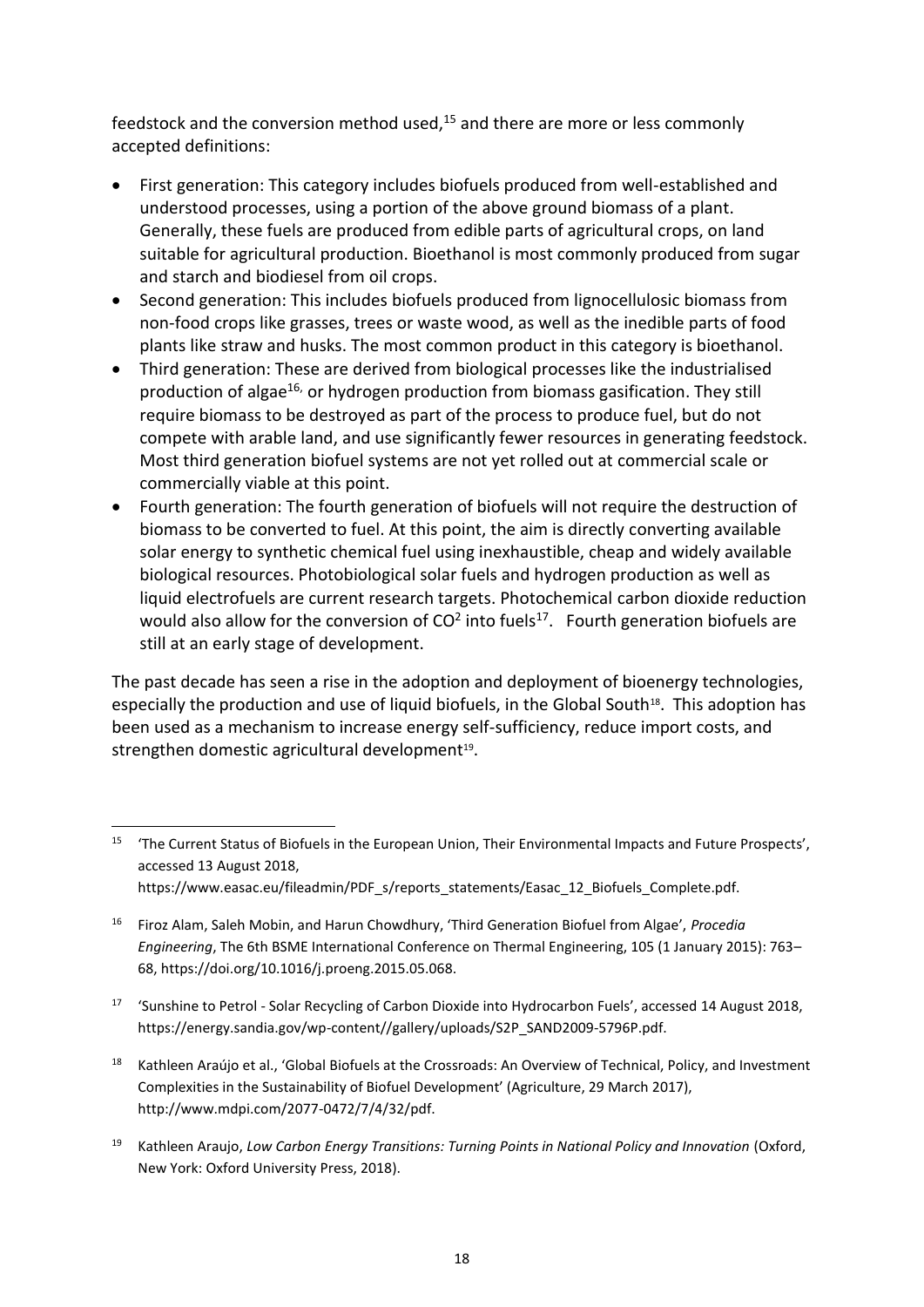#### **OPPORTUNITIES/CHALLENGES**

**.** 

Harnessing biomass to generate energy can provide major benefits to countries in the global south, and advances leading to the development of commercial scale second and third generation biofuel production would have a major impact on global energy production.

However, while biofuels can provide major benefits to countries in the global south, and advances leading to the development of commercial scale second and third generation biofuel production would have a major impact on global energy production, there are a number of challenges involved.

There are a number of challenges involved in existing bioenergy strategies:

- the implications of competition for resources between dedicated biomass production and food production (particularly in relation to land and water). The land-use tension is significantly ameliorated by a focus on wastes, residues and co-products rather than primary products, such as the 'Rice straw to biogas project', or 'DryGro Energy Crops'. Caution is still needed not to valorise the residues to the extent that they drive primary production, but in most valuable contexts that is not a realistic concern.
- the impacts of intensified biomass production on ecosystem service provision (e.g. water use and hydrological impacts; carbon stocks; biodiversity; soil degradation).
- the impacts of bioenergy combustion on carbon emissions. Biofuels can in theory provide an avenue for reducing GHG relative to fossil fuels. However, emissions reductions depend heavily on how the biofuels are produced, as well as transport methods and what fuels they displace. The conversion of rainforests, peatlands, grasslands or other carbon sinks to produce first and second generation biofuels can result in a release of more  $CO<sup>2</sup>$  than the produced biofuels displace from fossil fuel use. In areas where high carbon stock on land exists e.g. Brazil, Southeast Asia, and the United States production of biofuels in this way can create a "biofuel carbon debt", releasing to 420 times more  $CO<sup>2</sup>$  than the annual reductions in GHG production from fossil fuel use displacement.<sup>20</sup> The best example is probably palm oil in Malaysia – see Thornley and Upham's work<sup>21</sup> on soy, palm etc. showing payback periods of around 1000 years. However, biofuels produced from waste, as with the rice straw project to biogas project show potential to minimise this issue, while complimentary carbon capture technologies can also mitigate GHG emissions from biofuel use.
- The impact of burning organic feedstocks on air quality. We understand that there is currently a mixed evidence base over the fuels and combustion conditions under which biofuels may be better or worse for air quality than fossil fuels in transport.

<sup>20</sup> Joseph Fargione et al., 'Land Clearing and the Biofuel Carbon Debt', *Science (New York, N.Y.)* 319, no. 5867 (29 February 2008): 1235–38, https://doi.org/10.1126/science.1152747.

<sup>&</sup>lt;sup>21</sup>https://www.researchgate.net/publication/236146900\_The\_sustainability\_of\_forestry\_biomass\_supply\_for EU bioenergy A post-normal approach to environmental risk and uncertainty?enrichId=rgreqcbcadcd937d652c7e6931042af6a40d1-

XXX&enrichSource=Y292ZXJQYWdlOzIzNjE0NjkwMDtBUzo2OTc5NDUxNTAyMDU5NTdAMTU0MzQxNDQ5OTQ zMg%3D%3D&el=1\_x\_3&\_esc=publicationCoverPdf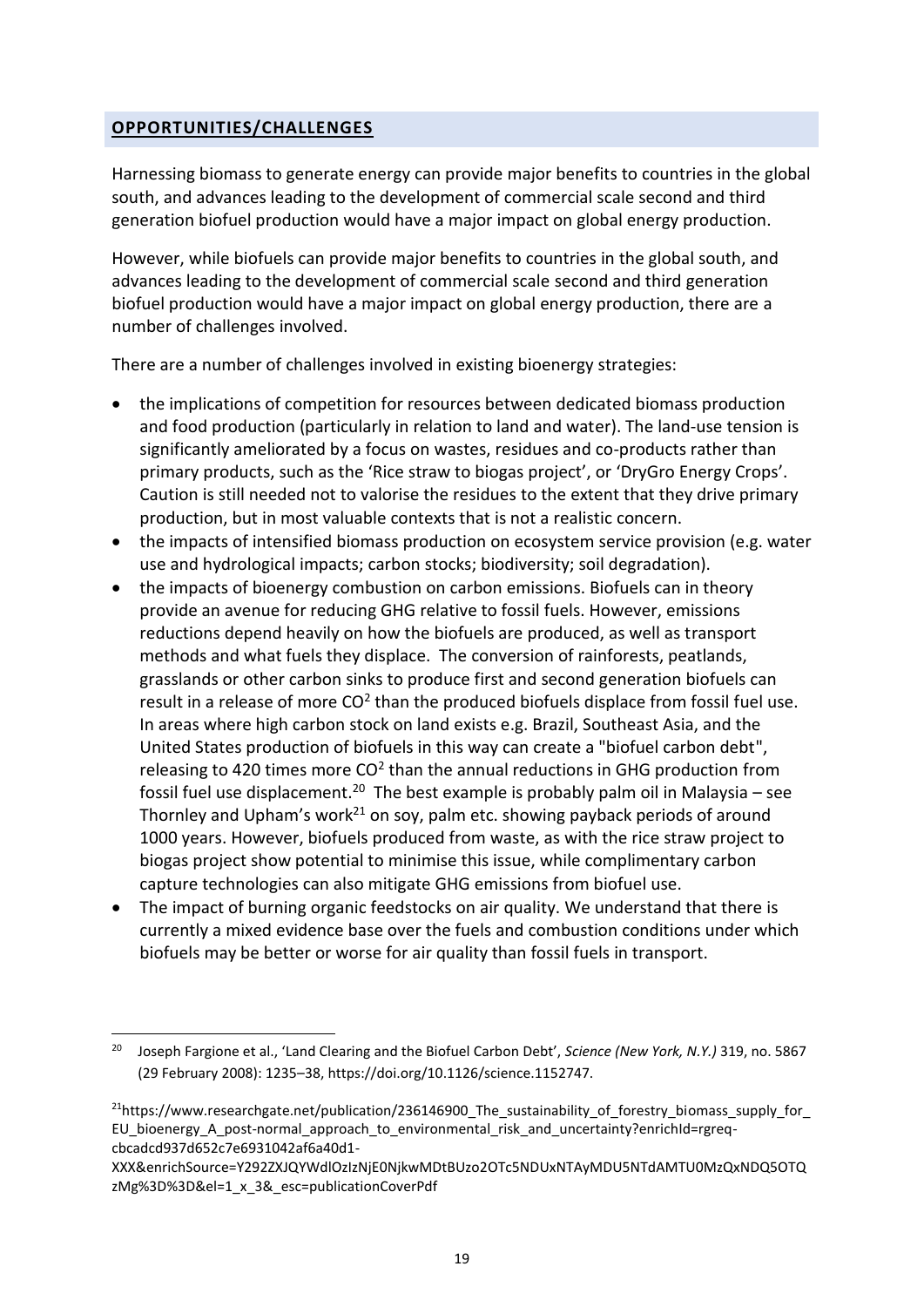• The scale of bioenergy applications and potential beneficiaries along the full supply chain from biomass production to energy consumption

Even though traditional biomass use for domestic cooking and heating is one of the main energy provisions in the Global South, one of the complicating factors around the establishment of more systemic, large scale and potentially commercial biomass provision approaches is that there remains a lack of consensus about the consequential impacts, as noted above.

This lack of consensus has yielded multiple, highly visible, public debates and quite different policy frameworks; for example, the EU (RED2) and Brazilian perspectives are diametrically opposed in their orientation. This means that the arguments in favour of bioenergy initiatives remain partial, frequently controversial and subject to change.

In addition, the successful financing of large scale biofuel projects requires significant capital. Constructing biofuel production plants producing 50 million gallons of usable fuel per year would require tens of millions of pounds in capital investment<sup>22</sup>. Smaller units suitable for village or community-scale use require significant capital investment.

Continued cost-efficiency is dependent on a regular, consistent and affordable feedstock. However, agricultural is often practised in rotation and there is a need to find ways in which integration of biofuel production into existing farming systems can deliver benefits e.g. increases in soil carbon and fertility, increases in biodiversity and phytoremediation of harmful heavy metals.

For a variety of reasons, therefore, bioenergy will only ever be part of the energy generation solution for a particular location/community and will need to be implemented in a wider system that integrates other energy sources and balances across these. This reinforces the need for a systems perspective, rather than simply looking at bioenergy generation as a solution in its own right.

#### **EVIDENCE OF UK CAPABILITY/INVESTMENTS**

#### **RESEARCH**

**.** 

**UK research investments** in this area can be divided into several different themes including:

- whole bioenergy systems and sustainability assessments; biomass production;
- bioenergy processing and conversion technology (i.e. gasification, biogas or anaerobic digestion, briquetting etc.);
- environmental impact assessment

<sup>&</sup>lt;sup>22</sup> 'Finance and Investment in the Biofuels Sector - Carbon Trust', accessed 14 August 2018, https://www.carbontrust.com/news/2013/10/finance-and-investment-in-the-biofuels-sector/.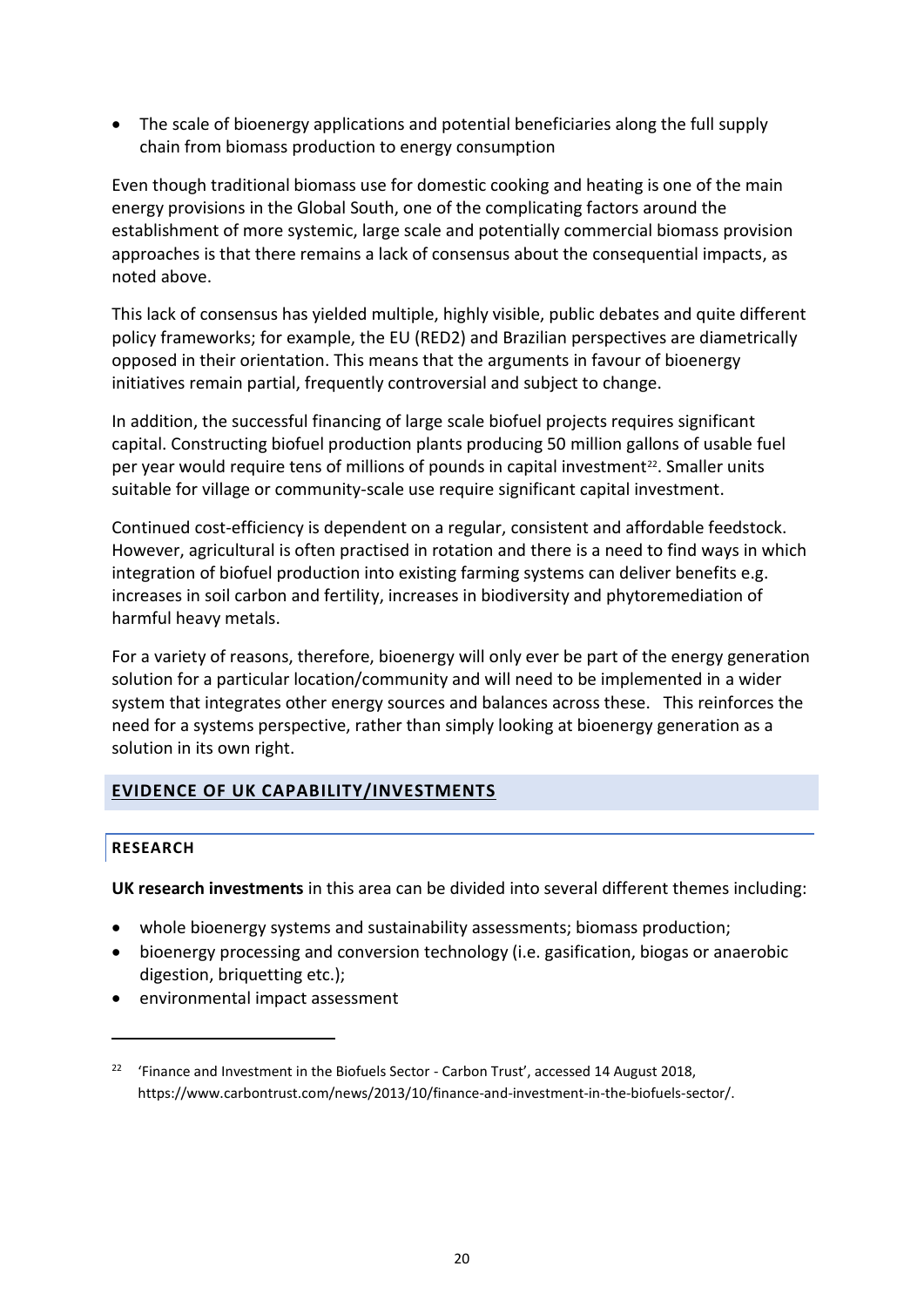- socio-economic impact assessment
- Wider social science including work on public perceptions, bioenergy policy and governance

The Supergen Bioenergy hub provides a key focus to bring together the UK's capability in bioenergy. Since 2012 it has operated under Prof. Patricia Thornley (now at Aston University) and has just been commissioned for a further 4 years to consider both thermochemical, biological and catalytic technologies. There is significant potential to leverage these in a Global South context, but there is a need to connect that scientific activity with economic, social and environmental challenges in a Global South context. At present delivery of benefits to beneficiaries in the global south is considered out of scope for the hub by UKRI, however where researchers have participated in additional projects e.g. R2B, Sweet energy etc. there has been significant progress.

The world leading expertise within the academic base in bioenergy system assessment could provide an invaluable underpinning support to testing new approaches/technologies and supporting a growing industry in this area by reducing the costs and risk of ineffective implementations. This aligns with the points we make about quality control in relation to appliances. For example, DFID have already invested in this area as a component of TEA <sup>23</sup> whilst the new MECS programme<sup>24</sup> will also be exploring new developments in areas such as smaller-scale biogas cooking, transportation networks and payment systems. The link between both these initiatives and the academic research community however has been limited to date, and there is considerable scope to grow linkages and find synergies.

Our analysis of the current energy and development research portfolio reveals a reasonable range of bioenergy-focused projects (with 32 % of Innovate UK grants including a focus on some form of bioenergy), yet research on bioenergy within development contexts remains a relatively minor component of the UK work. That said, there is a body of UK research being undertaken on the development of bioenergy solutions for meeting energy access objectives, as well as a series of innovations being developed by UK SMEs and university spin-off companies with clear Southern market potential. Understanding the underpinning science of feedstock conversion into energy provides translatable knowledge that can then be applied more efficiently to the myriad of global south feedstocks and so involvement and knowledge exchange around UK science is really valuable here.

There is pretty good local/in-country knowledge of feedstock resources in many cases, but it is just not collated/counted by those who report on these issues. If you look at FAO initiatives they have a biomass resource assessment tool<sup>25</sup> (lots of countries have achieved this), and some have even developed strategies, but then progress appears to halt – at the moment there are no incentives to support the right sort of plants that will deliver benefits and inadequate consideration of delivery of social benefits rather than profits.

**-**

<sup>23</sup> https://devtracker.dfid.gov.uk/projects/GB-1-201878/documents

<sup>24</sup> https://www.mecs.org.uk

<sup>25</sup> http://www.fao.org/energy/bioenergy/bioenergy-and-food-security/assessment/befs-ra/naturalresources/en/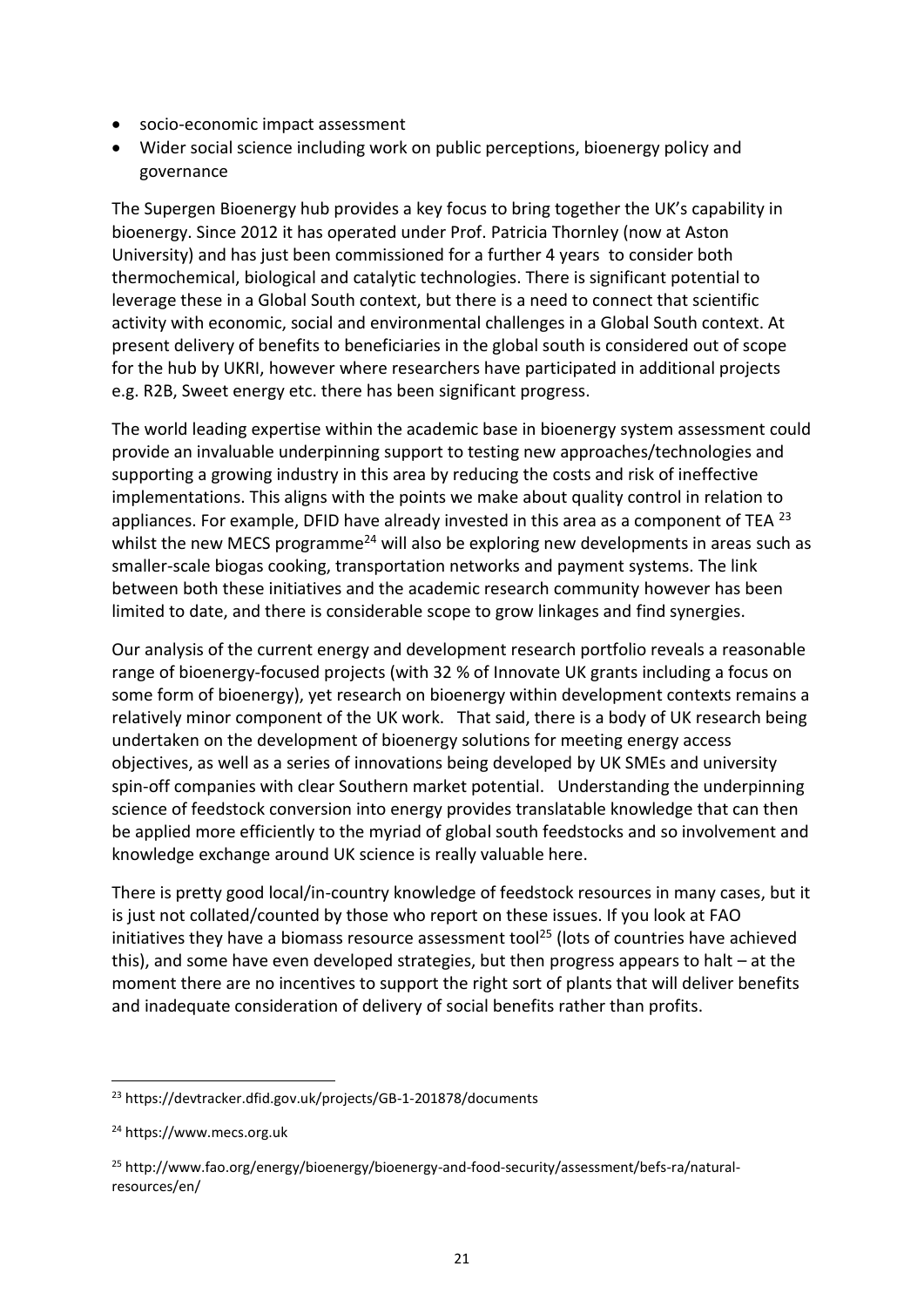Emerging themes in bioenergy have been identified and include, inter alia:

- further research into conversion techniques most relevant to those suited to specific regions of the Global South;
- further work calculating the environmental, economic and social performance of bioenergy systems, considering feedstock and other variations and supporting infrastructure needs; and
- strategic analysis of the potential to build biomass value chains to support policy and industrial development.

In terms of particular strengths, the UK has a very strong record in research outlining the nature of whole bioenergy systems, the sustainability implications of different bioenergy development options and the role of bioenergy within future energy strategy mapping. There has been some work done on this which has been applied to Non-Western contexts, although most expertise is not focussed there.

One problem is that there is not sufficient UK funding or incentive for academics to engage in the more challenging issues in the developing South, as there are plenty of challenges and interesting opportunities to do cutting edge research closer to home.

Innovation in the UK is broad, but there is a noticeable trend, identifiable in the data<sup>26</sup> from the four rounds of the Energy Catalyst Funding from Innovate UK, as well as a broader view of UK university research on Biomass (including Durham University<sup>27</sup>, Aston University<sup>28</sup> etc..) that novel fundamental research is focused on third and fourth generation biofuels, while innovative engineering solutions are more likely to be aimed at improving the efficiency of existing first and second generation approaches. The 'siloized' systemic incentives in the academic world do not encourage/reward those focusing on resolving transdisciplinary practical issues with older technologies, preferring to push towards "excellent" research looking at the lead edge models.

#### **UK COMMERCIAL SECTOR**

**.** 

Bioenergy is a well-developed and varied sector in the UK, with a large variety of end-uses, technologies and fuel inputs<sup>29</sup>, providing a significant economic and energy benefits. The UK landscape is dominated by SME's and the research base is large (over 70 institutes) but fragmented, although the Bioenergy Superhub is seeking to address this.

- <sup>28</sup> 'European Bioenergy Research Institute (EBRI)', accessed 13 August 2018, http://www.aston.ac.uk/eas/research/groups/ebri/.
- <sup>29</sup> 'Biomass Sector Review for the Carbon Trust', accessed 13 August 2018, https://www.carbontrust.com/media/77236/ctc512\_biomass\_sector\_review\_for\_the\_carbon\_trust.pdf.

<sup>&</sup>lt;sup>26</sup> 'Innovate UK Funded Projects since 2004', GOV.UK, accessed 13 August 2018, https://www.gov.uk/government/publications/innovate-uk-funded-projects.

<sup>&</sup>lt;sup>27</sup> 'Durham Energy Institute : Biofuels - Durham University', accessed 13 August 2018, https://www.dur.ac.uk/dei/biofuelsresearch/.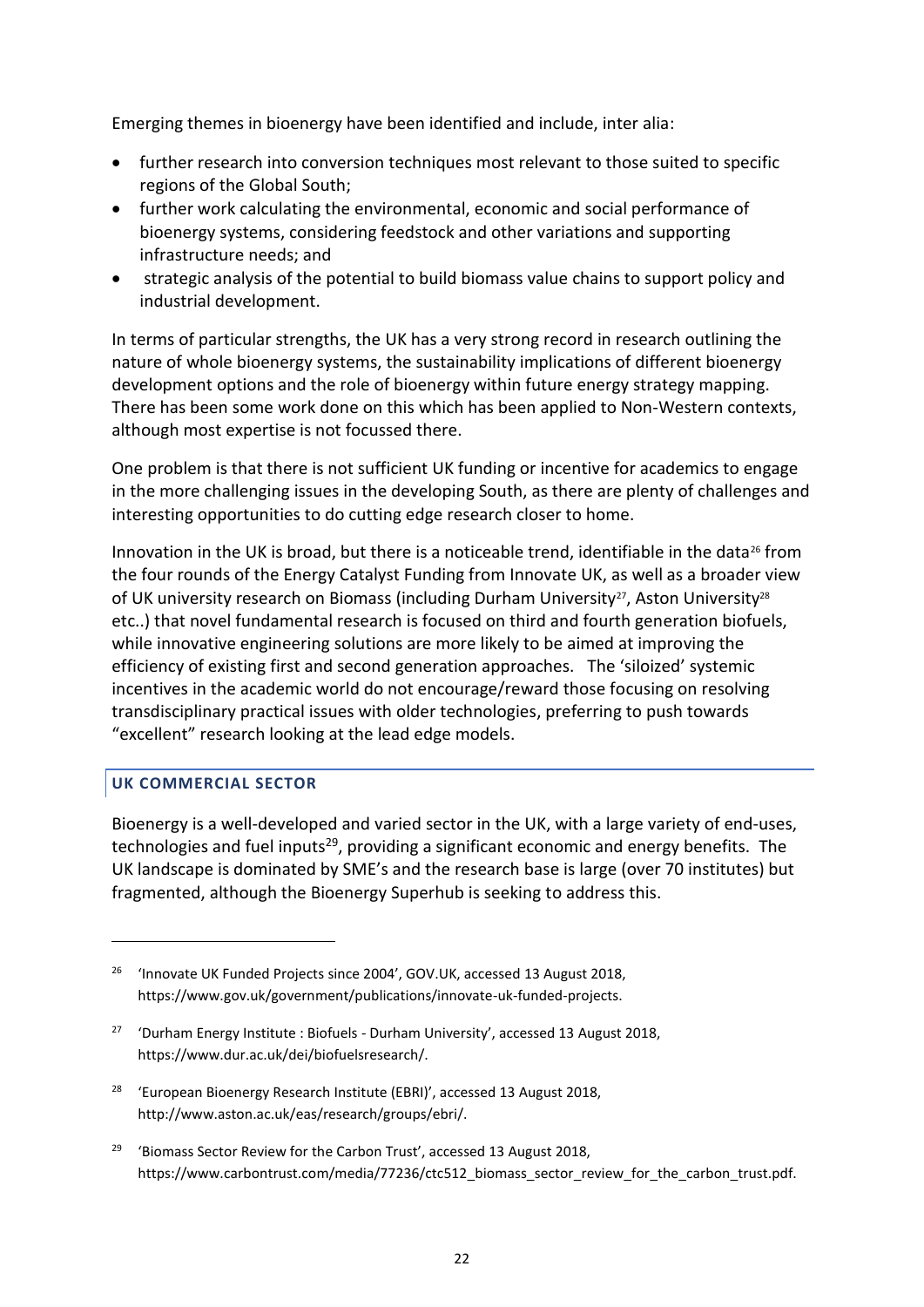Given the size and diversity of the sector, there is a wealth of broad and deep expertise around the fuels themselves and related technologies, across both industry and academia.

Bioenergy is well integrated into the economy, with biodiesel and bioethanol<sup>30</sup> making up part of the UK's transport fuel mix, and bioenergy being the single largest component of renewable electricity generation<sup>31</sup> and present to some degree in all parts of the UK's energy spectrum<sup>32</sup>.

There are some notable successes that are showing real promise in particular markets and that could become the basis for much wider interventions. Thus, another type of opportunity with a UK company taking the lead is in deliberately seeking to grow Crassulacean Acid Metabolism (CAM) plants in areas without natural vegetation due to aridity. Tropical power is aiming to grow at least ten and possibly twenty tonnes of dried biomass per hectare each year. This is much more than is possible elsewhere. They have then built large size AD turbines so that they can produce large amounts of electricity at night when there is no solar energy being generated. They are currently trialling these in Kenya and they are also refining their AD system and trialling options that will derive even more energy from the same feedstock. There are 2.5 bn hectares around the world that are semi-arid and could be locations for growing CAM crops to generate energy.<sup>33</sup>

#### **CONCLUSIONS/INTERVENTIONS**

Capitalising on UK research strengths and commercial expertise, there is a need to catalyse market opportunities for bioenergy entrepreneurs and innovators to meet developing country needs.

Consideration should be given to:

• How we can re-frame the existing strengths in UK bioenergy research and deployment in a developing world context - in particular, through considering the support and incentives that might encourage collaboration between bioenergy researchers and their counterparts on development studies, and also through identifying opportunities for interdisciplinary work and practical application of research through Global South projects.

<sup>1</sup> <sup>30</sup> 'Renewable Transport Fuel Obligation Statistics: Period 10 2017/18, Report 1', accessed 13 August 2018, https://assets.publishing.service.gov.uk/government/uploads/system/uploads/attachment\_data/file/6562 92/rtfo-year-10-report-1.pdf.

<sup>31</sup> 'UK Energy Statistics, 2017 & Q4 2017', accessed 13 August 2018, https://assets.publishing.service.gov.uk/government/uploads/system/uploads/attachment\_data/file/6956 26/Press\_Notice\_March\_2018.pdf.

<sup>&</sup>lt;sup>32</sup> 'DIGEST OF UNITED KINGDOM ENERGY STATISTICS 2018', accessed 13 August 2018, https://assets.publishing.service.gov.uk/government/uploads/system/uploads/attachment\_data/file/7312 35/DUKES\_2018.pdf.

<sup>33</sup> The Switch: How solar, storage and new tech means cheap power for all, Chris Goodall, 2016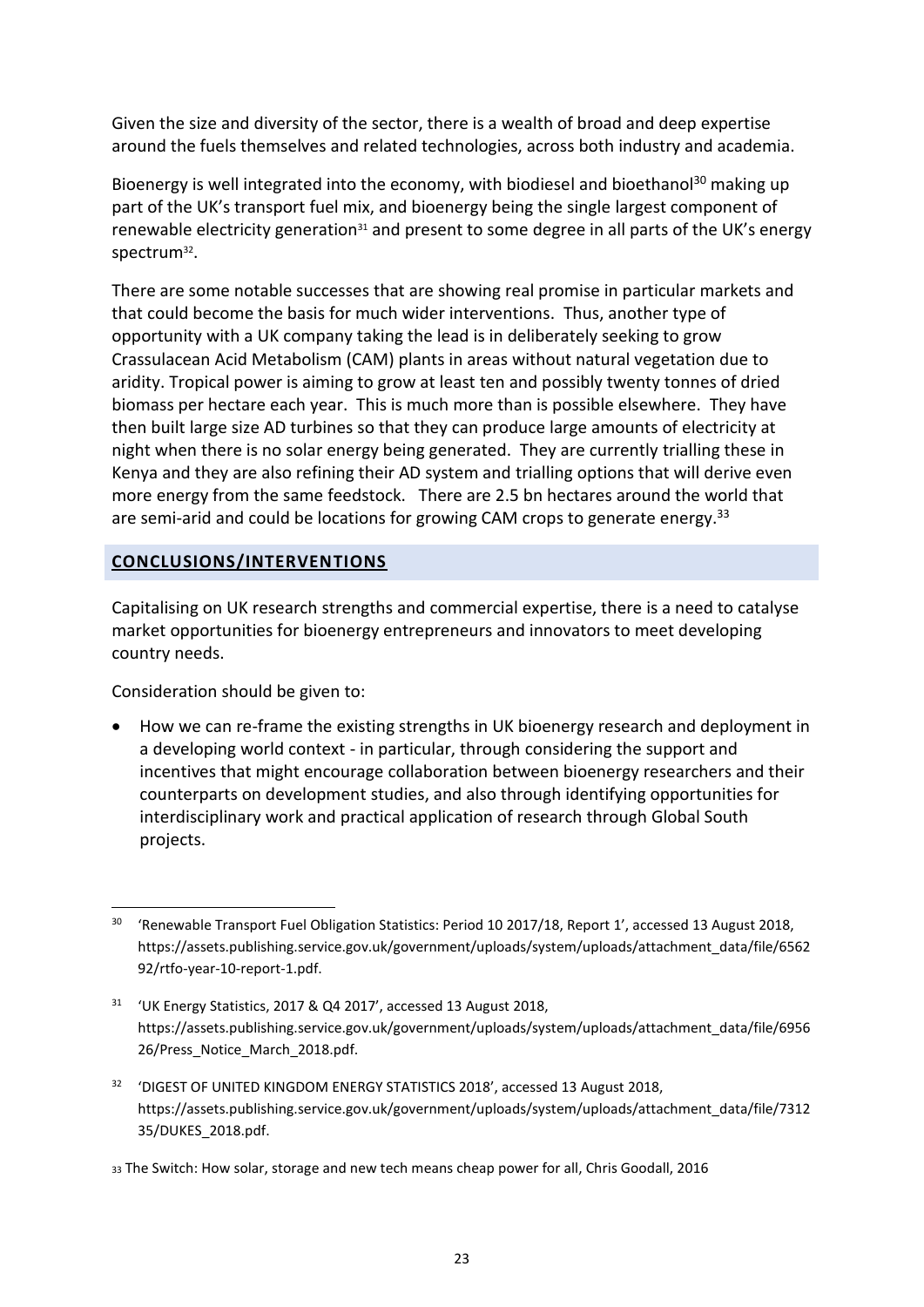- How we can facilitate and enable commercialisation opportunities in the Global South from UK research investments in bioenergy.
- How can we build on and scale-up successful experimentation in smaller-scale biogas projects and professionalise their delivery – e.g. through the developments in PAYG applications being considered by BBOX and biogas developers in Rwanda.

In terms of market opportunities where the UK might develop a specific offering, bioenergy systems looks promising for further investigation. The potential impacts of bioenergies on wider ecosystems, carbon emissions and also on local communities and socio-economic dynamics, is complex and remains a significant inhibitor for commercial-scale deployment.

Given UK strengths around the nature of whole bioenergy systems, the sustainability of different options and the role of bioenergy within wider energy system strategies, there is a potential offering in helping developing nations to build capability around sustainable deployment of bioenergy. This would also act as a fulcrum for then introducing specific UK expertise and capability across a range of biofuel technology applications.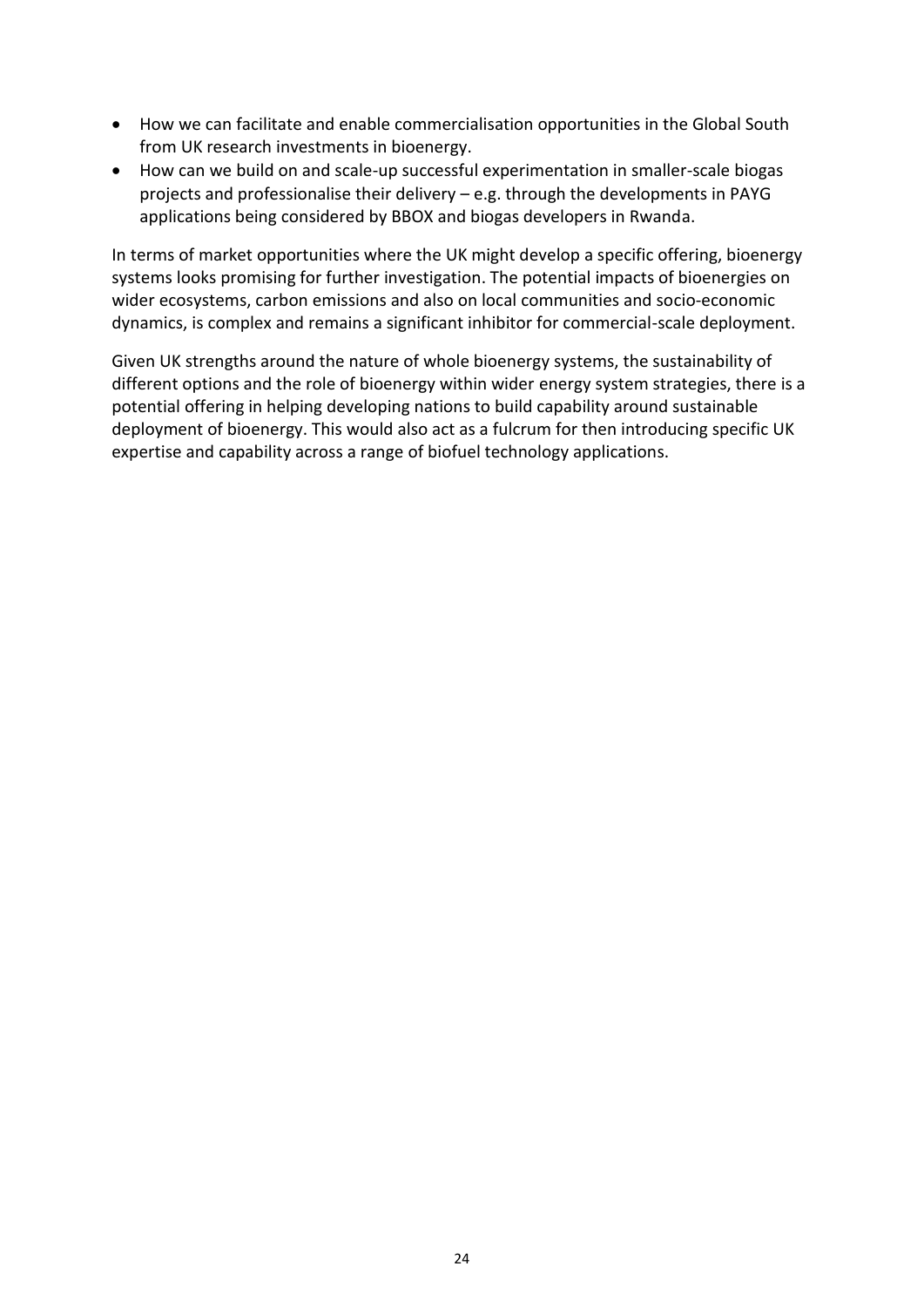#### **CASE STUDY: STRAW INNOVATIONS**

Straw Innovations Ltd was started in December 2016 with the purpose of making better use of Asia's leftover rice straw. The company is developing an integrated process that will use this vast resource to produce more food, fuel and green construction materials.



Each year 300m tonnes of rice straw is burned as waste in Asia, with the associated negative environmental impacts. In India, the effect on air quality has been so marked that on certain days all the schools in Delhi were forced to close, and even NASA images showed thousands of fire spots in Punjab and the resultant smoke. So, the problem being addressed is not just one of affordable clean energy, but also reducing air pollution. At the same time, over 600 million people lack energy access in Asia.

The technology seeks to develop a village scale commercially attractive and optimum process to convert rice straw into biogas. Two 500 cubic metre 'dry' digestors from QUBE Renewables Ltd in Somerset have been supplied and installed on site at Los Banos in the Philippines.  $CO<sup>2</sup>$ and mushroom crops are also outputs from the process which provide options for commercial exploitation. (CO<sup>2</sup> can be converted to building materials with the addition to cement substitutes). The straw and manure left over after AD makes excellent fertilizer, which can then be recycled to the rice fields and potentially raises rice yields by 10%-15% compared to artificial fertilizers

A village scale pilot plant has been set up in the Philippines with project partners. The project started in March 2017 and will run to February 2020. The pilot plant will seek to successfully demonstrate the technology and supply chain so a full scale commercial plant can be set up thereafter.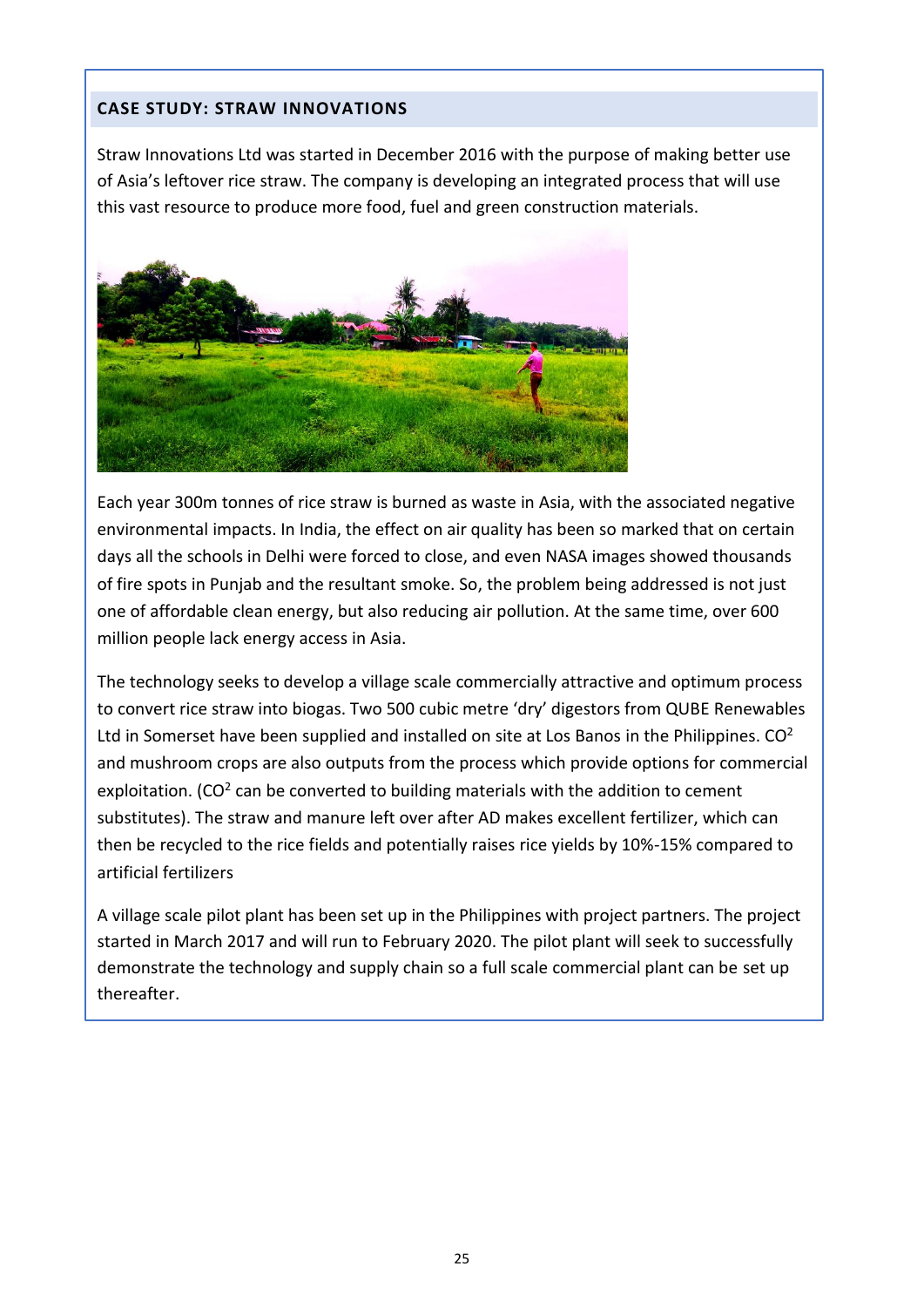## **6 SOLAR**

### **THE MARKET**

Off-grid solar solutions ranging from solar home systems to solar mini-grids are emerging as an important driver of rural energy access, complementing grid electrification in some countries. To get electricity to millions by fixing all the transmission lines for the grid would be very expensive and slow. Solar is quicker and more reliable. In countries with relatively weak Government machinery solar allows the devolution of decision making and fund raising to local institutions, businesses and householders (Goodall, 2016).

Solar PV technology can be employed in a wide range of domestic, agricultural and industrial uses and may form both off-grid and grid-connected energy generation capacity.

Three main categories can be described:

- Off grid non-domestic solar PV: In small industrial, agricultural and medical settings in remote locations these systems may provide power for a wide range of crucial services such as telecommunication, water pumping, vaccine refrigeration and cooling and refrigeration, particularly of agricultural produce. Large parts of the developing world remain 'off-grid' and not connected to any electricity supply network. Off grid solar PV systems provide electricity to households and villages for cooking, lighting, cooling, phone charging and other low power loads. These are often the most appropriate technology to meet the energy demands of off-grid communities.
- Grid connected distributed PV: Where users both domestic and industrial have connection to a main grid they may still use solar PV energy to provide energy for their own use and also sometimes to sell excess back to the main grid. This has the benefit of reducing load on the grid, reduced carbon emissions and in developing worlds situations where power outages can be common, better resilience for the user. Solar PV panels are often incorporated into the built environment and there are increasingly flexible applications allowing panels to be incorporated into a wide variety of structures.
- Grid connected centralised PV: Large scale solar PV panels to generate bulk electrical power that is fed straight into the electrical grid. This requires large scale investment and installation along with significant existing infrastructure to distribute the resulting power. Ultimately this deployment could provide large amounts of energy, but in areas with poor infrastructure it would have no way to distribute to off grid communities.

Solar PV is a fairly mature technology relative to other low carbon technologies and over the last twenty years the cost of solar PV panels has dropped by 90% and it is estimated that there is the potential for the costs to drop a further 50% between 2015-2050<sup>34</sup>, all of which will contribute to making solar an ever more-promising, cost-effective energy source in Africa and the developing world.

<sup>1</sup> <sup>34</sup> 'Solar\_PV\_Thermal\_Tech\_TINA\_Summary\_Report\_March2016.Pdf', accessed 13 August 2018, https://assets.publishing.service.gov.uk/government/uploads/system/uploads/attachment\_data/file/5934 65/Solar\_PV\_Thermal\_Tech\_TINA\_Summary\_Report\_March2016.pdf.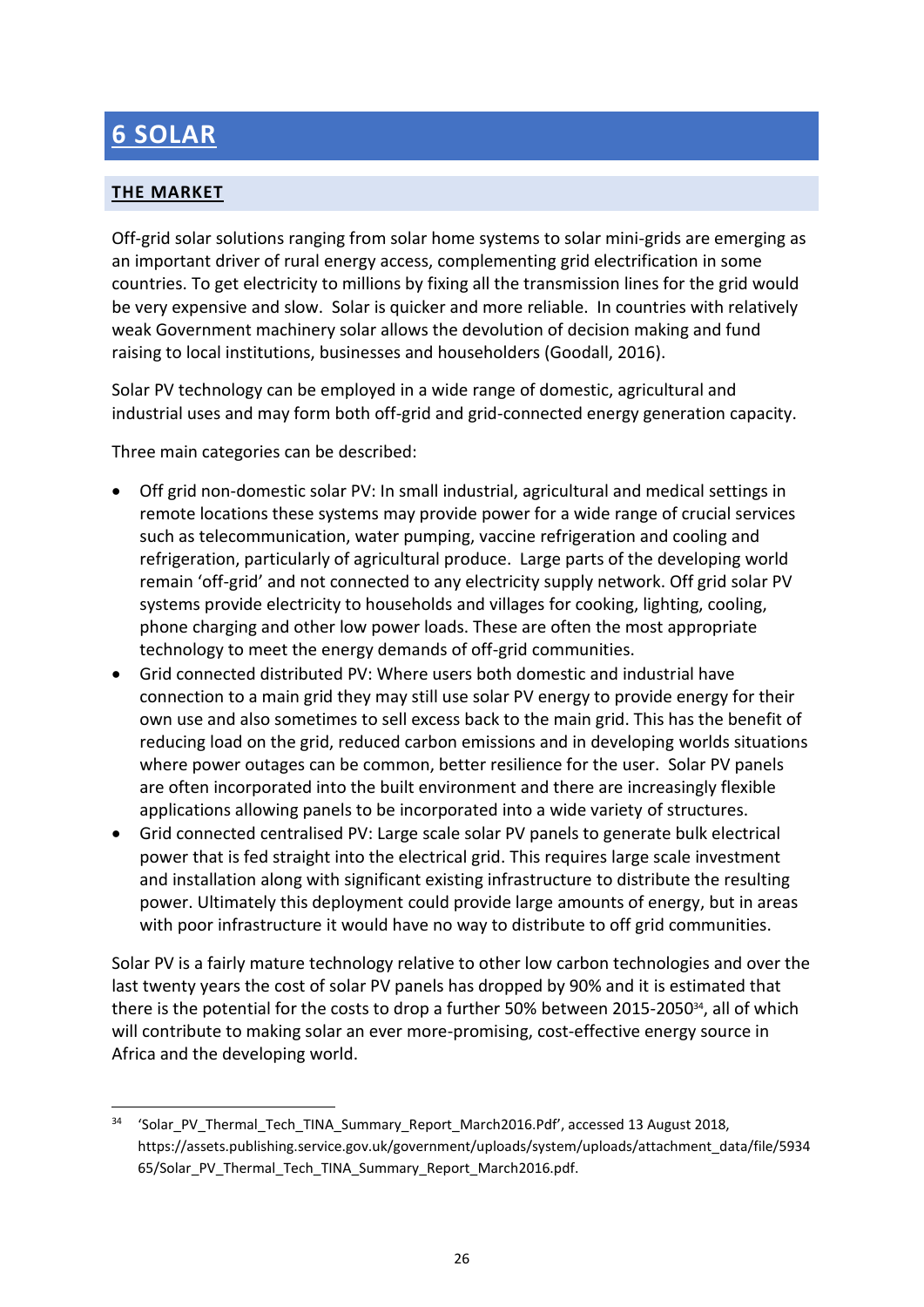The high levels of solar irradiance available in Africa make it a prime market for solar systems and it is estimated that Africa's capacity to generate electricity through solar is around 11 terawatts<sup>35</sup>, however this total is not close to being realised at present and current assessments are that the region accounts for only 9% of the global installed capacity of photovoltaics (PV).<sup>36</sup>

To illustrate the level of interest in solar in the developing world Governments:

- In 2016, Prime Minister Modi has set a target for India of 100 gigawatts of solar capacity by 2022 – a ten-fold increase on the country's 10 gigawatts 2016 capacity.
- Many African countries, notably Nigeria, Zimbabwe, Burundi, have begun to push solar generation driven in part by the existing electricity supply proving unreliable.

#### **OPPORTUNITIES/CHALLENGES**

1

Solar PV is fairly mature relative to other low carbon technologies and over the last twenty years the cost of solar PV panels has dropped by 90% - it is estimated the costs could drop a further 50% between 2015-2050<sup>37</sup>, all of which will contribute to making solar an ever more cost-effective energy source in Africa and the developing world.

Access to finance has been identified as the most significant challenge to the penetration of solar energy technology in Africa. The effects of limited financing options are felt by all parties, from manufacturers to importers, distributors, dealers and end users (Lays et al, 2012). On the demand side, low levels of consumer awareness of solar power have prevented the expansion of solar markets (Tearfund, 2018).

However, a significant subset of companies are commercialising pico-PV and solar home systems by utilising business models that allow end users to reduce initial upfront costs by committing to "pay as you go" ongoing payments<sup>38</sup>. There are two basic models:

<sup>&</sup>lt;sup>35</sup> Tarryn Swemmer et al., 'Brighter Africa The Growth Potential of the Sub-Saharan Electricity Sector' (McKinsey & Company, February 2015), https://www.mckinsey.com/~/media/mckinsey/industries/retail/our%20insights/east%20africa%20the%2 0next%20hub%20for%20apparel%20sourcing/brighter\_africa\_the\_growth\_potential\_of\_the\_sub%20saha ran\_electricity\_sector.ashx.

<sup>&</sup>lt;sup>36</sup> Izael Pereira Da Silva, 'Lessons from Kenya about What's Holding Back Solar Technology in Africa', The Conversation, accessed 11 August 2018, http://theconversation.com/lessons-from-kenya-about-whatsholding-back-solar-technology-in-africa-64185.

<sup>37</sup> 'Solar\_PV\_Thermal\_Tech\_TINA\_Summary\_Report\_March2016.Pdf', accessed 13 August 2018, https://assets.publishing.service.gov.uk/government/uploads/system/uploads/attachment\_data/file/5934 65/Solar\_PV\_Thermal\_Tech\_TINA\_Summary\_Report\_March2016.pdf.

<sup>&</sup>lt;sup>38</sup> 'Fee-For-Service or Pay-As-You-Go Concepts for Photovoltaic Systems - Energypedia.Info', accessed 11 August 2018, https://energypedia.info/wiki/Fee-For-Service\_or\_Pay-As-You-Go\_Concepts\_for\_Photovoltaic\_Systems.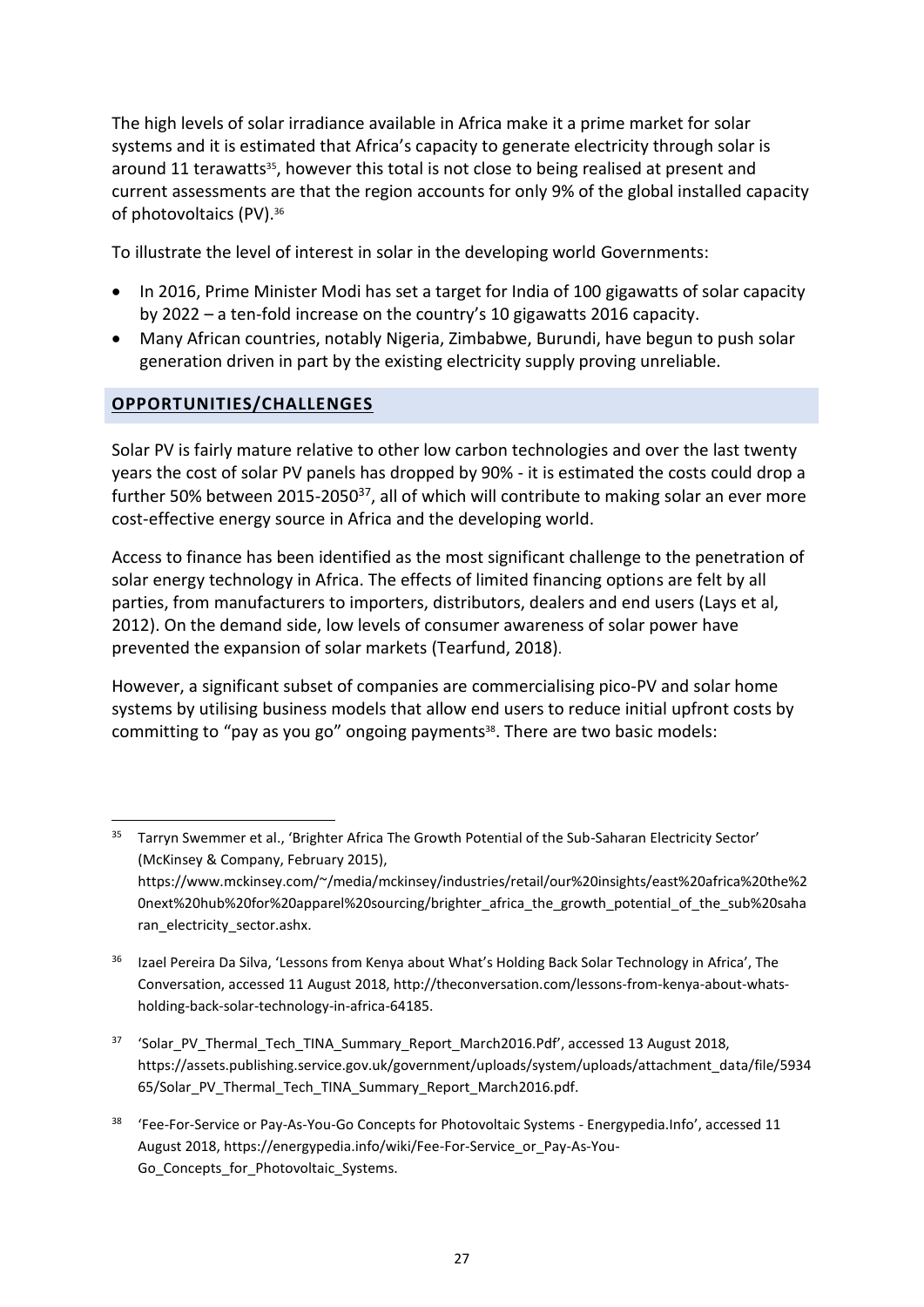- one where companies are not selling the system itself, only the power generated. This involves one-time installation and then ongoing weekly costs.
- a rent-to-buy model that again involves a one-time installation cost and ongoing weekly costs, but which does ultimately lead to the customer owning the system after a set number of payments.

These have led to the rapid spread of the model and suggests that business models, anchored around user needs, could be one way of accelerating adoption.

Finally, it is well understood that local environmental conditions (for example, humidity, high temperatures, dust) and local technical capacity (to install, operate and maintain) can affect the performance and durability of solar systems. So, there is a need to identify technical solutions to overcome these environmental challenges, designing systems that are user-friendly and also building the skills and knowledge to deploy systems effectively.

#### **EVIDENCE OF UK CAPABILITY/INVESTMENTS**

There are various companies around the world developing ways to reduce the cost of solar energy generation by creating cheaper to manufacture panels but most of these are not in the UK.

However, with its expertise in fundamental research, engineering and materials science, the UK does have some specialisms around value added aspects of solar technology either through reducing cost, improving efficiency or overcoming specific challenges and/or limitations in specific environments. For example, for solar PV, UK companies have developed novel materials to create a dust resistant covering.

According to the Low Carbon Innovation Coordination Group's report in March 2016<sup>39</sup> the UK has some core strengths in solar technology sub-sectors particularly around incorporating PV into the built environment and in advanced materials technologies for components (such as for glass substrates, materials for functional layers, novel PV chemistries, thermal storage and high temperature engineering).

Whilst the UK has comparatively lower levels of solar irradiance, Solar PV has been bolstered through support from government in the form of feed-in tariffs and innovation funding. The data from the Energy Catalyst shows that a significant proportion of funding went to companies developing solar PV projects<sup>40</sup>.

There are a number of distinct delivery scenarios:

**.** 

• In small industrial, agricultural and medical settings in remote locations these systems may provide power for a wide range of crucial services such as telecommunication,

<sup>39</sup>https://assets.publishing.service.gov.uk/government/uploads/system/uploads/attachment\_data/file/593465 /Solar\_PV\_Thermal\_Tech\_TINA\_Summary\_Report\_March2016.pdf

<sup>40</sup> 'Innovate UK Funded Projects since 2004', GOV.UK, accessed 10 August 2018, https://www.gov.uk/government/publications/innovate-uk-funded-projects.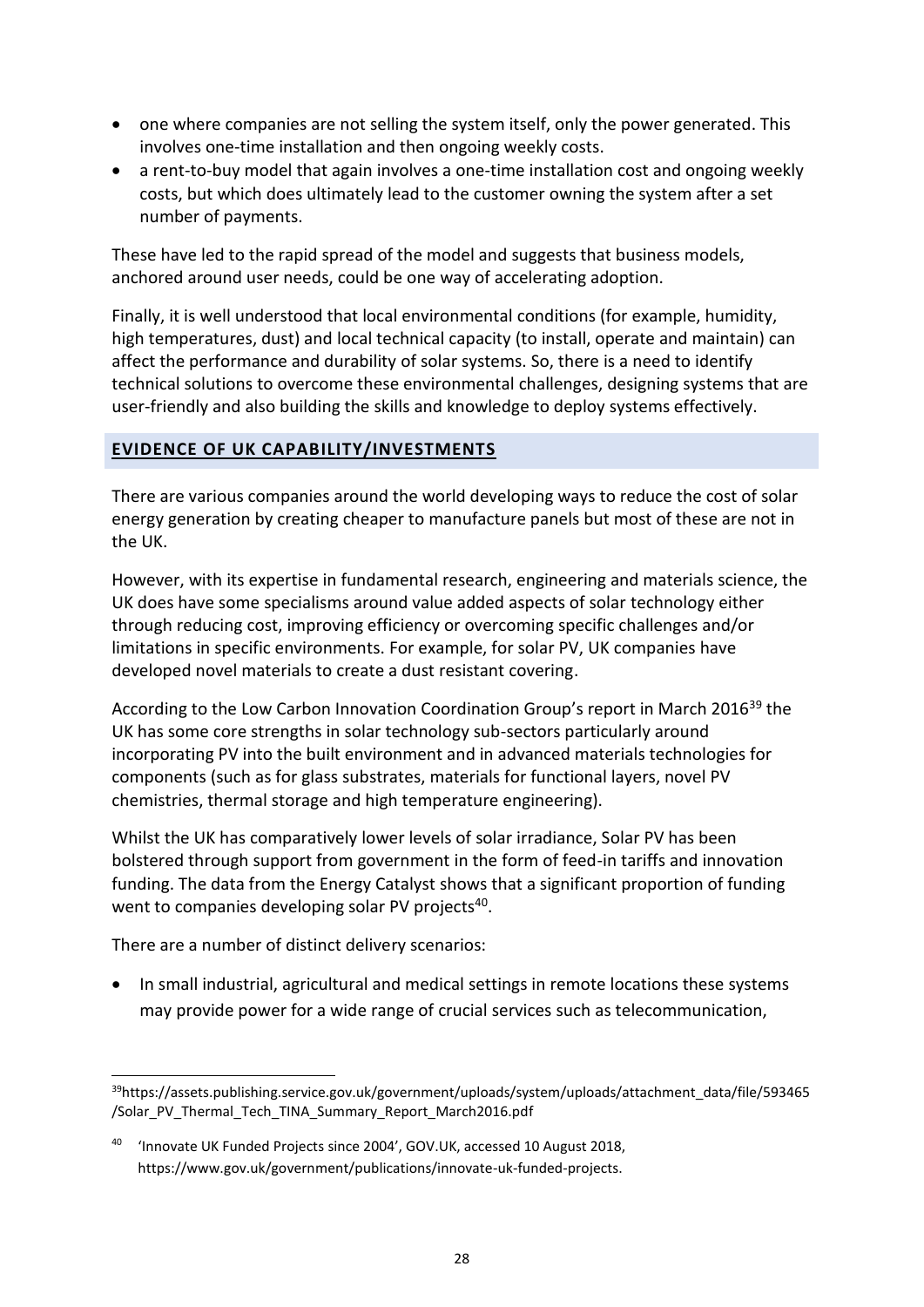water pumping, vaccine refrigeration and cooling and refrigeration, particularly of agricultural produce.

- Where users both domestic and industrial have connection to a main grid they may still use solar PV energy to provide energy for their own use and also sometimes to sell excess back to the main grid. This has the benefit of reducing load on the grid, reduced carbon emissions and in developing worlds situations where power outages can be common, better resilience for the user. Solar PV panels are often incorporated into the built environment and there are increasingly flexible applications allowing panels to be incorporated into a wide variety of structures.
- Large scale solar PV panels to generate bulk electrical power that is fed straight into the electrical grid. Requires large scale investment and installation along with significant existing infrastructure to distribute the resulting power. Ultimately could provide large amounts of energy but in areas with poor infrastructure would have no way to distribute to off grid communities.

| Company             | <b>Profile</b>                                                                        |  |  |
|---------------------|---------------------------------------------------------------------------------------|--|--|
| Azuri 41            | Pay-as-you go home solar systems                                                      |  |  |
|                     | January 2017 government launched 20,000 of Azuri's PayGo Solar Home                   |  |  |
|                     | Systems to rural households living without electricity.                               |  |  |
|                     | Nigeria, Ghana, Kenya, Malawi, Rwanda, South Africa, South Sudan,<br>Tanzania, Uganda |  |  |
| Gamos Ltd           | eCook - a transformational household solar battery-electric cooker for                |  |  |
|                     | poverty alleviation                                                                   |  |  |
| <b>Buffalo Grid</b> | BuffaloGrid (BG) developed solar-powered BG Hubs for affordable and                   |  |  |
|                     | safe off-grid phone charging. BG sees an opportunity to develop                       |  |  |
|                     | portable modular Buffalito batteries, which are charged at BG Hubs and                |  |  |
|                     | deliver solar-power to households.                                                    |  |  |
| <b>Ubuntu Power</b> | Ubuntu Power provides affordable zero-waste power and internet to                     |  |  |
| Ltd                 | off-grid communities. Our innovation lies in integrating these utilities              |  |  |
|                     | into one modular and scalable system and using the revenue from                       |  |  |
|                     | multiple services to cross-subsidise the provision of affordable                      |  |  |
|                     | electricity.                                                                          |  |  |
|                     | sub-Saharan Africa, starting with Kenya                                               |  |  |
| Renovagen Ltd       | Transportable solar panels for disaster relief                                        |  |  |
| Navarino            | A Hybrid PV-Battery Unit Optimised for LV Grids Using GaN Transistors                 |  |  |
| Electric            |                                                                                       |  |  |
| Systems Ltd         |                                                                                       |  |  |
| Fenix               | Fenix uses customer-centric design processes to create high-quality,                  |  |  |
| International       | affordable, and long-lasting ReadyPay Solar Home Systems for frontier                 |  |  |
| (Not UK based       | markets.                                                                              |  |  |
| but part UK         | Uganda                                                                                |  |  |

UK companies establishing specialist niches that are relevant include:

**-**

<sup>41</sup> 'PayGo Energy Access for Rural, off-Grid Homes', Azuri Technologies, accessed 13 August 2018, http://www.azuri-technologies.com/.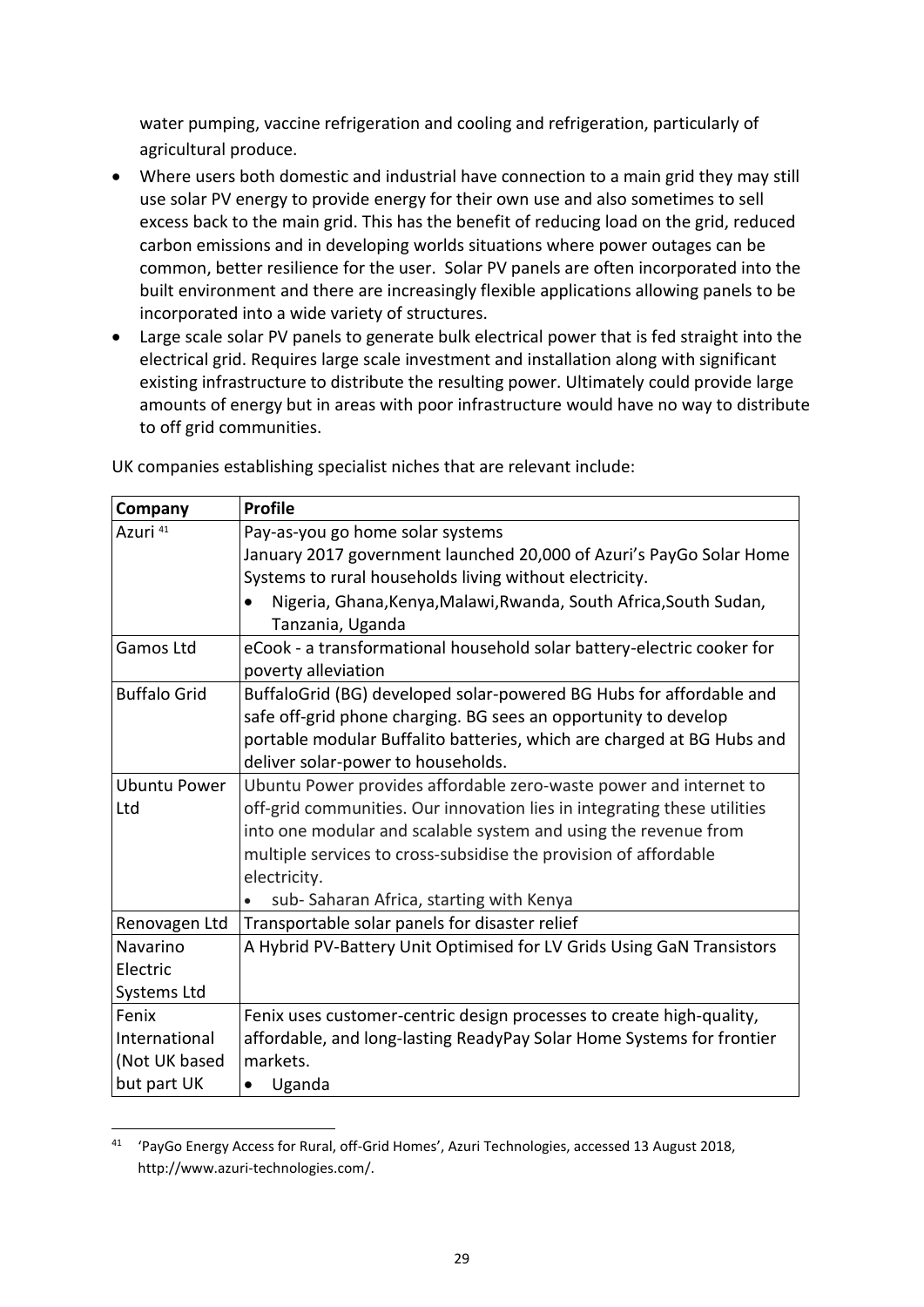| funded)               |                                                                            |  |
|-----------------------|----------------------------------------------------------------------------|--|
| <b>BBOX</b>           | Rent-to-own. Also sells energy efficient, DC powered appliances to be      |  |
|                       | used with home system.                                                     |  |
|                       | Kenya, Rwanda, Uganda                                                      |  |
| E.quinox              | E.quinox is a student-led, non-profit humanitarian project In summer       |  |
|                       | 2012, the stand-alone solution Izuba Box (SHS system) was introduced,      |  |
|                       | which is based on the PAYG concept. In the initial pilot phase, a total of |  |
|                       | 74 systems were installed.                                                 |  |
|                       | Rwanda and Tanzania                                                        |  |
| Nava                  | Reducing the levelized cost of energy for silicon solar cells through a    |  |
| <b>Technology Ltd</b> | low-cost efficiency-boosting tandem technology                             |  |
|                       |                                                                            |  |
| Dyesol UK Ltd         | Surface Treatment of Perovskite Solar Cell Inorganic Titania Meso-         |  |
|                       | <b>Porous Substrates</b>                                                   |  |
| Solaris               | Development of Low Cost Alkaline Solar Cells                               |  |
| Photonics Ltd         |                                                                            |  |
| NSG - Pilkington      | Tco coated glass substrates for thin film solar modules, conductivity.     |  |
|                       | Primary supplier of transparent conducting coated glass for Thin Film      |  |
|                       | CdTe module production                                                     |  |
| Oxford                | Developer of MAPI perovskite solar cells.                                  |  |
| photovoltaics         | Perovskite-silicon tandem cells for increased efficiency                   |  |
| <b>BIPV Co Ltd</b>    | Cladding - building integrated PV - Swansea - Commercial                   |  |
|                       | warehousing.                                                               |  |
| Polysolar Ltd         | PV for facades                                                             |  |
| Johnson and           | Produce ink for interconnects.                                             |  |
| Mathey                |                                                                            |  |
| Applied               | Low Cost Copper Transparent Electrode Material (LOCUST)                    |  |
| Materials             |                                                                            |  |
| <b>Technology Ltd</b> |                                                                            |  |
| <b>Big Solar</b>      | Extremely cheap flexible PV                                                |  |
| Above                 | Drones to detect damage or soiling on panels. Most cost effective when     |  |
| surveying             | serving large solar farms.                                                 |  |
| <b>Opus Materials</b> | Hydrophobic coatings - Reducing soiling on solar cover-glass and making    |  |
| Technologies          | modules easier to clean                                                    |  |
| SolaPak Ltd           | Established solar PV firm with well tested products. Moving into Sub-      |  |
|                       | Saharan Africa to supply small agricultural and industrial users.          |  |
|                       |                                                                            |  |
|                       | Are developing visual display to help end users actively manage energy     |  |
|                       | usage.                                                                     |  |
|                       | Rwanda - Milk refrigeration at collecting points and community electrical  |  |
|                       | charging hub                                                               |  |
|                       | Uganda - Solar PV systems for aid agencies in refugee camps to run         |  |
|                       | essential services                                                         |  |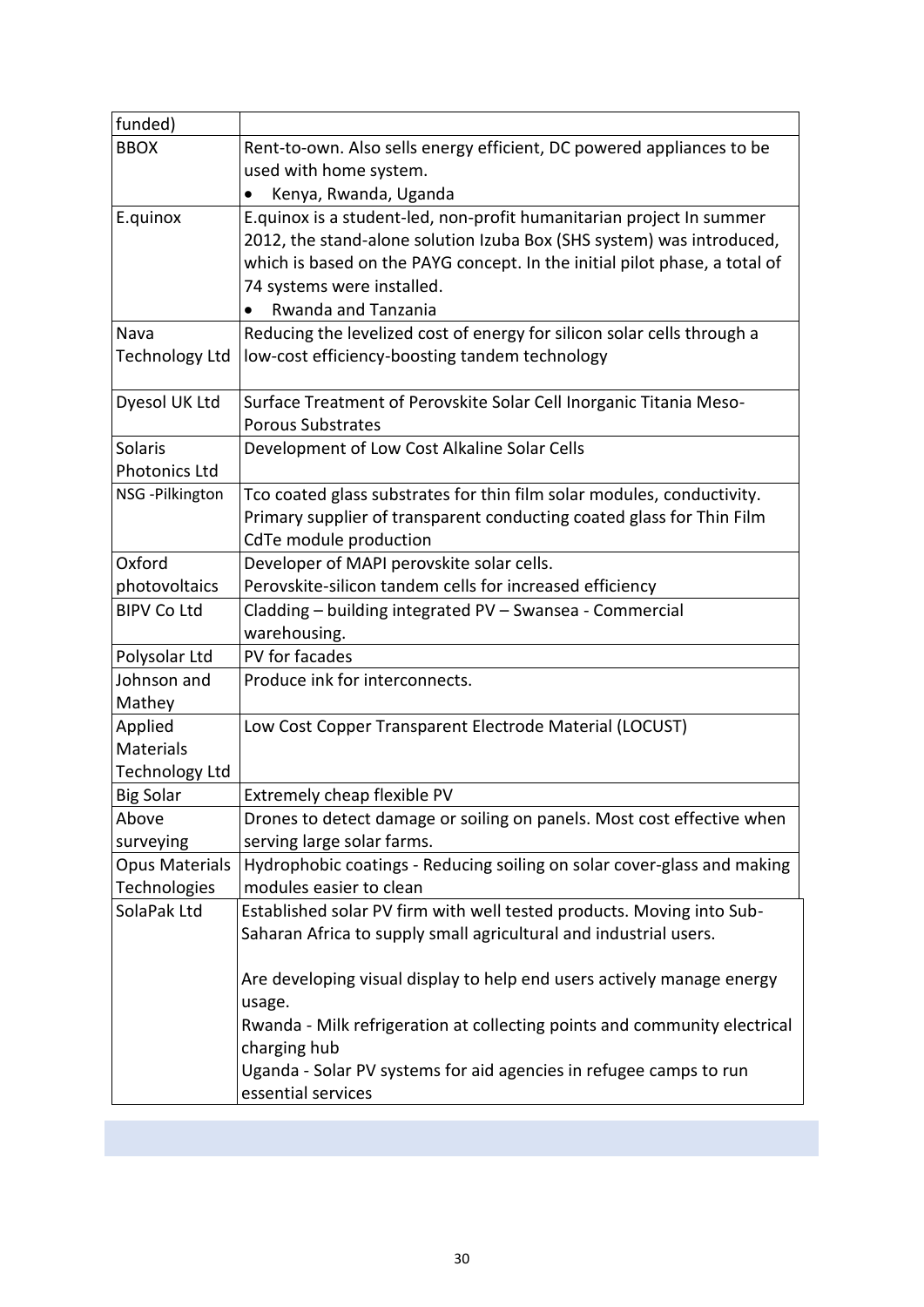#### **CONCLUSIONS/POSSIBLE INTERVENTIONS**

The UK does not have a distinct lead in solar but it does have capabilities and underpinning strengths that could support developing nations in increasing the penetration of solar technologies. This could entail:

- Adapting UK challenge/competition based innovation models to bring UK companies and host companies together to address specific technical challenges around improving functionality in challenging environments.
- Support in building the relevant technical skills required for operating and maintaining solar technologies by leveraging the UK's expertise in vocational education
- Leveraging the UK's globally renowned standards system to define and develop standards to help build confidence levels around the quality of solar products, in a similar way to the work within the Low Energy Inclusive Appliances programme.
- Consultancy support around taking a user-led design approach to develop business models that are "fit for purpose" in particular communities and help to create wider value chain opportunities

UK capabilities relating to solar could also be integrated within a wider UK programme of support around developing smart energy systems. For example, support in building technical skills through a vocational education intervention.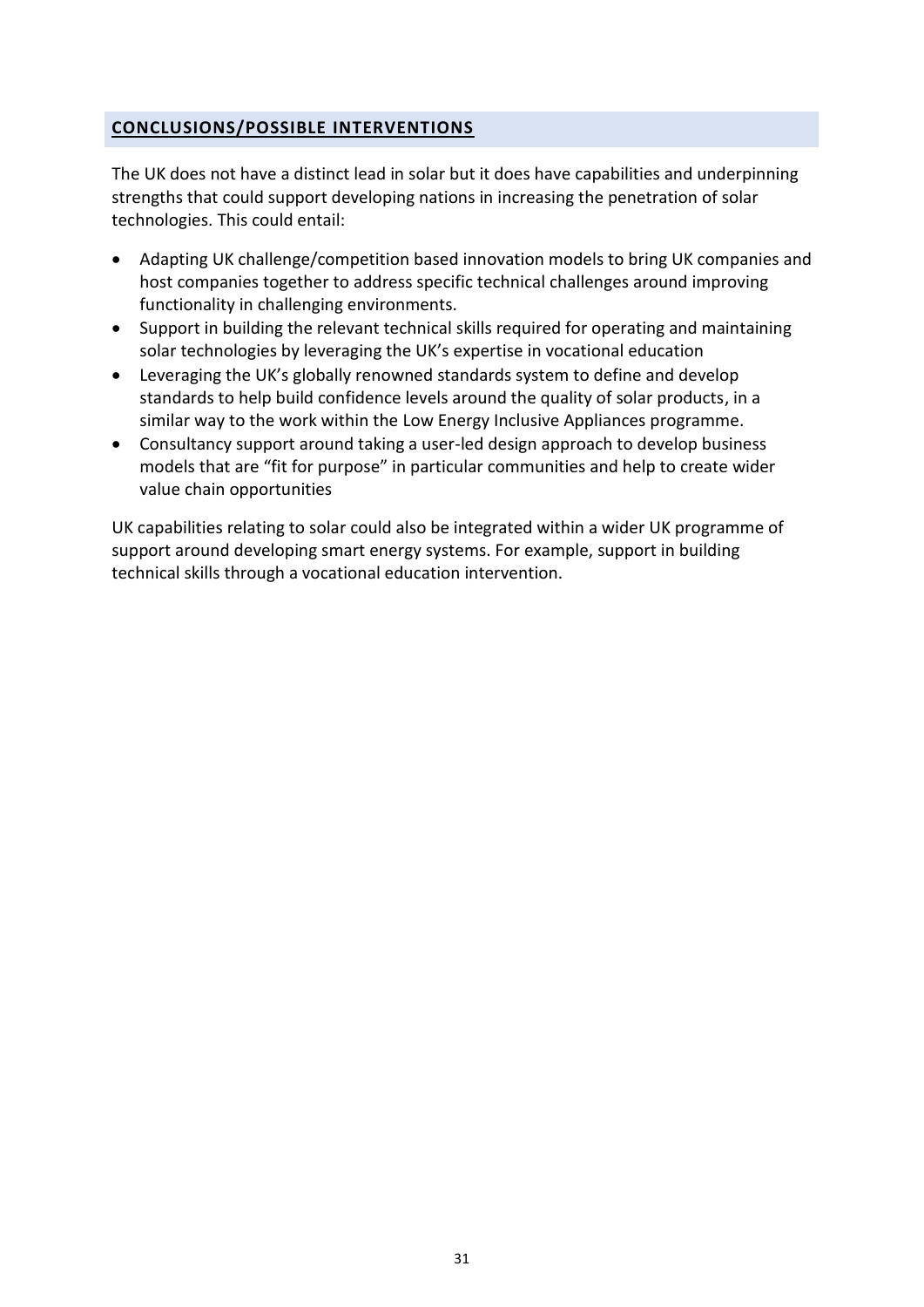# **7 COOLING AND THE ENERGY FOR AND FROM THIS**

#### **THE MARKET**

1

Cooling is essential for achieving the UN's Sustainable Development Goals but remains one of the under-researched and under-funded areas of global energy research. Cooling accounts for around 7% of global carbon emissions<sup>42</sup>. It performs a double role, therefore, being important both as a climate change mitigating mechanism and as a cause of global warming. Some examples include:

- *Food Security & Nutrition* Clean Cold Chains: Global food loss could be reduced by 50%, an amount sufficient to feed an additional 1 billion people, if the lowest levels of food loss achieved in any region at each stage of the supply chain were replicated worldwide.
- *Health* Access to vaccine & medicine refrigeration and safe food and drink, as well as the direct loss of life that results from excess heat: An estimated 1.5 million people die each year from vaccine-preventable diseases. The World Health Organization (WHO) estimates that nearly 50% of freeze-dried and 25% of liquid vaccines are wasted each year, with cold chain disruptions being one of the biggest reasons. Annually, 600 million people globally become ill from eating contaminated food and 420 000 die every year, 40% children under 5<sup>43</sup>.
- *Productivity* ability to work and depressed incomes due to heat: Overall, by 2050, work-hour losses by country are expected to be as high as 12%—worth billions of US dollars and as much as 6% of annual GDP—in the worst-affected regions of South Asia and West Africa.

There is also a massive energy cost resulting from the cooling technologies (primarily airconditioning, some of which is very inefficient and contributes to heating the surrounding environment in cities) currently in use to keep the temperature inside buildings within acceptable levels. There is great need to find and implement alternative cooling solutions, partly through building design and partly by more effective and efficient cooling technologies.

Two recent international agreements—the Paris Agreement and the Montreal Protocol's Kigali Amendment—have brought attention to the close linkages between cooling, energy demand, and climate change.

Cooling and energy demand reduction measures (ie less technology heavy options) should be applied first, with the remaining cooling needs met through technical solutions that minimise adverse and maximize beneficial environmental and socioeconomic impacts. This will require a much broader approach. (Sustainable Energy For All, 2018).

<sup>42</sup> Carbon Trust, 'New funding available to mobilize finance for efficient clean cooling', accessed 8/1/19 at https://www.carbontrust.com/news/2018/05/k-cep-finance-window-launch/

<sup>43</sup> WHO, Food Safety Facts, accessed 8/1/19 at https://www.who.int/news-room/fact-sheets/detail/foodsafety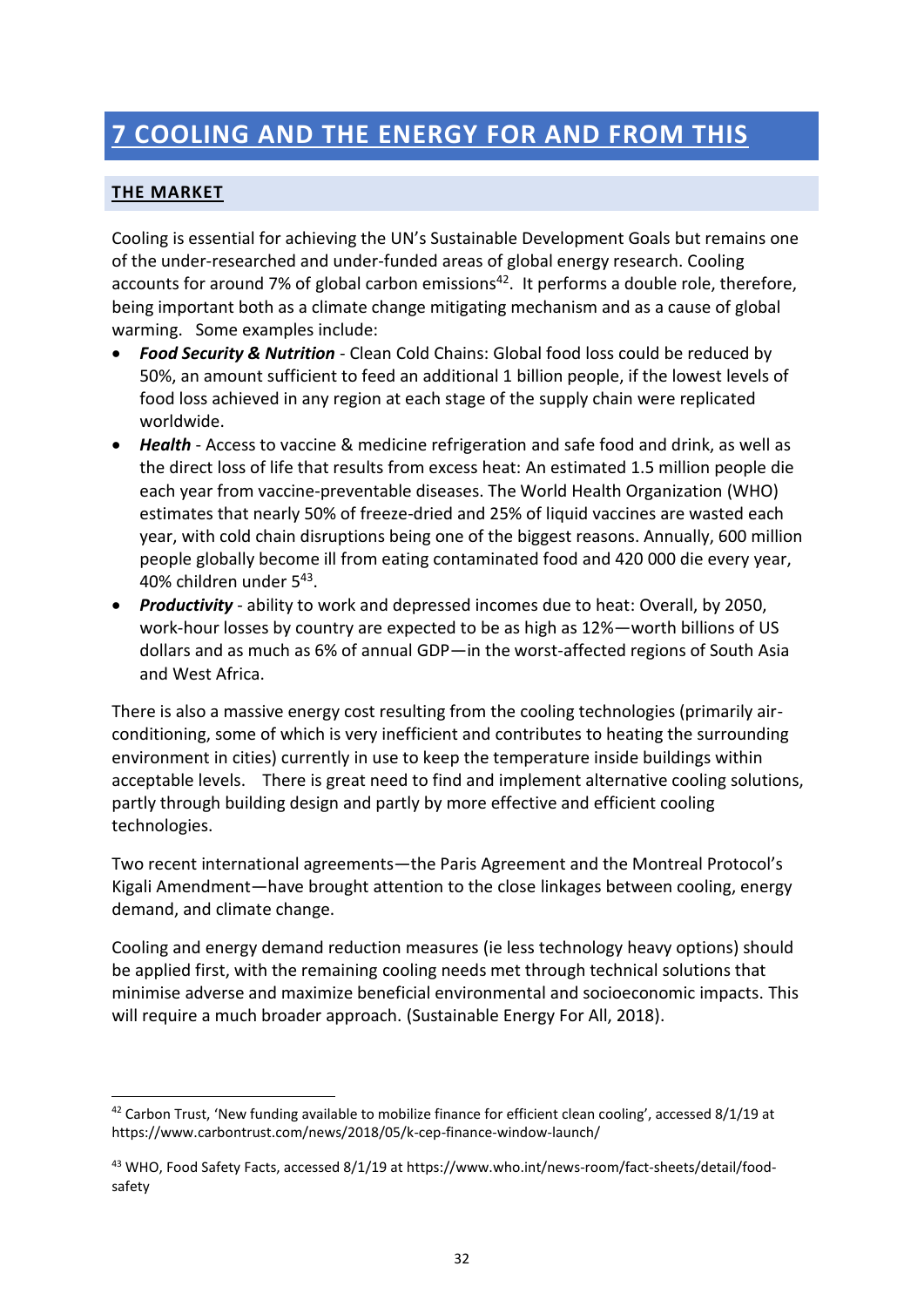Ultimately, if cooling is to be sustainable, a system level approach is needed to mitigate demand and understand the totality of multiple cooling needs; the size, location and timebound availability of the thermal and electrical resources needs to be understood and available to be optimally integrated with sustainable cooling technologies.

In order to achieve this, the question shifts from how to generate electricity to a broader challenge of meeting service needs in the most efficient and climate-friendly way.

The global cooling equipment market is expected to be worth \$140bn in 2018 but this figure is projected to grow to approx. \$270bn by 2050. The need for technology is extremely  $broad<sup>44</sup>$  including:

- Cooking demand reduction from insulation to heat sinks
- Cooling provision covering:
	- o Vapour compression cycles
	- o Alternative cooling methods (eg magnetic refrigeration, adsorption chilling…)
	- o Cold networks

**.** 

- o Thermal storage (evaporative, ice, cryogenics…)
- And the need for technologies for integrating renewables and energy sources.

The countries facing the biggest risks across all 3 measures of **Extreme Heat**, **Food Losses** and **Damage to Vaccines** are India followed by **Bangladesh** and **Indonesia** in South Asia and **Nigeria, Sudan and Mozambique** in Sub Saharan Africa (Sustainable Energy For All, 2018)**.**

The following groups are the most vulnerable and, it can be argued, have the greatest need:

**The Rural Poor** – Approximately 470 million people. The rural poor are likely to live in extreme poverty and lack access to electricity. Many of them are likely to engage in subsistence farming and lack access to an intact cold chain enabling them to sell their products further afield at a higher price. Medical cold chains may also not be intact, putting lives at risk from spoiled vaccines.

**The Slum Dweller** – Approximately 630 million people. The slum dweller may have some access to electricity but housing quality is very poor and income may not be sufficient to even purchase or run a fan. They may own or have access to a refrigerator but intermittent electricity supplies may mean that food often spoils and there is a high risk of food poisoning. However, given their locations within urban centres, they are likely to at least have access to safe vaccines, where health services are available.

However, those classified by Energy for All as the **Carbon Captive (**approximately 2.3 billion people) represent an increasingly affluent lower-middle class that on the brink of purchasing the most affordable air conditioner or refrigerator on the market. Limited purchasing choices available to this group favour cooling devices that are currently inefficient and could cause **dramatic increases in energy consumption and associated GHG emissions.**

<sup>44</sup> https://www.birmingham.ac.uk/Documents/college-eps/energy/Publications/2018-clean-cold-report.pdf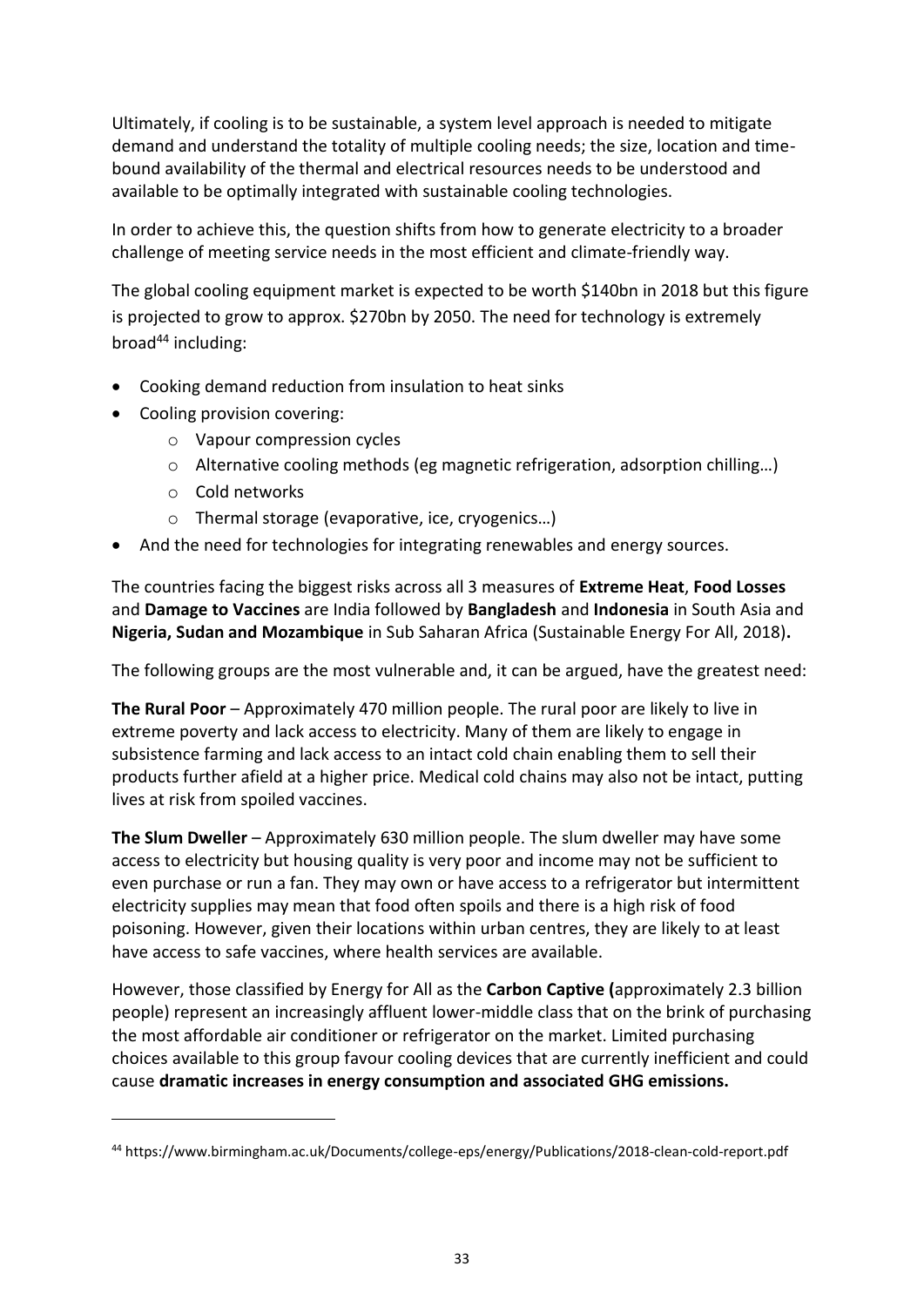The global cooling equipment market was believed to be worth \$140bn in 2018 but this figure is projected to grow to approx. \$270bn by 2050.<sup>45</sup> This is an issue that is already receiving considerable attention globally; for example, the Global LEAP awards programme<sup>46</sup> are currently running their second competition around refrigeration and there is growing interest amongst off-grid companies in the potential productive uses of electricity for cooling in the agricultural sector.

#### **OPPORTUNITIES/CHALLENGES**

Two of the critical needs for making cooling efficient and sustainable are research and innovation to enable improvements in building and urban design, technology and behavioural changes to make efficient use of technology and reduce the carbon footprint resulting from cooling.

As previously noted, cooling and energy demand reduction measures should be applied first, with the remaining cooling needs met through technical solutions that minimize adverse and maximize beneficial environmental and socioeconomic impacts. Therefore, in order to meet SDGs, Paris Agreement, and Kigali Amendment, a holistic, systems based approach is required. In this paper, we are only focusing on a limited number of issues and there are many others.

Further, because urban centres in developing countries are extremely heterogeneous, the most effective, promising and cheapest technologies targeted at problems of urban overheating are not renewable technologies *per se* - they are hybrid, context-specific **social and passive technologies.** Also, the same measures that can be used to cool the city have a determinable impact on GHG output: "Cool roofs, cool pavements, and urban vegetation reduce cooling energy use in buildings, lower local air pollution, and decrease greenhouse gas (GHG) emissions from urban areas."<sup>47</sup>

This landscape can be analysed in terms of a number of specific challenges and the associated opportunities they represent.

| Opportunities                                        | <b>Challenges</b>                        |
|------------------------------------------------------|------------------------------------------|
| Cooling demands can be better integrated using       | Although the efficiency of equipment     |
| system level design that brings together traditional | used for cooling has been improving over |
| passive methods, novel technologies, data            | time, the demand and resulting energy    |
| connectivity and energy management.                  | consumption is growing at alarming rates |

<sup>45</sup> https://globenewswire.com/news-release/2018/06/26/1529424/0/en/Global-District-Cooling-Market-tohit-140bn-by-2024-Global-Market-Insights-Inc.html

**.** 

<sup>46</sup> https://globalleapawards.org

<sup>&</sup>lt;sup>47</sup> Xu, T., Sathaye, J., Akbari, H., Garg, V. and Tetali, S. (2012) Quantifying the direct benefits of cool roofs in an urban setting: Reduced cooling energy use and lowered greenhouse gas emissions, Building and Environment, Volume 48: 1–6.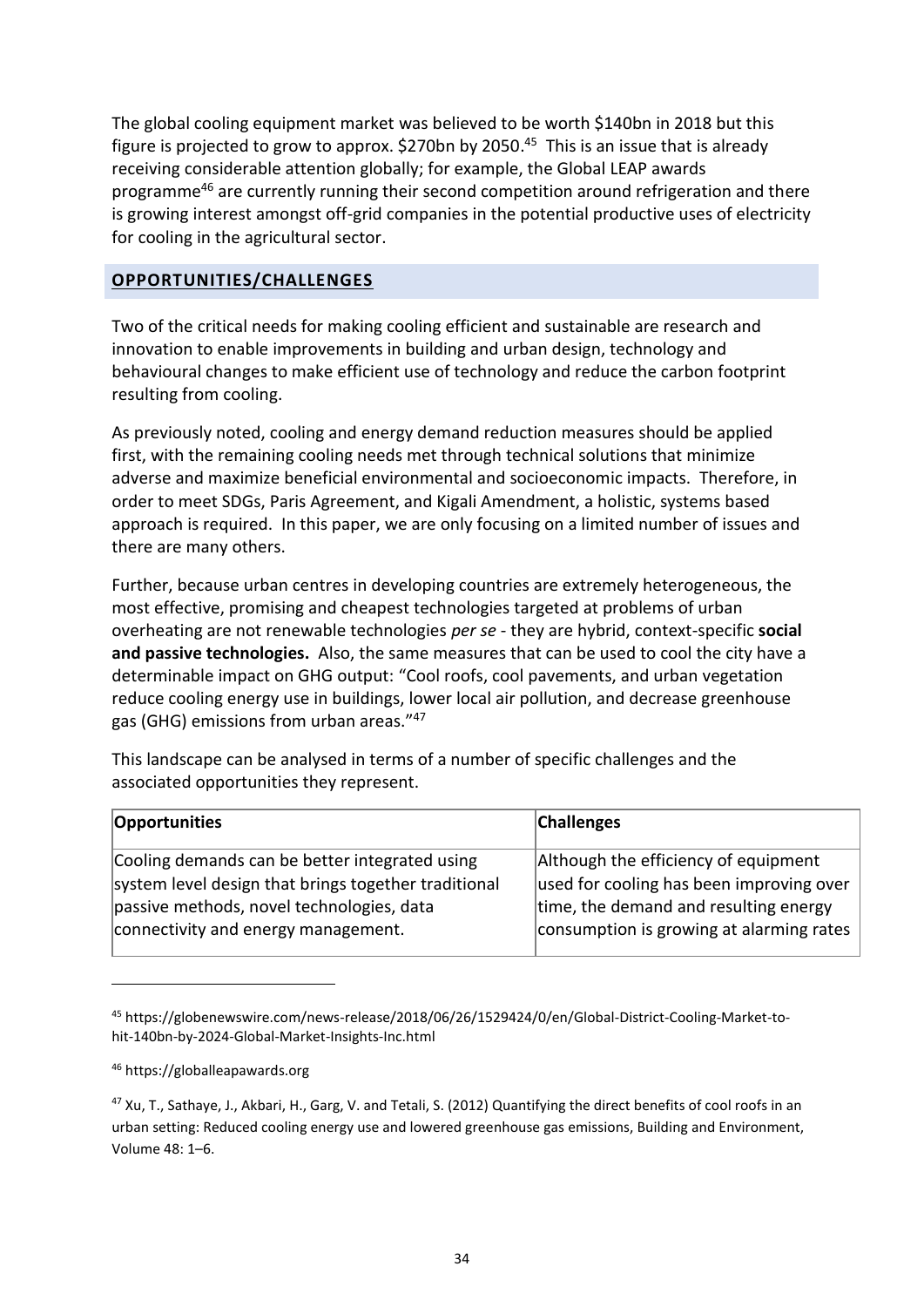| The role of thermal energy storage needs to be<br>considered as well as the specification of resource<br>pooling protocols.                                                                                                                                             |                                                                                                                                                                                                                                                                               |
|-------------------------------------------------------------------------------------------------------------------------------------------------------------------------------------------------------------------------------------------------------------------------|-------------------------------------------------------------------------------------------------------------------------------------------------------------------------------------------------------------------------------------------------------------------------------|
| New business models to leverage market-based<br>incentives and fit-for-market commercial offerings                                                                                                                                                                      | Affordability & access to financing                                                                                                                                                                                                                                           |
| Skills & Education to support research agenda and<br>enable optimum deployment and maintenance of<br>current & future cooling technologies                                                                                                                              | Technical capability and skills                                                                                                                                                                                                                                               |
| Education and community involvement to highlight<br>opportunities afforded by adopting cooling strategies<br>and technologies                                                                                                                                           | Lack of awareness/Culture/ consumer<br>attitudes                                                                                                                                                                                                                              |
| Changing to refrigerants with lower Global Warming<br>Potential may require manufacturers to redesign<br>cooling products, providing an opportunity to make<br>them more energy efficient, as there is still<br>thermodynamic potential for efficiency<br>improvements. | HFCs, introduced as substitutes for<br>ozone-depleting chemicals and are<br>widely used in air conditioners and other<br>cooling appliances. They are also<br>powerful greenhouse gases that can be<br>thousands of times more potent than<br>carbon dioxide in terms of GWP. |
| Introduction of renewables and mini-grids providing<br>electricity access to remote communities                                                                                                                                                                         | Electricity availability                                                                                                                                                                                                                                                      |
| Development of innovative, holistic approaches to<br>cooling & associated energy demand                                                                                                                                                                                 | Lack of innovation                                                                                                                                                                                                                                                            |
| New urban development offers opportunities to<br>radically re-think the design of buildings and cities to<br>optimize cooling loads and the technologies that can<br>deal with them.                                                                                    | Increasing urbanisation and associated<br>demand for energy intensive cooling<br>technologies                                                                                                                                                                                 |

#### **EVIDENCE OF UK CAPABILITY/INVESTMENTS**

In purely technical terms, the UK already has considerable academic and commercial capability in this area although not much experience outside of Western contexts. Nevertheless there are many companies focused on the UK/Western market who have products that could be re-engineered for markets in the Global South and a number of new companies developing technologies that could have direct relevance to the challenges identified above.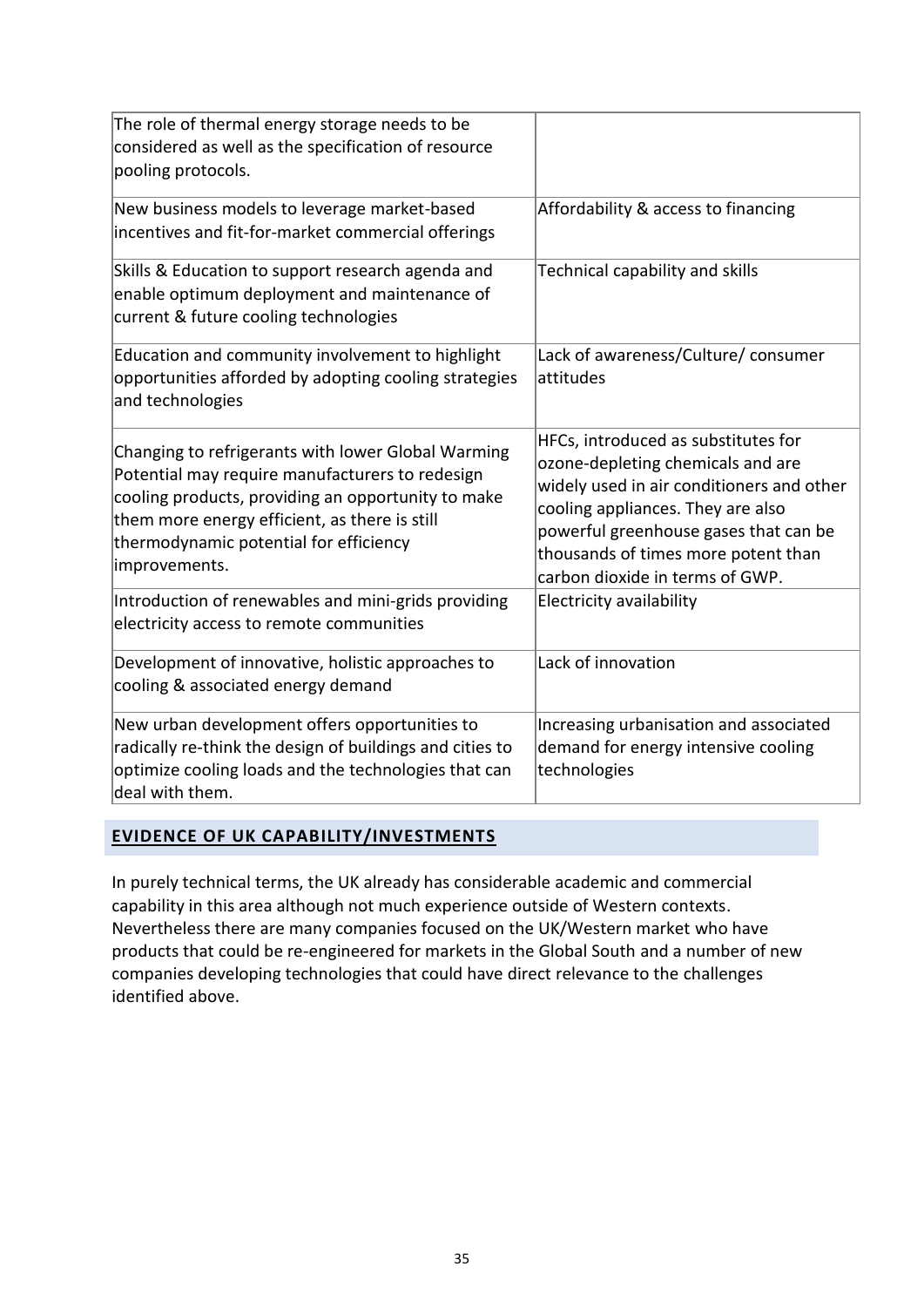Data from the Energy Catalyst funding rounds show that there was some investment in cooling technologies but as a proportion of the whole funding, investment in innovative cooling technology only represented 6% of the total spend<sup>48</sup>.

However, during the interviews underpinning this work, sustainable and cost efficient cooling and refrigeration technologies were several times picked out as a critical new area for research and an area of both increasing need with co-developing market opportunities. Academically, there is cooling research expertise at the University of Birmingham which recently hosted, "A Cool World: 1st International Congress on Clean Cooling" in 2018 bringing together global experts on clean cooling.

The Carbon Trust assesses that Britain is well-placed with a number of clean cold technologies already in development, coupled with world-leading capabilities in cryogenics, engineering, manufacturing and finance<sup>49</sup>.

There are already some UK companies doing interesting work in these fields and if it is established that these are high growth potential areas then communicating this message to UK companies and injecting early stage funding would do a lot to create UK strength at the front of these emerging markets.

#### UK COMPANIES

**.** 

| Company               | <b>Technology</b>                                      | <b>Market Segment/s</b>                                              | <b>Funding/Funded</b><br><b>Projects</b>                                       |
|-----------------------|--------------------------------------------------------|----------------------------------------------------------------------|--------------------------------------------------------------------------------|
| Solar Polar           | <b>Solar Cooling</b>                                   | Air Conditioning,<br>Refrigeration for<br>Vaccines & Food<br>Storage | Innovate UK                                                                    |
| Camfridge             | Gas-free magnetic<br>cooling                           | Domestic cooling<br>appliances                                       | Carbon Trust, 7 <sup>th</sup><br>Framework<br>Programme,<br>Innovate UK, Nesta |
| Polysolar             | <b>Building integrated</b><br>PV glass                 | <b>Architectural Glazing</b>                                         |                                                                                |
| Oxford<br>Nanosystems | <b>Specialist Coatings</b><br>for Heat<br>Exchangers   | Refrigeration<br>Industrial & Waste Heat<br>Recovery                 | EPSRC, STFC                                                                    |
| <b>RD&amp;T Ltd</b>   | Cycle optimisation<br>for vapour<br>compression cycles | Refrigeration                                                        |                                                                                |

<sup>48</sup> 'Innovate UK Funded Projects since 2004', GOV.UK, accessed 10 August 2018, https://www.gov.uk/government/publications/innovate-uk-funded-projects.

<sup>49</sup> 'The Emerging Cold Economy - Carbon Trust'.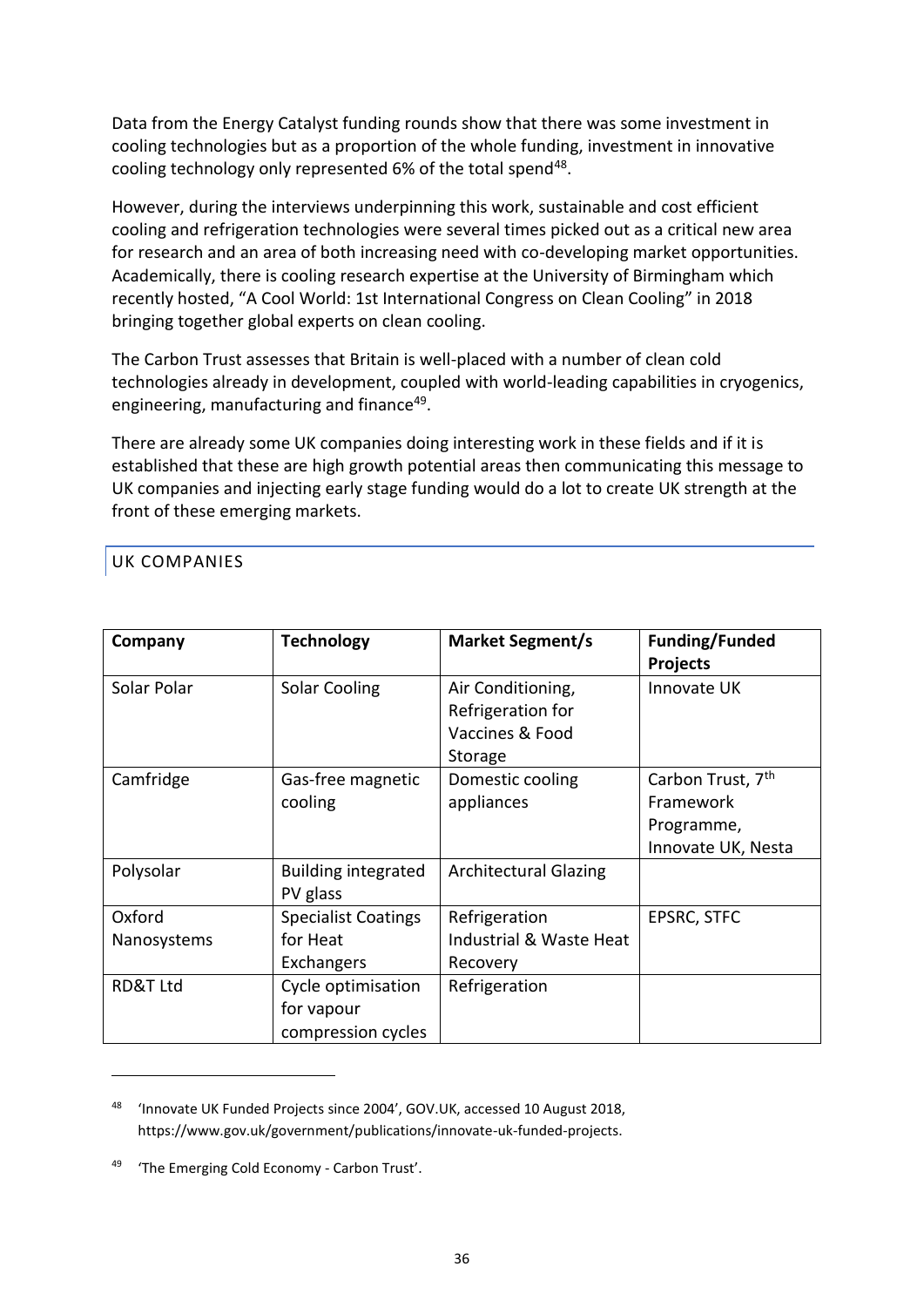| The Sure Chill           | Platform cooling  | <b>Medical Refrigeration</b>   | Shell Foundation,       |
|--------------------------|-------------------|--------------------------------|-------------------------|
| Company                  | technology        | Energy                         | <b>Welsh Government</b> |
|                          |                   | Home appliances                |                         |
|                          |                   | Agri-food                      |                         |
|                          |                   | Retail                         |                         |
| Dearman Engine           | PCMs - Cryogenics | <b>Transport Refrigeration</b> | Innovate UK             |
| Company                  | - Liquid Air      | Data Centres                   |                         |
|                          |                   | <b>Built Environment</b>       |                         |
|                          |                   | <b>Commercial Vehicles</b>     |                         |
|                          |                   | (e.g. City Buses)              |                         |
| Airedale                 | Air Conditioning  | Data Centre                    |                         |
| <b>International Air</b> |                   | Laboratory/Healthcare          |                         |
| Conditioning Ltd         |                   | Commercial Air                 |                         |
|                          |                   | Conditioning                   |                         |
|                          |                   | <b>Process Cooling</b>         |                         |

# ACADEMIC RESEARCH

| <b>University</b> | School/Institute/Group       | <b>Lead Researcher</b> | Area/s of Research            |
|-------------------|------------------------------|------------------------|-------------------------------|
| Anglia Ruskin     | <b>Global Sustainability</b> | Prof. Aled Jones       | climate finance, energy and   |
| University        | Institute; Faculty of        |                        | behaviour, resource           |
|                   | Science and                  |                        | management; Government        |
|                   | Engineering                  |                        | response to the impacts of    |
|                   |                              |                        | global resource trends and    |
|                   |                              |                        | climate change; global        |
|                   |                              |                        | modelling of political        |
|                   |                              |                        | fragility from resource       |
|                   |                              |                        | crises.                       |
| University of     | Sustainable                  | Dr Philip Davies       | Renewable and efficient       |
| Aston             | <b>Environment Research</b>  |                        | energy systems for water      |
|                   | Group                        |                        | treatment and agriculture;    |
|                   |                              |                        | small scale systems for rural |
|                   |                              |                        | areas and developing          |
|                   |                              |                        | countries                     |
| University of     | Institute for Global         | Prof. Toby Peters      | The Cold Economy              |
| Birmingham        | Innovation                   |                        |                               |
|                   |                              |                        |                               |
|                   | <b>Birmingham Energy</b>     |                        |                               |
|                   | Institute                    |                        |                               |
| University of     | Department of                | Dr Andrés Luque-       | Critical geography of urban   |
| Durham            | Geography                    | Ayala                  | energy; Scalar re-making of   |
|                   |                              |                        | urban energy processes;       |
|                   |                              |                        | 'Smart' urbanization; Urban   |
|                   |                              |                        | responses to climate          |
|                   |                              |                        | change; Climate mitigation    |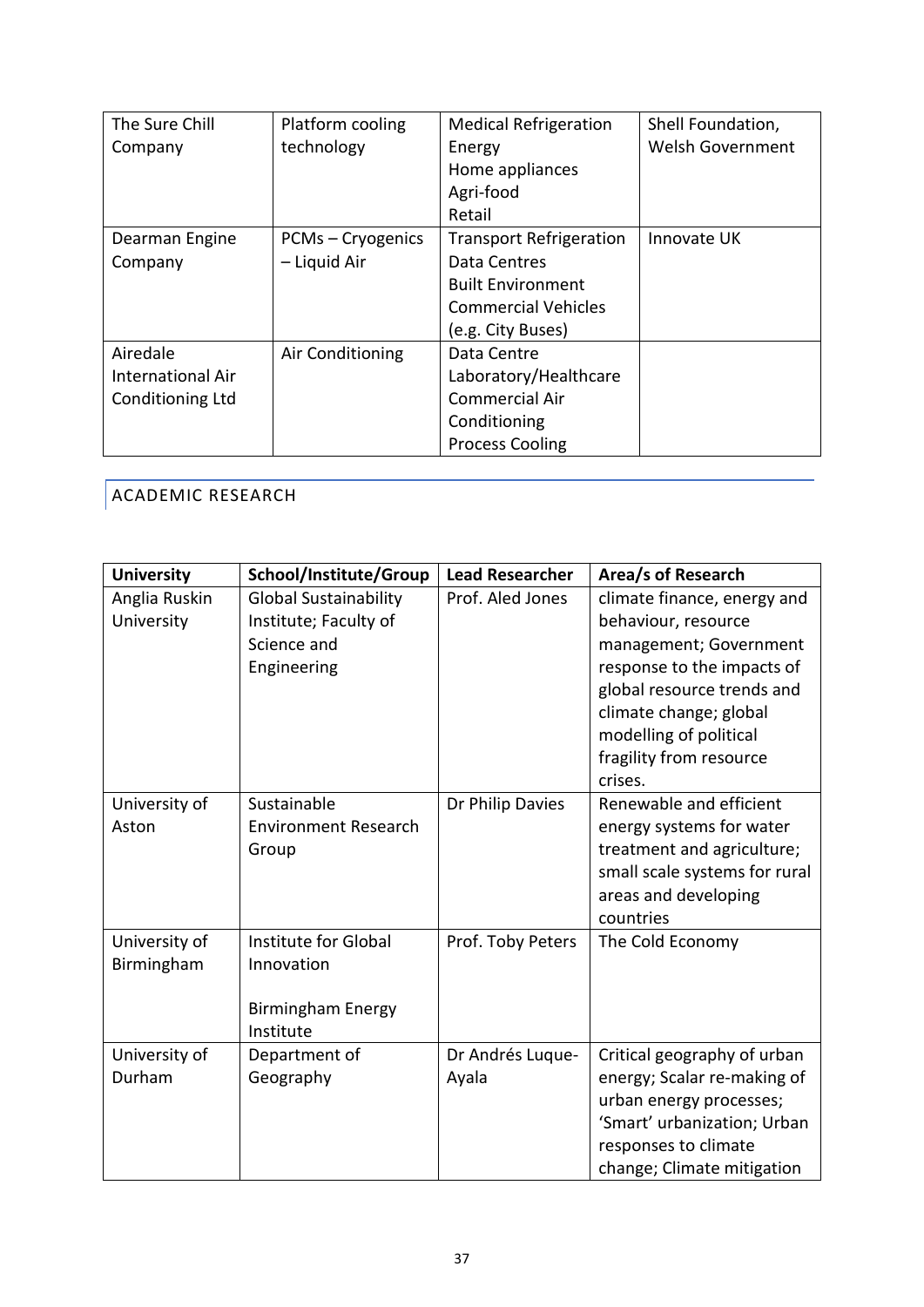|                        |                            |                  | and adaptation in cities.     |
|------------------------|----------------------------|------------------|-------------------------------|
| University of          | Business School,           | Prof. Nachiappan | Supply Chain Innovation,      |
| <b>Sussex</b>          | Department of              | Subramanian      | Management, Risk &            |
|                        | Management                 |                  | Resilience; Sustainable       |
|                        |                            |                  | Development                   |
| University of          | Cambridge Centre for       | Prof. Douglas    | <b>Future Technology</b>      |
| Cambridge              | Climate Change             | Crawford-Brown   | Transformation model;         |
|                        | <b>Mitigation Research</b> |                  | environmental risk            |
|                        | (4CMR)                     |                  | assessment; sustainable       |
|                        |                            |                  | design; environmental         |
|                        |                            |                  | policy analysis               |
| London South           | Centre for Refrigeration   | Prof. Graeme     | <b>Ground Coupled Cooling</b> |
| <b>Bank University</b> | & Air Conditioning         | Maidment         |                               |
|                        | Research                   |                  | <b>Heat Powered Cycles</b>    |
|                        |                            |                  | (Absorption refrigeration)    |
|                        |                            |                  |                               |
|                        |                            |                  | Refrigeration Systems &       |
|                        |                            |                  | Technology                    |
|                        |                            |                  |                               |
|                        |                            |                  | Modelling,                    |
|                        |                            |                  | Thermoeconomics &             |
|                        |                            |                  | Optimisation                  |

## **CONCLUSIONS/POSSIBLE INTERVENTIONS**

Based on developing world needs around cooling and the potential market opportunity, there is the potential for the UK to be at the forefront of an emerging and rapidly growing market for novel cooling solutions that are both cost effective and sustainable.

The University of Birmingham, Birmingham Energy Institute has developed proposals for this which would include a culturally context informed needs assessment process and a model (open-source) for all communities (rural and urban) to identify the service needs, so as to both mitigate them and reduce their energy demand, and then marry them to the local energy resources using "fit for market" technology solutions.

The model would help quantify the economic, societal and environmental impact to underpin support investment and financing proposals, as well as support the design of the novel finance and business models required to create an economically sustainable, end-toend system.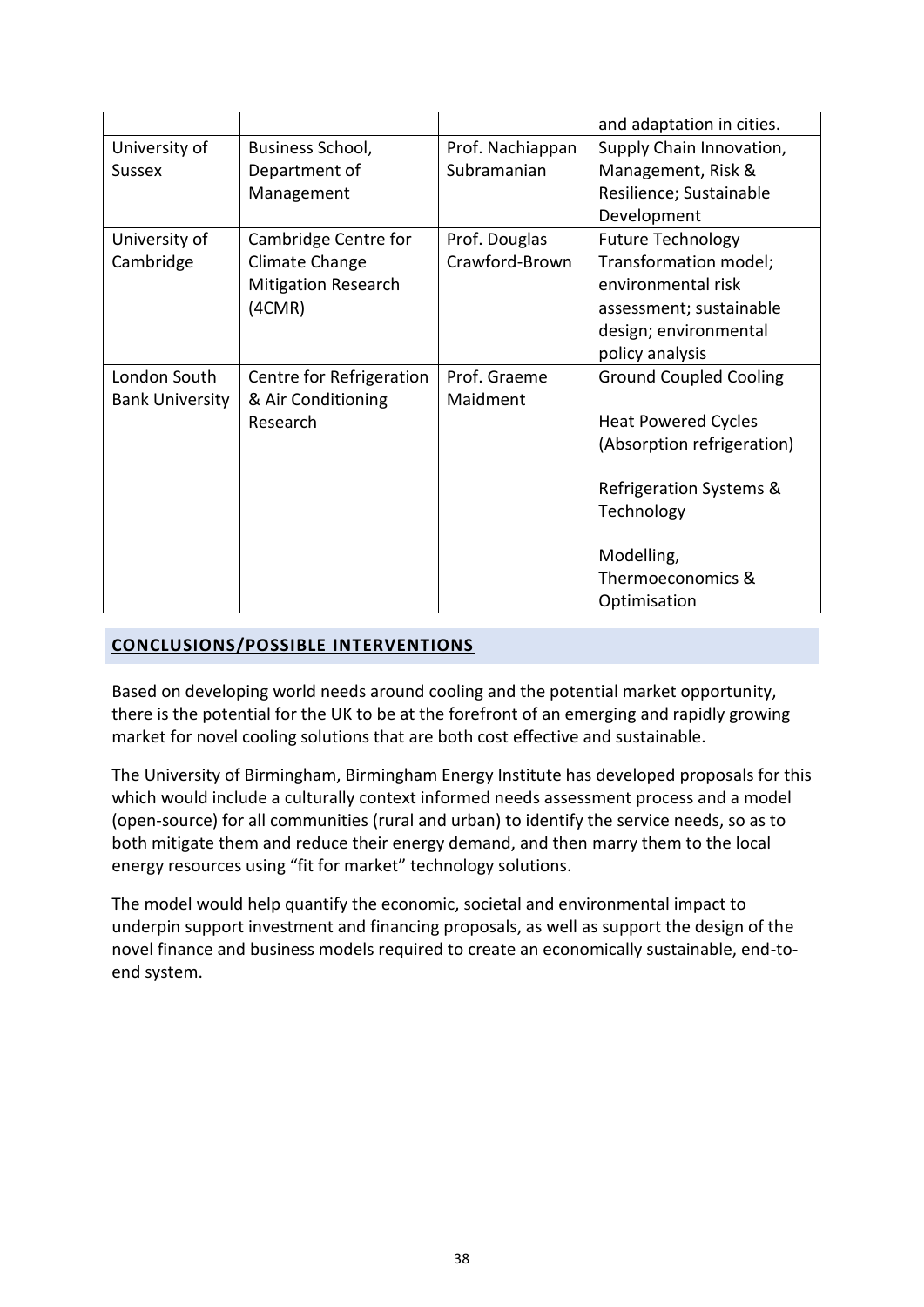#### **CASE STUDY: SOLAR POLAR**



Solar Polar is an SME that over the last ten years has designed, developed and tested an innovative cooling technology using nano materials and powered by the sun. Units designed for farm cooling are currently being tested in India and the first commercially available units are due to go on sale in 2019.

Solar Polar uses a solar thermal powered absorption refrigeration system to make cooling modules that can be joined together to match the required cooling load. The system generates cooling capacity not electricity so once installed it has no ongoing costs aside from maintenance. The lack of circuitry or moving parts make it extremely reliable in off-grid or other challenging conditions and installation is both simple and safe as there are no electrical, or water connections. The system is modular and can be scaled up and down although most use cases are projected at the scale of domestic homes or small farm units. The cooling capacity can be used to deliver refrigeration, cooling or air conditioning.

Solar Power has also worked closely on tailoring the technology to meet the requirements of the developing world. Their initial research has led them to focus on farm refrigeration and vaccine storage as critical needs. They have also identified significant global commercial opportunity where a cheap and low-carbon solution could provide significant cost and environmental benefits replacing energy intensive and expensive air conditioning.

Solar Polar also has a business model that rapidly scales with demand. They plan to license their technology to an in-country manufacturer to produce and sell units. This generates license and royalty revenue whilst leaving the company able to rapidly expand to multiple countries. It also creates economic opportunities for companies in country to manufacture, distribute, install and maintain units.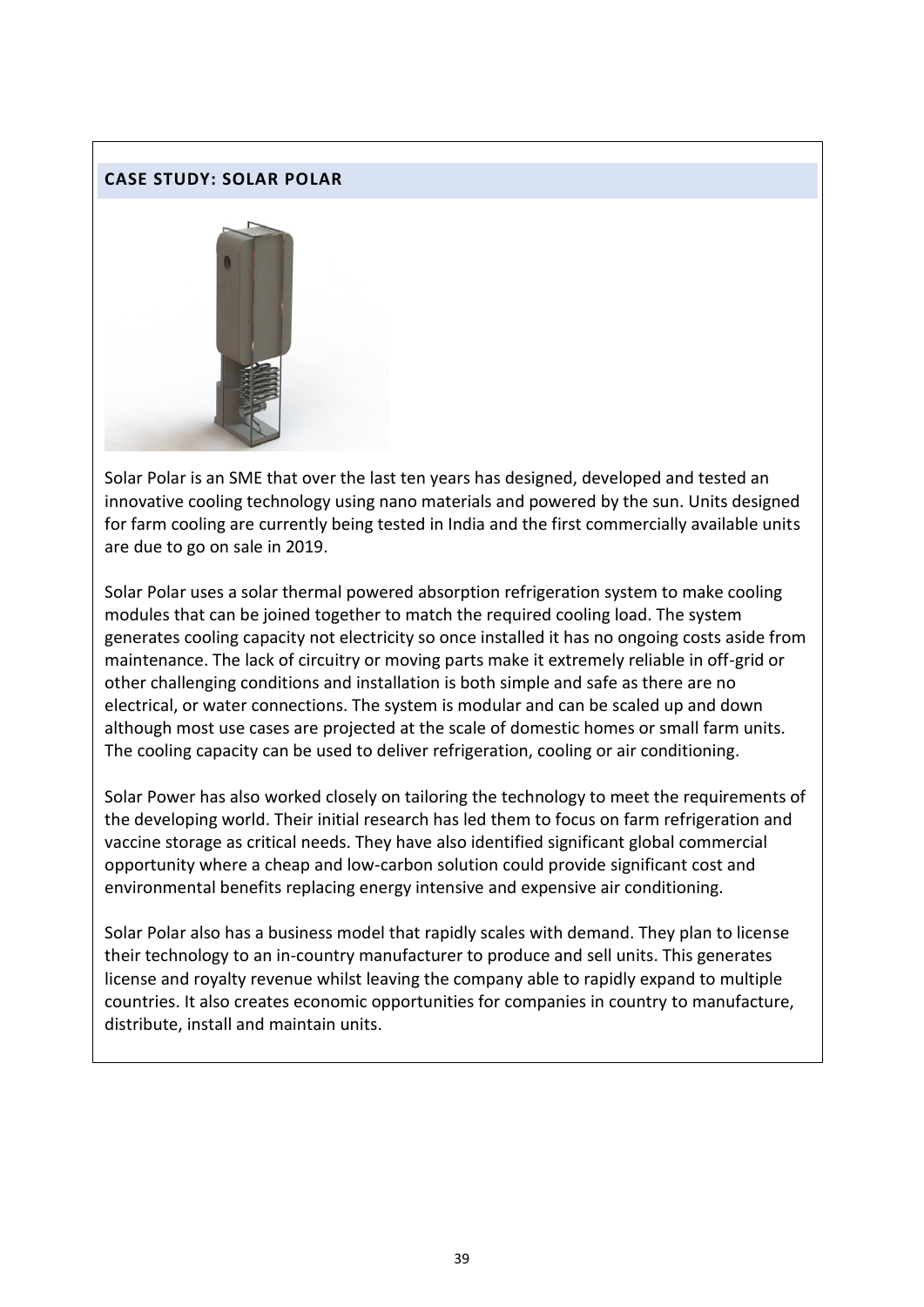# **8 ENERGY STORAGE**

## **THE MARKET**

1

According to the World Bank<sup>50</sup>, 'Energy Storage is a crucial tool for enabling the effective integration of renewable energy and unlocking the benefits of the local generation of clean, resilient energy supply'. As clean energy generation becomes more mainstream around the world, its variability and supply fluctuation begin to impact the electricity systems. Storage can help even out spikes and dips in solar and wind resource availability and enable energy distribution to be shifted from the time of generation to the time of peak demand. Therefore, supporting energy storage technology is a strategic focus as a means of extending the reach and uses of renewable energy beyond intermittent power.

Energy storage is therefore crucial in any attempt to effectively integrate renewable energy solutions and achieve the potential benefits of local generation and a clean, resilient energy supply $51$ . Energy storage also constitutes a significant proportion of the overall costs of solar systems (both individual household systems and community mini-grids) hence any ways in which the overall costs of energy storage might be reduced, or the efficiency and product lifetime enhanced could have significant impacts on the commercial viability of off-grid energy access solutions.

In SSA with immense untapped hydroelectric potential Pumped Hydro Electric Storage (PHES) can be an attractive energy storage option in areas with variable renewables potential. Solar and wind energy costs are plummeting, as are the costs of storage which opens more opportunities to deploy these technologies together in Africa.<sup>52</sup>

The World Bank Group has recently announced that it is proposing to commit \$1 billion for a new global program – the **Accelerating Battery Storage for Development** programme<sup>53</sup> - to help fast-track investments in battery storage for energy systems in developing and middleincome countries.

*'Several electricity storage technologies are still too expensive to be viable and others will need more time before being commercialised. However, as it was the case for renewable energy, the costs of many of these technologies are expected to rapidly decline through competitive innovation and economies of scale. Energy storage technologies will be at the centre of the transformation of our conventionally structured energy markets and represent* 

<sup>&</sup>lt;sup>50</sup> https://blogs.worldbank.org/climatechange/energy-storage-can-open-doors-clean-energy--solutionsemerging-markets

<sup>51</sup> https://www.ifc.org/wps/wcm/connect/ed6f9f7f-f197-4915-8ab6-56b92d50865d/7151-IFC-EnergyStoragereport.pdf?MOD=AJPERES

<sup>52</sup> https://www.seforall.org/content/better-path-africa%E2%80%99s-energy-future

<sup>53</sup> https://www.worldbank.org/en/news/press-release/2018/09/26/world-bank-group-commits-1-billion-forbattery-storage-to-ramp-up-renewable-energy-globally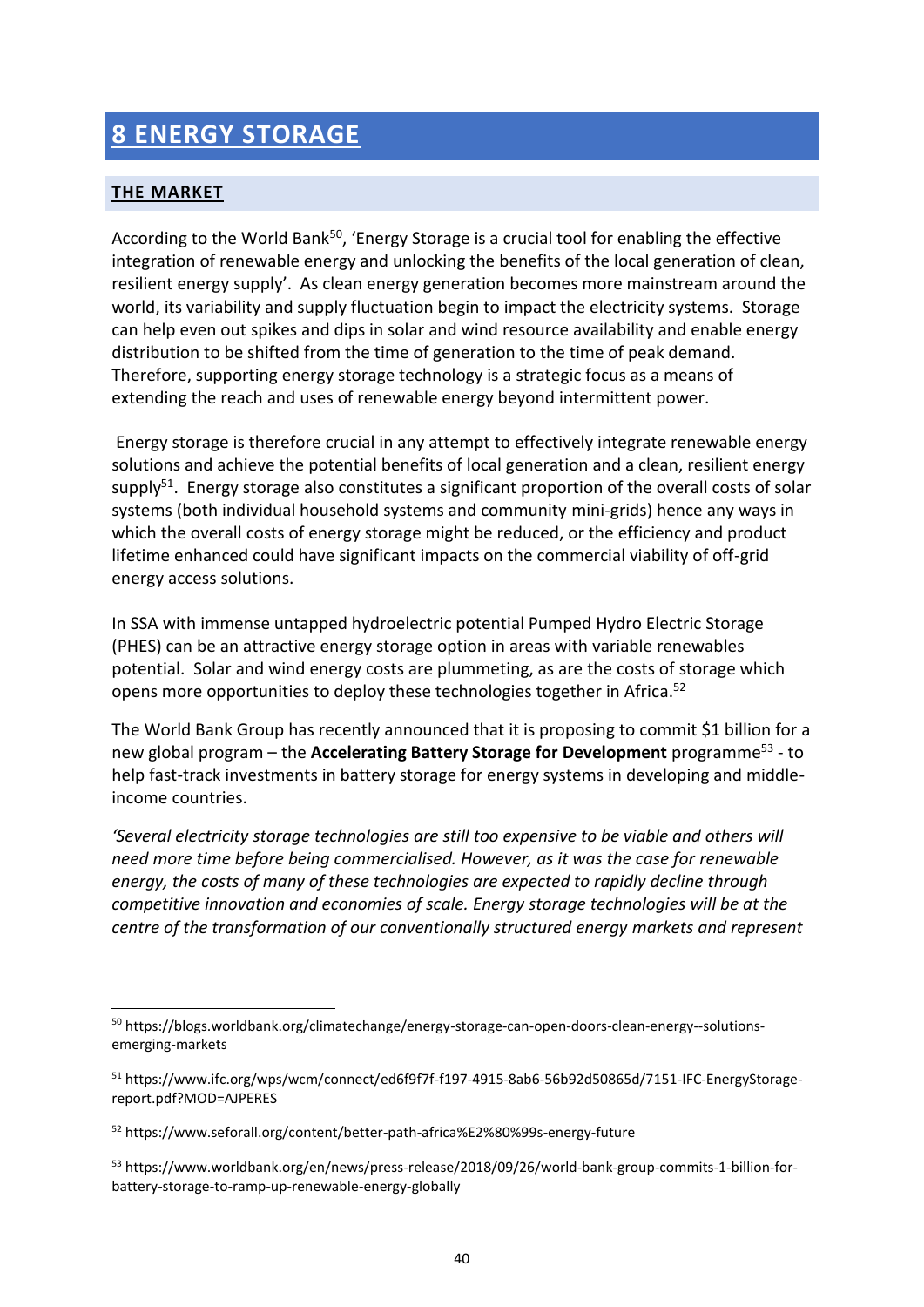*a unique opportunity for early stage electrical grids to lead the way towards fully optimised energy systems.'* Gadi Taj Ndahumba *<sup>54</sup>*

As well as essential energy sto**rage** in the form of **batteries** for mini-grid development using renewables such as wind and solar, thermal energy storage in the form of **Phase Change Materials** (PCMs ) could form a key approach to providing energy storage for developing countries.

PCMs have the ability to store and release large amounts of energy, in the form of latent heat. Although phase changes can occur among any combination of the three phases of a substance - gas, liquid, or solid the most commercially viable transition is between the liquid and solid phases. When a PCM is in its' solid phase it can absorb heat, providing a cooling effect and when a PCM is in its' liquid phase it can release heat, providing a warming effect.

Advanced Phase Change Materials Report, published by Allied Market Research, forecast that the global market is projected to reach \$2,434 million by 2022 from \$691 million in 2015. Rapid urbanisation in developing countries is one of the factors expected to fuel PCM market growth in the near future.

#### **OPPORTUNITIES/CHALLENGES**

**-**

| <b>Opportunities</b>                                                                                                                                                                                                                                                                                                                                                              | <b>Challenges</b>                                                                         |
|-----------------------------------------------------------------------------------------------------------------------------------------------------------------------------------------------------------------------------------------------------------------------------------------------------------------------------------------------------------------------------------|-------------------------------------------------------------------------------------------|
| Awareness raising at high level                                                                                                                                                                                                                                                                                                                                                   | Lack of familiarity with storage technology among<br>utilities, regulators and financiers |
| Capacity Contracts-Capacity contracts involve<br>utilities procuring energy storage-as-a-service<br>from providers that offer reliable load reduction,<br>typically in a set geographic location where there<br>are capacity constraints.                                                                                                                                         | High upfront costs                                                                        |
| Development of specialised training programmes                                                                                                                                                                                                                                                                                                                                    | Need for highly skilled and experienced<br>technicians for operation & maintenance        |
| In the Sub-Saharan Africa region, remote power<br>systems are expected to provide roughly 70<br>percent of energy services over the next few<br>decades given the lack of grid connectivity<br>in the region <sup>55</sup> . It is expected that the majority of<br>these remote power systems will include energy<br>storage as the technology continues to decrease<br>in cost. | <b>Remote Power Systems</b>                                                               |
| PAYGO models                                                                                                                                                                                                                                                                                                                                                                      | Poor financial viability of customers in remote                                           |

<sup>&</sup>lt;sup>54</sup> Legal Counsel at the African Legal Support Facility (ALSF), an organization hosted by the African Development Bank

<sup>55</sup> https://www.ifc.org/wps/wcm/connect/ed6f9f7f-f197-4915-8ab6-56b92d50865d/7151-IFC-EnergyStoragereport.pdf?MOD=AJPERES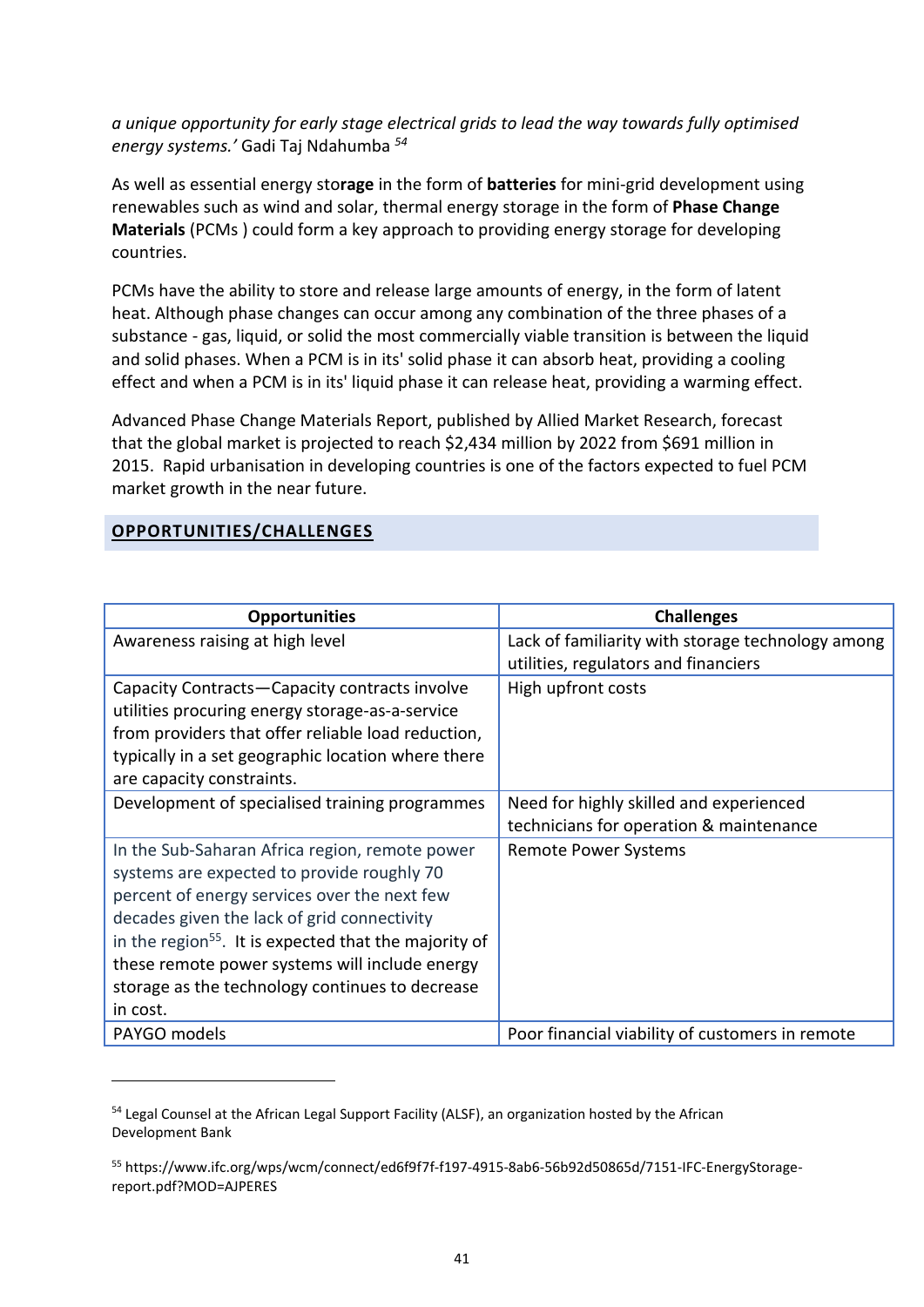| Emergence of new business models that<br>aggregate customer-sited storage to provide a<br>range of services to utilities, grid operators and<br>electricity customers. New developments in<br>highly efficient appliances for productive uses<br>and new income expenditure reassignment (e.g.<br>from biomass to electric cooking) | villages and no access to affordable finance       |
|-------------------------------------------------------------------------------------------------------------------------------------------------------------------------------------------------------------------------------------------------------------------------------------------------------------------------------------|----------------------------------------------------|
| Anticipated drop in costs of Lithium-ion and                                                                                                                                                                                                                                                                                        | Durability, reliability and relatively low cost of |
| increased availability, reliability                                                                                                                                                                                                                                                                                                 | hard-wearing lead-acid alternatives                |
|                                                                                                                                                                                                                                                                                                                                     |                                                    |
| Digital advances enable electricity consumers to                                                                                                                                                                                                                                                                                    | Energy subsidies that obstruct new private sector  |
| participate directly in the energy sector. Several                                                                                                                                                                                                                                                                                  | business models                                    |
| companies are experimenting with blockchain-                                                                                                                                                                                                                                                                                        |                                                    |
| enabled peer-to-peer (P2P) trading platforms                                                                                                                                                                                                                                                                                        |                                                    |
| that facilitate the direct sharing of stored and/ or                                                                                                                                                                                                                                                                                |                                                    |
| self-generated electricity among home owners or                                                                                                                                                                                                                                                                                     |                                                    |
| businesses.                                                                                                                                                                                                                                                                                                                         |                                                    |
| An Increasing uptake of mini-grids as costs fall                                                                                                                                                                                                                                                                                    | Limited renewable energy development to date       |
|                                                                                                                                                                                                                                                                                                                                     | (SSA)                                              |

## **OPPORTUNITIES/CHALLENGES SPECIFIC TO BATTERY STORAGE**

| Opportunities                                           | <b>Challenges</b>                          |
|---------------------------------------------------------|--------------------------------------------|
| Emergence of new business models that aggregate         | Perceptions of high prices                 |
| customer-sited storage to provide a range of services   |                                            |
| to utilities, grid operators and electricity customers  |                                            |
| Aggregating groups of batteries or solar-plus-storage   | Lack of standardization                    |
| systems to provide services to the grid or to           |                                            |
| participate in energy trading                           |                                            |
| Expanding electric vehicle markets, since each electric | Outdated regulatory policy and market      |
| vehicle contains a battery that could potentially be    | design                                     |
| pooled with others to provide grid services             |                                            |
|                                                         | Lack of familiarity with the full range of |
|                                                         | applications for battery storage           |
|                                                         | solutions, along with an incomplete        |
|                                                         | understanding of how to assign value to    |
|                                                         | ∣them                                      |

# **OPPORTUNITIES/CHALLENGES SPECIFIC TO PHASE CHANGE MATERIALS**

| Opportunities                                                 | <b>Challenges</b>                  |
|---------------------------------------------------------------|------------------------------------|
| Evaporation                                                   |                                    |
| New Developments may offer:                                   | New developments may have to       |
| - New ways of exploiting the effect or differing              | overcome: - High water consumption |
| packages to suit an application                               | - Lack of effectiveness in humid   |
| $\vert$ - New materials for storing or distributing the water | lenvironments                      |
| prior to evaporation                                          | - Contribution to overall building |
| - Reduced water consumption                                   | humidity                           |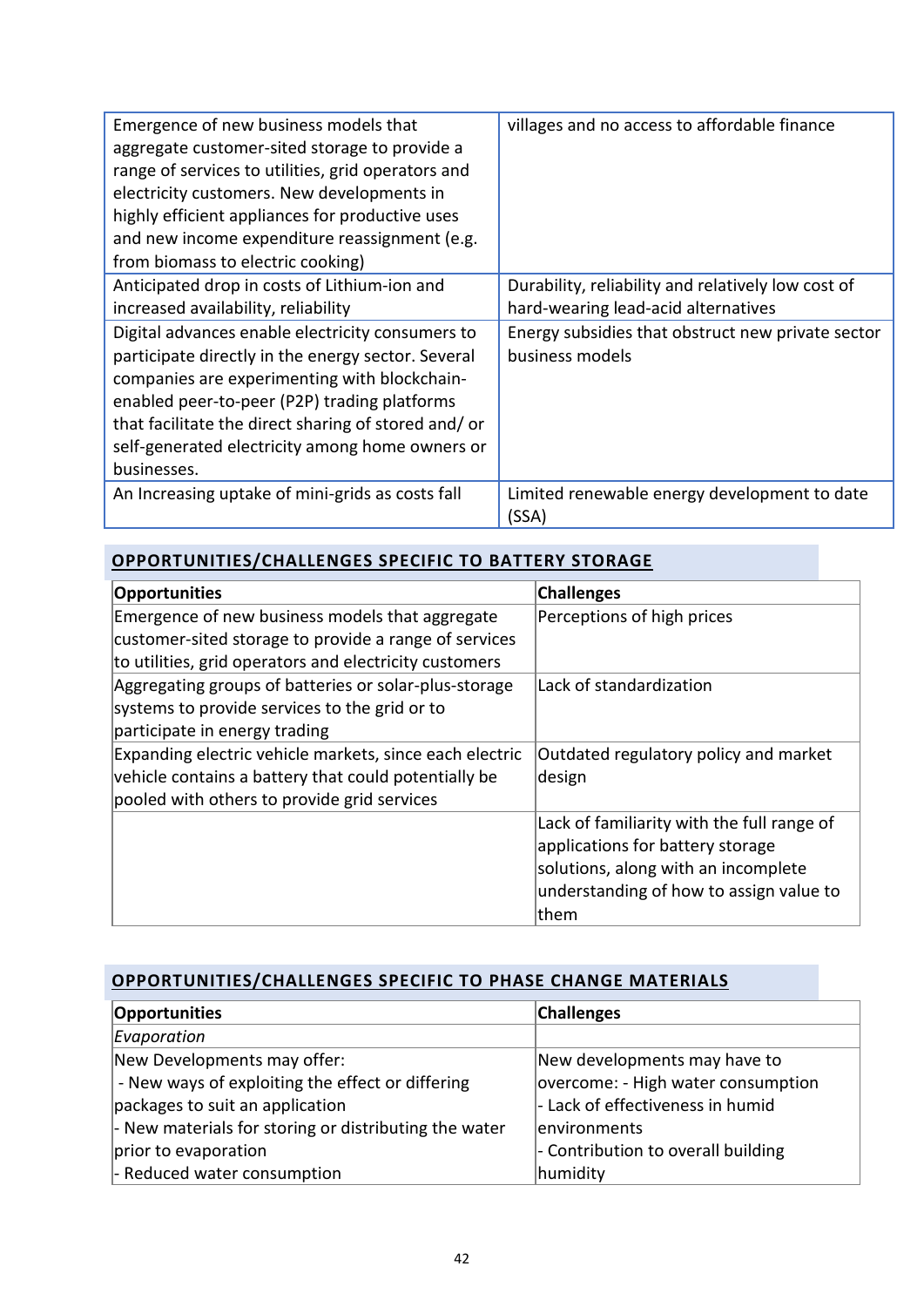|                                                                                                                                                                                                                         | - Performance degradations over<br>operating life                                                                                                                                                                         |
|-------------------------------------------------------------------------------------------------------------------------------------------------------------------------------------------------------------------------|---------------------------------------------------------------------------------------------------------------------------------------------------------------------------------------------------------------------------|
| Ice                                                                                                                                                                                                                     |                                                                                                                                                                                                                           |
| New Developments may offer:<br>- enhanced system integration<br>- exploitation of different properties of water for<br>freezing or cooling                                                                              | New Developments may have to<br>lovercome:<br>- increased system complexity vs.<br>Inumerous incumbents<br>- energy intensive recharging cycles                                                                           |
| Cryogenics                                                                                                                                                                                                              |                                                                                                                                                                                                                           |
| New Developments may offer:<br>- Reduced cryogenic liquid consumption<br>- Higher levels of food quality/preservation<br>- Closer feature sets to incumbent products                                                    | New developments may have to<br>overcome:<br>- Challenges in cryogenic liquid handling<br>(e.g. onboard storage losses, refuellers)<br>- Complexity in cascade or mechanical<br>systems<br>- Improving competitor systems |
| <b>New PCMs</b>                                                                                                                                                                                                         |                                                                                                                                                                                                                           |
| New Developments may offer:<br>- New temperatures<br>- Increased energy density (or effective holdover<br>times)<br>- More product integration options (e.g. could be<br>integrated into an existing products' housing) | New developments may have to<br>lovercome:<br>- Toxicity<br>- High production costs vs the incumbent<br>water and brine solutions<br>- Low energy density<br>- Application integration challenges                         |

#### **EVIDENCE OF UK CAPABILITY/INVESTMENTS**

1

UK has been identified as potential world leader in energy storage technologies. Energy storage was identified by the Government as one of the Eight Great Technologies on which a substantial amount of R&D investment was focused. However, this was largely with the developed world market, and the automotive industry in particular, in mind. Even then, it is not clear that the UK is a world leader with much of the most advanced and promising battery technology coming from Japan and Germany.

As a result of the investment, growth in UK patenting activity in this area was 10% over 2004-2013<sup>56</sup> (cf 3% in China and 4% in USA). There is no doubt that the UK has world class companies in this area. Amongst the top bodies submitting patents in energy storage in 2014 included the following UK-based companies:

• Intelligent Energy - a global power company and work in three main sectors: automotive, consumer electronics and distributed power distribution. They specialise in modular, low carbon fuel cell systems. The company developed the world's first hydrogen fuel cell motorbike, the ENV, and powered the world's first manned fuel cell power flight.

<sup>56</sup> Eight Great Technologies: Energy Storage A patent overview IPO June 2014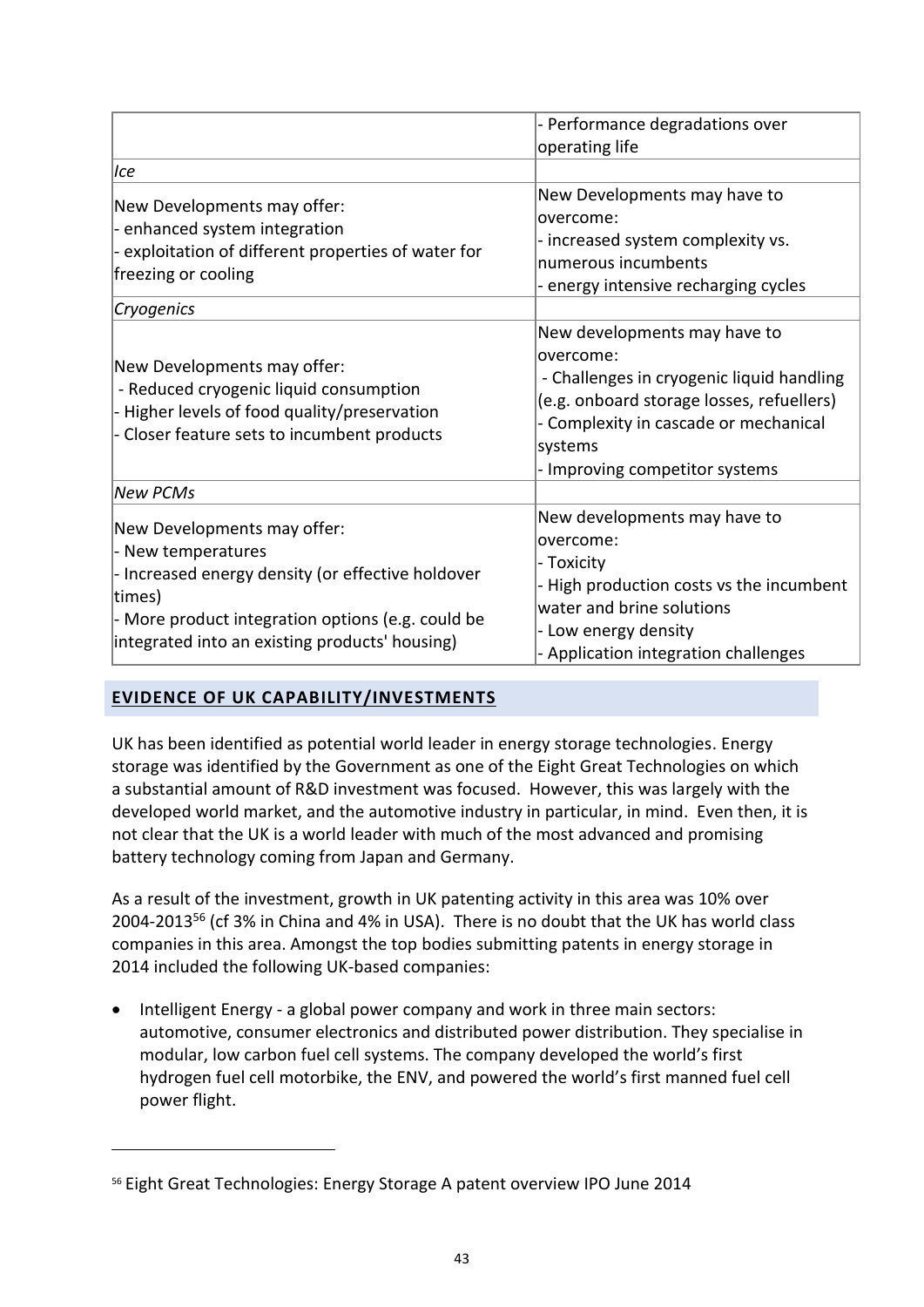- Ceres Power were founded in 1991, based on patents relating to fuel cell technology. They work in developing fuel cell technology which operates on natural gas using conventional materials and processes.
- OXIS Energy are working with Oxford University materials department as well as ABSL power solutions. The company has developed technology around sulfur based cathode materials, highly stable electrolyte systems and anode made of lithium metal and intercalation materials.
- Nexeon was founded in 2004, as a "spin off" company based on research completed in the electrical engineering department in Imperial College. The company develops anodes for the next generation of lithium-ion batteries.

The Faraday Institution, based outside of Oxford, has substantial Government funding to support this sector and is offering a range of facilities for the development of battery technologies and solutions. It is acting as a focus for bringing together leading players in this sector in the UK but the emphasis is very much on the developed world – seeking to both contribute to reducing UK carbon emissions while opening up new economic opportunities through the development and support of electric vehicles as part of the wider automotive sector industrial strategy.

Phase Change Materials (PCMs) companies include:

- Dulas, a Welsh renewable energy technology company, first developed solar powered refrigerated blood banks and operating theatre lighting thirty years ago in war torn Eritrea, and then went on to develop the first solar powered vaccine refrigerators for use globally. They are using PCMs in place of batteries as an essential component of solar-powered direct-drive refrigerators for off-grid vaccine storage in developing countries.
- Phase Change Material Products Limited, has been involved in the development of Phase Change Materials (PCMs) for more than a decade. Their PlusICE range of PCM solutions and associated products cover a wide range of applications between -100°C (- 148°F) and +885°C (+1,625°F) and are available either as the standard PCM solution, or in a variety of formats and encapsulated versions. They have carried out numerous R&D projects (see Annex XXX).
- Sunamp have a patented a Heat Battery energy storage technology. Sunamp's heating and cooling technology enables new ways of tackling existing industrial challenges, such as being able to use a container-scale Heat Battery to store waste heat where it is created, and move it to a point where it is needed.
- The Sure Chill Company was founded in 2009 and secured a \$1.5 million award from Bill & Melinda Gates Foundation in 2014. The award was to help speed the development of a passive vaccine cooler that would allow vaccination programmes to reach children living in some of the remotest places on the planet. Sure Chill is a platform cooling technology that harnesses a unique property of water to enable continuous cooling from inconsistent power. At four degrees, water is at its heaviest. At four degrees it sinks, while at any other temperature it rises. This inspired the creation of a new kind of refrigeration system.
- Dearman Engine Company Ltd is a British company pioneering the development of clean liquid air technology to achieve improvements in resource efficiency, greenhouse gas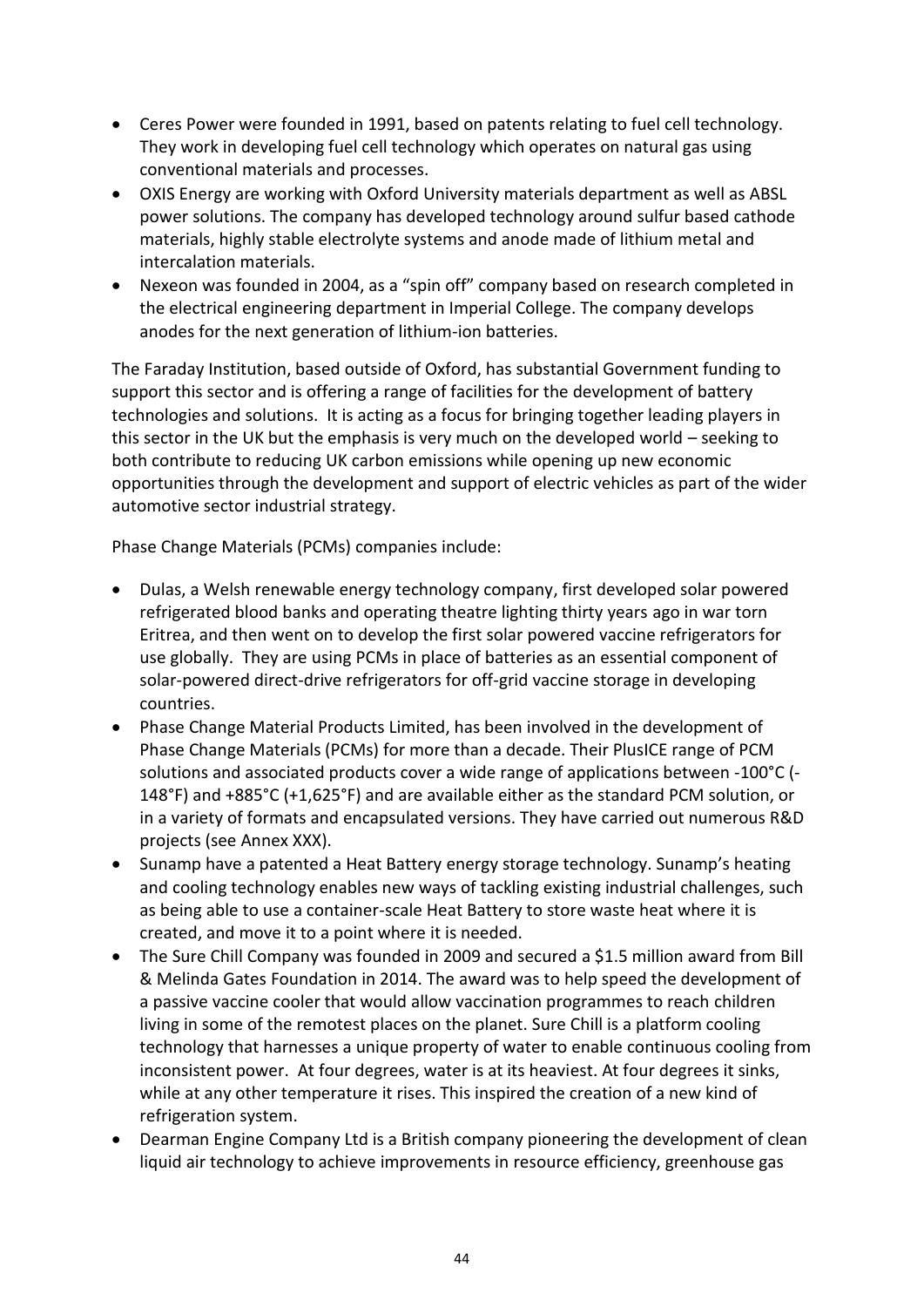emissions and air pollution of power and cooling. The Dearman engine is a novel piston engine powered by liquid air/nitrogen – that generates both cold and power from a single tank of 'fuel'. In partnership with academics, industry leaders and experts in energy and cryogenics, they are developing applications of the Dearman engine which are efficient, low carbon, zero-emission, quiet and cost-effective.

#### **CONCLUSIONS/POSSIBLE INTERVENTIONS**

In order to attract the attention of commercial players, the focus must be on developing strong business propositions to demonstrate the market potential and specific energy storage requirements of the developing world.

Taking an approach that starts by identifying the business opportunities that can be scaled up but that will only be viable if technology solutions can be identified that meet particular criteria, would provide a route to a constructive conversation with the UK's energy storage institutions and community.

We will also need to see research funding targeted specifically at the energy storage challenges in the developing world. We are aware that some discussions focusing specifically on internationalising the focus of the Faraday research and considering the potential for the deployment of used electric vehicle batteries in off grid energy access initiatives have already been launched. There are, however, significant opportunities to expand beyond this initial focus on batteries to consider a wider range of alternative forms of energy storage. There are strong potential links to existing DFID investments where ongoing research could help determine the level of opportunity.

For example, opportunities in relation to grid-connected renewables (the Energy and Economic Growth programme), mini-grid developers (Transforming Energy Access projects including those run by the African Mini-Grid Developers Association and the Global Distributors collective) and household and institutional electric cooking (the Modern Energy Cooking Services programme). Central to the opportunities here are the formation of strong partnerships between researchers, technology developers, project implementers and consumers.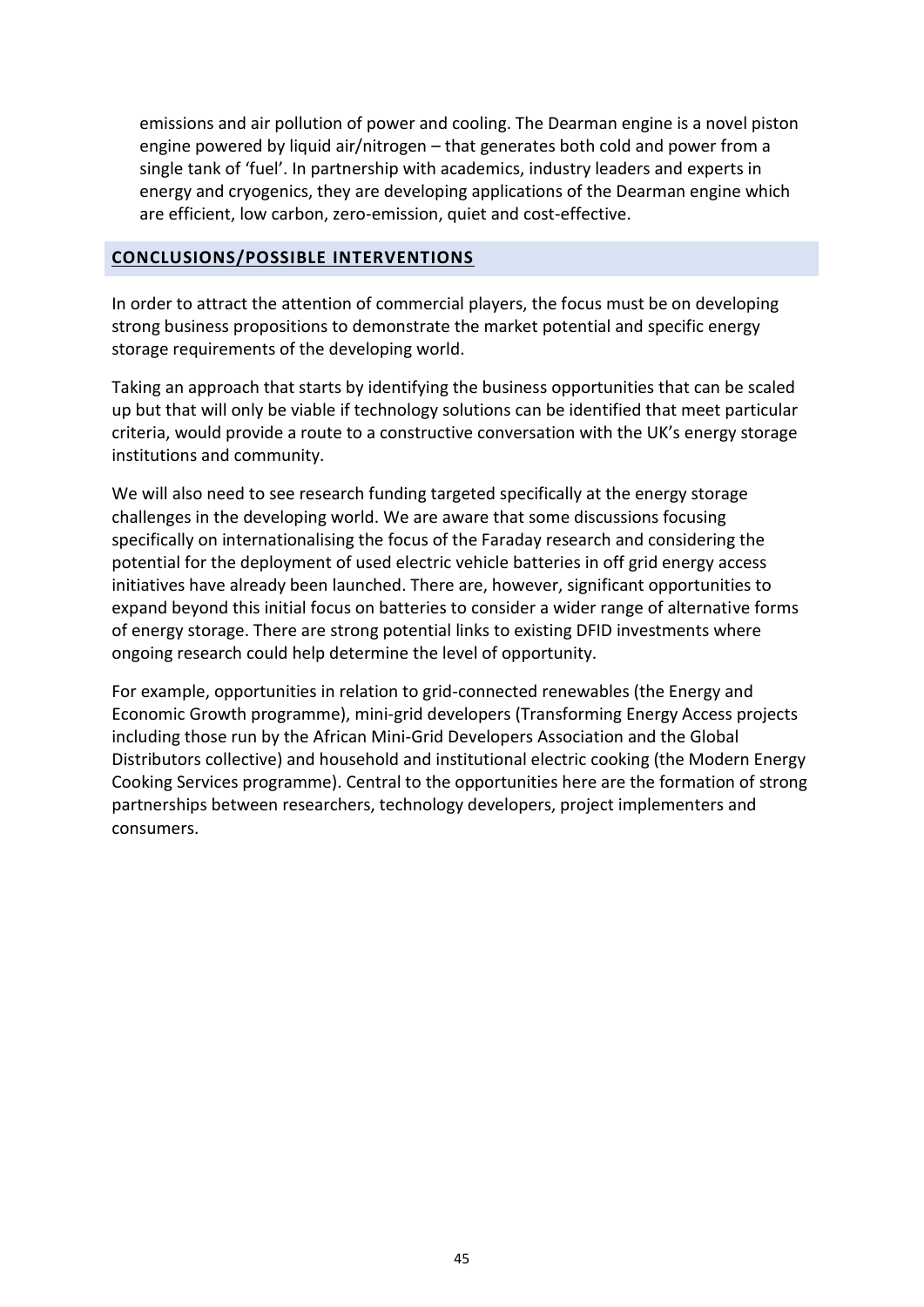# **9 APPLIANCES**

This opportunity focuses on the need to complement advances across the Global South in off-grid energy access with the provision of suitable appliances (low cost and high efficiency) that can provide valuable services in ways that reflect the local availability of energy and the usage context.

#### **THE MARKET**

1

This is an area that is already receiving a considerable amount of interest from the international community. Existing UK involvement includes DFID funding for the Global LEAP awards (with Power Africa) and the recently launched Low Energy Inclusive Appliances programme which aims to double the efficiency and halve the cost of a suite of appliances that are well-suited for energy access contexts.

In order to drive economic growth and poverty reduction through enabling access to clean energy, it is critical to look at the demand side as much as the supply side. There are many challenges relating to domestic and business energy users in terms of:

- their understanding of the new potential that energy can provide and building business models around these,
- appreciating the nature of energy, its value and cost, and how to make efficient use of it (eg. not leaving the fridge door open to cool your house)
- the availability of suitable appliances to take advantage of the particular forms the energy takes in the environmental and other conditions that prevail, and
- in the overall conditions to facilitate change, where the user base may take some time and need some persuading that the changes are beneficial, especially if they have had some experience or heard of products being sold that did not match up to expectations.

In many respects the main challenge is not generation of energy, as there are plentiful sources of this, but the ability of the market to take advantage of this and to identify Productive Users of energy generated – ie the challenge is growing the demand.

A 2017 survey of energy access professionals assessed the expected demand for and impact of off-grid, solar-powered appliances, including household, small-medium enterprise (SME), and clinical applications<sup>57</sup> found:

- LED lighting, televisions, mobile phones, mobile phone charging banks, household refrigerators, fans, and light commercial/SME refrigeration are viewed as the household/SME appliances with the highest likely demand.
- The appliances with the highest potential contribution to socioeconomic development and poverty reduction are LED lighting, mobile/smart phones, solar water pumps (SWPs), agriculture cold chain refrigeration, and light commercial/SME refrigeration.

<sup>57</sup> https://storage.googleapis.com/e4a-website-assets/2017-Off-Grid-Appliance-Survey-Summary.pdf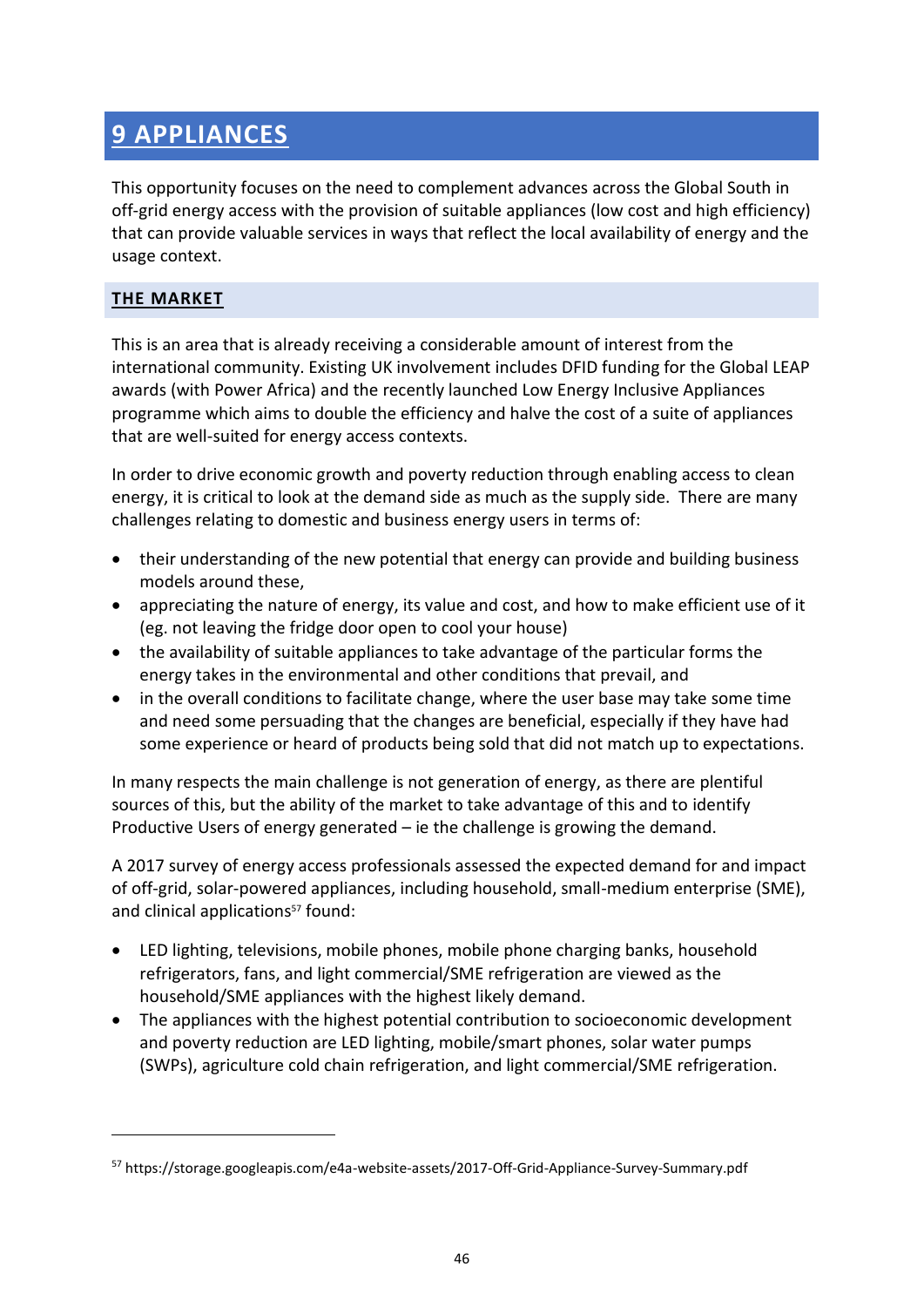- Vaccine refrigeration, lighting, ICT equipment (computer, cell phone chargers, printer, radio), neonatal infant warmers, and vital sign monitors (e.g. NiBP, SpO2, HR, RR, EtCO2 and ECG) as the highest impact applications in relation to improving healthcare.
- Refrigeration for clinical applications, such as vaccine refrigeration, is ranked highest in terms of demand.

This shows that there are considerable market opportunities in relation to healthcare providers as much as domestic and business users.

Studies have found a range of issues that can affect domestic and business energy users and their ability to make cost-effective use of such appliances, in addition to those mentioned above:

- the drivers and motivations of the user community that will affect the perception of the value or otherwise of a potential appliance,
- the culturally determined patterns of behaviour that will determine what form of appliance will be fit for purpose (e.g. types of food when considering clean cooking appliances) and that may need to be adapted to suit the appliances available (i.e. retraining requirements).

## **OPPORTUNITIES/CHALLENGES**

#### **BEHAVIOURAL**

There are a range of behavioural and knowledge-related aspects of energy use. Thus, we understand that studies have found that general levels of education/skill correlate with the ability to make good use of electricity. Common problems are from overloading of appliances such as fridges and an inability to understand how solar energy generation translates into ability to charge devices, etc.

There are complex issues in the interface between a local energy provider and a customer base of small businesses, where the business owners may have limited ability to anticipate energy demand and what they can afford, and the energy provider therefore be unable to accurately predict the required generation levels and what represents the best investment that will pay back in a reasonable time. A very useful paper on this provides extensive empirical evidence and case studies while also illustrating the complexities and challenges in this area - [https://storage.googleapis.com/e4a-website-assets/Productive-Use-of-Energy-in-African-Micro](https://storage.googleapis.com/e4a-website-assets/Productive-Use-of-Energy-in-African-Micro-grids.pdf)[grids.pdf](https://storage.googleapis.com/e4a-website-assets/Productive-Use-of-Energy-in-African-Micro-grids.pdf)

The paper reviews the main risks associated with this dynamic of energy production and use:

• assessing the power needs of productive users. Most developers overestimate the demand from existing or new PUE, leading to underuse of the micro-grid which is likely to drive up costs. The demand assessments may be unrealistic, the entrepreneurs may lack the necessary skills and access to finance and PU equipment, or they may simply have limited appetite for risk because of a lack of information about market opportunities.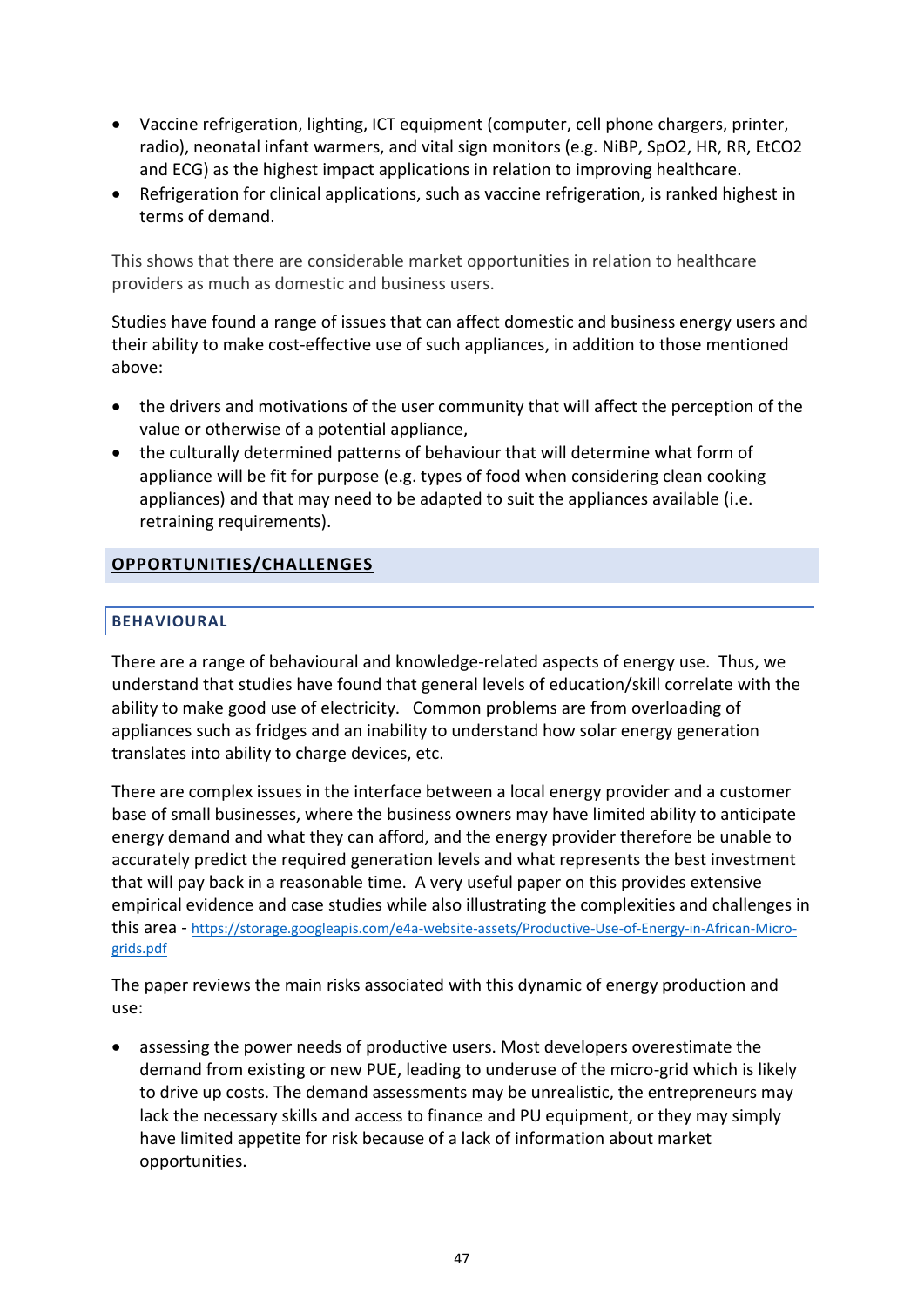- Payment risk is another challenge for developers. Some customers may be unable to afford the initial connection charge or ongoing electricity bill, and PUE are not immune to this problem.
- Another challenge for micro-grid operators is social acceptance by the local community and positioning within the local culture.
- Technical challenges and risks can be mitigated through appropriate systems design and analysis of PU loads.

#### **QUALITY**

We have had repeated stories told us of the damaging impact of appliances being sold into Africa that do not live up the promises made – this can have long term consequences in terms of the perception of technology and the willingness of people to invest in these.

As a result, a key intervention is ensuring the quality of products prior to deployment and effective testing of these in the UK in ways that simulate the realistic market conditions and environment could be very beneficial both for companies developing these and for those representing consumers.

Under the Low Energy Inclusive Appliances (LEIA) programme a comprehensive approach to benchmarking and testing of appliances is underway with findings published so that the market has better information on which to base decisions. This is invaluable data on the types of performance characteristics that are required and the opportunities for new products to enter the market if they can be developed to exceed current standards.

#### **GENERAL**

However, obstacles remain to achieve a more flourishing market. These represent opportunities to develop new solutions if the right collaborations can be facilitated among product designers and distributors, technology specialists, agriculture sector experts, and other key stakeholders. Areas highlighted by the industry experts are:

- Consumer & Market Intelligence
- Distribution, Installation, and Service
- Financing & Business Support
- Design & Development
- Capacity Building
- Testing and Quality
- Policy Environment
- Environmental Sustainability.

Building on the above, we suggest the following as key areas that can represent market opportunities where UK companies and researchers may be well placed to make important contributions:

• There are major opportunities to **develop and manufacture appliances** that reflect the diverse and complex needs of the developing world as access to new more sustainable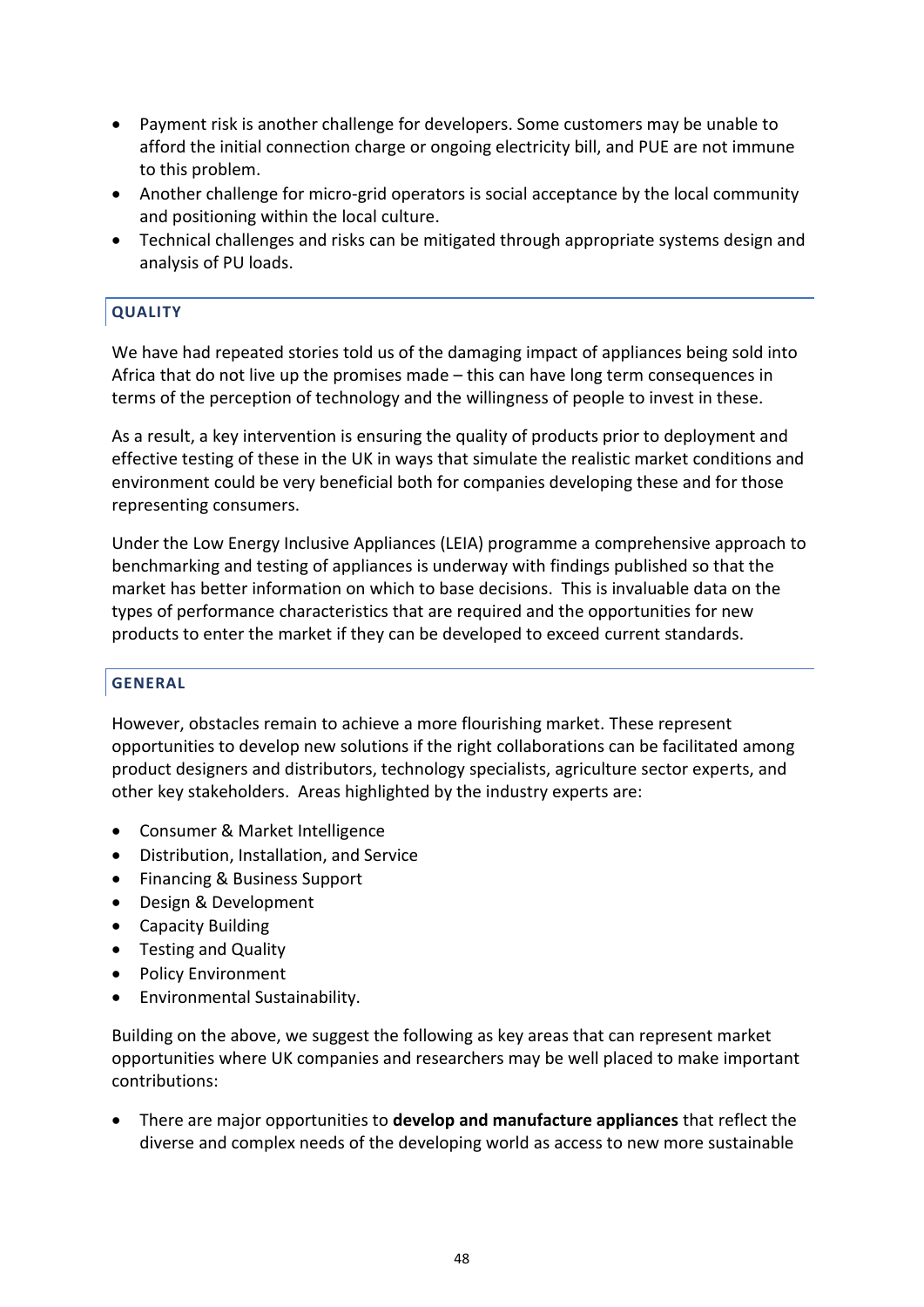sources of energy open up, however these need to reflect the user profiles, affordability requirements, access to maintenance and spare parts, and energy profiles.

- There are a range of **behavioural, educational and knowledge-related aspects** of energy use. Thus, we understand that studies have found that general levels of education/skill correlate with the ability to make good use of electricity. Common problems are from overloading of appliances such as fridges and an inability to understand how solar energy generation translates into ability to charge devices, etc.
- There is considerable focus on the damaging impact of appliances being sold into Africa that do not live up the promises made – this can have long term consequences in terms of the perception of technology and the willingness of people to invest in these, and points towards the need for **standard setting, quality control, certification** in supporting confidence amongst country administrations and individual consumers.
- Other areas highlighted by industry experts are:
	- o Consumer & Market Intelligence
	- o Distribution, Installation, and Service
	- o Financing & Business Support
	- o Design & Development

#### **REFRIGERATION**

In May 2018, the Efficiency for Access Coalition hosted a "Global Market Development Roundtable" in Amsterdam to discuss opportunities to advance markets for off- and weakgrid refrigeration<sup>58</sup>.

They concluded that highly energy-efficient, affordable, and appropriately designed refrigerators hold unique potential to improve livelihoods and achieve broader development impacts in off- and weak-grid communities. This can have wide ranging benefits from facilitating income-generating to enhancing diets, from benefiting women and girls who can spend large amounts of time in labour intensive food related activities to reducing food waste<sup>59</sup>.

A 2016 study by Global LEAP estimated that the annual market for off- and weak-grid refrigerators could be \$1.1 billion. However, overall market penetration remains low – less than 40% in Nigeria and 30% in India – and is even lower in rural areas at just 6% in Bangladesh and 1% in Kenya<sup>60</sup>.

#### **SOLAR WATER PUMPS**

There are huge opportunities relating to the provision of effective solar water pumps given the huge numbers that rely on agriculture as their main source of income but lack access to

<sup>1</sup> 58 https://efficiencyforaccess.org/publications/refrigeration-global-market-development-roundtable-workshop-report-june-2018

<sup>59</sup> [http://www.iifiir.org/userfiles/file/publications/notes/NoteFood\\_05\\_EN.pdf](http://www.iifiir.org/userfiles/file/publications/notes/NoteFood_05_EN.pdf)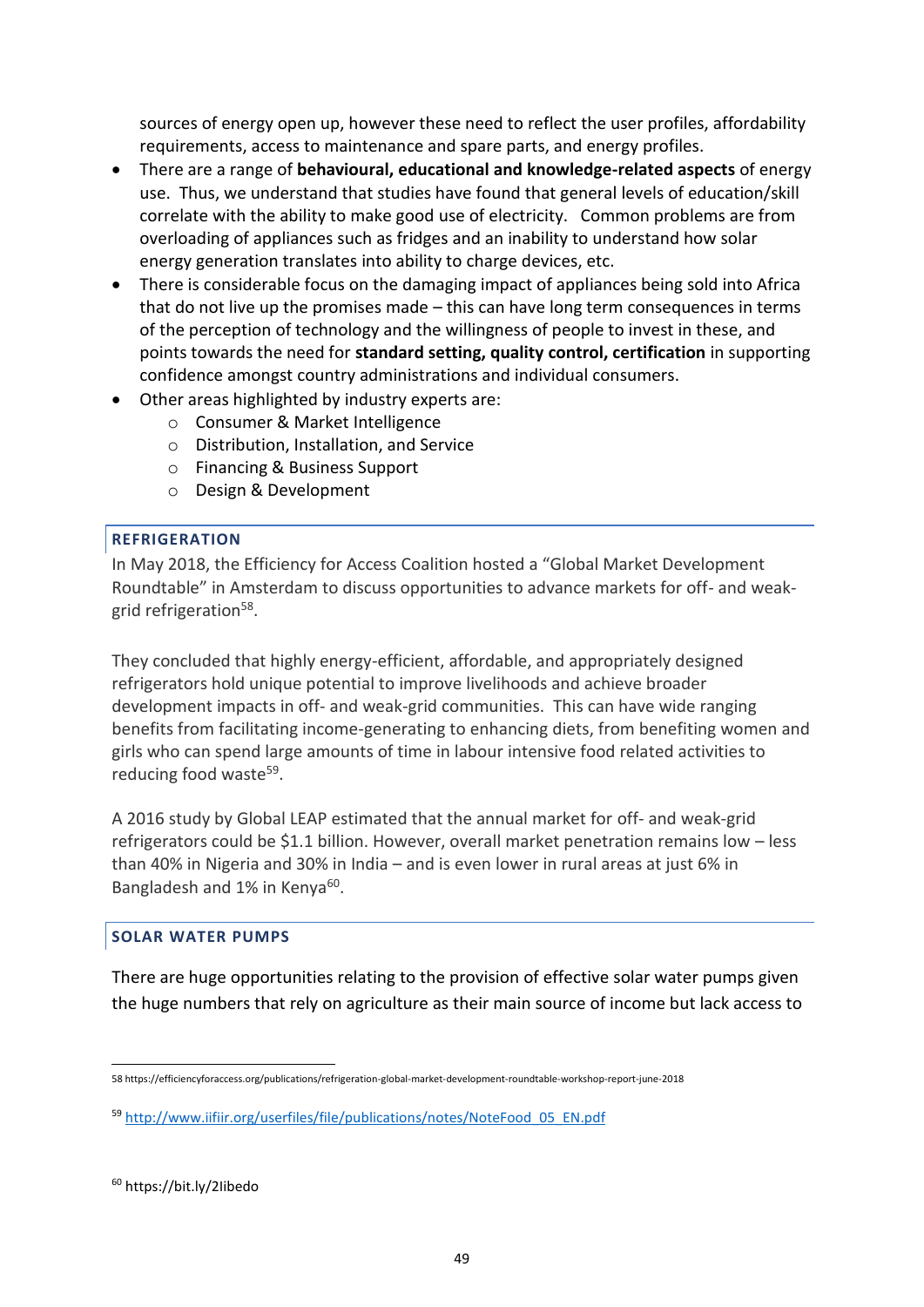traditional energy infrastructure. A meeting in Kenya in April 2018 brought together industry leaders to explore this61. Efficient solar water pumps (SWPs) could deliver modern irrigation and drinking water services to the nearly 500 million small-scale farmers worldwide.

- Improving farm productivity has a direct impact on poverty alleviation. Studies show that a 10% increase in agricultural productivity for smallholder farmers in Africa leads to a 7% reduction in poverty.
- SWPs also present a far-reaching opportunity to reduce the labour burden on women and girls who commonly bear the brunt of agriculture and water-ferrying work in rural areas.

However, obstacles remain to achieve a more flourishing market. These represent opportunities to develop new solutions if the right collaborations can be facilitated among product designers and distributors, technology specialists, agriculture sector experts, and other key stakeholders.

## **EVIDENCE OF UK CAPABILITY/INVESTMENTS**

**.** 

The UK is not a major manufacturer of appliances but has real strength in design, innovation and related disciplines (for example, the UK has strong leadership within research into consumer behaviour, user-centred design and behaviour change which has not been strongly applied within this context to date). In order to provide appliances that are affordable for the developing world, manufacturing would need to be off-shored in most cases.

The UK's Energy Saving Trust is one of the two organizations leading the LEIA programme described above. Considerable research has been done into the market for appliances and the best way to support the interactions between energy providers and energy users. Under the LEIA programme a comprehensive approach to benchmarking and testing of appliances is underway with findings published so that the market has better information on which to base decisions. This is invaluable data on the types of performance characteristics that are required and the opportunities for new products to enter the market if they can be developed to exceed current standards.

Through the British Standards Institution (BSI) and UK Accreditation Service (UKAS), the UK has an internationally regarded quality infrastructure that helps support the safety, quality and accessibility of products, services and systems. Both organizations have experience in assisting emerging economies in developing and strengthening their own quality infrastructures.

<sup>61</sup> <https://storage.googleapis.com/e4a-website-assets/EforA-SWP-Rountable-Summary-May-2018-1.pdf>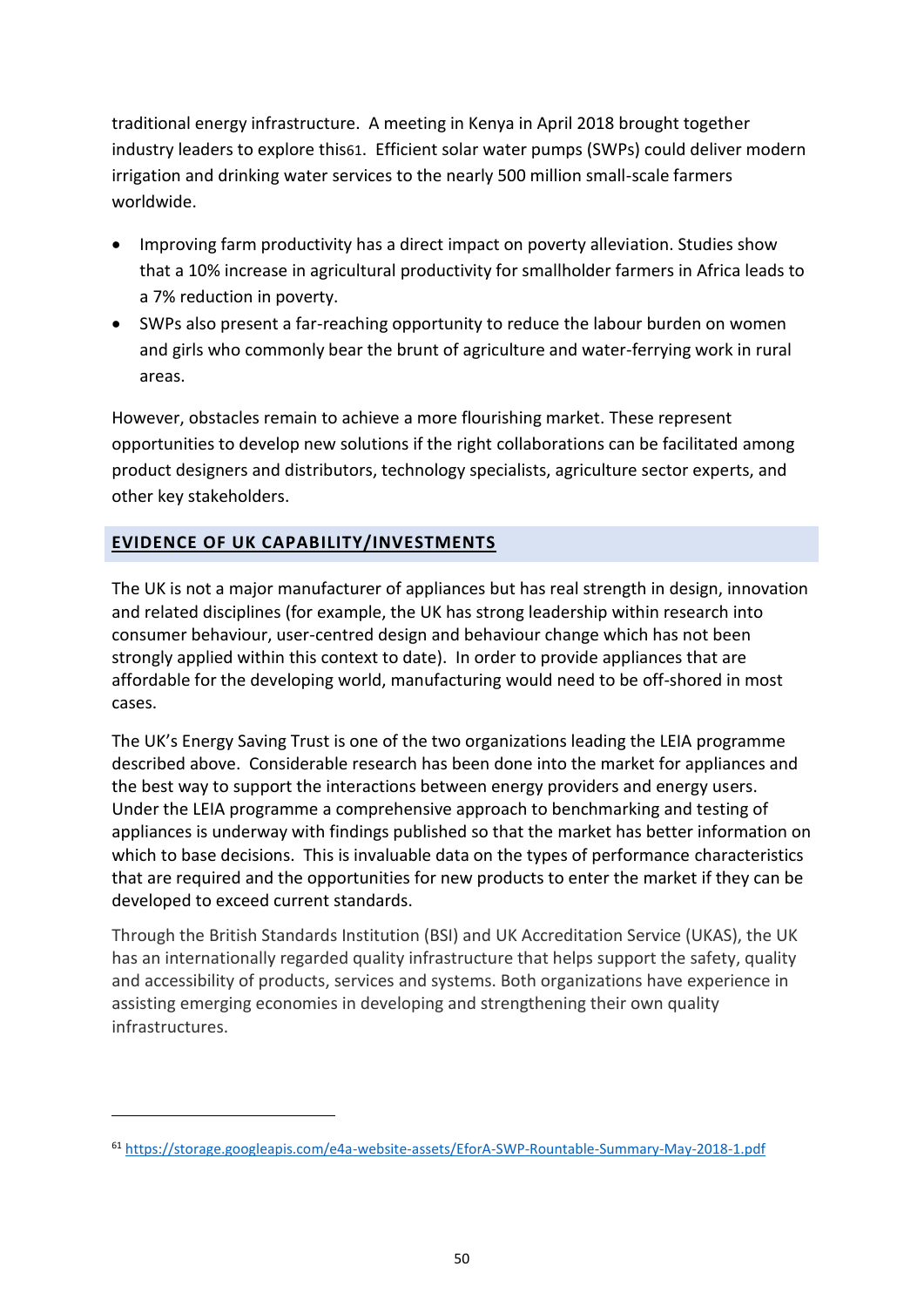The UK has strong design capability and expertise in user led design approaches to ensure products and services meet user needs.

Useful resources on the appliance market exist at: The State of the Global Off-Grid Appliance Market. (2016). Retrieved from Global LEAP website: <https://bit.ly/2Iibedo>

# **CASE STUDY: SOLAPAK LTD**

Not all innovative solutions involve new technical solutions and not all innovation comes from new companies. As an established SME and provider of solar PV technology in remote and off grid locations world-wide for the last thirty years Solapak has a long history working in renewable energy. Until now their core customer base has been oil and gas companies who needed stable, reliable and cheap electrical supply to power vital components over a period of 20-30 years in the field. As fossil fuels continue to decline SolaPak started assessing the transferability of the technology to other markets particularly in the developing world. They have just completed feasibility studies in Rwanda working with domestic and agricultural partners.

Whilst the technology is tried and tested in the field with well understood performance and the business is experienced working globally with international partners, Solapak rapidly identified that the core area for R&D was in understanding user behaviour and use cases in their target countries. What they found was that the intrinsic energy use of connected devices is not immediately clear to the average consumer - particular in locations where electrical devices are relatively new. For example, does leaving your fridge door open to cool your room use more energy than using an electric fan? The fan is noisy and has moving parts therefore looking like the most energy intensive. Inefficient energy use can lead to dissatisfaction with the system and a false presumption that solar is not a good solution.

Solapak's solution to these challenges is not just hardware, but a partnership approach that actively engages end-users and stakeholders to encourage efficiency. They have developed a visual display for users to build energy efficiency into their use of their system. Designed to be cross-cultural and pictorial the display promotes efficient and economic use of the system.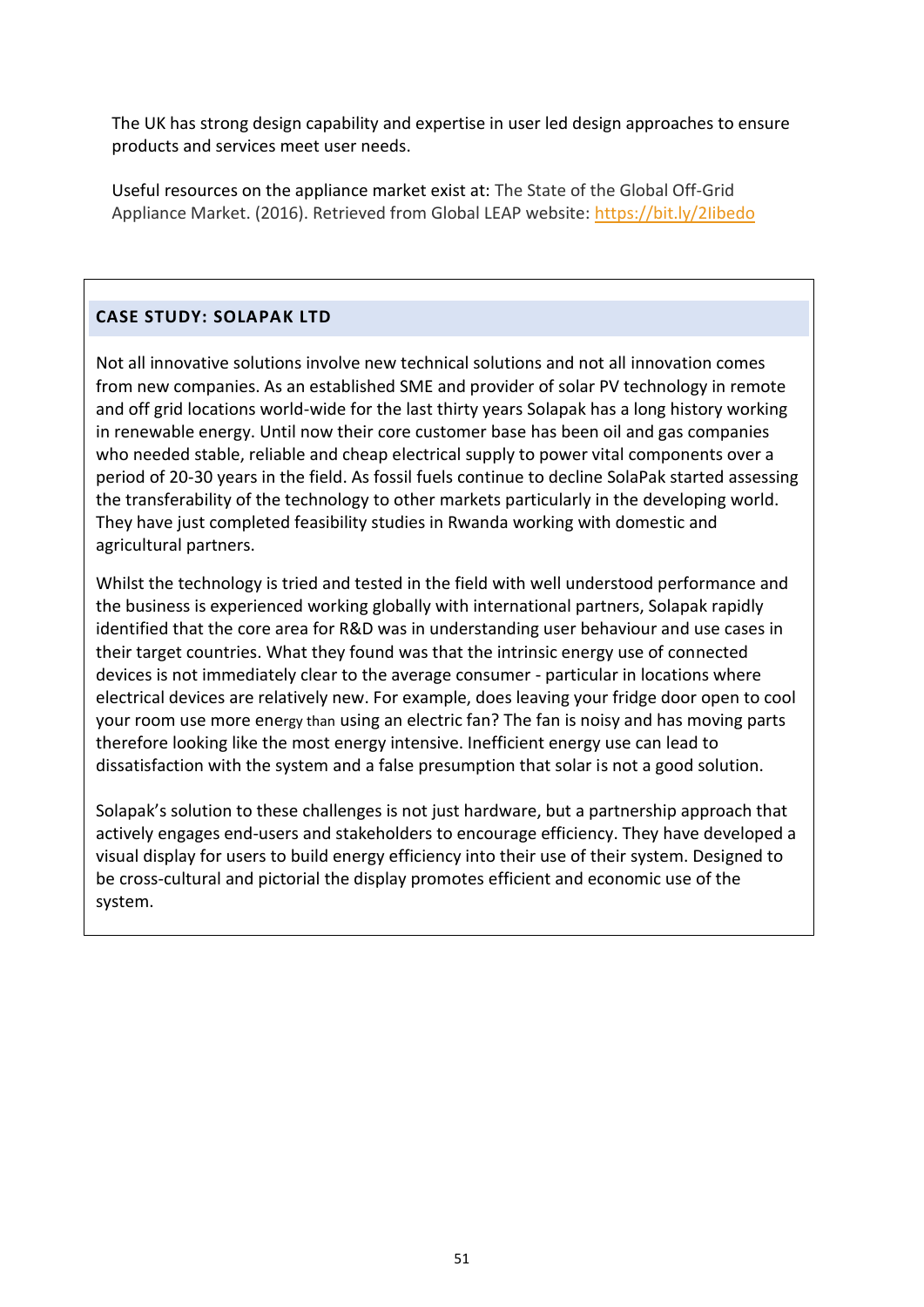#### **CONCLUSIONS/POSSIBLE INTERVENTIONS**

Helping companies meet and work with potential partner organisations from the developing world is essential in helping companies work overseas successfully. Some form of "matchmaking" could help UK companies understand how best to position their products and to understand social and cultural contexts that will shape behaviours towards products. This is the kind of approach which is already being developed within DFID's new Modern Energy Cooking Services programme <sup>62</sup>which could be extended into other appliance areas

Other interventions to consider:

- Exploring the potential for a user-led design approach to prototype and pilot new appliances, thus drawing in a key area of UK research expertise and improving relevance to local conditions and developing community buy-in
- Encouraging the quality assurance of products prior to deployment and effective testing of these in the UK, which can include making use of facilities already invested in within our research base, in ways that simulate the realistic market conditions and environment could be very beneficial both for companies developing these and for those representing consumers.
- Building on current UK capacity building around standards and accreditation, opportunities should be explored to help Governments and policy makers in emerging markets to create systems for product quality that can help build consumer confidence
- There are a range of areas around which a collaboration between the UK and China to establish a pipeline of appliance solutions for the developing world could be based, reflecting our respective capabilities. We have had informal communications with the head of the team responsible for UK-China collaboration within the Chinese Ministry of Science and Technology that suggests a willingness to explore this. Politically this would play well in the UK's ambition to expand collaboration with China and open up market opportunities in Africa.

1

<sup>62</sup> https://www.mecs.org.uk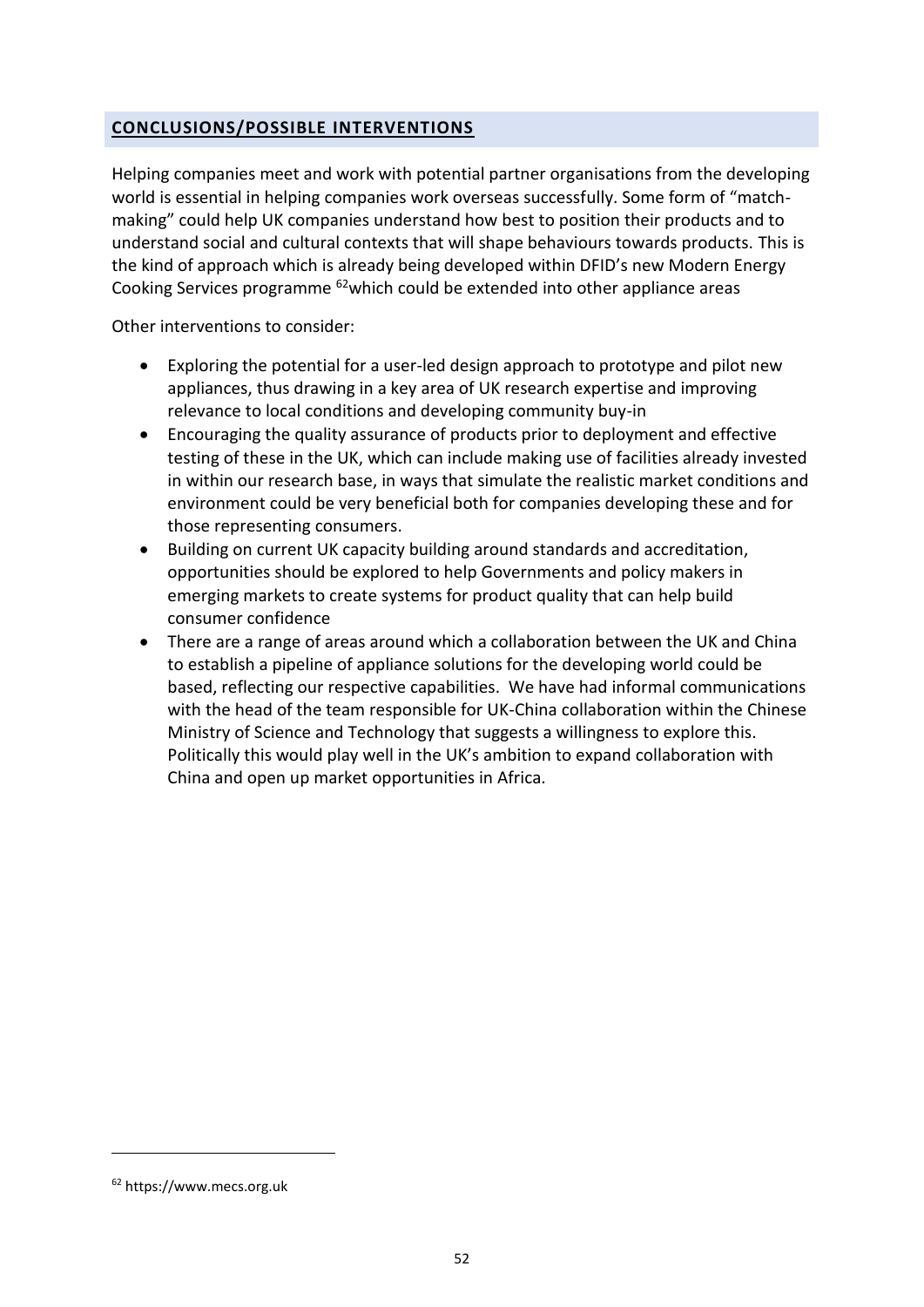# **10 CONCLUSIONS AND NEXT STEPS**

There are considerable strengths across the UK energy sector – both across and between industry and the research base - however there are many challenges to translating this into successful commercial operation in developing countries.

This report has started to outline specific interventions for key technology opportunity areas and a systems-based approach to effectively marrying UK technology and expertise to Global South needs. We have focused on Energy Systems, Bioenergy, Solar, Thermal Energy, Energy Storage and Appliances.

However, there is a need to consider the wider systemic challenges and issue that were identified through this report, that will require a long-term, sustained and collaborative approach between UK partners.

To take this forward, a partnership of key organisations should be convened to build a multifaceted programme that covers the following themes:

## **Leveraging UK expertise in fundamental research,**

The UK's expertise in fundamental research, engineering and materials science means that UK companies working at the cutting edge of innovation are not always working directly on end-user products but working on technical developments that add value to existing technology either through reducing cost, improving efficacy or overcoming specific challenges or limitations. This is particularly clear in solar PV for example, where UK companies are using novel materials to create a dust resistant covering or in biofuels where UK companies are working on engineering solutions to improve the efficiency of first and second generation production units.

#### **Facilitating complementary partnerships between UK companies**

Facilitating UK companies who use established technologies developing partnerships with companies who are developing particular improvements, applications or cost reductions would help create stronger and better commercial offerings and would help companies expand their capacity to offer products commercially in the developing world.

Additionally, as communities in the developing world may be missing multiple elements of key energy infrastructure energy solutions often need to include several elements to fulfil the needs of customers. For example, energy generation needs to also include storage and distribution options alongside affordable payment structures, so bringing together UK companies to offer combined solutions may lead to more successful interventions.

#### **Facilitating international partnerships**

Companies who received DFID funding from the energy catalyst were all required to have an overseas partner join the project. In follow up interviews with these companies they all found the international partnership invaluable as it provided on the ground expertise, knowledge and connections and ensured that projected plans were based on real word conditions and expectations.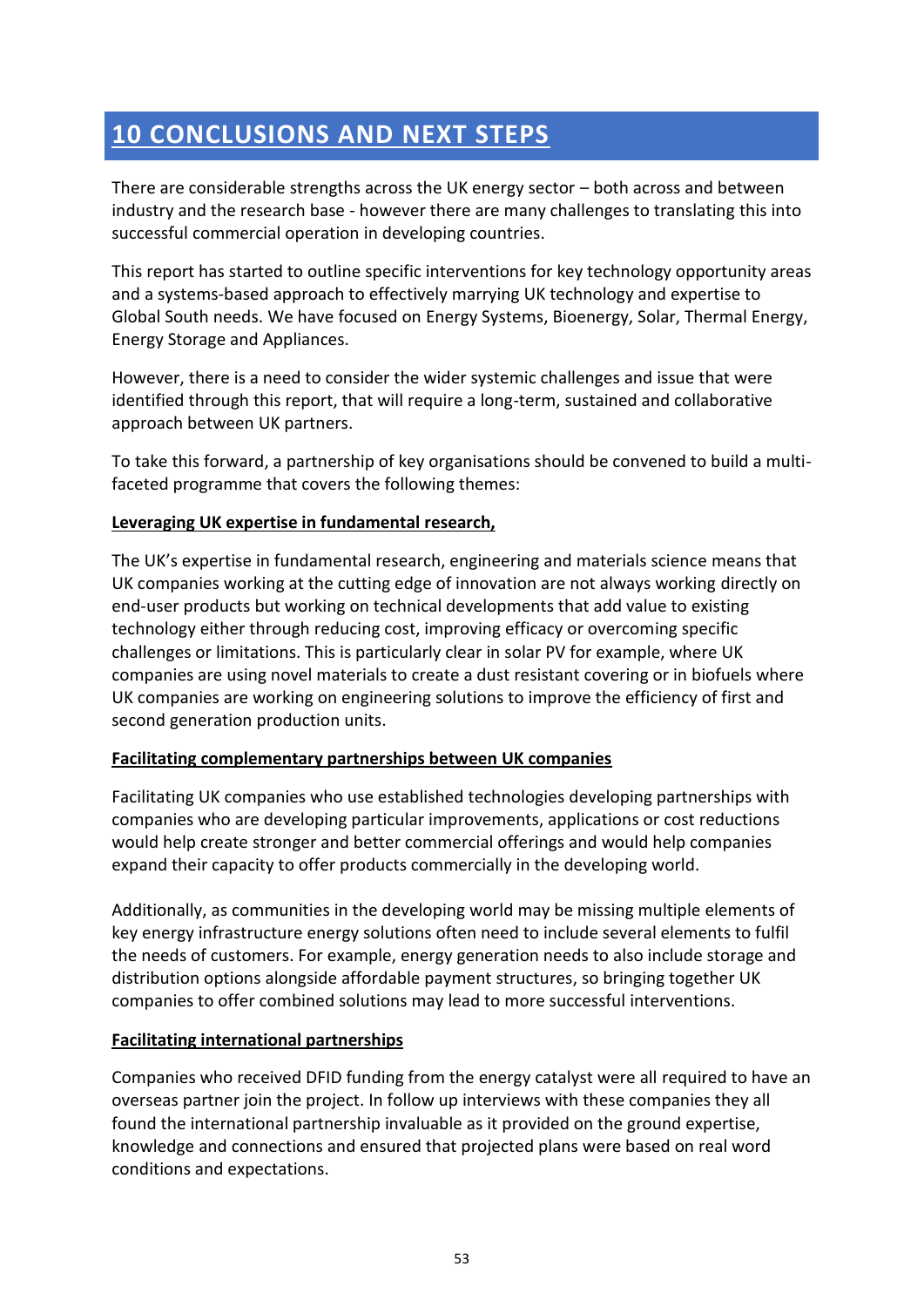Helping companies meet and work with potential partner organisations from the developing world is essential in helping companies work overseas successfully. This is particular true in helping UK companies understand local barriers and challenges as well as social or cultural expectations that may impact on energy attitudes and behaviours.

#### **Leveraging UK expertise around systems thinking**

A harder to define and quantify, area of UK expertise is in a UK company's ability and willingness to solve problems to meet local requirements, to understand wider system wide issues and to bring together innovative and new solutions. The expertise is not always in new technologies or systems but in new applications, structures or combinations of technologies.

## **Aligning innovations with targeted, user-informed, business models**

By the same measure, a great product or an innovative solution to a local requirement does not guarantee either commercial success and long term market viability. It is bringing together great technologies with business models that work in the context of the developing world that makes the difference.

Africa Power for example have a very robust and effective business model that is helping them forge ahead in providing electrification to off-grid communities. Their A(nchor)- B(usiness)-C(ommunity)-D(omestic) model, focuses on using mobile cell towers as their anchor customer. Mobile networks across Africa have expanded at an incredible rate and cell towers need reliable and low cost energy so fitting solar panels is an obvious and commercially successful step. The next step is to expand electrification to local businesses, then to communities and finally to domestic customers.

## **Catalysing value chains and local entrepreneurship**

As with ensuring the right fundamental business model, business models that incorporate opportunities for the local entrepreneurship ensure wider community benefit and create a value chain of opportunity. Examples include Mobile Power who are setting up mobile battery charging stations and envisage a network of local people offering this as a service. Equally Solar polar who provide solar cooling solutions intend to license their product to incountry partners who can then manufacture, distribute and install the units. Whilst Solar polar will benefit from license and royalty costs, this will also create significant opportunities for in-country firms to successfully grow and profit from the technology.

## **Capacity building around institutions and governance**

A recurring theme in interviews and analysis is the difficulty for UK firms to navigate the complex and varied regulatory environments in different countries across the developing world. This is made even more difficult where regulations are unclear, contradictory or not clearly communicated.

There is a significant role for the UK in working with and supporting governments to strengthen their institutions and regulatory frameworks. Strong institutions, fit for purpose regulatory environments and strong governance will all improve outcomes at the delivery level.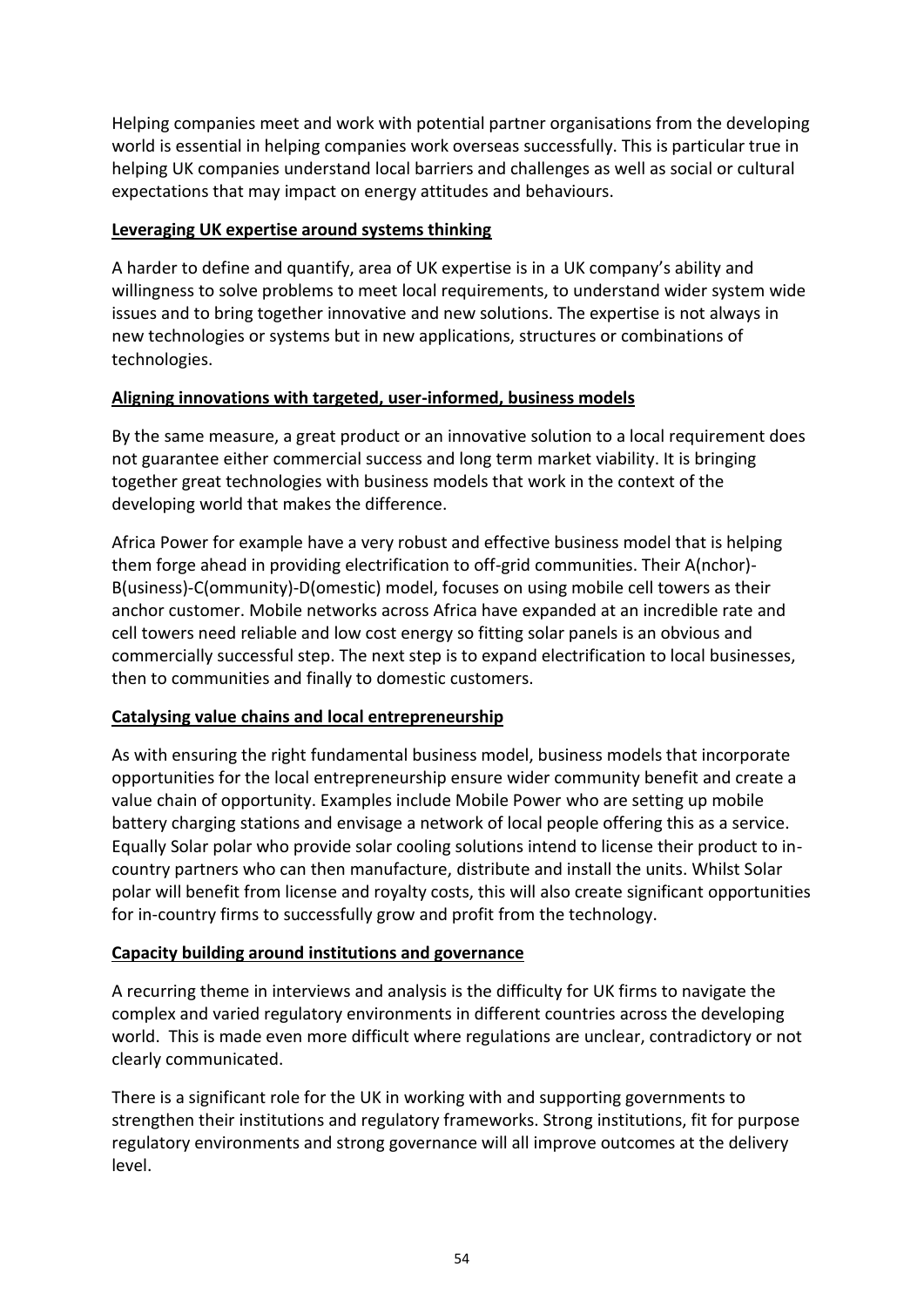#### **Helping UK Companies to operate in the Global South**

Whilst long-term solutions can work on creating a clear regulatory framework, short term solutions to this include better support for UK companies operating in the developing world. This could include a single point of contact for advice, better resources, promoting sharing lessons learned between companies operating in the same countries. This would increase the ease of doing business in those countries as well as increase UK companies confidence and willingness to do so.

#### **Better availability of research, information and intel**

During the course of our investigations it has become clear that there is a significant body of research and information already available that would be useful for companies and researchers, but that this is not always easy to find or well publicised. Exploring this wealth of knowledge and bringing together a UK collection of reliable and well-researched resources or publicising existing repositories and knowledge banks would bring considerable benefits. Examples include Energypedia and the green help desk (see Annex 2).

#### **More actively positioning the UK in emerging markets**

UK companies are already very active in multiple parts of the energy sector, often in areas that correlate strongly with UK needs and requirements. During the course of research several companies and academics identified cooling and the built environment (zero energy buildings and smart grid etc.) as being key future sectors. There are already some UK companies doing interesting work in these fields and if it is established that these are high growth-potential areas then communicating this message to UK companies and injecting early stage funding would do a lot to create UK strength at the front of emerging markets.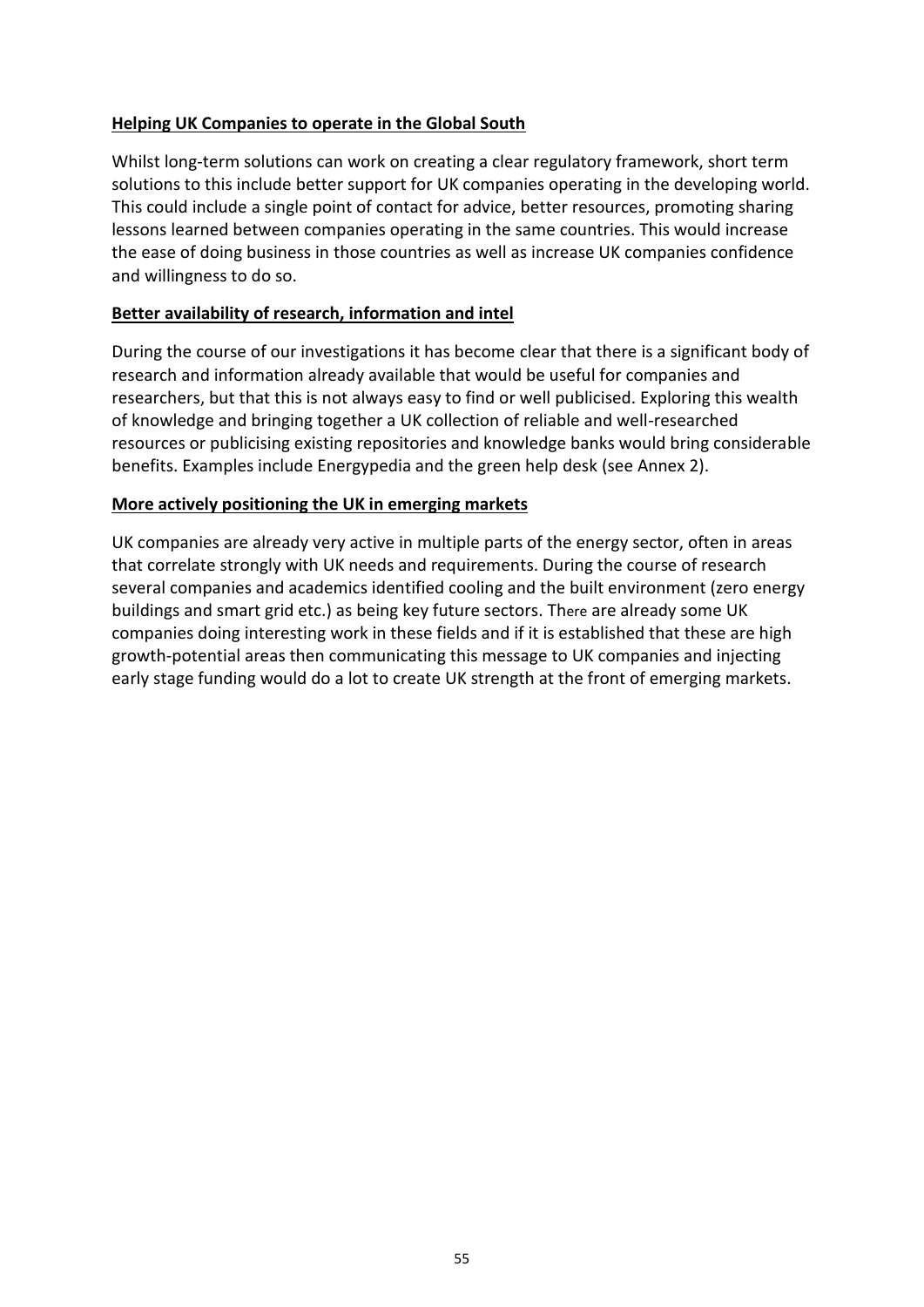# **ANNEX 1: PROGRAMMES THAT SUPPORT ENERGY ACCESS IN DEVELOPING COUNTRIES**

The current Transforming Energy Access Programme, managed by the Carbon Trust, has a number of different components that reflect the complex and multi-faceted nature of the challenges that exist in facilitating access to energy for those in the developing world.

The main programmes to date that relate to the desire to connect UK commercial capability to this are the Newton Programme and the Energy Catalyst programme.

The Newton Programme was launched in 2014 (and is currently funded to run to 2021) to develop a set of collaborative activities with 15 different developing countries (generally those classified as mid-developed) that spanned pure research, people exchanges and capacity building and projects that support the translation of knowledge into actual impact, largely through commercial activity.

Innovate UK is the delivery partner for a substantial component funding collaborative R&D projects where there are commercial and academic partners from both the UK and from one of the partner countries, in each project. The specific themes for each country programme are negotiated and agreed by the respective innovation agencies, facilitated by Embassy specialists and seek to reflect an analysis of where there was a combination of needs in the developing country and relevant capacity to develop solutions in both the developing country and the UK, around which projects could be formed.

The Energy Catalyst programme has been running for a number of years and the sixth call has recently been announced. Originally this was purely funded by Innovate UK with the stated aim "to help the UK meet its target to [generate 15% of its energy from renewable](https://publications.parliament.uk/pa/cm201617/cmselect/cmenergy/173/17305.htm#_idTextAnchor008)  [sources by 2020](https://publications.parliament.uk/pa/cm201617/cmselect/cmenergy/173/17305.htm#_idTextAnchor008) and put the UK at the forefront of this growing sector."

In rounds 3-6 DFID has contribute to the funding where the projects include partners in a developing country and the target market is that developing country.

Interestingly, CAFOD has published research it commissioned from the ODI about UK Government support between 2010 and 2014 for energy in developing countries<sup>63</sup>. The highlight figures are:

- The UK disbursed £6.13 billion for energy in developing countries between 2010 and 2014 - including £4.201 billion of ODA.
- 46% of the total support went to fossil fuels and 22% to renewable energy.
- Almost all (99.4%) of UK Export for Finance (UKEF) support for energy went to fossil fuels. 32% of ODA goes to support renewable energy, more than the amount spent on fossil fuels (22%).
- Almost half of the total support, 47%, went to upper middle-income countries (UMICs).
- 8% of total support and 12% of ODA went to support energy access.

1

<sup>63</sup> https://cafod.org.uk/About-us/Policy-and-research/Climate-change-and-energy/Sustainableenergy/Analysis-UK-support-for-energy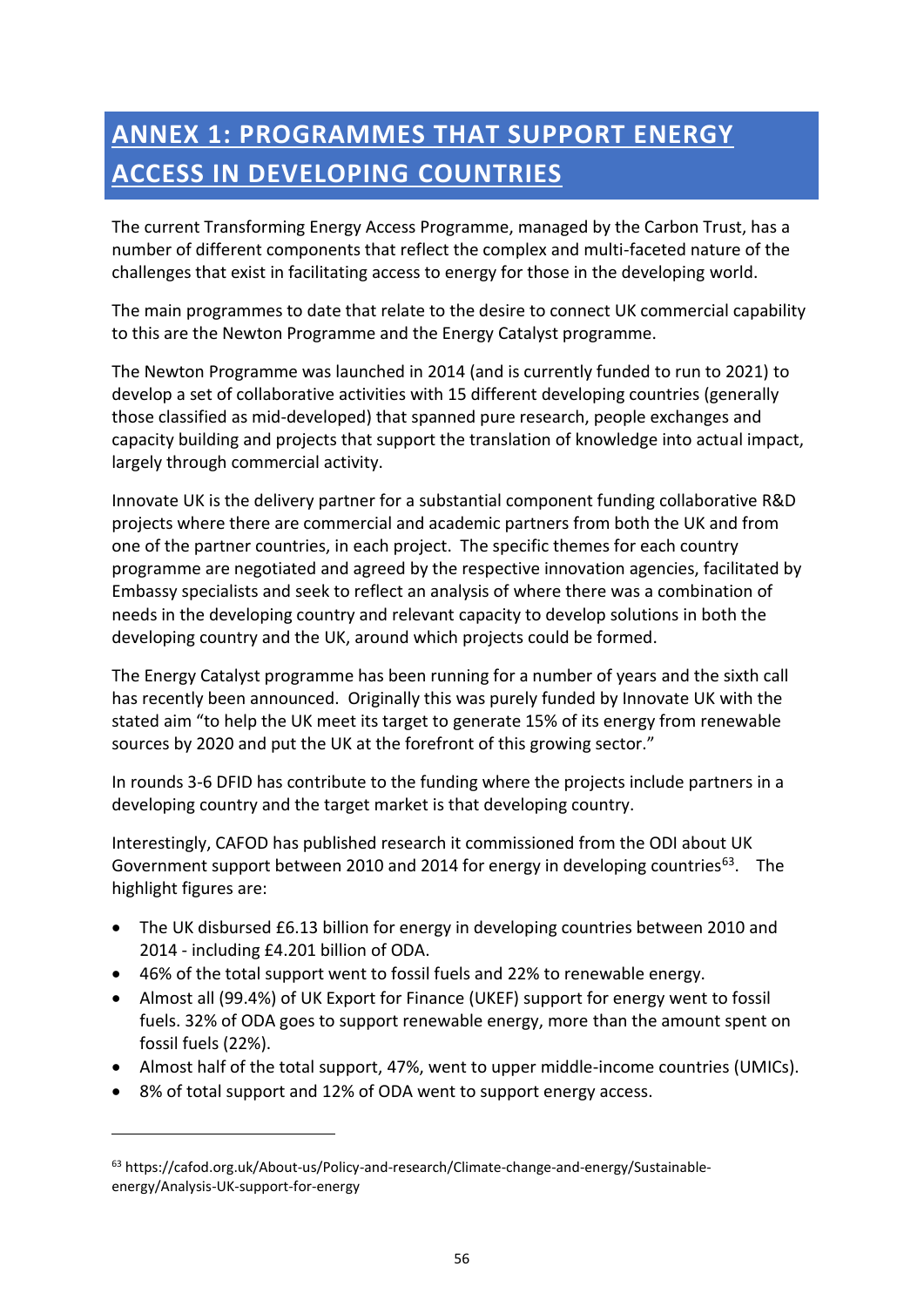This illustrates the imbalance in a wider picture of Government support in this space beyond R&D programmes, that could have a material impact on the impact of such programmes.

The focus of DFID on poverty alleviation and populations that are at the "bottom of the pyramid" tends to be challenging to combine with that of BEIS/DIT where the emphasis is on the most promising commercial opportunities. As this report shows, there are real issues with the energy space in this regard given that the least developed will a) have limited energy demand at least until they develop economic activity and b) have limited and erratic ability to pay.

In many respects the best common ground will be slightly higher up the continuum of poverty where some economic activity is in place. This would support economic growth while offering more promising return on investment potential.

There is a much wider global landscape of initiatives to support energy access hosted and funded by international bodies or other countries – World Bank's Climate Technology programme, Mission Innovation, Sustainable Energy for All, and others. The UK has engagement in most of these but this all creates a complex landscape of resources and programmes for UK firms looking to tap into the support available.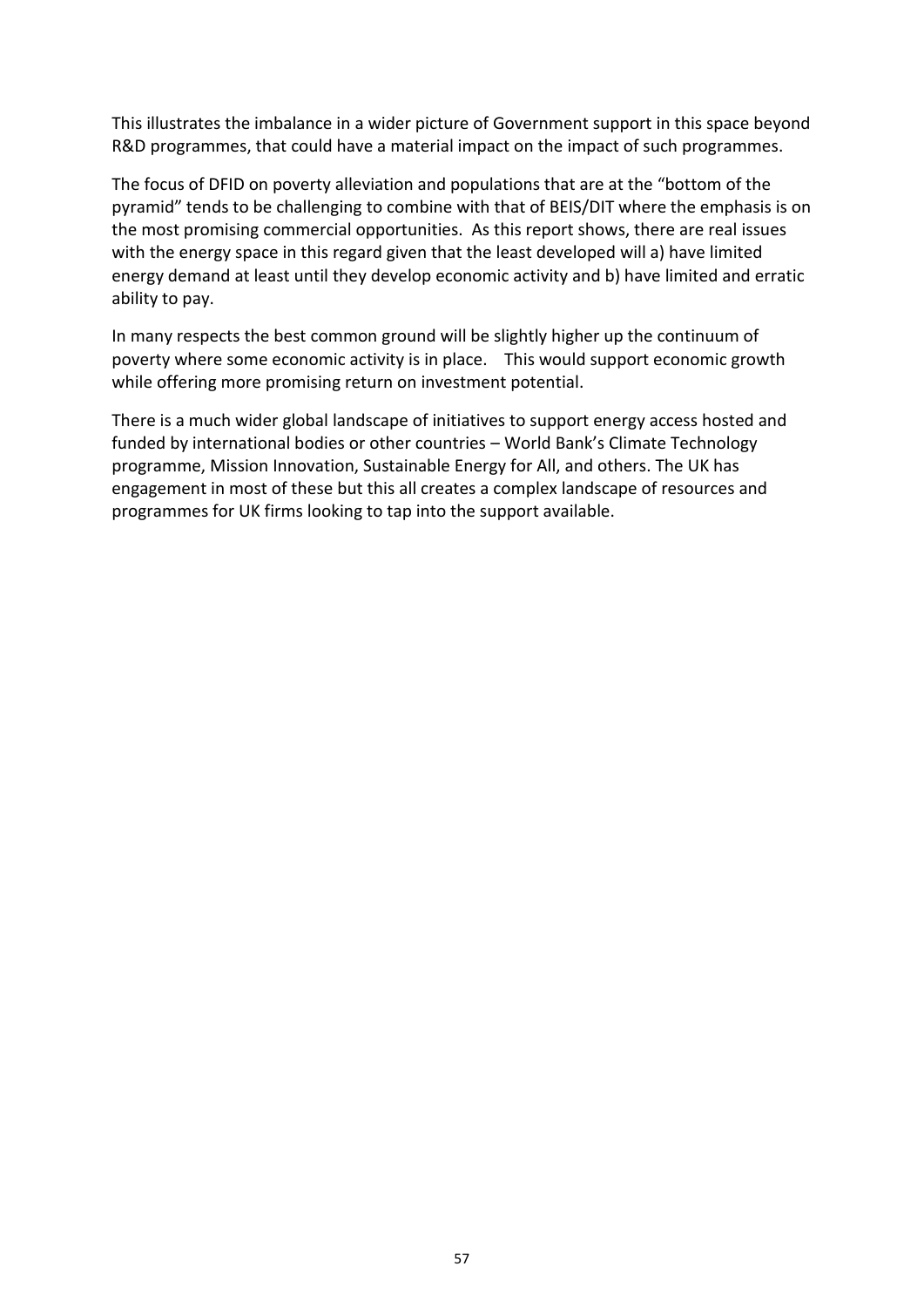# **ANNEX 2: DIRECTORY OF SUPPORT ORGANISATIONS**

| Organisation                    | <b>Description</b>                                          |
|---------------------------------|-------------------------------------------------------------|
| <b>Carbon Trust</b>             | Carbon Trust is a large consultancy providing advice to     |
| https://www.carbontrust.com/    | Governments and running programmes focused on the           |
| <u>home/</u>                    | transition to low carbon economies.                         |
| Low Carbon Energy for           | The network looks to expand research capacity around        |
| <b>Development Network</b>      | low-carbon energy development in the Global South by        |
| https://www.lcedn.com/          | bringing together researchers, practitioners and policy-    |
|                                 | makers.                                                     |
| Knowledge Transfer Network      | The Knowledge Transfer Network is Innovate UK's             |
| (KTN)                           | network partner and also provides innovation networking     |
| https://www.ktn-uk.co.uk/       | for other funders in line with its mission to drive UK      |
|                                 | growth                                                      |
| European Enterprise Network     | Support network for SMEs looking to export through          |
| (EEN)                           | finding partnership overseas.                               |
| https://een.ec.europa.eu/       |                                                             |
| Department for International    | UK Government department responsible for developing         |
| Trade (DIT)                     | UK trade policy and promoting British trade and             |
| https://www.gov.uk/governme     | investment.                                                 |
| nt/organisations/department-    |                                                             |
| for-international-trade         |                                                             |
| Department for International    | UK Government department responsible for tackling           |
| Development (DfID)              | extreme poverty and supporting development in the           |
| https://www.gov.uk/governme     | Global South.                                               |
| nt/organisations/department-    |                                                             |
| for-international-development   |                                                             |
| <b>Energy System Catapult</b>   | One of a network of Catapult centres funded by Innovate     |
| https://es.catapult.org.uk/     | UK to drive economic growth through supporting the UK's     |
|                                 | strengths around energy technology and systems.             |
| <b>British Council</b>          | The UK's international organization for cultural and        |
| https://www.britishcouncil.org  | educational relations.                                      |
| <b>UK Commission for UNESCO</b> | UNESCO (United Nations Educational, Scientific and          |
| https://www.unesco.org.uk/      | Cultural Organisation) is the United Nations body           |
|                                 | responsible for coordinating international cooperation in   |
|                                 | education, science, culture and communication.              |
| Innovate UK                     | The UK's innovation agency. It helps drive productivity     |
| https://www.gov.uk/governme     | and growth by supporting businesses to develop and          |
| nt/organisations/innovate-uk    | realise the potential of new ideas, including those from    |
|                                 | the UK's research base.                                     |
| Farraday Institution            | The Faraday Institution is the UK's independent institute   |
| https://faraday.ac.uk/          | for electrochemical energy storage science and              |
|                                 | technology, supporting research, training, and analysis. It |
|                                 | brings together scientists and industry partners on         |
|                                 | research projects to reduce battery cost, weight, and       |
|                                 | volume; to improve performance and reliability; and to      |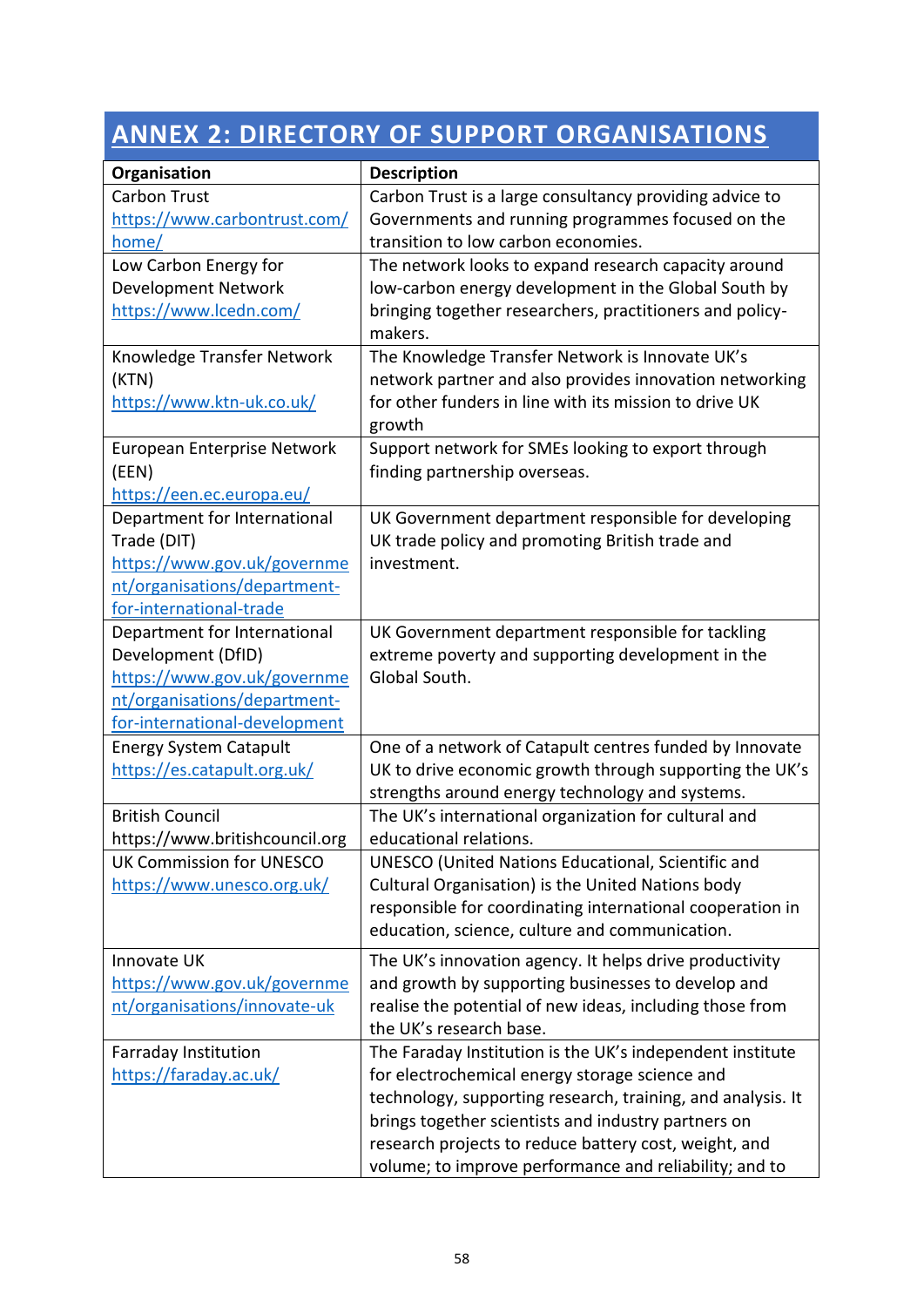|                                  | develop whole-life strategies from mining to recycling to   |
|----------------------------------|-------------------------------------------------------------|
|                                  | second use.                                                 |
| Supergen Biogen hub              | The Supergen Bioenergy Hub aims to bring together           |
| http://www.supergen-             | industry, academia and other stakeholders to focus on       |
| bioenergy.net/                   | bioenergy research and knowledge challenges.                |
| Supergen solar hub               | The Supergen Solar Hub aims to bring together industry,     |
| http://www.supersolar-           | academia and other stakeholders to focus on solar           |
| hub.org/                         | research and knowledge challenges.                          |
| Renewable energy hub             | The Renewable Energy Hub is a national organisation that    |
| https://www.renewableenergy      | sells and promotes renewable energy equipment and           |
| hub.co.uk/                       | services.                                                   |
| https://bbsrc.ukri.org/funding/  | Focuses on UK achieving aims of sustainable energy          |
| grants/priorities/ibb-           | through bioenergy.                                          |
| bioenergy/                       |                                                             |
| https://bbsrc.ukri.org/funding/  |                                                             |
| filter/industrial-biotechnology- |                                                             |
| bioenergy-in-the-developing-     |                                                             |
| world/                           |                                                             |
| International renewable energy   | The International Renewable Energy Agency (IRENA) is an     |
| agency.                          | intergovernmental organisation that supports countries in   |
| http://www.irena.org/            | their transition to a sustainable energy future, and serves |
|                                  | as the principal platform for international cooperation, a  |
|                                  |                                                             |
|                                  | centre of excellence, and a repository of policy,           |
|                                  | technology, resource and financial knowledge on             |
|                                  | renewable energy. IRENA promotes the adoption and use       |
|                                  | of all forms of renewable energy, including bioenergy,      |
|                                  | geothermal, hydropower, ocean, solar and wind energy.       |
| <b>Climate and Development</b>   | The Climate and Development Knowledge Network               |
| Knowledge Network                | supports decision-makers in designing and delivering        |
| https://cdkn.org/                | climate compatible development. It does this by             |
|                                  | combining research, advisory services and knowledge         |
|                                  | management in support of locally owned and managed          |
|                                  | policy processes.                                           |
| Green Mini-Grids Africa          | The programme aims to help develop the Green Mini-          |
| https://greenminigrid.se4all-    | Grids (GMGs) sector in Africa.                              |
| africa.org/                      |                                                             |
| <b>GOGLA</b>                     | GOGLA is the global association for the off-grid solar      |
| https://www.gogla.org/about-     | energy industry.                                            |
| $us$                             |                                                             |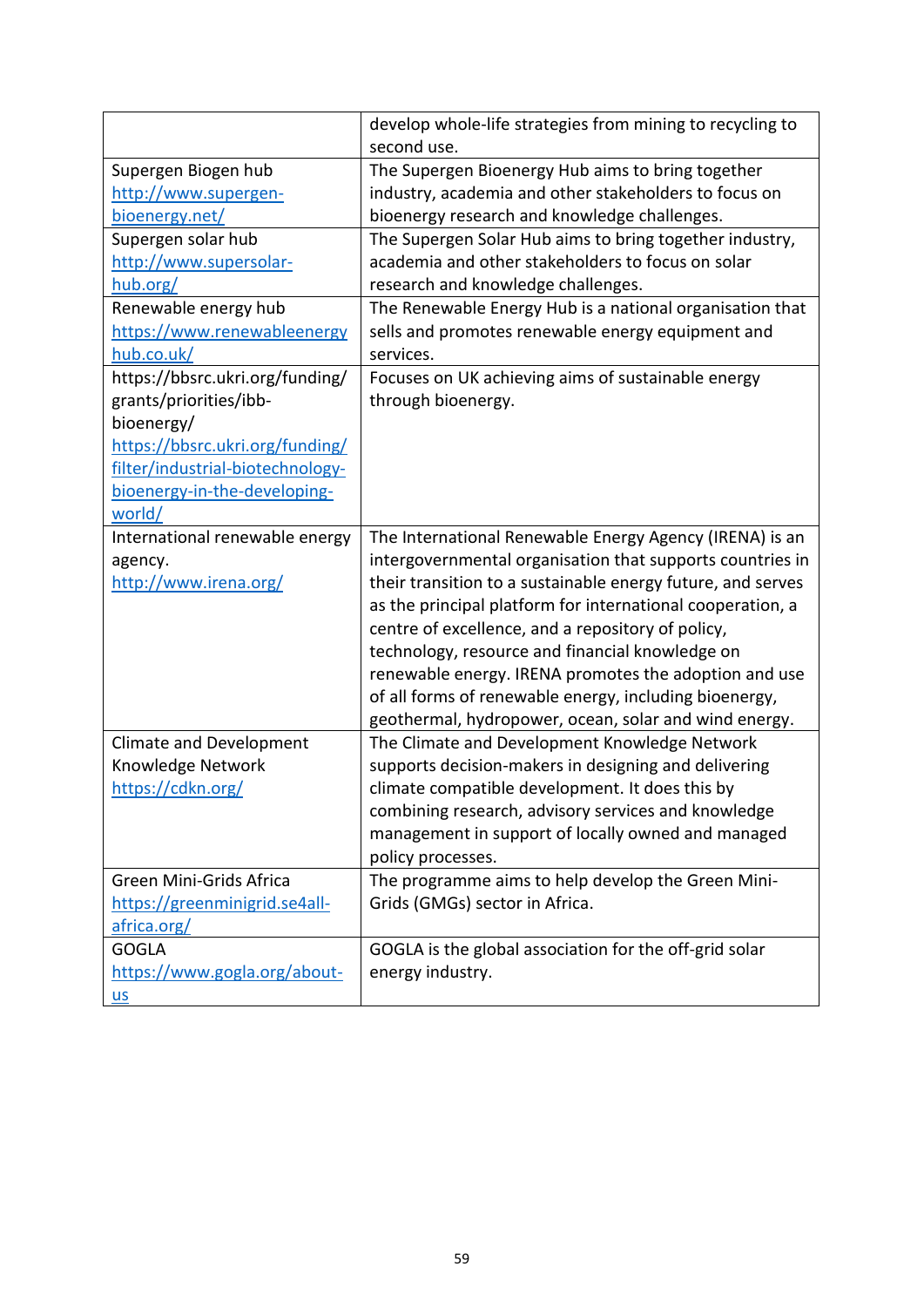# **ANNEX 3: INTERVIEWEES**

Alongside desk based research the project team conducted a series of in depth interviews with business leaders, academics and policy makers.

| Company/Org                    | <b>Name</b>              | <b>Technology/ Sector</b>               |
|--------------------------------|--------------------------|-----------------------------------------|
| <b>Straw Innovations Ltd</b>   | Craig Jamieson           | Biogas using waste straw                |
| Steama Co Ltd                  | <b>Alistair Starkie</b>  | Energy IoT platform for wireless smart  |
|                                |                          | metering                                |
| Solarpak                       | Mark Spratt              | Solar PV for off-grid communities       |
| Solar Polar Ltd                | <b>Robert Edwards</b>    | Cooling                                 |
| Green Fuels Ltd                | Paul Hilditch            | Biodiesel                               |
| OakTek                         | <b>Tom Harrison</b>      | Engineering research specialist working |
|                                |                          | on low carbon engine                    |
| Grafmarine                     | Martin Leigh             | Early stage entrepreneur                |
| <b>Green Directions</b>        | Mark Woodward            | UK low carbon solutions                 |
| Gamos Ltd                      | Dr Simon Batchelor       | Skills and training in developing       |
|                                |                          | countries                               |
| Mobile Power                   | Luke Burras              | Electrical device charging              |
| Independent consultant         | Alex Badley              | Energy systems and load sharing         |
| Engas UK Ltd                   | Dr Amit Roy              | Energy storage solutions using bio-CNG. |
| Dearman Engine                 | Florian Wagner           | Zero-emission technologies,             |
| Company Ltd                    |                          | powered by the expansion of liquid air  |
|                                |                          | or nitrogen.                            |
| <b>Buffalo Grid Ltd</b>        | Daniel Beccera           | Portable solar powered charging units.  |
| <b>RWE</b>                     | Catherine Wainwright     | <b>Energy Technology investment</b>     |
| <b>British Council</b>         | <b>Shaun Holmes</b>      | Partnership facilitation                |
| Loughborough University        | Prof Michael Walls, Prof | Range of areas of research around low   |
|                                | Ed Brown and colleagues  | carbon energy for development.          |
| <b>Aston University</b>        | Prof Patricia Thornley   | <b>Bioenergy Supergen Hub</b>           |
| <b>Birmingham University</b>   | Prof Toby Peters         | Cooling technology                      |
| <b>Energy systems Catapult</b> | <b>Andrew Stokes</b>     | Supporting innovation in energy systems |
|                                |                          | in the UK                               |
| <b>Impellor Ventures</b>       | Jim Dawton               | <b>Reverse Funnel Innovation</b>        |
| ODI                            | Andrew Scott             | International Development and Energy    |
| <b>UK Commission for</b>       | James Bridge             | Network for research to meet            |
| <b>UNESCO</b>                  |                          | developing country needs.               |
| World Bank                     | Jean-Louis Racine        | Climate Technology Programme            |
| <b>BEIS</b>                    | <b>Matthew Billson</b>   | Energy policy                           |
| <b>DFID</b>                    | Alex Moscuzza            | <b>Bioenergy lead</b>                   |
| Innovate UK                    | Janet Geddes             | Head of ODI and Asia programmes         |
| Innovate UK                    | Alice Goodbrook          | <b>Energy Technology Lead</b>           |
| <b>KTN</b>                     | Louise Jones             | Distributed Energy and Grids            |
| <b>KTN</b>                     | Nazanin Rashidi          | <b>Energy Storage</b>                   |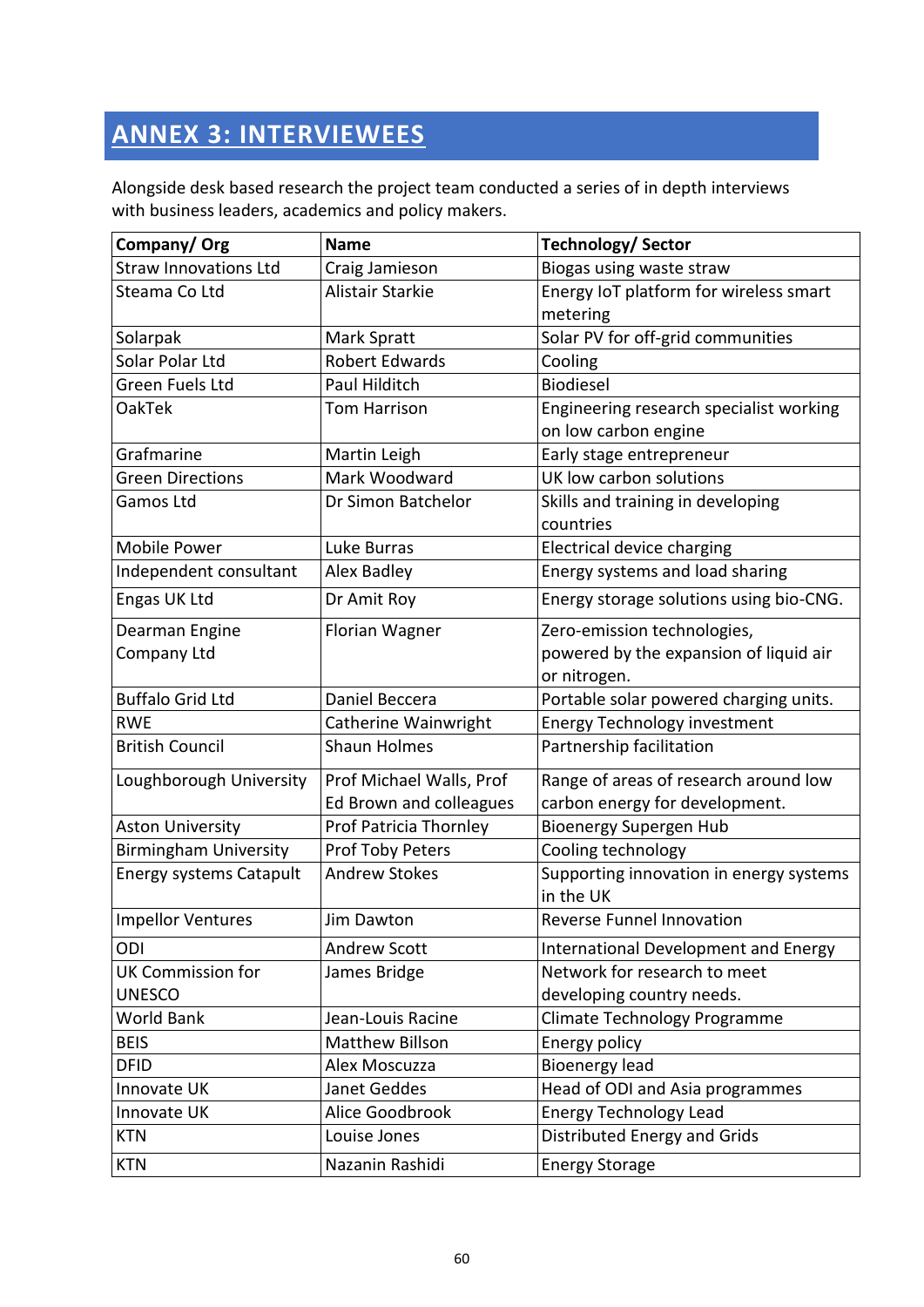| <b>KTN</b> | Jenni McDonnell | Heating and cooling |
|------------|-----------------|---------------------|
| <b>KTN</b> | Jonathan Abra   | Waste               |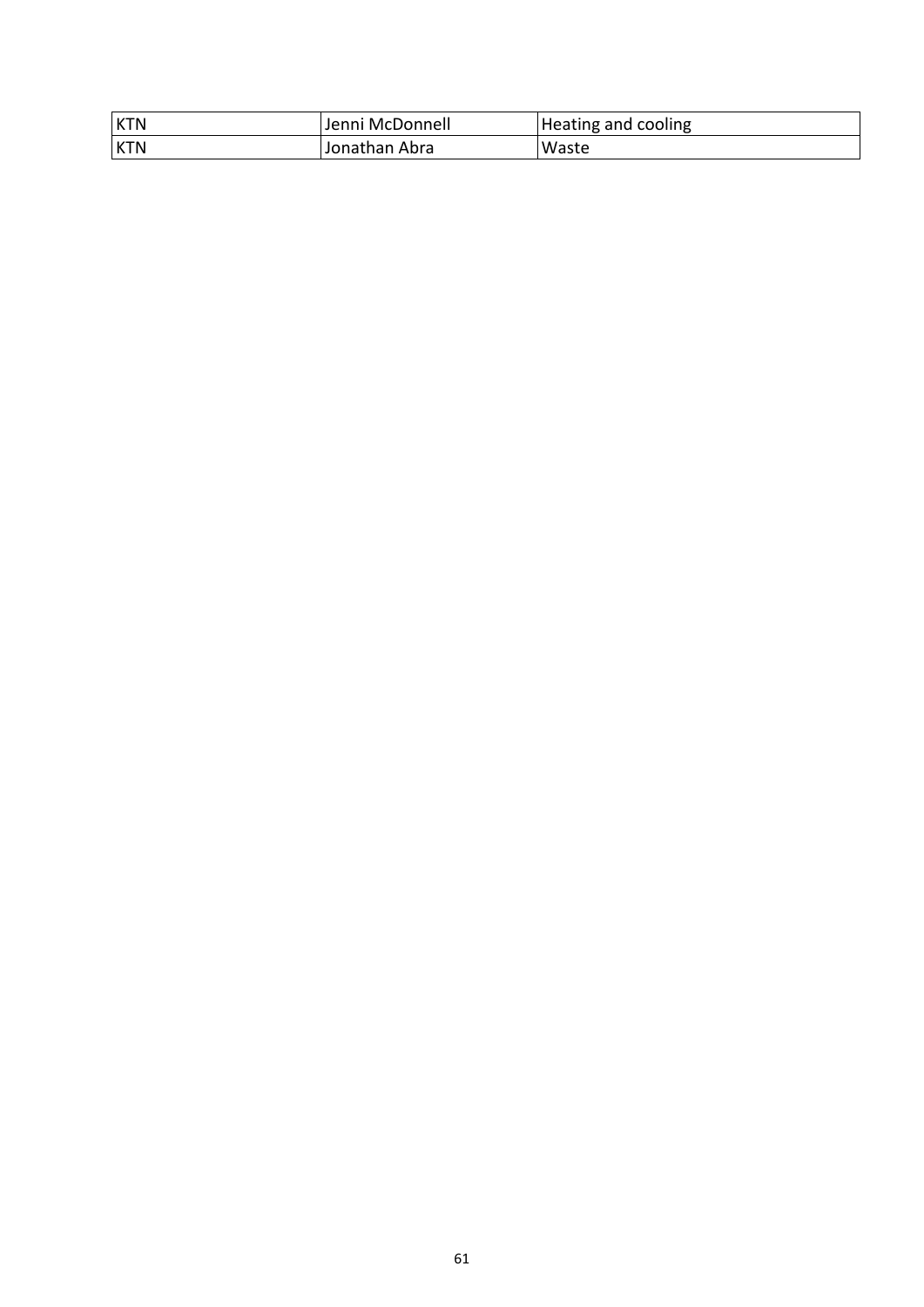# **ANNEX 4: BIBLIOGRAPHY**

'A Practical Guide to the Regulatory Treatment of Mini Grids'. Accessed 14 August 2018.

[https://pubs.naruc.org/pub/E1A6363A-A51D-0046-C341-DADE9EBAA6E3.](https://pubs.naruc.org/pub/E1A6363A-A51D-0046-C341-DADE9EBAA6E3)

'About – Straw Innovations Ltd'. Accessed 11 August 2018.

<https://strawinnovations.com/about/>

Alam, Firoz, Saleh Mobin, and Harun Chowdhury. 'Third Generation Biofuel from Algae'. *Procedia Engineering*, The 6th BSME International Conference on Thermal Engineering, 105 (1 January 2015): 763–68.

<https://doi.org/10.1016/j.proeng.2015.05.068>

Araujo, Kathleen. *Low Carbon Energy Transitions: Turning Points in National Policy and Innovation*. Oxford, New York: Oxford University Press, 2018.

Aro, Eva-Mari. 'From First Generation Biofuels to Advanced Solar Biofuels'. *Ambio* 45, no. Suppl 1 (January 2016): 24–31.

<https://doi.org/10.1007/s13280-015-0730-0>

'Biomass Sector Review for the Carbon Trust'. Accessed 13 August 2018.

[https://www.carbontrust.com/media/77236/ctc512\\_biomass\\_sector\\_review\\_for\\_the\\_carb](https://www.carbontrust.com/media/77236/ctc512_biomass_sector_review_for_the_carbon_trust.pdf) [on\\_trust.pdf](https://www.carbontrust.com/media/77236/ctc512_biomass_sector_review_for_the_carbon_trust.pdf)

'CO2 Emissions from Fuel Combustion Highlights'. Accessed 13 August 2018.

[https://www.iea.org/publications/freepublications/publication/CO2EmissionsfromFuelCom](https://www.iea.org/publications/freepublications/publication/CO2EmissionsfromFuelCombustionHighlights2017.pdf) [bustionHighlights2017.pdf](https://www.iea.org/publications/freepublications/publication/CO2EmissionsfromFuelCombustionHighlights2017.pdf)

'Cooling - Energypedia.Info'. Accessed 13 August 2018.

<https://energypedia.info/wiki/Cooling>

Das, Ipsita, Pamela Jagger, and Karin Yeatts. 'Biomass Cooking Fuels and Health Outcomes for Women in Malawi'. *EcoHealth* 14, no. 1 (March 2017): 7–19.

<https://doi.org/10.1007/s10393-016-1190-0>

Department for Energy and Climate Change. 'Smarter Grids: The Opportunity'. UK Government, December 2009.

[http://webarchive.nationalarchives.gov.uk/20100512190105/http:/man270109a.decc.gov.u](http://webarchive.nationalarchives.gov.uk/20100512190105/http:/man270109a.decc.gov.uk/media/viewfile.ashx?filepath=what%20we%20do/uk%20energy%20supply/futureelectricitynetworks/1_20091203163757_e_@@_smartergridsopportunity.pdf&filetype=4.) [k/media/viewfile.ashx?filepath=what we do/uk energy](http://webarchive.nationalarchives.gov.uk/20100512190105/http:/man270109a.decc.gov.uk/media/viewfile.ashx?filepath=what%20we%20do/uk%20energy%20supply/futureelectricitynetworks/1_20091203163757_e_@@_smartergridsopportunity.pdf&filetype=4.)  [supply/futureelectricitynetworks/1\\_20091203163757\\_e\\_@@\\_smartergridsopportunity.pdf](http://webarchive.nationalarchives.gov.uk/20100512190105/http:/man270109a.decc.gov.uk/media/viewfile.ashx?filepath=what%20we%20do/uk%20energy%20supply/futureelectricitynetworks/1_20091203163757_e_@@_smartergridsopportunity.pdf&filetype=4.) [&filetype=4.](http://webarchive.nationalarchives.gov.uk/20100512190105/http:/man270109a.decc.gov.uk/media/viewfile.ashx?filepath=what%20we%20do/uk%20energy%20supply/futureelectricitynetworks/1_20091203163757_e_@@_smartergridsopportunity.pdf&filetype=4.)

'DevTracker Project GB-1-204867 Documents'. Accessed 11 August 2018.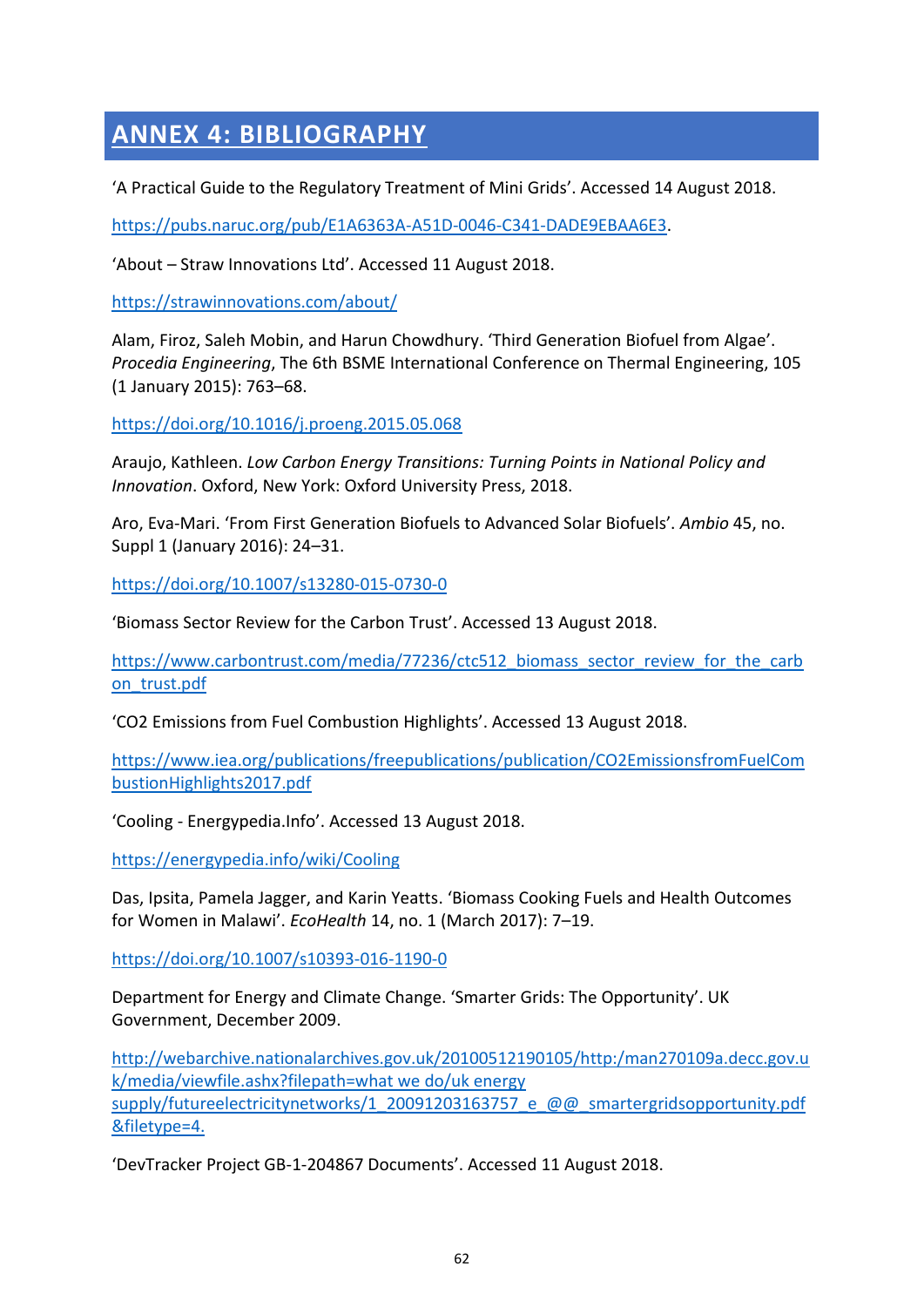[https://devtracker.dfid.gov.uk/projects/GB-1-204867/documents.](https://devtracker.dfid.gov.uk/projects/GB-1-204867/documents)

'DIGEST OF UNITED KINGDOM ENERGY STATISTICS 2018'. Accessed 13 August 2018.

[https://assets.publishing.service.gov.uk/government/uploads/system/uploads/attachment\\_](https://assets.publishing.service.gov.uk/government/uploads/system/uploads/attachment_data/file/731235/DUKES_2018.pdf) [data/file/731235/DUKES\\_2018.pdf.](https://assets.publishing.service.gov.uk/government/uploads/system/uploads/attachment_data/file/731235/DUKES_2018.pdf)

Dr Natalia Gomez-Marin, and Prof Tony Bridgwater. 'MAPPING UK BIOENERGY RESEARCH STAKEHOLDERS: A Systematic Review of Bioenergy Capabilities and Expertise in Academia and Research Centres in the UK, 2016-2017'. Aston University, 2017.

[https://www.aston.ac.uk/EasySiteWeb/GatewayLink.aspx?alId=351155.](https://www.aston.ac.uk/EasySiteWeb/GatewayLink.aspx?alId=351155)

'Durham Energy Institute: Biofuels - Durham University'. Accessed 13 August 2018.

[https://www.dur.ac.uk/dei/biofuelsresearch/.](https://www.dur.ac.uk/dei/biofuelsresearch/)

Elzinga, David. 'Smart Grids Roadmap'. International Energy Agency, April 2011.

'Energy Catalyst Programme'. *PNO Consultants United Kingdom* (blog). Accessed 10 August 2018.

<https://www.pnoconsultants.com/uk/grants/energy-catalyst/>

'Energy Catalyst: What It Is and How to Apply for Funding'. GOV.UK. Accessed 10 August 2018.

[https://www.gov.uk/guidance/energy-catalyst-what-it-is-and-how-to-apply-for-funding.](https://www.gov.uk/guidance/energy-catalyst-what-it-is-and-how-to-apply-for-funding)

'European Bioenergy Research Institute (EBRI)'. Accessed 13 August 2018.

[Http://www.aston.ac.uk/eas/research/groups/ebri/.](http://www.aston.ac.uk/eas/research/groups/ebri/)

Fargione, Joseph, Jason Hill, David Tilman, Stephen Polasky, and Peter Hawthorne. 'Land Clearing and the Biofuel Carbon Debt'. *Science (New York, N.Y.)* 319, no. 5867 (29 February 2008): 1235–38.

[https://doi.org/10.1126/science.1152747.](https://doi.org/10.1126/science.1152747)

'Finance and Investment in the Biofuels Sector - Carbon Trust'. Accessed 14 August 2018.

[https://www.carbontrust.com/news/2013/10/finance-and-investment-in-the-biofuels](https://www.carbontrust.com/news/2013/10/finance-and-investment-in-the-biofuels-sector/)[sector/](https://www.carbontrust.com/news/2013/10/finance-and-investment-in-the-biofuels-sector/)

'Fee-For-Service or Pay-As-You-Go Concepts for Photovoltaic Systems - Energypedia.Info'. Accessed 11 August 2018.

[https://energypedia.info/wiki/Fee-For-Service\\_or\\_Pay-As-You-](https://energypedia.info/wiki/Fee-For-Service_or_Pay-As-You-Go_Concepts_for_Photovoltaic_Systems)Go Concepts for Photovoltaic Systems.

'2010 to 2015 Government Policy: UK Energy Security'. GOV.UK. Accessed 14 August 2018.

[https://www.gov.uk/government/publications/2010-to-2015-government-policy-uk-energy](https://www.gov.uk/government/publications/2010-to-2015-government-policy-uk-energy-security/2010-to-2015-government-policy-uk-energy-security)[security/2010-to-2015-government-policy-uk-energy-security.](https://www.gov.uk/government/publications/2010-to-2015-government-policy-uk-energy-security/2010-to-2015-government-policy-uk-energy-security)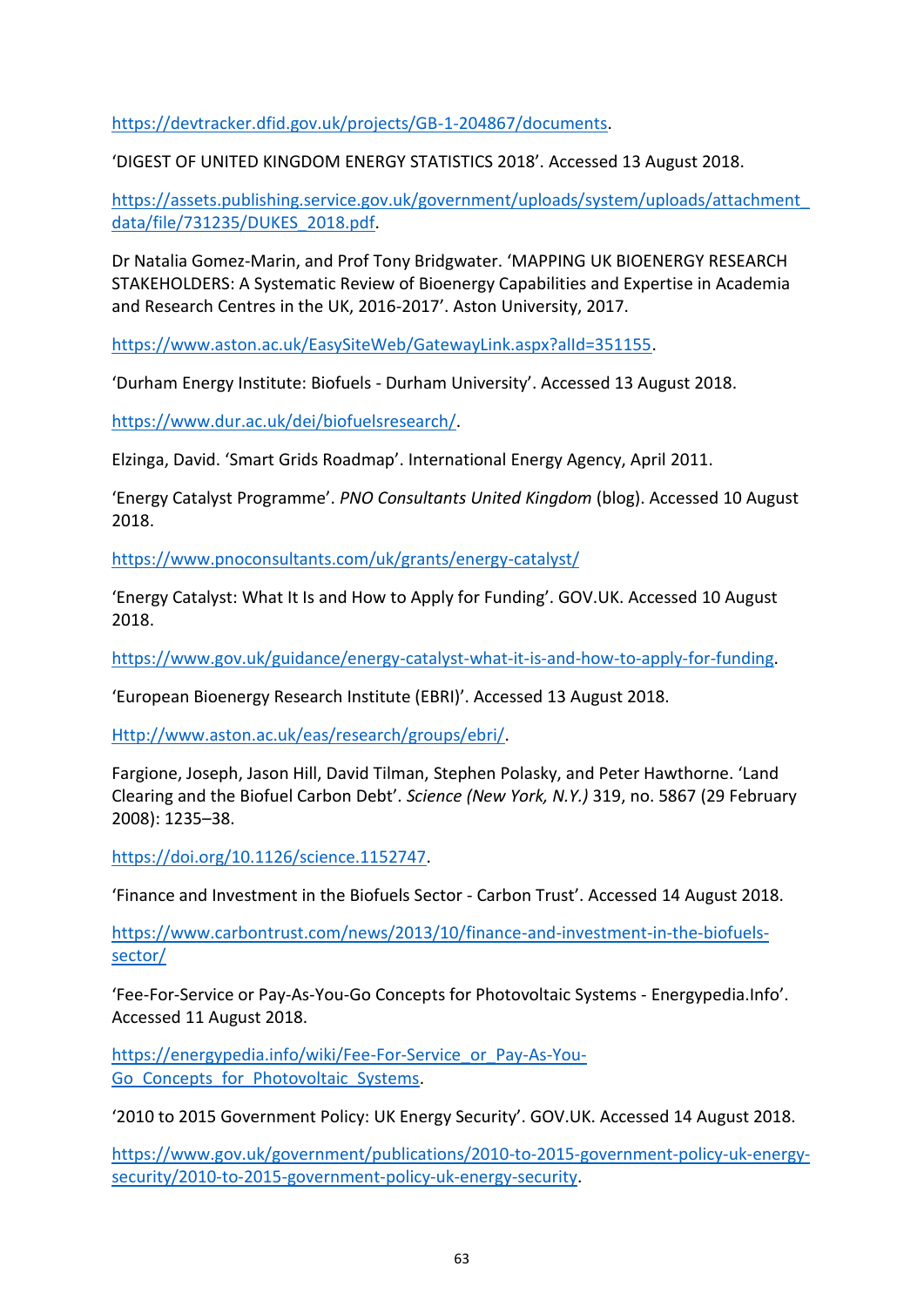'File:Graphik PicoPV.JPG - Energypedia.Info'. Accessed 13 August 2018.

[https://energypedia.info/wiki/File:Graphik\\_PicoPV.JPG.](https://energypedia.info/wiki/File:Graphik_PicoPV.JPG)

Goodall, Chris The Switch – How solar, storage and new tech means cheap power for all. Profile Books, 2016.

Grethe, Harald, Andre Deppermann, and Sandra Marquardt. *Biofuels: Effects on Global Agricultural Prices and Climate Change*, 2013.

'Innovate UK Directory of Projects - Energy Catalyst – Round 4'. Innovate UK, 25 January 2018.

'Innovate UK Funded Projects since 2004'. GOV.UK. Accessed 13 August 2018.

[https://www.gov.uk/government/publications/innovate-uk-funded-projects.](https://www.gov.uk/government/publications/innovate-uk-funded-projects)

Joint Research centre. 'Smart Grid Projects Outlook 2017: Facts, Figures and Trends in Europe'. Joint Research centre, 2017.

[http://ses.jrc.ec.europa.eu/sites/ses.jrc.ec.europa.eu/files/u24/2017/sgp\\_outlook\\_2017](http://ses.jrc.ec.europa.eu/sites/ses.jrc.ec.europa.eu/files/u24/2017/sgp_outlook_2017-online.pdf) [online.pdf.](http://ses.jrc.ec.europa.eu/sites/ses.jrc.ec.europa.eu/files/u24/2017/sgp_outlook_2017-online.pdf)

Kathleen Araújo, Devinder Mahajan, Ryan Kerr, and Marcelo da Silva. 'Global Biofuels at the Crossroads: An Overview of Technical, Policy, and Investment Complexities in the Sustainability of Biofuel Development'. Agriculture, 29 March 2017.

[http://www.mdpi.com/2077-0472/7/4/32/pdf.](http://www.mdpi.com/2077-0472/7/4/32/pdf)

KTN. 'UK Capability in Relation to Low Carbon Energy, Built Environment and Water Technologies', n.d.

'Land and Power The Growing Scandal Surrounding the New Wave of Investments in Land'. Accessed 13 August 2018.

[https://oxfamilibrary.openrepository.com/bitstream/handle/10546/142858/bp151-land](https://oxfamilibrary.openrepository.com/bitstream/handle/10546/142858/bp151-land-power-rights-acquisitions-220911-en.pdf;jsessionid=BF55861DDEFADDBF9A8E26C4C857640B?sequence=32)[power-rights-acquisitions-220911-](https://oxfamilibrary.openrepository.com/bitstream/handle/10546/142858/bp151-land-power-rights-acquisitions-220911-en.pdf;jsessionid=BF55861DDEFADDBF9A8E26C4C857640B?sequence=32)

[en.pdf;jsessionid=BF55861DDEFADDBF9A8E26C4C857640B?sequence=32.](https://oxfamilibrary.openrepository.com/bitstream/handle/10546/142858/bp151-land-power-rights-acquisitions-220911-en.pdf;jsessionid=BF55861DDEFADDBF9A8E26C4C857640B?sequence=32)

'Malawi Energy Situation - Energypedia.Info'. Accessed 11 August 2018.

[https://energypedia.info/wiki/Malawi\\_Energy\\_Situation.](https://energypedia.info/wiki/Malawi_Energy_Situation)

'Methanol Economy for India: Energy Security, Make in India and Zero Carbon Foot Print'. Accessed 13 August 2018.

[http://pib.nic.in/newsite/PrintRelease.aspx?relid=174919.](http://pib.nic.in/newsite/PrintRelease.aspx?relid=174919)

'Microbial Production of Fourth-Generation Biofuels | REF2014 | University of Exeter'. Accessed 14 August 2018.

<https://www.exeter.ac.uk/ref2014/impact/lifesciences/biofuels/>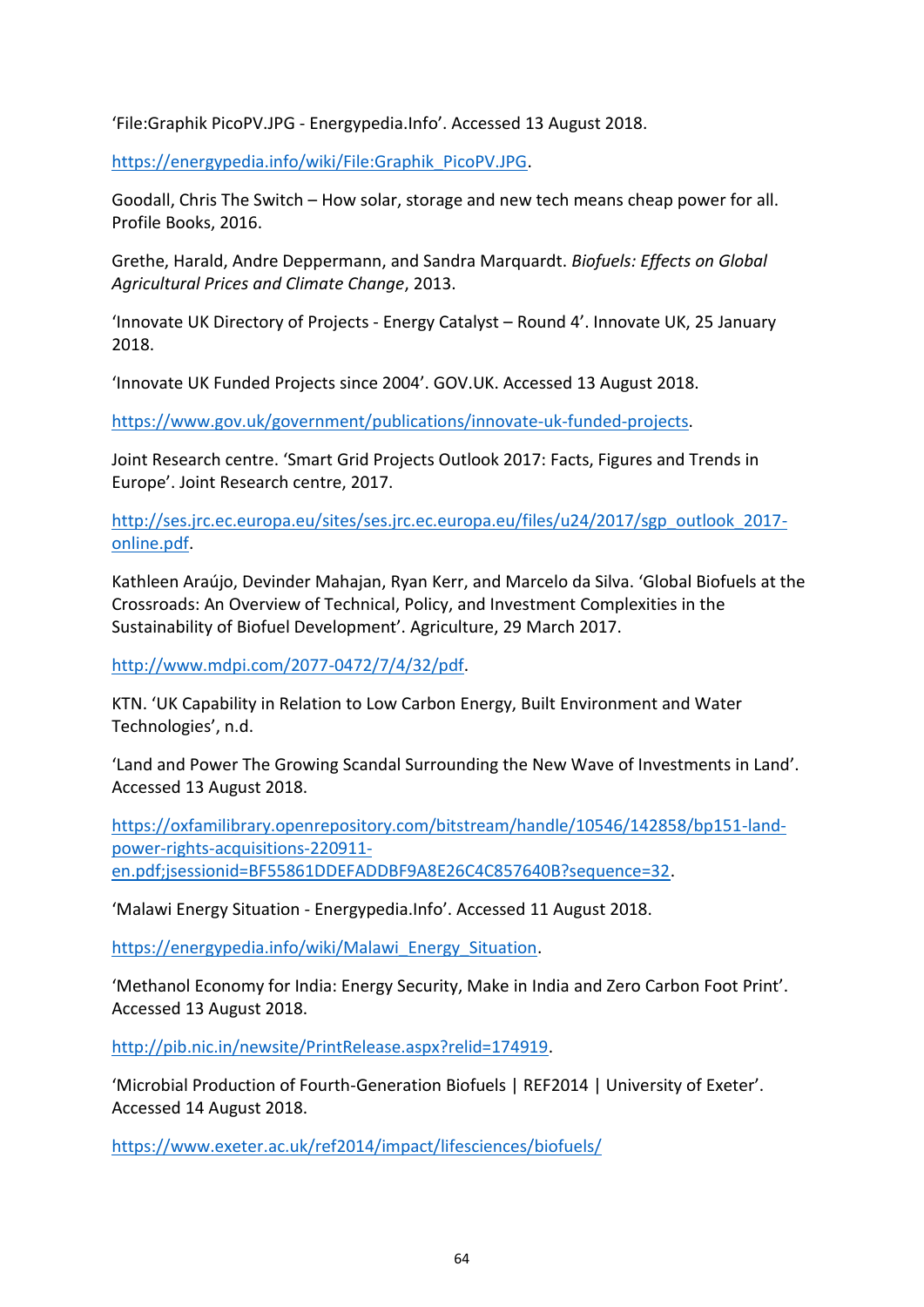'Mini-Grid Regulation and Practical Experiences from Kenya'. Accessed 14 August 2018.

[https://www.giz.de/fachexpertise/downloads/2016-en-kenya-regulation-experiences](https://www.giz.de/fachexpertise/downloads/2016-en-kenya-regulation-experiences-jasmin-fraatz.pdf)[jasmin-fraatz.pdf.](https://www.giz.de/fachexpertise/downloads/2016-en-kenya-regulation-experiences-jasmin-fraatz.pdf)

'Northern Ireland Renewable Heat Incentive', 14 June 2016.

[https://www.ofgem.gov.uk/environmental-programmes/non-domestic-rhi/about-non](https://www.ofgem.gov.uk/environmental-programmes/non-domestic-rhi/about-non-domestic-rhi/northern-ireland-renewable-heat-incentive)[domestic-rhi/northern-ireland-renewable-heat-incentive.](https://www.ofgem.gov.uk/environmental-programmes/non-domestic-rhi/about-non-domestic-rhi/northern-ireland-renewable-heat-incentive)

Owaineh, Alaa, Matthew Leach, Paul Guest, and Walter Wehrmeyer. 'Policy, Niches and Diffusion in UK Smart Grid Innovation', n.d., 25.

'PayGo Energy Access for Rural, off-Grid Homes'. Azuri Technologies. Accessed 13 August 2018.

[http://www.azuri-technologies.com/.](http://www.azuri-technologies.com/)

'Policy Factsheet - Smart Grid'. Accessed 14 August 2018.

[https://assets.publishing.service.gov.uk/government/uploads/system/uploads/attachment\\_](https://assets.publishing.service.gov.uk/government/uploads/system/uploads/attachment_data/file/321852/Policy_Factsheet_-_Smart_Grid_Final__BCG_.pdf) data/file/321852/Policy\_Factsheet - Smart\_Grid\_Final\_\_BCG\_.pdf.

'Renewable Transport Fuel Obligation Statistics: Period 10 2017/18, Report 1'. Accessed 13 August 2018.

[https://assets.publishing.service.gov.uk/government/uploads/system/uploads/attachment\\_](https://assets.publishing.service.gov.uk/government/uploads/system/uploads/attachment_data/file/656292/rtfo-year-10-report-1.pdf) [data/file/656292/rtfo-year-10-report-1.pdf.](https://assets.publishing.service.gov.uk/government/uploads/system/uploads/attachment_data/file/656292/rtfo-year-10-report-1.pdf)

Ruud Kempener, Olivier Lavagne d'Ortigue, Deger Saygin, Jeffrey Skeer, Salvatore Vinci, and Dolf Gielen. 'Off-Grid Renewable Energy Systems'. International Renewable Energy Agency (ARENA), 2005.

[http://www.irena.org/-/media/Files/IRENA/Agency/Publication/2015/IRENA\\_Off](http://www.irena.org/-/media/Files/IRENA/Agency/Publication/2015/IRENA_Off-grid_Renewable_Systems_WP_2015.pdf)grid Renewable Systems WP 2015.pdf.

'Rwanda Energy Situation - Energypedia.Info'. Accessed 11 August 2018.

[https://energypedia.info/wiki/Rwanda\\_Energy\\_Situation -](https://energypedia.info/wiki/Rwanda_Energy_Situation#Rural_electrification_Strategy.2C_2016) [Rural\\_electrification\\_Strategy.2C\\_2016](https://energypedia.info/wiki/Rwanda_Energy_Situation#Rural_electrification_Strategy.2C_2016)

Sargsyan, Gevorg, Mikul Bhatia, Sudeshna Ghosh Banerjee, Krishnan Raghunathan, and Ruchi Soni. *Unleashing the Potential of Renewable Energy in India*. The World Bank, 2011.

<https://doi.org/10.1596/978-0-8213-8780-1>

Silva, Izael Pereira Da. 'Lessons from Kenya about What's Holding Back Solar Technology in Africa'. The Conversation. Accessed 11 August 2018.

[http://theconversation.com/lessons-from-kenya-about-whats-holding-back-solar](http://theconversation.com/lessons-from-kenya-about-whats-holding-back-solar-technology-in-africa-64185)[technology-in-africa-64185](http://theconversation.com/lessons-from-kenya-about-whats-holding-back-solar-technology-in-africa-64185)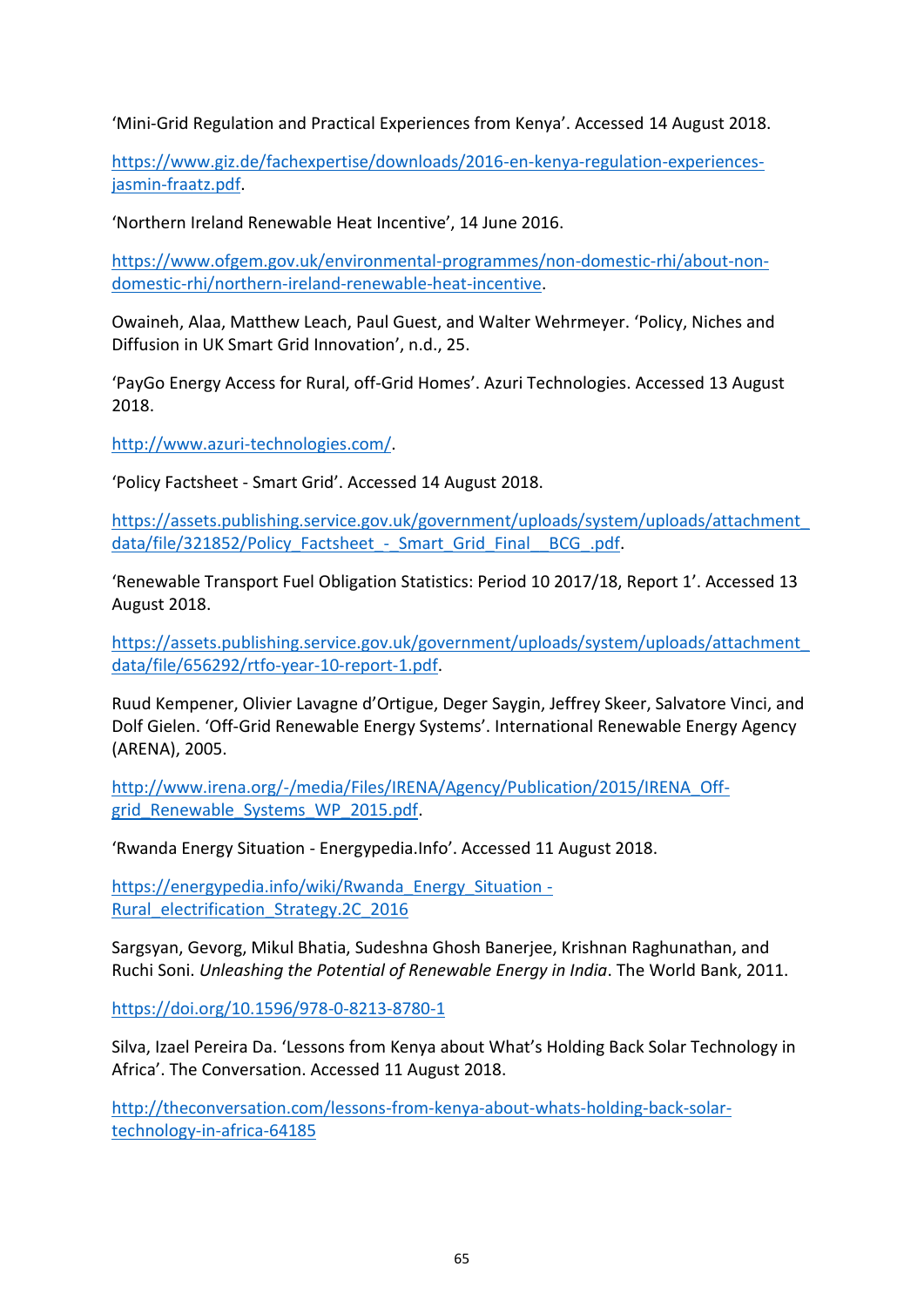'Smart Grids for Improved Grid Performance in Developing Countries -'. Accessed 14 August 2018.

[https://energypedia.info/wiki/Smart\\_Grids\\_for\\_Improved\\_Grid\\_Performance\\_in\\_Developin](https://energypedia.info/wiki/Smart_Grids_for_Improved_Grid_Performance_in_Developing_Countries) [g\\_Countries](https://energypedia.info/wiki/Smart_Grids_for_Improved_Grid_Performance_in_Developing_Countries)

'Smart Meters: A Guide'. GOV.UK. Accessed 14 August 2018.

<https://www.gov.uk/guidance/smart-meters-how-they-work>

'Solar Oil'. UK Research and Innovation. Accessed 14 August 2018. https://gtr.ukri.org/projects?ref=EP%2FP03103X%2F1.

'Solar Polar'. Accessed 11 August 2018.

[http://www.solar](http://www.solar-polar.co.uk/)polar.co.uk/'Solar\_PV\_Thermal\_Tech[\\_TINA\\_Summary\\_Report\\_March2016.Pdf](http://www.solar-polar.co.uk/)' Accessed

13 August 2018

[https://assets.publishing.service.gov.uk/government/uploads/system/uploads/attachment\\_](https://assets.publishing.service.gov.uk/government/uploads/system/uploads/attachment_data/file/593465/Solar_PV_Thermal_Tech_TINA_Summary_Report_March2016.pdf) [data/file/593465/Solar\\_PV\\_Thermal\\_Tech\\_TINA\\_Summary\\_Report\\_March2016.pdf](https://assets.publishing.service.gov.uk/government/uploads/system/uploads/attachment_data/file/593465/Solar_PV_Thermal_Tech_TINA_Summary_Report_March2016.pdf)

'Sunshine to Petrol - Solar Recycling of Carbon Dioxide into Hydrocarbon Fuels'. Accessed 14 August 2018.

[https://energy.sandia.gov/wp-content//gallery/uploads/S2P\\_SAND2009-5796P.pdf](https://energy.sandia.gov/wp-content/gallery/uploads/S2P_SAND2009-5796P.pdf)

'Sustainable Biofuels in the Global South'. Accessed 13 August 2018.

[https://research.cbs.dk/files/46592272/stefano\\_ponte\\_sustainable\\_biofuels\\_postprint.pdf](https://research.cbs.dk/files/46592272/stefano_ponte_sustainable_biofuels_postprint.pdf)

Swemmer, Tarryn, Mikhail Nikomarov, Antonio Castellano, and Adam Kendall. 'Brighter Africa The Growth Potential of the Sub-Saharan Electricity Sector'. McKinsey & Company, February 2015.

[https://www.mckinsey.com/~/media/mckinsey/industries/retail/our insights/east africa the](https://www.mckinsey.com/~/media/mckinsey/industries/retail/our%20insights/east%20africa%20the%20next%20hub%20for%20apparel%20sourcing/brighter_africa_the_growth_potential_of_the_sub%20saharan_electricity_sector.ashx)  next hub for apparel sourcing/brighter\_africa\_the\_growth\_potential\_of\_the\_sub [saharan\\_electricity\\_sector.ashx](https://www.mckinsey.com/~/media/mckinsey/industries/retail/our%20insights/east%20africa%20the%20next%20hub%20for%20apparel%20sourcing/brighter_africa_the_growth_potential_of_the_sub%20saharan_electricity_sector.ashx)

'The Cold Economy - University of Birmingham'. Accessed 13 August 2018.

<https://www.birmingham.ac.uk/research/activity/energy/policy/cold/cold-energy.aspx>

'The Current Status of Biofuels in the European Union, Their Environmental Impacts and Future Prospects'. Accessed 13 August 2018.

[https://www.easac.eu/fileadmin/PDF\\_s/reports\\_statements/Easac\\_12\\_Biofuels\\_Complete.](https://www.easac.eu/fileadmin/PDF_s/reports_statements/Easac_12_Biofuels_Complete.pdf) [pdf](https://www.easac.eu/fileadmin/PDF_s/reports_statements/Easac_12_Biofuels_Complete.pdf)

'The Emerging Cold Economy - Carbon Trust'. Accessed 13 August 2018.

<https://www.carbontrust.com/resources/reports/technology/the-emerging-cold-economy/>